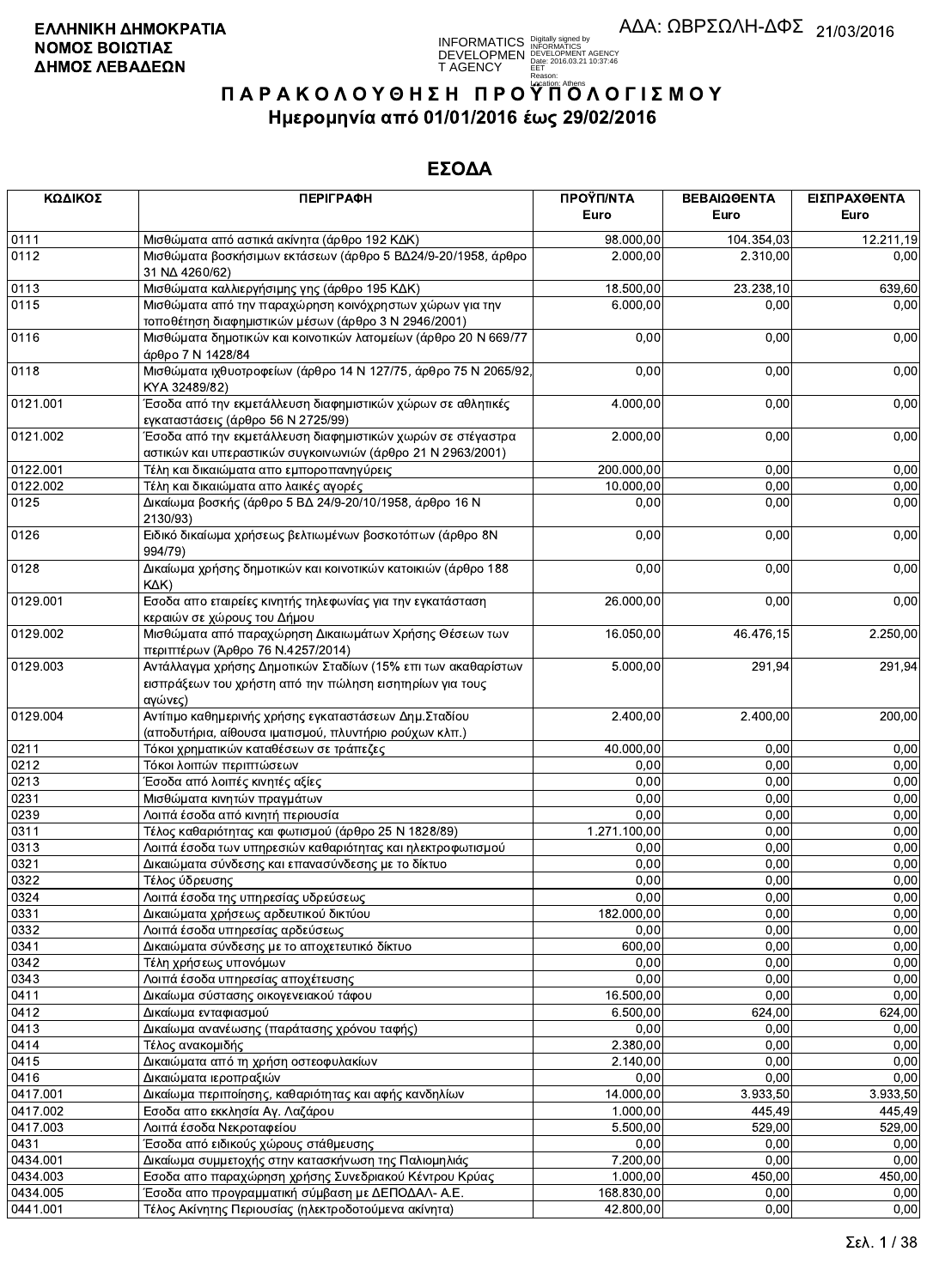| ΚΩΔΙΚΟΣ  | <b>ПЕРІГРАФН</b>                                                                                                                                                              | ΠΡΟΫΠ/ΝΤΑ<br>Euro | ΒΕΒΑΙΩΘΕΝΤΑ<br>Euro | ΕΙΣΠΡΑΧΘΕΝΤΑ<br>Euro |
|----------|-------------------------------------------------------------------------------------------------------------------------------------------------------------------------------|-------------------|---------------------|----------------------|
| 0441.002 | Τέλος Ακίνητης Περιουσίας (μη ηλεκτροδοτούμενα ακίνητα)                                                                                                                       | 400,00            | 0,00                | 0,00                 |
| 0441.003 | Έσοδα απο κατανομή του 15% του ΤΑΠ (αρθ.24 παρ.19 Ν.2130/93)                                                                                                                  | 62.480,00         | 0,00                | 0,00                 |
| 0451     | Τέλος διαμονής παρεπιδημούντων (άρθρο 6 Ν 1080/80, άρθρο 27<br>παρ. 10 Ν 2130/93)                                                                                             | 500,00            | 0,00                | 0,00                 |
| 0452     | Τέλος επί των ακαθαρίστων εσόδων των κέντρων διασκέδασης,<br>εστιατορίων και συναφών καταστημάτων (άρθρο 20 Ν 2539/97)                                                        | 9.500,00          | 52,66               | 52,66                |
| 0461     | Τέλος χρήσης κοινόχρηστων χώρων (άρθρο 3 Ν 1080/80)                                                                                                                           | 48.000,00         | 2.477,50            | 67,50                |
| 0462     | Τέλος διαφήμισης (άρθρο 5 Ν 1900/90)                                                                                                                                          | 500,00            | 0,00                | 0,00                 |
| 0464     | Τέλη ελεγχόμενης στάθμευσης σε κοινόχρηστους χώρους (άρθρο 4<br>N 1900/90)                                                                                                    | 0,00              | 0,00                | 0,00                 |
| 0465     | Ειδικό τέλος λατομικών προϊόντων (άρθρο 15 Ν 2115/93, άρθρο 27 Ν<br>2130/93)                                                                                                  | 8.000,00          | 0,00                | 0,00                 |
| 0468     | Τέλος αδειών οικοδομών (άρθρο 23 ΒΔ 24/9-20/10/1958)                                                                                                                          | 6.600,00          | 0,00                | 0,00                 |
| 0469.001 | Τέλος ανανεώσιμων πηγών ενέργειας (άρθρο 38 Ν 2773/99, άρθρο<br>25 N.3468/06)                                                                                                 | 137.000,00        | 0,00                | 0,00                 |
| 0469.002 | Τέλος επανάχρησης κτιρίων τουριστικών καταλυμάτων (άρθρο 51 Ν.<br>3498/2006)                                                                                                  | 0,00              | 0,00                | 0,00                 |
| 0469.003 | Ειδικό τέλος κατανάλωσης φυσικού αερίου (Απόφ. Υπ. Ανάπτυξης<br>Δ1/A/18823/2009)                                                                                              | 0,00              | 0,00                | 0,00                 |
| 0511     | Φόρος ηλεκτροδοτούμενων χώρων (άρθρο 10 Ν 1080/80)                                                                                                                            | 143.000,00        | 0,00                | 0,00                 |
| 0512     | Φόρος ζύθου (άρθρο 9 ΝΔ 703/70, άρθρο 12 Ν 1080/80)                                                                                                                           | 0,00              | 0,00                | 0,00                 |
| 0514     | Λοιποί φόροι                                                                                                                                                                  | 0,00              | 0,00                | 0,00                 |
| 0521     | Εισφορά σε χρήμα λόγω ένταξης ή επέκτασης πολεοδομικών<br>σχεδίων (άρθρο 24 Συντάγματος, άρθρο 9 Ν 1337/83, άρθρο 21 Ν<br>2508/97)                                            | 0,00              | 0,00                | 0,00                 |
| 0522     | Μετατροπή σε χρήμα της εισφοράς σε γη (άρθρο 8 Ν 1337/83)                                                                                                                     | 0,00              | 0,00                | 0,00                 |
| 0523     | Εισφορά 40% ή 75% του ΚΗ/1947 Ψηφίσματος (άρθρο 34 Ν 1337/83)                                                                                                                 | 0,00              | 0,00                | 0,00                 |
| 0524     | Ειδική εισφορά εφαρμογής ρυμοτομικών σχεδίων (άρθρο 34 του Ν.<br>4067/2012)                                                                                                   | 0,00              | 0,00                | 0,00                 |
| 0526     | Εσοδα για δαπάνες μεταφοράς παιδιών δημοτικών παιδικών<br>σταθμών (άρθρων 9 και 10 της ΚΥΑ 16065/2002 (ΦΕΚ 497 Β'))                                                           | 0,00              | 0,00                | 0,00                 |
| 0527     | Τροφεία δημοτικών παιδικών-βρεφονηπιακών σταθμών (άρθρων 9<br>και 10 της ΚΥΑ 16065/2002 (ΦΕΚ 497 Β'))                                                                         | 47.400,00         | 5.919,00            | 5.919,00             |
| 0529.001 | Εισφορές από μέλη Κ.Α.Π.Η.                                                                                                                                                    | 800,00            | 460,00              | 460,00               |
| 0529.002 | Εισφορές (δίδακτρα) από μαθητές Δημοτικού Ωδείου                                                                                                                              | 22.400,00         | 1.887,50            | 1.887,50             |
| 0529.003 | Εισφορές αθλουμένων στο πρόγραμμα ΠΑγΟ                                                                                                                                        | 0,00              | 0.00                | 0,00                 |
| 0611     | ΚΑΠ για την κάλυψη γενικών αναγκών (άρθρο 25 Ν 1828/89)                                                                                                                       | 4.413.573,83      | 735.708,94          | 735.708,94           |
| 0612     | ΚΑΠ για τη καταβολή μισθωμάτων ακινήτων προς στέγαση<br>δημοσίων σχολικών μονάδων και λοιπών υπηρεσιών                                                                        | 87.685,56         | 0,00                | 0,00                 |
| 0614     | ΚΑΠ για την κάλυψη των λειτουργικών αναγκών των σχολείων<br>α/θμιας και β/θμιας εκπαίδευσης (άρθρο 55 Ν 1946/91)                                                              | 377.129,52        | 90.680.00           | 90.680,00            |
| 0615     | ΚΑΠ για την καταβολή αποζημίωσης σε σχολικούς τροχονόμους<br>(άρθρο 14 Ν 2817/2000)                                                                                           | 0,00              | 0,00                | 0,00                 |
| 0619.006 | Οφειλές Ελληνικού Δημοσίου που απορρέουν από το άρθρο 25 του<br>Ν. 1828/89 (άρθ 27 Ν. 3756/2009)                                                                              | 668.079,32        | 0,00                | 0,00                 |
| 0621     | Κάλυψη δαπάνης των προνοιακών επιδομάτων (άρθρου 94 ΠΑΡ 3Β<br>περιπτ.17)                                                                                                      | 6.109.714,72      | 956.353,92          | 956.353,92           |
| 0711     | Έσοδα από μισθώματα δημοσίων λατομείων (άρθρο 21 Ν 2115/93)                                                                                                                   | 0,00              | 0,00                | 0,00                 |
| 0712     | Μισθώματα θαλασσίων εκτάσεων (άρθρο 15 Ν 2130/93)                                                                                                                             | 3.260,00          | 11.392,50           | 0.00                 |
| 0713     | Παράβολα για την έκδοση των αδειών ίδρυσης και λειτουργίας                                                                                                                    | 9.500,00          | 1.675,00            | 1.675,00             |
|          | επιχειρήσεων υγειονομικού ενδιαφέροντος (άρθρο 80 ΔΚΚ)                                                                                                                        |                   |                     |                      |
| 0715     | Τέλος διαφήμισης της κατηγορίας Δ΄ του άρθρου 15 του ΒΔ 24/9-<br>20/10/1958 (άρθρο 9 Ν 2880/2001)                                                                             | 72.990,00         | 0,00                | 0,00                 |
| 0718.002 | Λοιπά Έσοδα που δεν εντάσσονται στις πιο πάνω τάξεις                                                                                                                          | 0,00              | 0,00                | 0,00                 |
| 1111     | Εκποίηση οικοπέδων σε άστεγους δημότες (άρθρο 249 ΔΚΚ)                                                                                                                        | 0,00              | 0,00                | 0,00                 |
| 1112     | Εκποίηση οικοπέδων στον Οργανισμό Εργατικής Κατοικίας (άρθρο 2<br>N 2336/95)                                                                                                  | 0,00              | 0,00                | 0,00                 |
| 1113     | Εκποίηση δημοτικών ή κοινοτικών εκτάσεων για την ίδρυση ή<br>επέκταση βιομηχανικών ή βιοτεχνικών επιχειρήσεων και<br>κτηνοτροφικών εκμεταλλεύσεων (άρθρα 4 και 6 ΝΔ 221/1974) | 0,00              | 0,00                | 0,00                 |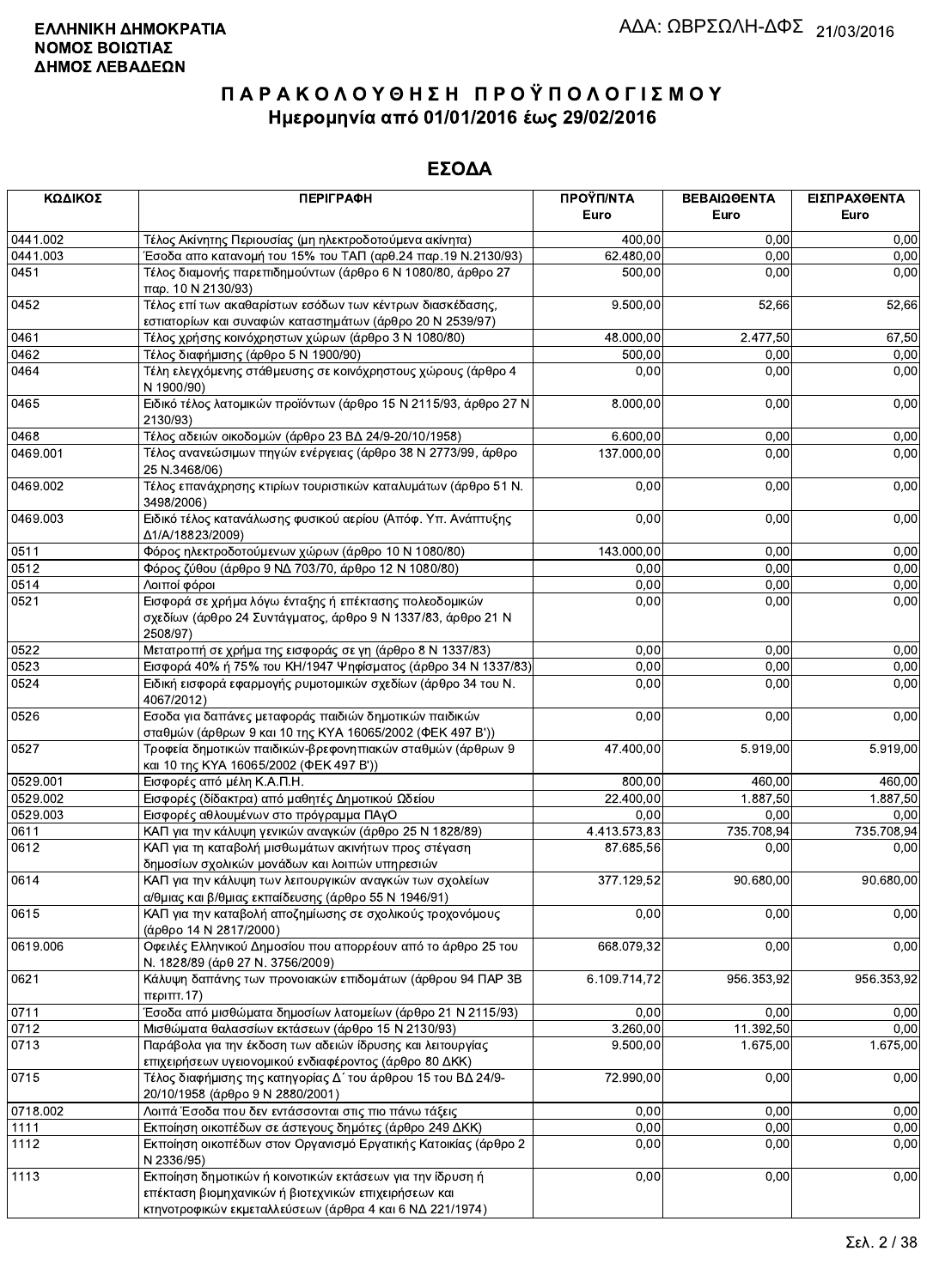| ΚΩΔΙΚΟΣ  | <b>ПЕРІГРАФН</b>                                                                                                                                                   | ΠΡΟΫΠ/ΝΤΑ<br>Euro | ΒΕΒΑΙΩΘΕΝΤΑ<br>Euro | ΕΙΣΠΡΑΧΘΕΝΤΑ<br>Euro |
|----------|--------------------------------------------------------------------------------------------------------------------------------------------------------------------|-------------------|---------------------|----------------------|
| 1114     | Εκποίηση ακινήτων σε Ζώνες Κοινωνικού Συντελεστή (άρθρα 215-<br>220 KBNN)                                                                                          | 0,00              | 0,00                | 0,00                 |
| 1115     | Προσκύρωση δημοτικών ή κοινοτικών εκτάσεων (άρθρα 300-309<br>ΚΒΠΝ, άρθρο 56 Ν 1416/84)                                                                             | 0,00              | 0,00                | 0,00                 |
| 1116.001 | Εσοδα απο την εκποίηση ακινήτων (παρ.1 και 2 άρθ. 28 Ν. 1080/80,<br>άρθ. 33 Ν. 3202/2003)                                                                          | 0,00              | 0,00                | 0,00                 |
| 1122     | Εκποίηση άλλων κινητών πραγμάτων (άρθρο 259 ΔΚΚ)                                                                                                                   | 0,00              | 0,00                | 0,00                 |
| 1211.002 | Χρηματοδοτήσεις απο τον Λογαριασμό Εξυγίανσης και Αλληλεγγύης<br>της Αυτοδιοίκησης (άρθρο 262 Ν. 3852/2010)                                                        | 0,00              | 0,00                | 0,00                 |
| 1211.003 | Επιχορηγήσεις για καταβολή αμοιβών σε συμβασιούχους<br>καθαρίστριες και καθαριστές (άρθρο 18 παρ. 1 Ν. 3870/2010)                                                  | 0,00              | 0,00                | 0,00                 |
| 1211.007 | Επιχορήγηση από ΥΠ.ΕΣ.-Υπ.Εργασίας, Κοιν.Ασφάλισης και<br>Πρόνοιας για βοηθήματα ένδειας                                                                           | 0,00              | 0,00                | 0,00                 |
| 1211.008 | Οδοιπορικά και αποζημίωση μετακίνησης υπαλλήλων                                                                                                                    | 0,00              | 0,00                | 0,00                 |
| 1211.009 | Έκτακτη χρηματοδότηση του Υπουργείου Εσωτερικών για την<br>καταβολή εκλογικής αποζημίωσης                                                                          | 0,00              | 0,00                | 0,00                 |
| 1212.001 | Επιχορηγηση από LEADER για ΤΡΟΦΩΝΕΙΑ ΔΗΜΟΥ ΛΕΒΑΔΕΩΝ                                                                                                                | 0,00              | 0,00                | 0,00                 |
| 1212.002 | Επιχορήγηση για υλοποίηση Ευρωπαικού προγράμματος<br>΄΄Εναρμόνιση οικογενειακής και επαγγελματικής ζωής"                                                           | 242.075,00        | 0,00                | 0,00                 |
| 1212.003 | Επιχορήγηση ΟΑΕΔ για εισφορές ωφελούμενων από Προγραμμα<br>Κοινωφελούς Χαρακτήρα (παρ. ΙΔ Ν.4152/2013)                                                             | 0,00              | 18.670,71           | 18.670,71            |
| 1212.004 | Από Γ.Γ.Α. για υλοποίηση ΠΑγΟ                                                                                                                                      | 0,00              | 0,00                | 0,00                 |
| 1214.005 | Επιχορήγηση ΥΠ.ΕΣ για κάλυψη δράσεων πυροπροστασίας                                                                                                                | 81.800,00         | 0,00                | 0,00                 |
| 1215     | Επιχορηγήσεις για εξόφληση ληξιπρόθεσμων υποχρεώσεων                                                                                                               | 0,00              | 0,00                | 0,00                 |
| 1219.001 | Επιχορηγήσεις για υλοποίηση προγράμματος Βοήθεια στο Σπίτι                                                                                                         | 0,00              | 0,00                | 0,00                 |
| 1219.002 | Επιχορήγηση εκπαιδευτικών προγραμμάτων ΟΑΕΚ-ΛΑΕΚ                                                                                                                   | 0,00              | 0,00                | 0,00                 |
| 1311.001 | ΚΑΠ επενδυτικών δαπανών των δήμων                                                                                                                                  | 516.150,00        | 43.012,50           | 43.012,50            |
| 1312.001 | Επισκευή και συντήρηση σχολικών κτιρίων (άρθρο 13 Ν 2880/2001)                                                                                                     | 69.000,00         | 0,00                | 0,00                 |
| 1313.001 | Επιχορήγηση ΥΠ.ΕΣ. για κάλυψη δράσεων πυροπροστασίας                                                                                                               | 2.000,00          | 0,00                | 0,00                 |
| 1321.001 | Διατήρηση και επανάχρηση αξιόλογου Βιομηχανικού Κτιριακού<br>Αποθέματος Μύλου Παπαιωάννου-Εκπόνηση Αρχιτεκτονικής<br>Μελέτης                                       | 0,00              | 0,00                | 0,00                 |
| 1321.002 | Διατήρηση και επανάχρηση αξιόλογου Βιομηχανικού Κτιριακού<br>Αποθέματος Μύλου Παπαιωάννου-Εκπόνηση<br>Ηλεκτρομηχανολογικής Μελέτης                                 | 0,00              | 0,00                | 0,00                 |
| 1321.003 | Διατήρηση και επανάχρηση αξιόλογου Βιομηχανικού Κτιριακού<br>Αποθέματος Μύλου Παπαιωάννου-Εκπόνηση Στατικής Μελέτης                                                | 0,00              | 0,00                | 0,00                 |
| 1321.004 | Διατήρηση και επανάχρηση αξιόλογου Βιομηχανικού Κτιριακού<br>Αποθέματος Μύλου Παπαιωάννου-Εκπόνηση Ειδικής<br>Αρχιτεκτονικής Μελέτης                               | 0,00              | 0,00                | 0,00                 |
| 1321.005 | Υποστήριξη προετοιμασίας φακέλου του έργου ΄΄Διατήρηση και<br>επανάχρηση αξιόλογου Βιομηχανικού Κτιριακού Αποθέματος Μύλου<br>Παπαιωάννου΄                         | 0,00              | 0,00                | 0,00                 |
| 1321.006 | Υπηρεσία αποτύπωσης εξοπλισμού και προτάσεις για την<br>εξοικονόμηση ενέργειας με την χρήση νέων τεχνολογιών για την<br>βελτίωση του δημοτικού φωτισμού            | 0,00              | 0,00                | 0,00                 |
| 1321.030 | Κατασκευή οδού Ρούμελης από Χαιρωνείας έως Αγίου Αθανασίου.                                                                                                        | 0,00              | 0,00                | 0,00                 |
| 1321.032 | Κατασκευή οδού Αισχύλου από ποταμό Έρκυνα έως οδό Φίλωνος                                                                                                          | 0,00              | 0,00                | 0.00                 |
| 1321.033 | Διαμόρφωση Μονοπατιού και Αποκατάσταση-Στερέωση Τρίχινου<br>Γεφυριού                                                                                               | 0,00              | 0,00                | 0,00                 |
| 1321.034 | Επιχορήγηση για Αγορά οικοπέδου ιδιοκτησίας Αικατερίνης θυγ Β.<br>Παρδάλη επί της οδού Ρούμελης                                                                    | 0,00              | 0,00                | 0,00                 |
| 1321.039 | Διαπλατύνσεις Πεζοδρομίων Οδων (Πεσόντων Μαχητών, Αθηνών,<br>Καραγιαννοπούλου & Φίλωνος)                                                                           | 0,00              | 0,00                | 0,00                 |
| 1321.040 | Επιχορήγηση από ΕΤΠΑ για Ανάπλαση-Ενοποίηση Δικτύου<br>Πεζοδρόμων (Πεζόδρομος οδού Καλιαγκάκη, οδού Μπουφίδου,<br>χώρος πρώην ΚΤΕΛ και πεζόδρομια οδού Σπυρίδωνος) | 0,00              | 0,00                | 0,00                 |
| 1321.041 | Υπογειοποίηση εναερίου δικτύου πεζοδρόμου επι της οδού<br>Μπουφίδου (3ο υποέργο της πράξης Ανάπλαση-Ενοποίηση<br>Δικτύου Πεζοδρόμων)                               | 0,00              | 0,00                | 0,00                 |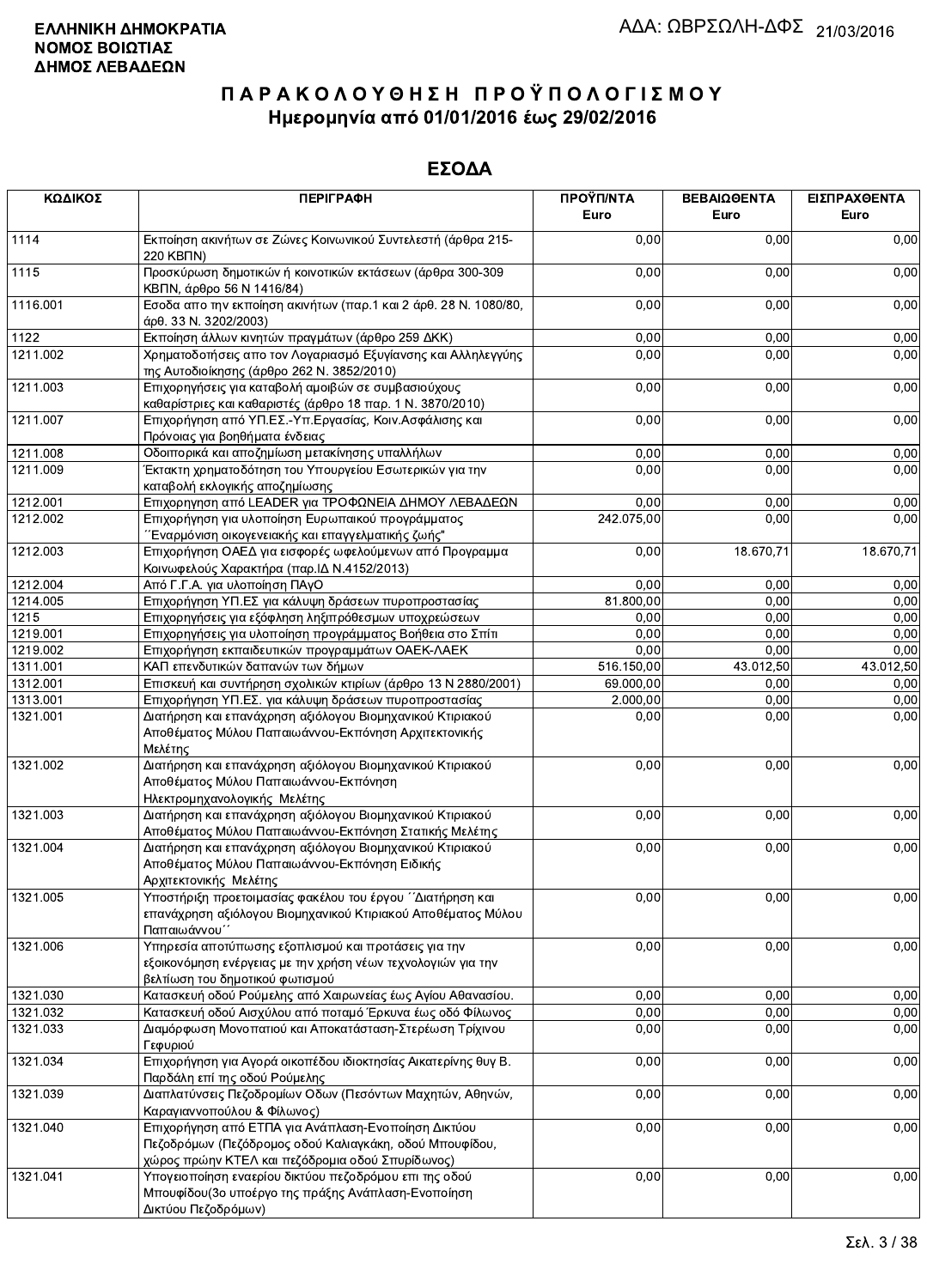| ΚΩΔΙΚΟΣ  | <b>ПЕРІГРАФН</b>                                                                                                                                                                | ΠΡΟΫΠ/ΝΤΑ<br>Euro | ΒΕΒΑΙΩΘΕΝΤΑ<br>Euro | ΕΙΣΠΡΑΧΘΕΝΤΑ<br>Euro |
|----------|---------------------------------------------------------------------------------------------------------------------------------------------------------------------------------|-------------------|---------------------|----------------------|
| 1321.042 | Σωστικές ανασκαφές (2ο υποέργο της πράξης Ανάπλαση-<br>Ενοποίηση Δικτύου Πεζοδρόμων)                                                                                            | 0,00              | 0,00                | 0,00                 |
| 1321.205 | Επιχορήγηση ΕΣΠΑ για Ανάδειξη και Αξιοποίηση Ιστορικών Χώρων<br>Οικισμού Χαιρώνειας                                                                                             | 0,00              | 0,00                | 0,00                 |
| 1321.206 | Μελέτη Σχεδίου Χωροταξικής και Οικιστικής Οργάνωσης Ανοικτής<br>Πόλης Δήμου Χαιρώνειας                                                                                          | 0,00              | 0,00                | 0,00                 |
| 1321.207 | Βελτίωση και ανάπλαση κοινόχρηστων χώρων Τ.Κ. Ανθοχωρίου                                                                                                                        | 0,00              | 0,00                | 0,00                 |
| 1321.401 | Επιχορήγηση από ΕΤΠΑ για Βελτίωση και Ανάπλαση Κοινόχρηστων<br>χώρων ΤΚ Κορώνειας                                                                                               | 0,00              | 0,00                | 0,00                 |
| 1321.501 | Μελέτη Γενικού Πολεοδομικού Σχεδίου Κοινότητας Κυριακίου                                                                                                                        | 0,00              | 0,00                | 0,00                 |
| 1322.001 | Αναβάθμιση Ενεργητικής Πυροπροστασίας Κλειστού Γυμναστηρίου<br>Λιβαδειάς                                                                                                        | 102.000,00        | 0,00                | 0,00                 |
| 1322.002 | Αγορά ακινήτου -μνημείου "Τζαμί Γαζή Ομέρ"                                                                                                                                      | 200.000,00        | 0,00                | 0,00                 |
| 1322.020 | Επιχορήγηση από ΠΔΕ για Αποκατάσταση ζημιών που<br>προκλήθηκαν από θεομηνία στο Δήμο Λεβαδέων                                                                                   | 0,00              | 0,00                | 0,00                 |
| 1322.021 | Επιχορήγηση από Πράσινο Ταμείο για Αποζημίωση ιδιοκτησιών στο<br>πάρκο Έρκυνας από την οδό Θουκιδίδου εως την οδό Ξενοφώντος                                                    | 90.752,00         | 0,00                | 0,00                 |
| 1322.022 | Επιχορήγηση από Πράσινο Ταμειο για Ενεργειακή Αναβάθμιση<br>Σχολικής Μονάδας 3ου Δημοτικού Σχολείου Λιβαδειάς                                                                   | 111.891,16        | 102.714,36          | 102.714,36           |
| 1322.090 | Επιχορήγηση από Πράσινο Ταμείο για Αναβάθμιση φωτισμού<br>χρήσης και ανάδειξης περιπατητικών διαδρομων, των<br>αρχιτεκτονικών στοιχείων και του φυσικού τοπίου στην περιοχη του | 0,00              | 0,00                | 0,00                 |
| 1326.001 | ποταμού Έρκυνα<br>Έσοδα από προγραμματική σύμβαση με ΔΕΠΟΔΑΛ ΑΕ για<br>προμήθεια εξοπλισμού 1ης Διαχειριστικής Ενότητας Ν Βοιωτίας                                              | 0,00              | 0,00                | 0,00                 |
| 1326.002 | Έσοδα από προγραμματική σύμβαση με ΔΕΠΟΔΑΛ ΑΕ για την<br>Λειτουργική και Περιβαλλοντική Αναβάθμιση ΧΥΤΑ Λιβαδειάς                                                               | 0,00              | 0,00                | 0,00                 |
| 1326.003 | Έσοδα από προγραμματική σύμβαση με ΔΕΠΟΔΑΛ ΑΕ για την<br>Αποκατάσταση ζημιών που προκλήθηκαν από θεομηνία<br>(πυρκαγιά) στο ΧΥΤΑ 1ης Διαχειριστικής Ενότητας Ν Βοιωτίας         | 0,00              | 0,00                | 0,00                 |
| 1328.001 | Αποκατάσταση ΧΑΔΑ στις θέσεις Τουρμπάκι κοινότητας Κυριακίου<br>και Δ.Δ. Παρορίου                                                                                               | 0,00              | 0,00                | 0,00                 |
| 1328.002 | Λειτουργική και Περιβαλλοντική Αναβάθμιση Χ.Υ.Τ.Α. Λιβαδειάς                                                                                                                    | 0,00              | 0,00                | 0,00                 |
| 1328.003 | Προμήθεια ενός (1) Θρυμματιστή (εξοπλισμός διαχ. στερεών<br>αποβλήτων 1ης διαχειρ. ενότητας Ν. Βοιωτίας)                                                                        | 0,00              | 0,00                | 0,00                 |
| 1328.004 | Προμήθεια ενός (1) ερπυστριοφόρου προωθητή (εξοπλισμός διαχ.<br>στερεών αποβλήτων 1ης διαχειρ. ενότητας Ν. Βοιωτίας)                                                            | 0,00              | 0,00                | 0,00                 |
| 1328.005 | Προμήθεια ενός (1) εκσκαφέα φορτωτή (εξοπλισμός διαχ. στερεών<br>αποβλήτων 1ης διαχειρ. ενότητας Ν. Βοιωτίας)                                                                   | 0,00              | 0,00                | 0,00                 |
| 1328.006 | Προμήθεια ενός (1) ερπυστριοφόρου εκσκαφέα 21 τόνων<br>(εξοπλισμός διαχ. στερεών αποβλήτων 1ης διαχειρ. ενότητας Ν.<br>Βοιωτίας)                                                | 0,00              | 0,00                | 0,00                 |
| 1328.007 | Προμήθεια ενός (1) τετραξονικού φορτηγού (εξοπλισμός διαχ.<br>στερεών αποβλήτων 1ης διαχειρ. ενότητας Ν. Βοιωτίας)                                                              | 0,00              | 0,00                | 0,00                 |
| 1328.008 | Προμήθεια ενός (1) υδροφόρου οχήματος (εξοπλισμός διαχ. στερεών<br>αποβλήτων 1ης διαχειρ. ενότητας Ν. Βοιωτίας)                                                                 | 0,00              | 0,00                | 0,00                 |
| 1328.009 | Προμήθεια ενός (1) οχήματος ανοικτού τύπου 4χ4 (Εξοπλισμός<br>διαχ.στερεών αποβλήτων 1ης διαχειρ.ενότητας Ν.Βοιωτίας)                                                           | 0,00              | 0,00                | 0,00                 |
| 1328.010 | Προμήθεια ενός (1) απορριμματοφόρου τύπου πρέσσας 22<br>κ.μ. (Εξοπλισμός διαχ.στερεών αποβλήτων 1ης διαχειρ.ενότητας<br>Ν.Βοιωτίας)                                             | 0,00              | 0,00                | 0,00                 |
| 1328.011 | Προμήθεια τεσσάρων (4) απορριμματοφόρων τύπου πρέσσας 16<br>κ.μ. (Εξοπλισμός διαχ.στερεών αποβλήτων 1ης διαχειρ.ενότητας<br>Ν.Βοιωτίας)                                         | 0,00              | 0,00                | 0,00                 |
| 1328.012 | Προμήθεια δύο (2) απορριμματοφόρων τύπου πρέσσας 12<br>κ.μ. (Εξοπλισμός διαχ.στερεών αποβλήτων 1ης διαχειρ.ενότητας<br>Ν.Βοιωτίας)                                              | 0,00              | 0,00                | 0,00                 |
| 1328.013 | Προμήθεια ενός (1) απορριμματοφόρου τύπου πρέσσας 6<br>κ.μ. (Εξοπλισμός διαχ.στερεών αποβλήτων 1ης διαχειρ.ενότητας<br>Ν.Βοιωτίας)                                              | 0,00              | 0,00                | 0,00                 |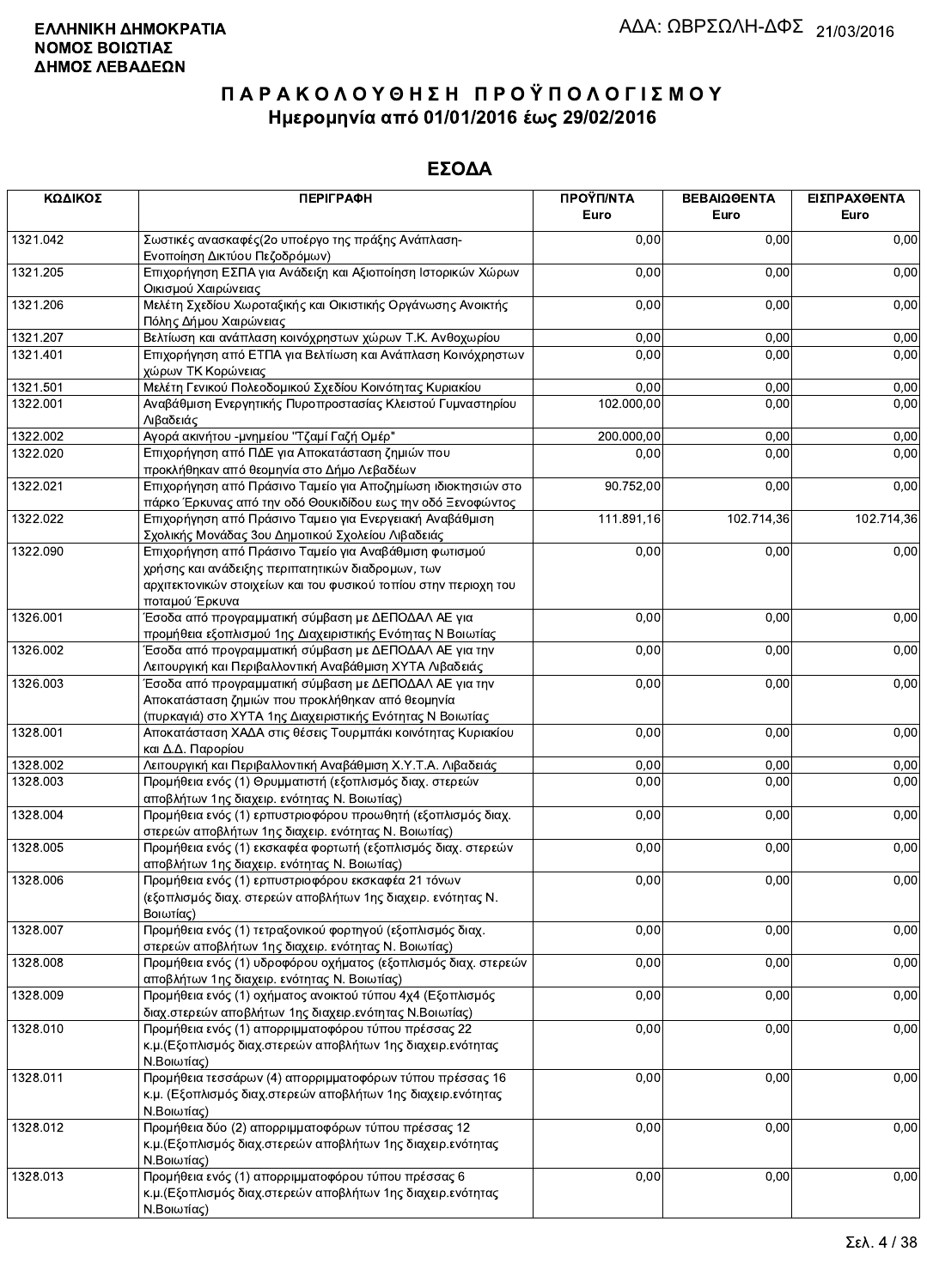| ΚΩΔΙΚΟΣ      | <b>ПЕРІГРАФН</b>                                                                                                                              | ΠΡΟΫΠ/ΝΤΑ<br>Euro | ΒΕΒΑΙΩΘΕΝΤΑ<br>Euro | ΕΙΣΠΡΑΧΘΕΝΤΑ<br>Euro |
|--------------|-----------------------------------------------------------------------------------------------------------------------------------------------|-------------------|---------------------|----------------------|
| 1328.014     | Προμήθεια δύο (2) διαξονικών φορτηγών με γερανό (Εξοπλισμός<br>διαχ.στερεών αποβλήτων 1ης διαχειρ.ενότητας Ν.Βοιωτίας)                        | 0.00              | 0,00                | 0,00                 |
| 1328.015     | Προμήθεια ενός (1) βυτιοφόρου οχήματος 14 κ.μ. (Εξοπλισμός<br>διαχ.στερεών αποβλήτων 1ης διαχειρ.ενότητας Ν.Βοιωτίας)                         | 0,00              | 0,00                | 0,00                 |
| 1328.016     | Βελτίωση και Ανάπλαση Κοινόχρηστων Χώρων Οικισμού Ελικώνα                                                                                     | 144 843,65        | 0,00                | 0,00                 |
| 1328.017     | Ανάπτυξη Δικτύου Στάσεων (Αστικών Λεωφορείων) του Δήμου<br>Λεβαδέων                                                                           | 0,00              | 0,00                | 0,00                 |
| 1328.018     | Αποκατάσταση ζημιών που προκλήθηκαν από θεομηνία<br>(πυρκαγιά) στο ΧΥΤΑ 1ης Διαχειριστικής Ενότητας Ν Βοιωτίας                                | 0,00              | 0,00                | 0,00                 |
| 1328.019     | Βελτίωση υφιστάμενου αρδευτικού έργου του Δ.Δ. Λαφυστίου Δήμου<br>Λεβαδέων                                                                    | 0,00              | 0,00                | 0,00                 |
| 1328.401     | Μελέτη Έργων Ανακατασκευής Εσωτερικού Δικτύου, Έργων<br>Προσαγωγής Ακαθάρτων και Εγκατάστασης Επεξεργασίας Λυμάτων<br>(Ε.Ε.Λ.) Αγίου Γεωργίου | 0,00              | 0,00                | 0,00                 |
| 1328.402     | Ανακατασκευή έργων αποχ'ετευσης ακαθάρτων Αγίου Γεωργίου                                                                                      | 0,00              | 0,00                | 0,00                 |
| 1328.403     | Κατασκευή Έργων Προσαγωγής Ακαθάρτων & Εγκατάστασης<br>Επεξεργασίας Λυμάτων (Ε.Ε.Λ.) Αγίου Γεωργίου                                           | 0,00              | 0,00                | 0,00                 |
| 1328.404     | Υπηρεσίες Τεχνικού Συμβούλου Αγίου Γεωργίου                                                                                                   | 0,00              | 0,00                | 0,00                 |
| 1328.405     | Αγορά εδαφικών εκτάσεων Αγίου Γεωργίου                                                                                                        | 0,00              | 0,00                | 0,00                 |
| 1328.406     | Ανάπλαση Πλατείας Τ.Κ. Αγίου Γεωργίου                                                                                                         | 64.065,00         | 0,00                | 0,00                 |
| 1328.501     | Προβολή Συγκριτικών Πλεονεκτημάτων των Περιοχών Παρέμβασης<br>Β΄ Κύκλος Πρόσκλησης για περιοχές ΟΠΑΑΧ εκτός νήσου Σκύρου                      | 0,00              | 0,00                | 0,00                 |
| 1328.502     | Μελέτη Αποχέτευσης-Προσαγωγής Ακαθάρτων και Εγκατάστασης<br>Επεξεργασίας Λυμάτων (Ε.Ε.Λ.) Οικισμού Κυριακίου                                  | 0,00              | 0,00                | 0,00                 |
| 1328.503     | Αγορά εδαφικών εκτάσεων Οικισμού Κυριακίου                                                                                                    | 0,00              | 0,00                | 0,00                 |
| 1328.504     | Κατασκευή Αποχέτευσης-Προσαγωγής Ακαθάρτων & Εγκατάστασης                                                                                     | 0,00              | 0,00                | 0,00                 |
|              | Επεξεργασίας Λυμάτων (Ε.Ε.Λ.) Κυριακίου                                                                                                       |                   |                     |                      |
| 1328.505     | Υπηρεσίες Τεχνικού Συμβούλου οικισμού Κυριακίου                                                                                               | 0,00<br>0,00      | 0,00                | 0,00                 |
| 1329<br>1411 | Λοιπές επιχορηγήσεις για επενδύσεις και έργα<br>Προϊόν δωρεών                                                                                 | 0,00              | 0,00<br>0,00        | 0,00<br>0,00         |
| 1421         |                                                                                                                                               | 0,00              | 0,00                | 0,00                 |
| 1511         | Έσοδα κληρονομιές, κληροδοσίες<br>Προσαυξήσεις εκπρόθεσμης καταβολής χρεών (άρθρο 6 ΝΔ 356/74,                                                | 48.000,00         | 5.692,24            | 5.692,24             |
| 1512         | άρθρο 16 Ν 2130/93)<br>Πρόστιμα του ΚΟΚ, του ΝΔ 805/71 και του ΑΝ 170/67 (άρθρο 31 Ν<br>2130/93)                                              | 60.000,00         | 210,00              | 210,00               |
| 1513         | Πρόστιμα για παραβάσεις φορολογικών διατάξεων (άρθρο 19 Ν<br>1080/80)                                                                         | 0,00              | 0,00                | 0,00                 |
| 1514         | Πρόστιμα ανέγερσης και διατήρησης αυθαιρέτων κατασκευών                                                                                       | 12.000,00         | 26,80               | 26,80                |
| 1515         | Πειθαρχικά πρόστιμα σε βάρος των υπαλλήλων (άρθρο 284 Ν<br>1188/81)                                                                           | 0,00              | 0,00                | 0,00                 |
| 1516         | Έσοδα από διάφορες καταλογιστικές αποφάσεις                                                                                                   | 0,00              | 0,00                | 0,00                 |
| 1517         | Πρόστιμα και ποινικές ρήτρες που επιβάλλονται σε βάρος<br>προμηθευτών και εργολάβων                                                           | 0,00              | 0,00                | 0,00                 |
| 1518         | Καταπτώσεις εγγυήσεων                                                                                                                         | 0,00              | 0,00                | 0,00                 |
| 1519         | Λοιπά πρόστιμα και χρηματικές ποινές επιβαλλόμενες βάσει ειδικών<br>διατάξεων                                                                 | 3.000,00          | 428,91              | 128,91               |
| 1521         | Παράβολα πλειστηριασμών (άρθρα 932 και 959 ΚπολΔ)                                                                                             | 0,00              | 0,00                | 0,00                 |
| 1522         | Παράβολα υποβαλλόμενα για την χορήγηση διευκολύνσεων                                                                                          | 0,00              | 0,00                | 0,00                 |
|              | τμηματικής καταβολής χρεών (άρθρο 18 Ν 2648/98)                                                                                               |                   |                     |                      |
| 1611         | Εσοδα απο δημοτικές ή κοινοτικές κοινωφελείς επιχειρήσεις                                                                                     | 0,00              | 0,00                | 0,00                 |
| 1612         | Εσοδα απο αμιγείς δημοτικές ή κοινοτικές / διαδημοτικές ή<br>διακοινοτικές επιχειρήσεις                                                       | 0,00              | 0,00                | 0,00                 |
| 1613         | Εσοδα απο λοιπές δημοτικές επιχειρήσεις                                                                                                       | 0,00              | 0,00                | 0,00                 |
| 1614         | Εσοδα απο συμμετοχή σε λοιπές επιχειρήσεις                                                                                                    | 0,00              | 0,00                | 0,00                 |
| 1621         | Δαπάνες αφαίρεσης παράνομων διαφημιστικών μέσων (άρθρο 9 Ν<br>2946/2001, άρθρο 11 Ν 2696/99)                                                  | 0,00              | 0,00                | 0,00                 |
| 1622         | Έξοδα ακινητοποίησης και μεταφοράς παρανόμως σταθμευμένων<br>οχημάτων (άρθρο 45 Ν 2218/94)                                                    | 0,00              | 0,00                | 0,00                 |
| 1623         | Δαπάνες απομάκρυνσης και φύλαξης εγκαταλελειμμένων οχημάτων<br>(KYA 1002901/67/2002)                                                          | 0,00              | 0,00                | 0,00                 |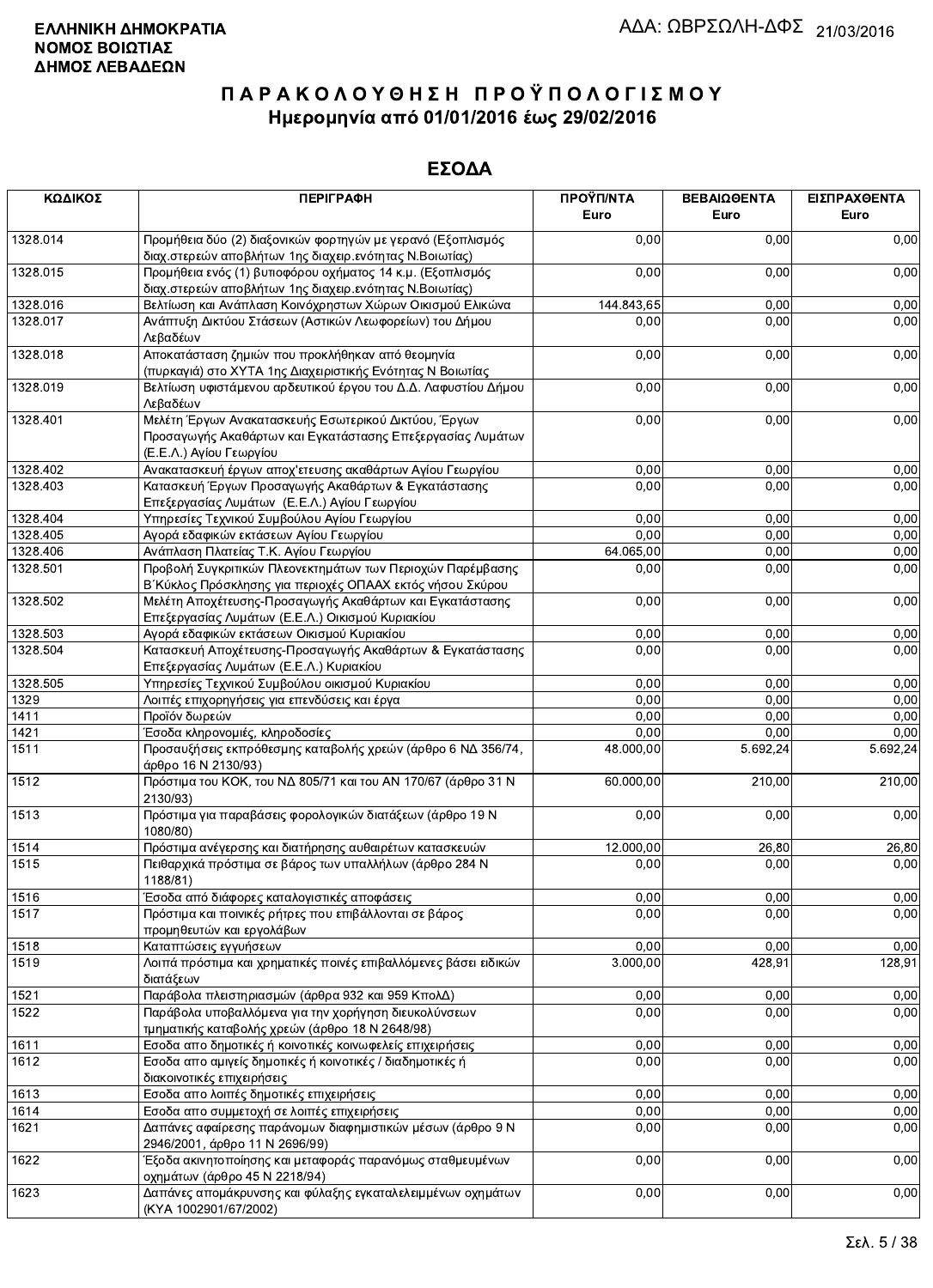| ΚΩΔΙΚΟΣ  | <b>ПЕРІГРАФН</b>                                                                                                                          | ΠΡΟΫΠ/ΝΤΑ<br>Euro | ΒΕΒΑΙΩΘΕΝΤΑ<br>Euro | ΕΙΣΠΡΑΧΘΕΝΤΑ<br>Euro |
|----------|-------------------------------------------------------------------------------------------------------------------------------------------|-------------------|---------------------|----------------------|
| 1624     | Έσοδα από την κατασκευή, επισκευή και συντήρηση οδών και<br>πεζοδρομίων (άρθρο 47 Ν 2696/99, άρθρο 367 ΚΒΠΝ)                              | 0,00              | 0,00                | 0,00                 |
| 1625     | Αποζημίωση καταβληθείσα για λογαριασμό των υπόχρεων, λόγω<br>προσκύρωσης ή ρυμοτόμησης ακινήτων (άρθρο 26 Ν 1828/89)                      | 0,00              | 0,00                | 0,00                 |
| 1626     | Έσοδα από συμβάσεις διαδημοτικής συνεργασίας (άρθρο 23 Ν<br>2539/97)                                                                      | 0,00              | 0,00                | 0,00                 |
| 1627     | Εισφορές άλλων ΟΤΑ για την καταβολή αποζημίωσης στα μέλη του<br>υπηρεσιακού συμβουλίου (άρθρο 12 Ν 2130/93)                               | 0,00              | 0,00                | 0,00                 |
| 1628     | Εισφορές άλλων ΟΤΑ για τη μισθοδοσία ελεγκτών εσόδων - εξόδων<br>και εισπρακτόρων (άρθρα 227 και 229 Ν 1188/81)                           | 0,00              | 0,00                | 0,00                 |
| 1629     | Λοιπά έσοδα από δαπάνες πραγματοποιηθείσες για λογαριασμό<br>τρίτων                                                                       | 10.000,00         | 0,00                | 0,00                 |
| 1691     | Τέλη επιβαλλόμενα σε βάρος επιχειρήσεων για την εκτέλεση έργων<br>και προγραμμάτων προστασίας του περιβάλλοντος (άρθρο 6 Ν.<br>1650/1986) | 0,00              | 0,00                | 0,00                 |
| 1692     | Εφάπαξ ειδική εισφορά για τη δημιουργία κοινόχρηστων χώρων<br>(άρθρο 16 Ν. 2508/97)                                                       | 0,00              | 0,00                | 0,00                 |
| 1699.001 | Εσοδα απο κατασκευή παραγκών και ηλεκτροδότησης αυτών στην<br>Εμποροπανήγυρη                                                              | 33.000,00         | 0,00                | 0,00                 |
| 1699.002 | Εσοδα απο εισητήρια πολιτιστικών εκδηλώσεων                                                                                               | 0,00              | 0,00                | 0,00                 |
| 1699.003 | Λοιπά έκτακτα έσοδα που δεν εντάσσονται στις πιο πάνω τάξεις                                                                              | 0,00              | 0,00                | 0,00                 |
| 1699.005 | Έσοδα από συμμετοχη σε εκδρομές                                                                                                           | 0,00              | 0,00                | 0,00                 |
| 1699.006 | Έκτακτα Έσοδα από εράνους της Ιεράς Μητρόπολης Θηβών και<br>Λεβαδείας (2% επί του ακαθαρίστου προιόντος)                                  | 1.000,00          | 700,00              | 700,00               |
| 2111     | Τακτικά έσοδα από τέλη καθαριότητας και ηλεκτροφωτισμού                                                                                   | 354.986,00        | 516.026,88          | 5.797,78             |
| 2112     | Τακτικά έσοδα από τέλη και δικαιώματα ύδρευσης                                                                                            | 0,00              | 0,00                | 0,00                 |
| 2113     | Τακτικά έσοδα από τέλη και δικαίωματα άρδευσης                                                                                            | 1.000,00          | 0,00                | 0,00                 |
| 2114     | Τακτικά έσοδα από τέλη και δικαιώματα αποχέτευσης                                                                                         | 0,00              | 0.00                | 0,00                 |
| 2115.001 | Τέλος Ακίνητης περιουσίας (ηλεκτροδοτούμενα ακίνητα)                                                                                      | 15.500,00         | 13.498,62           | 113,77               |
| 2115.002 | Τέλος Ακίνητης περιουσίας (μη ηλεκτροδοτούμενα ακίνητα)                                                                                   | 50.000,00         | 429,32              | 429,32               |
| 2116     | Τακτικά έσοδα από δυνητικά ανταποδοτικά τέλη και εισφορές                                                                                 | 0,00              | 0,00                | 0,00                 |
| 2117     | Τακτικά έσοδα από εισφορά λόγω ένταξης ή επέκτασης<br>πολεοδομικών σχεδίων                                                                | 0,00              | 0,00                | 0,00                 |
| 2118     | Τακτικά έσοδα επί των ακαθαρίστων εσόδων επιτηδευματιών                                                                                   | 9.000,00          | 1.699,36            | 1.699,36             |
| 2119.001 | Φόρος ηλεκτροδούμενων χώρων (άρθ. 10 Ν. 1080/80) Π.Ο.Ε.                                                                                   | 38.400,00         | 45.851,12           | 468,54               |
| 2119.002 | Τέλη διαφήμισης Π.Ο.Ε.                                                                                                                    | 0,00              | 0,00                | 0,00                 |
| 2119.004 | Τέλος χρήσης κοινοχρήστων χώρων Π.Ο.Ε.                                                                                                    | 1.000,00          | 2.952,31            | 363,00               |
| 2119.009 | Μισθώματα λατομείων Π.Ο.Ε.                                                                                                                | 0,00              | 0,00                | 0,00                 |
| 2119.010 | Απο δικαιώματα βοσκήσιμων εκτάσεων                                                                                                        | 0,00              | 0,00                | 0,00                 |
| 2119.011 | Απο μισθώματα αστικών ακινήτων                                                                                                            | 750,00            | 0.00                | 0,00                 |
| 2119.012 | Τέλη και δικαιώματα απο λαική αγορά                                                                                                       | 6.500,00          | 0,00                | 0,00                 |
| 2119.017 | Από τέλη ανανεώσιμων πηγών ενέργειας                                                                                                      | 0,00              | 0,00                | 0,00                 |
| 2119.018 | Εσοδα απο την εκμετάλλευση διαφημιστικών χώρων σε αθλητικές<br>εγκαταστάσεις (άρθ. 56 Ν. 2725/99)                                         | 0,00              | 0,00                | 0,00                 |
| 2119.020 | Αντίτιμο κατανάλωσης ηλεκτρικού ρευματος των πυλώνων του<br>Δημοτικού Σταδιου για λογαριασμό τριτων (τέλεση αγώνων)                       | 1.000,00          | 0,00                | 0,00                 |
| 2119.021 | Αντίτιμο καθημερινής χρήσης εγκαταστάσεων Δημ.Σταδίου<br>(αποδυτήρια, αίθουσα ιματισμού, πλυντήριο ρούχων κλπ.)                           | 400,00            | 409,00              | 0,00                 |
| 2119.022 | Έσοδα από εισφορές (δίδακτρα μαθητών Δημ.Ωδείου)                                                                                          | 0,00              | 3.614,00            | 3.614,00             |
| 2211.001 | Πρόστιμα παραβάσεων Κ.Ο.Κ. - Ελεγχόμενης στάθμευσης Π.Ο.Ε.                                                                                | 18.000,00         | 19.678,45           | 12.948,45            |
| 2211.002 | Λοιπά πρόστιμα                                                                                                                            | 2.000,00          | 0,00                | 0,00                 |
| 2212.001 | Πρόστιμα ανέγερσης-διατήρησης αυθαιρέτων                                                                                                  | 3.200,00          | 86,05               | 86,05                |
| 3211     | Τέλη καθαριότητας και ηλεκτροφωτισμού                                                                                                     | 725.353,44        | 753.107,51          | 410.649,43           |
| 3212     | Τέλη και δικαιώματα ύδρευσης                                                                                                              | 205.470,59        | 205.235,04          | 403,07               |
| 3213     | Τέλη και δικαιώματα άρδευσης                                                                                                              | 383.517,59        | 465.428,99          | 72.741,28            |
| 3214     | Τέλη και δικαιώματα αποχέτευσης                                                                                                           | 17.075,65         | 17.004,89           | 61,45                |
| 3215     | Τέλος ακίνητης περιουσίας                                                                                                                 | 204.423,00        | 206.272,63          | 17.633,64            |
| 3216     | Δυνητικά ανταποδοτικά τέλη και εισφορές                                                                                                   | 0,00              | 0.00                | 0,00                 |
| 3217     | Εισφορά λόγω ένταξης ή επέκτασης πολεοδομικών σχεδίων                                                                                     | 5.878,21          | 5.878,21            | 0,00                 |
| 3218     | Τακτικά έσοδα επί των ακαθαρίστων εσόδων επιτηδευματιών                                                                                   | 853.553,62        | 888.358.76          | 5.718,91             |
|          |                                                                                                                                           |                   |                     |                      |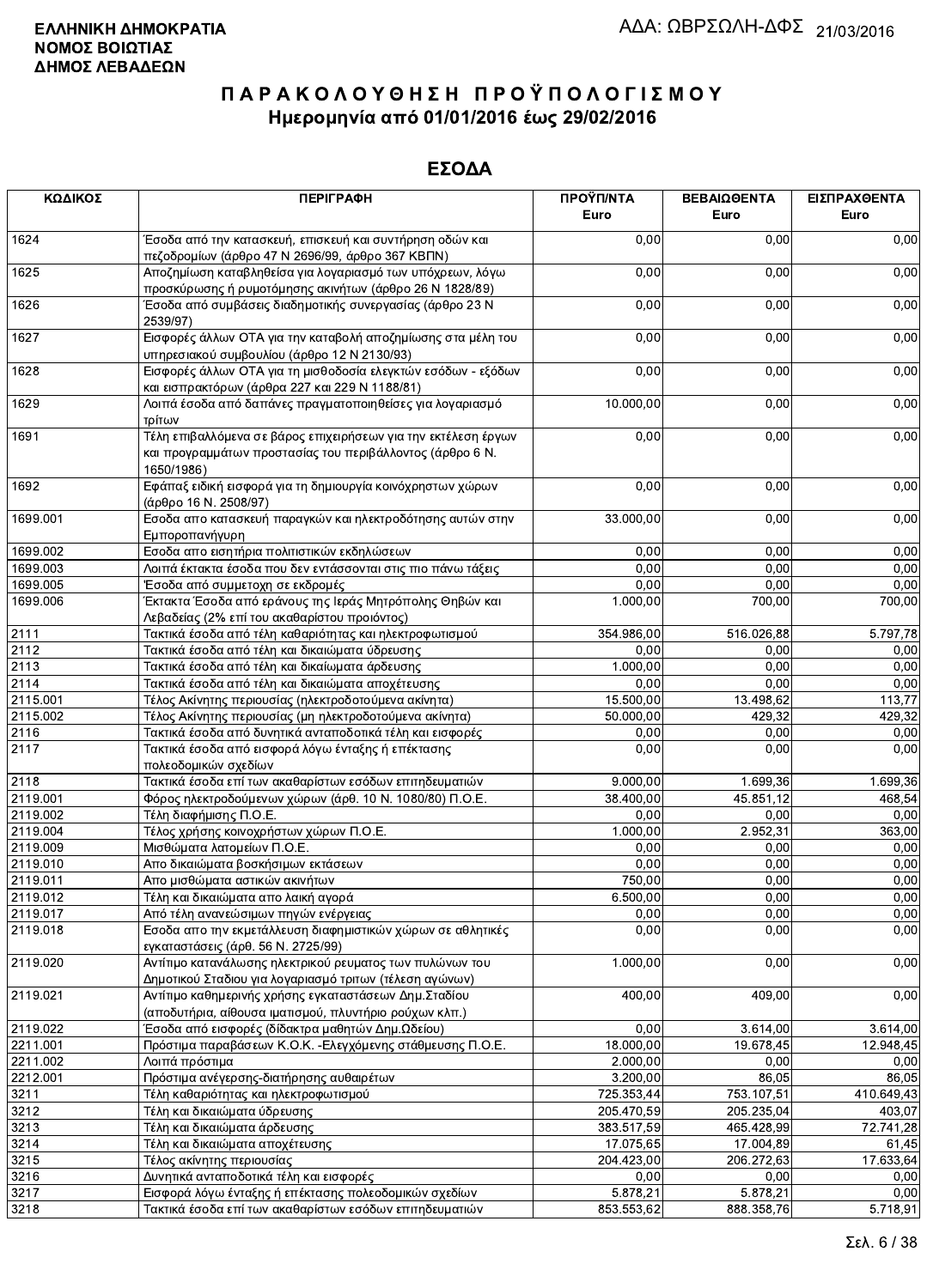| ΚΩΔΙΚΟΣ  | <b>ПЕРІГРАФН</b>                                                                                                               | ΠΡΟΫΠ/ΝΤΑ<br>Euro | ΒΕΒΑΙΩΘΕΝΤΑ<br>Euro | ΕΙΣΠΡΑΧΘΕΝΤΑ<br>Euro |
|----------|--------------------------------------------------------------------------------------------------------------------------------|-------------------|---------------------|----------------------|
|          |                                                                                                                                |                   |                     |                      |
| 3219.001 | Απο δικαιώματα και μισθώματα βοσκήσιμων εκτάσεων                                                                               | 15.005,31         | 14.908,71           | 1.200,00             |
| 3219.002 | Απο τέλη διαφήμισης και απο την εκμετάλλευση διαφημιστικών<br>χώρων                                                            | 20.000,00         | 20.000,00           | 0,00                 |
| 3219.003 | Απο δικαιώματα νεκροταφείων                                                                                                    | 17.958,70         | 17.943,11           | 169,83               |
| 3219.004 | Απο τέλη χρήσης κοινόχρηστων δημοτικών χώρων και απο<br>παραχώρηση δικαιωμάτων χρήσης θέσεων των περιπτέρων                    | 177.343,78        | 175.367,35          | 6.863,13             |
| 3219.005 | Απο δικαιώματα Σφαγείων                                                                                                        | 3.838,35          | 3.828,95            | 61,26                |
| 3219.006 | Απο μισθώματα λατομείων                                                                                                        | 77.422,85         | 110.550,22          | 0,00                 |
| 3219.007 | Απο κατασκευή πεζοδρομίων                                                                                                      | 0,00              | 0,00                | 0,00                 |
| 3219.008 | Απο δικαιώματα χρήσης Χ.Υ.Τ.Α.                                                                                                 | 71.015,54         | 70.984,86           | 61,75                |
| 3219.009 | Απο δικαιώματα συμμετοχής στην Κατασκήνωση                                                                                     | 9.573,30          | 9.557,23            | 30,04                |
| 3219.010 | Απο τέλη και δικαιώματα λαικών αγορών                                                                                          | 102.066,40        | 102.715,33          | 5.356,98             |
| 3219.011 | Απο φόρο ηλεκτροδοτούμενων χώρων (άρθ. 10 Ν. 1080/80)                                                                          | 60.990,03         | 63.449,73           | 45.946,17            |
| 3219.012 | Απο προγραμματική σύμβαση με ΔΕΠΟΔΑΛ Α.Ε. (ΦΟΔΣΑ)                                                                              | 0,00              | 0,00                | 0,00                 |
| 3219.013 | Απο μισθώματα αστικών ακινήτων                                                                                                 | 382.090,77        | 373.712,52          | 4.626,51             |
| 3219.014 | Απο μισθώματα καλλιεργήσιμης γής                                                                                               | 28.539,71         | 17.293,74           | 630,67               |
| 3219.015 | Απο μισθώματα θαλασσίων εκτάσεων                                                                                               | 14.456,27         | 14.456,27           | 0,00                 |
| 3219.016 | Απο λοιπά έσοδα απο ακίνητα (χρήση εδάφους απο εταιρείες<br>κινητής τηλεφωνίας κλπ)                                            | 0,00              | 0,00                | 0,00                 |
| 3219.017 | Λοιπές περιπτώσεις                                                                                                             | 13.133,23         | 13.120,86           | 70,38                |
| 3219.018 | Απο εισφορές για τροφεία παιδικών και βρεφονηπιακών σταθμών                                                                    | 18.491,04         | 20.126,24           | 287,14               |
| 3219.019 | Απο κρατήσεις υπέρ Δημοσίου                                                                                                    | 45.250,90         | 23.818,81           | 131,42               |
| 3219.020 | Απο επιστροφές αχρεωστήτως καταβληθέντων προνοιακών<br>επιδομάτων                                                              | 56.066,02         | 226.042,67          | 1.799,94             |
| 3219.021 | Από χρήση Δημοτικών Σταδίων (15% επί των ακαθαρίστων<br>εισπράξεων του χρήστη από την πώληση εισητηρίων για τους<br>αγώνες)    | 49.589,39         | 49.589,39           | 0,00                 |
| 3219.022 | Από αντίιτιμο κατανάλωσης ηλεκτρικού ρευματος των πυλώνων του<br>Δημοτικού Σταδιου για λογαριασμό τρίτων (τέλεση αγώνων)       | 39.337,20         | 39.337,20           | 0,00                 |
| 3219.023 | Από αντίτιμο καθημερινής χρήσεως εγκαταστάσεων Δημ. Σταδίου<br>(αποδυτήρια, αίθουσα ιματισμού, πλυντήριο ρούχων κλπ)           | 0,00              | 1.752,00            | 620,00               |
| 3219.024 | Από εισφορές (δίδακτρα μαθητών Δημ. Ωδείου)                                                                                    | 0,00              | 0,00                | 0,00                 |
| 3221.001 | Απο πρόστιμα παραβάσεων Κ.Ο.Κ.-Ελεγχόμενης στάθμευσης                                                                          | 678.216,17        | 675.743,75          | 1.363,96             |
| 3221.002 | Απο διάφορα πρόστιμα κλπ έκτακτα έσοδα                                                                                         | 139.045,95        | 145.746,08          | 980,57               |
| 3221.003 | Απο αποζημιώσεις καταβληθείσες για λογαριασμό των υπόχρεων,<br>λόγω προσκύρωσης ή ρυμοτόμησης ακινήτων (άρθρο 26 Ν<br>1828/89) | 87.164,14         | 86.651,30           | 252,96               |
| 3221.004 | Από προγραμματική σύμβαση με ΔΕΠΟΔΑΛ για ΦΠΑ                                                                                   | 0,00              | 0,00                | 0,00                 |
| 3222     | Έκτακτα ειδικευμένα έσοδα                                                                                                      | 0,00              | 0,00                | 0,00                 |
| 4111     | Εισφορά υπέρ του Δημοσίου στις αποδοχές και τα έξοδα<br>παράστασης                                                             | 200.000,00        | 29.939,88           | 29.939,88            |
| 4112     | Εξαγορά συντάξιμης υπηρεσίας                                                                                                   | 0,00              | 0,00                | 0,00                 |
| 4121     | Φόροι μισθωτών υπηρεσιών                                                                                                       | 230.000,00        | 33.024,13           | 33.024,13            |
| 4122     | Φοροί και χαρτόσημο Δημάρχων Αντιδημάρχων μελών Δημοτικών<br>Συμβουλίων και λοιπών συλλογικών οργάνων                          | 7.000,00          | 210,72              | 210,72               |
| 4123     | Φόρων προμηθευτών εργολάβων ελ. Επαγγελματιών κ.λ.π.                                                                           | 130.000,00        | 1.647, 11           | 1.647,11             |
| 4124     | Λοιπές κρατήσεις υπέρ του Δημοσίου                                                                                             | 80.000,00         | 5.029,64            | 502,91               |
| 4131     | Εισφορές σε ασφαλιστικούς οργανισμούς και ταμεία                                                                               | 1.300.000,00      | 185.100,76          | 185.100,76           |
| 4132     | Εισφορά για το εφάπαξ βοήθημα του Ν 103/75                                                                                     | 3.500,00          | 295,56              | 295,56               |
| 4141     | Κρατήσεις στις αποδοχές για την εξόφληση δανείων του Τ.Π. &<br>Δανείων.                                                        | 91.000,00         | 10.828,95           | 10.828,95            |
| 4142     | Λοιπές κρατήσεις υπέρ τρίτων                                                                                                   | 250.000,00        | 10.623,94           | 10.623,94            |
| 4211     | Επιστροφή χρημάτων από υπολόγους χρηματικών ενταλμάτων                                                                         | 5.000,00          | 0,00                | 0,00                 |
| 4212     | προπληρωμής<br>Επιστροφή πάγιας προκαταβολής                                                                                   | 29.000,00         | 0,00                | 0,00                 |
| 4213     | Επιστροφή αχρεωστήτως καταβληθέντων χρηματικών ποσών                                                                           | 100.000,00        | 677,11              | 677,11               |
|          | (άρθρο 26 Ν 318/69, Αποφ. Υπ. Οικον. 2081241/11652/1997)                                                                       |                   |                     |                      |
| 4218     | Επιστροφή χρημάτων από δημοτικές επιχειρήσεις έπειτα από<br>κατάπτωση των υπέρ αυτών εγγυήσεων                                 | 0,00              | 0,00                | 0,00                 |
| 4219     | Επιστροφή εν νένει χρημάτων                                                                                                    | 45.000,00         | 0.00                | 0.00                 |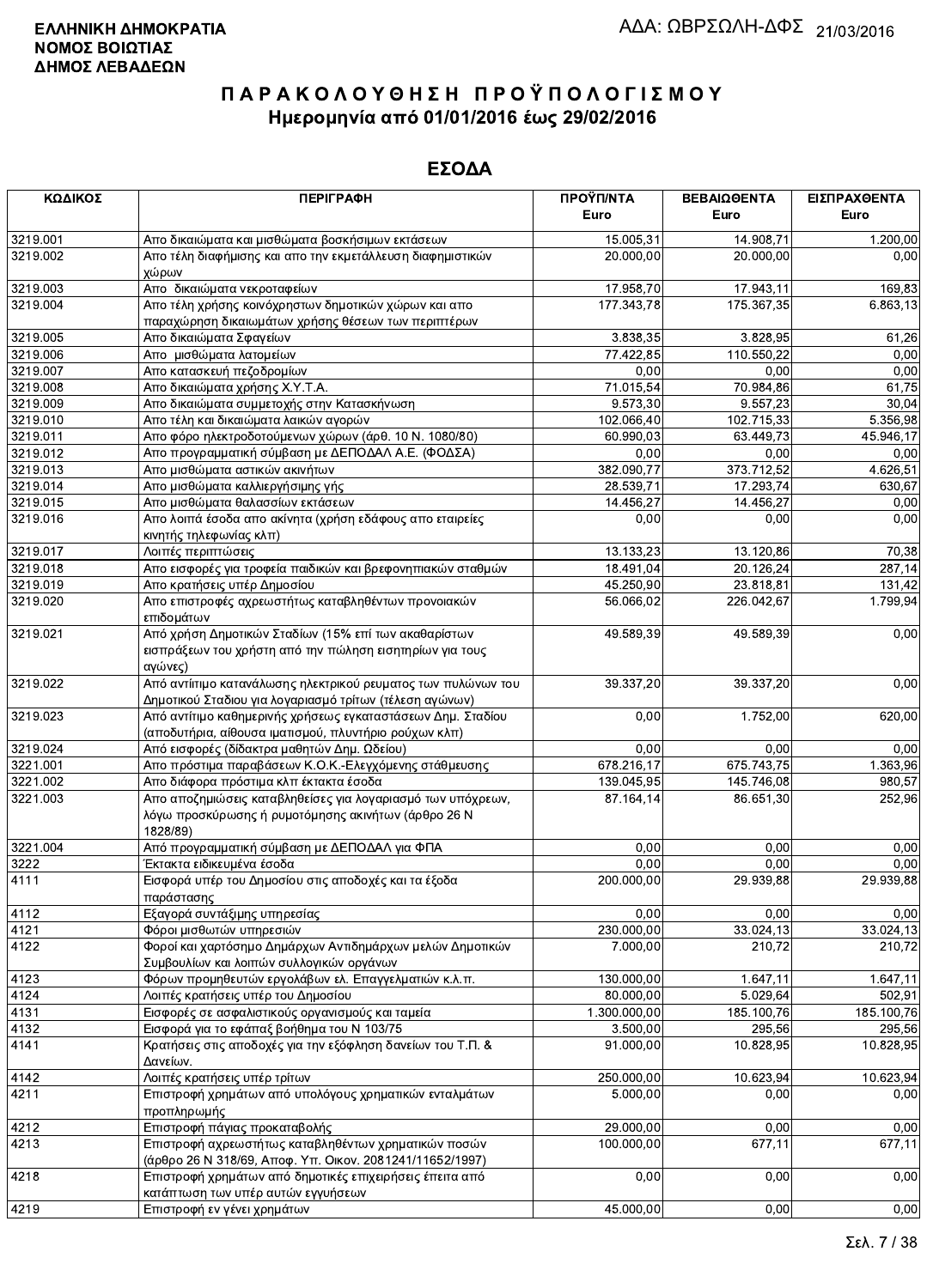### ΕΣΟΔΑ

| ΚΩΔΙΚΟΣ | <b>ПЕРІГРАФН</b>                                                                                                    | ΠΡΟΫΠ/ΝΤΑ<br>Euro | ΒΕΒΑΙΩΘΕΝΤΑ<br>Euro | ΕΙΣΠΡΑΧΘΕΝΤΑ<br>Euro |
|---------|---------------------------------------------------------------------------------------------------------------------|-------------------|---------------------|----------------------|
| 5111    | Χρηματικό υπόλοιπο προερχόμενο από τακτικά έσοδα για την<br>κάλυψη υποχρεώσεων παρελθόντων ετών                     | 367.577,88        | 442.915.23          | 442.915,23           |
| 5112    | Χρηματικό υπόλοιπο προερχόμενο από τακτικά έσοδα για<br>πιστώσεις προοριζόμενες για επενδυτικές δαπάνες             | 865.910,94        | 697.635,70          | 697.635,70           |
| 5113    | Χρηματικό υπόλοιπο προερχόμενο απο τακτικά έσοδα για την<br>κάλυψη ειδικευμένων δαπανών                             | 707 862,60        | 1.012.359,90        | 1.012.359,90         |
| 5119    | Χρηματικό υπόλοιπο προερχόμενο απο τακτικά έσοδα για την<br>κάλυψη εν γένει δαπανών του Δήμου                       | 0,00              | 260.721,88          | 260.721,88           |
| 5121    | Χρηματικό υπόλοιπο προερχόμενο από έκτακτα έσοδα για την<br>κάλυψη υποχρεώσεων παρελθόντων ετών                     | 93.493,20         | 66 342,24           | 66.342,24            |
| 5122    | Χρηματικό υπόλοιπο προερχόμενο από έκτακτα έσοδα (εκτός ΠΔΕ)<br>για πιστώσεις προοριζόμενες για επενδυτικές δαπάνες | 856.085,17        | 945.522,50          | 945.522,50           |
| 5123    | Χρηματικό υπόλοιπο προερχόμενο απο έκτακτα έσοδα για την<br>κάλυψη ειδικευμένων δαπανών                             | 34.165,06         | 81.307,18           | 81.307,18            |
| 5124    | Χρηματικό Υπόλοιπο προερχόμενο από το ΠΡΟΓΡΑΜΜΑ<br>ΔΗΜΟΣΙΩΝ ΕΠΕΝΔΥΣΕΩΝ (ΕΣΠΑ και Εθνικό ΠΔΕ)                        | 0,00              | 0,00                | 0,00                 |
| 5129    | Χρηματικό υπόλοιπο προερχόμενο απο έκτακτα έσοδα για την<br>κάλυψη εν γένει δαπανών του Δήμου                       | 0,00              | 0,00                | 0,00                 |
|         | ΣΥΝΟΛΑ                                                                                                              | 26.570.787.76     | 11.369.524.65       | 6.368.371.22         |

|        | ΚΩΔΙΚΟΣ  | <b>ПЕРІГРАФН</b>                                                                             | ΠΡΟΫΠ/ΝΤΑ  | ΕΝΤΑΛΘΕΝΤΑ | ΠΛΗΡΩΘΕΝΤΑ |
|--------|----------|----------------------------------------------------------------------------------------------|------------|------------|------------|
|        |          |                                                                                              | Euro       | Euro       | Euro       |
| 00     | 6031     | Τακτικές αποδοχές (περιλαμβάνονται βασικός μισθός, δώρα εορτών, γενικά και                   | 118.068,00 | 8.324,00   | 8.324,00   |
|        |          | ειδικά τακτικά επιδόματα)                                                                    |            |            |            |
| 00     | 6032     | Αποζημίωση υπερωριακής εργασίας και για εξαιρέσιμες ημέρες και νυκτερινές                    | 0,00       | 0,00       | 0,00       |
|        |          | ώρες και λοιπές πρόσθετες αμοιβές                                                            |            |            |            |
| 00     | 6053.001 | Εργοδ. εισφορές ΙΚΑ υπαλλήλων ειδικών θέσεων                                                 | 12.282,00  | 719.18     | 719,18     |
| 00     | 6053.002 | Εργοδ. εισφορές Ταμείου Νομικών                                                              | 6.330,00   | 74,10      | 74,10      |
| 00     | 6053.003 | Εργοδοτικές εισφορές υπέρ ΤΣΜΕΔΕ                                                             | 4.511,00   | 378,57     | 378,57     |
| 00     | 6053.004 | Εργοδοτικές εισφορές υπέρ ΤΣΜΕΔΕ (επικουρικό)                                                | 1.016,00   | 85.20      | 85,20      |
| 00     | 6053.005 | Εργοδοτικές εισφορές υπέρ ΚΥΤ                                                                | 1.456.00   | 122,12     | 122,12     |
| 00     | 6056     | Εργοδοτικές εισφορές Δήμων Κοινωνικής Ασφάλισης                                              | 0,00       | 0,00       | 0,00       |
| $00\,$ | 6073     | Δαπάνες επιμόρφωσης προσωπικού και συμμετοχής σε συνέδρια και                                | 1.000.00   | 0,00       | 0,00       |
|        |          | σεμινάρια                                                                                    |            |            |            |
| 00     | 6111     | Αμοιβές νομικών και συμβολαιογράφων                                                          | 3.000,00   | 0,00       | 0,00       |
| 00     | 6116     | Αμοιβές δικαστικών επιμελητών                                                                | 5.000,00   | 0,00       | 0.00       |
| 00     | 6117.001 | Ανάθεση παροχής υπηρεσιών Ιατρού Εργασίας του Δήμου                                          | 2.600,00   | 0,00       | 0,00       |
| 00     | 6117.002 | Ανάθεση παροχής υπηρεσιών τεχνικού ασφαλείας του Δήμου                                       | 6.400,00   | 0,00       | 0,00       |
| 00     | 6121.001 | Αντιμισθία δημάρχου, αντιδημάρχων και προέδρου δημοτικού συμβουλίου<br>(Άρθρο92 Ν.3852/2010) | 123.120,00 | 10.260,00  | 10.260,00  |
| 00     | 6121.002 | Αντιμισθία συμπαραστάτη του δημότη και της επιχείρησης (άρθρο 77 παρ.6<br>N.3852/2010)       | 5.760,00   | 0.00       | 0,00       |
| 00     | 6122     | Αποζημίωση και έξοδα κίνησης Δημοτικών Συμβούλων (άρθρο 140 ΔΚΚ)                             | 0.00       | 0.00       | 0,00       |
| $00\,$ | 6123     | Έξοδα κίνησης προέδρων Δ.Σ. (άρθρο 4 Ν 2539/97)                                              | 87.600,00  | 7.300,00   | 7.300,00   |
| $00\,$ | 6124     | Έξοδα κηδείας Δημάρχων και προέδρων κοινοτήτων (άρθρο 140 παρ.4<br>N.3463/06)                | 0,00       | 0,00       | 0,00       |
| $00\,$ | 6126.002 | Εργοδοτικές εισφορές για Υγειον Περίθαλψη                                                    | 0.00       | 0.00       | 0.00       |
| $00\,$ | 6126.003 | Εργοδοτικές εισφορές υπέρ ΤΕΑΔΥ                                                              | 0.00       | 0.00       | 0.00       |
| $00\,$ | 6126.006 | Ειδική εισφορά ΤΠΔΥ (1%)                                                                     | 0.00       | 0.00       | 0.00       |
| 00     | 6126.007 | Ειδική Εισφορά Αλληλεγγύης (2%)                                                              | 0.00       | 0.00       | 0.00       |
| 00     | 6126.008 | Εργοδοτικές εισφορές υπέρ ΙΚΑ-ΕΤΕΑ                                                           | 10.490,00  | 839,96     | 839,96     |
| 00     | 6132     | Αποζημίωση για συμμετοχή σε συμβούλια και επιτροπές                                          | 0.00       | 0.00       | 0,00       |
| 00     | 6133     | Αποζημιώσεις μελών και γραμματέως φορολογικών Επιτροπών                                      | 0.00       | 0,00       | 0,00       |
| 00     | 6134     | Αποζημίωση μελών και γραμματέως υπηρεσιακού συμβουλίου                                       | 0.00       | 0,00       | 0,00       |
| $00\,$ | 6142.001 | Αμοιβές Ορκωτών Εκτιμητών                                                                    | 0.00       | 0.00       | 0.00       |
| $00\,$ | 6151     | Δικαιώματα τρίτων (ΔΕΗ κλπ) από την είσπραξη τελών και φόρων                                 | 8.000,00   | 190,79     | 190,79     |
| 00     | 6153     | Έξοδα διοικητικής εκτέλεσης (άρθρα 76 & 77 ΚΕΔΕ)                                             | 0,00       | 0,00       | 0,00       |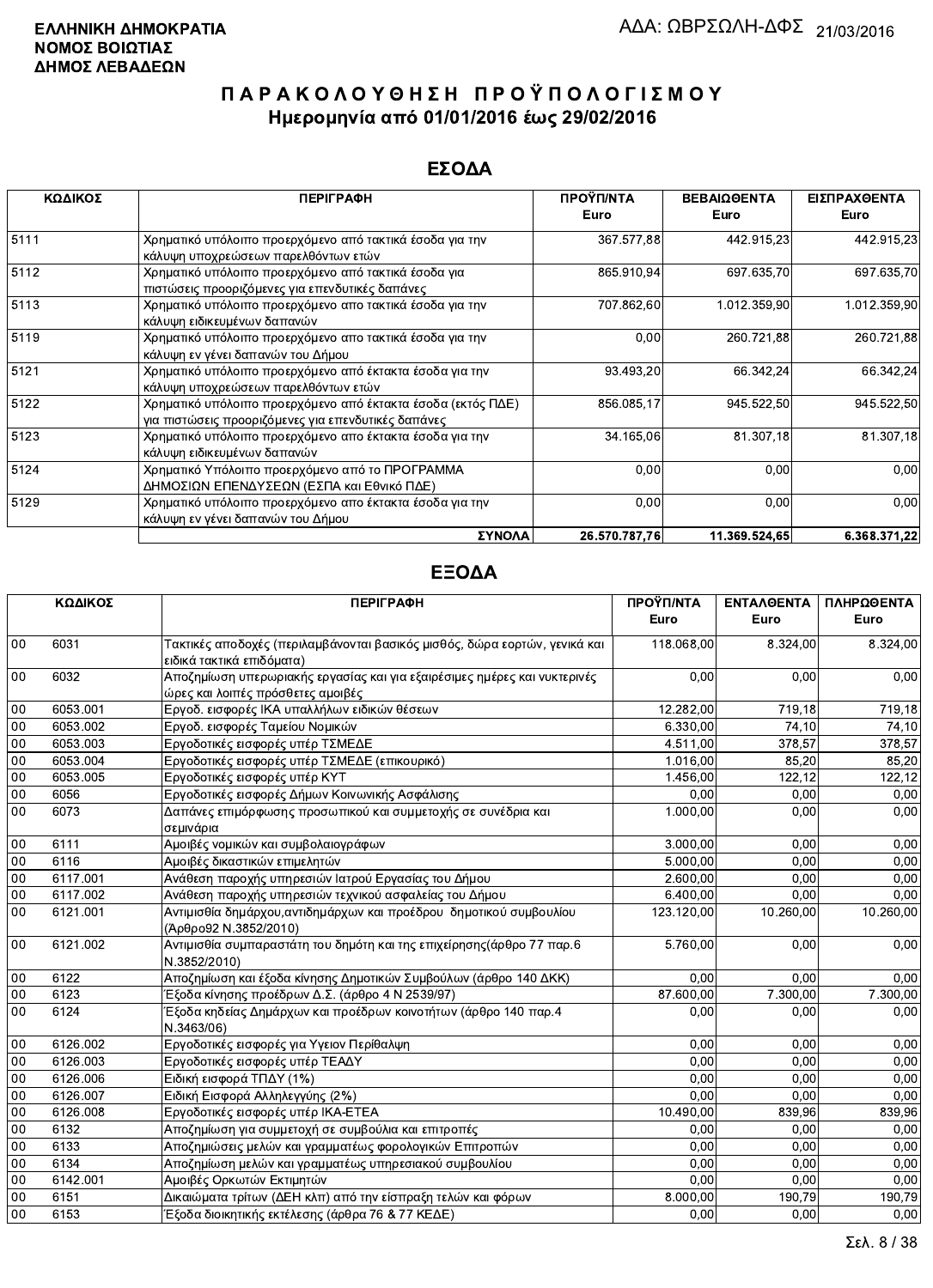|        | ΚΩΔΙΚΟΣ  | <b>ПЕРІГРАФН</b>                                                                    | ΠΡΟΫΠ/ΝΤΑ  | ΕΝΤΑΛΘΕΝΤΑ | ΠΛΗΡΩΘΕΝΤΑ |
|--------|----------|-------------------------------------------------------------------------------------|------------|------------|------------|
|        |          |                                                                                     | Euro       | Euro       | Euro       |
| 00     | 6221     | Ταχυδρομικά τέλη                                                                    | 20.000,00  | 0,00       | 0,00       |
| 00     | 6222     | Τηλεφωνικά, τηλεγραφικά και τηλετυπία τέλη εσωτερικού                               | 31.000,00  | 4.408,00   | 967,00     |
| 00     | 6223     | Κινητή Τηλεφωνία                                                                    | 0.00       | 0,00       | 0,00       |
| 00     | 6331.001 | Λοιποί φόροι και τέλη                                                               | 15.000,00  | 0,00       | 0,00       |
| 00     | 6331.002 | Φόρος εισοδηματος φορολογικού έτους 2014                                            | 0.00       | 0,00       | 0,00       |
| 00     | 6331.003 | Φόρος εισοδήματος φορολογικού έτους 2015                                            | 52.900,00  | 0,00       | 0,00       |
| 00     | 6331.004 | Φόρος επιτηδεύματος από εκπρόθεσμη παύση δραστηριοτήτων ΔΕΤΕΛ                       | 0,00       | 0,00       | 0,00       |
| 00     | 6331.005 | Φόρος επιτηδεύματος από εκπρόθεσμη παύση δραστηριοτήτων ΔΕΠΑΛ                       | 0,00       | 0,00       | 0,00       |
| 00     | 6421     | Οδοιπορικά έξοδα και αποζημίωση μετακινούμενων αιρετών                              | 3.000,00   | 0,00       | 0,00       |
| 00     | 6423.001 | Οδοιπορικά έξοδα και αποζημίωση τρίτων                                              | 0,00       | 0,00       | 0,00       |
| 00     | 6431     | Έξοδα ενημέρωσης και προβολής δραστηριοτήτων του Δήμου                              | 2.000,00   | 0,00       | 0,00       |
| 00     | 6432     | Δαπάνες εκθέσεων στο εσωτερικό και στο εξωτερικό                                    | 0,00       | 0,00       | 0,00       |
| 00     | 6433     | Τιμητικές διακρίσεις, αναμνηστικά δώρα και έξοδα φιλοξενίας φυσικών                 | 2.000,00   | 0,00       | 0,00       |
|        |          | προσώπων και αντιπροσωπειών                                                         |            |            |            |
| $00\,$ | 6434     | Λοιπές δαπάνες δημοσίων σχέσεων                                                     | 1.500,00   | 0.00       | 0,00       |
| 00     | 6442     | Διοργάνωση συνεδρίων συναντήσεων και διαλέξεων                                      | 0,00       | 0,00       | 0,00       |
| 00     | 6443     | Δαπάνες δεξιώσεων και εθνικών ή τοπικών εορτών                                      | 4.000,00   | 0,00       | 0,00       |
| 00     | 6451.001 | Συνδρομές σε εφημερίδες - περιοδικά                                                 | 750,00     | 0,00       | 0,00       |
| 00     | 6451.002 | Συνδρομή σε νομικές βάσεις δεδομένων                                                | 4.000,00   | 0,00       | 0,00       |
| 00     | 6463     | Έξοδα λοιπών δημοσιεύσεων                                                           | 3.000,00   | 0,00       | 0,00       |
| 00     | 6492     | Δικαστικά έξοδα και έξοδα εκτέλεσης δικαστικών αποφάσεων ή                          | 20.000,00  | 0,00       | 0,00       |
|        |          | συμβιβαστικών πράξεων                                                               |            |            |            |
| 00     | 6494     | Έξοδα συμβολαιογράφων και δικαστικών επιμελητών                                     | 5.000,00   | 0,00       | 0,00       |
| 00     | 6495.001 | Δαπάνες για μεταβίβαση αδειών κυκλοφορίας οχημάτων & Μ.Ε. στο νέο                   | 0,00       | 0,00       | 0,00       |
|        |          | Καλλικρατικό Δήμο Λεβαδεών                                                          |            |            |            |
| 00     | 6495.007 | Δαπάνες για πάγια τέλη κτηματογράφησης ακινήτων του Δήμου                           | 0.00       | 0,00       | 0,00       |
| 00     | 6495.010 | Δαπάνη για μηχανογραφικό αρχείο ΔΕΗ χρέωσης δημοτικών τελών                         | 0,00       | 0,00       | 0,00       |
| 00     | 6511     | Τόκοι δανείων εσωτερικού                                                            | 192.630,12 | 35.023,66  | 35.023,66  |
| 00     | 6513     | Τόκοι εκ λοιπών χρεών                                                               | 0,00       | 0,00       | 0,00       |
| 00     | 6514     | Συμβολαιογραφικά έξοδα και δαπάνες σύναψης δανείων                                  | 0,00       | 0,00       | 0,00       |
| 00     | 6515     | Αμοιβές και προμήθειες τραπεζών                                                     | 3.000,00   | 0,00       | 0,00       |
| 00     | 6516     | Χρεολύσια δανείων εσωτερικού                                                        | 188.718,95 | 34.312,54  | 34.312,54  |
| 00     | 6518     | Χρεολύσια λοιπών χρεών                                                              | 0,00       | 0.00       | 0,00       |
| 00     | 6521     | Τόκοι δανείων εσωτερικού                                                            | 129.695,30 | 23.580,96  | 23.580,96  |
| 00     | 6523     | Τόκοι εκ λοιπών χρεών                                                               | 0,00       | 0,00       | 0,00       |
| 00     | 6524     | Συμβολαιογραφικά έξοδα και δαπάνες σύναψης δανείων                                  | 0,00       | 0,00       | 0,00       |
| 00     | 6525     | Αμοιβές και προμήθειες τραπεζών                                                     | 0,00       | 0,00       | 0,00       |
| 00     | 6526     | Χρεολύσια δανείων εσωτερικού                                                        | 142.554,94 | 25.919,08  | 25.919,08  |
| 00     | 6711.001 | Μεταβιβάσεις σε σχολικές επιτροπές για λειτουργικές δαπάνες                         | 377.129,52 | 0,00       | 0,00       |
| 00     | 6711.002 | Μεταβιβάσεις σε σχολικές επιτροπές για πρόγραμμα σχολικού τροχονόμου                | 0,00       | 0,00       | 0,00       |
| 00     | 6711.003 | Μεταβιβάσεις σε σχολικές επιτροπές για έργα επισκευής και συντήρησης                | 20.000,00  | 0,00       | 0,00       |
|        |          | σχολικών κτιρίων                                                                    |            |            |            |
| 00     | 6715.010 | Επιχορήγηση Αθλητικού Πολιτιστικού Οργανισμού Δήμου Λεβαδέων                        | 0,00       | 0,00       | 0,00       |
|        |          | (ΑΠΟΔΗΛ)                                                                            |            |            |            |
| 00     | 6716     | Συμμετοχή στη δαπάνη αποζημίωσης μελών υπηρεσιακού συμβουλίου                       | 0,00       | 0,00       | 0,00       |
| $00\,$ | 6721.001 | Εισφορά υπέρ συνδέσμου Δήμων και Κοινοτήτων Προστασίας & Ορθολογικής                | 7.184,50   | 0,00       | 0,00       |
|        |          | Ανάπτυξης του Κορινθιακού Κόλπου (ΣΠΟΑΚ) ο 'ΑΡΙΩΝ                                   |            |            |            |
| 00     | 6722     | Εισφορά για την εξασφάλιση μέσων προστασίας άμαχου πληθυσμού                        | 9.057,59   | 0,00       | 0,00       |
| $00\,$ | 6723     | Κράτηση 0,50% υπέρ λογαριασμού του άρθρου 68 ΝΔ 3033/54                             | 45.287,93  | 1.256,76   | 1.256,76   |
| $00\,$ | 6725     | Εισφορά υπέρ ΤΠΟΕΚΕ                                                                 | 750,00     | 0,00       | 0,00       |
| 00     | 6726.001 | Υπέρ δήμων και κοινοτήτων απο το Τέλος Ακίνητης Περιουσίας (15% επι των             | 22.000,00  | 2.116,39   | 2.116,39   |
|        |          | εισπράξεων - Ν. 2130/93)                                                            |            |            |            |
| 00     | 6726.003 | Εισφορές (ωφελούμενων και εργοδότη )μέσω Προγραμμάτων Κοινωφελούς                   | 0,00       | 0,00       | 0,00       |
| 00     | 6733     | Χαρακτήρα (παρ.ΙΔ Ν.4152/2013)<br>Καταβολή χρηματικών βοηθημάτων σε άπορους δημότες | 10.000,00  | 0,00       | 0,00       |
| 00     | 6734     | Καταβολή επιδόματος ένδειας στους δικαιούχους                                       | 10.000,00  | 0,00       | 0,00       |
| 00     | 6735     | Επιχορηγήσεις σε αθλητικούς συλλόγους και σωματεία                                  | 0,00       | 0,00       | 0,00       |
| $00\,$ |          |                                                                                     |            |            | 0,00       |
|        | 6736     | Επιχορηγήσεις σε πολιτιστικούς συλλόγους και σωματεία                               | 10.100,00  | 0,00       |            |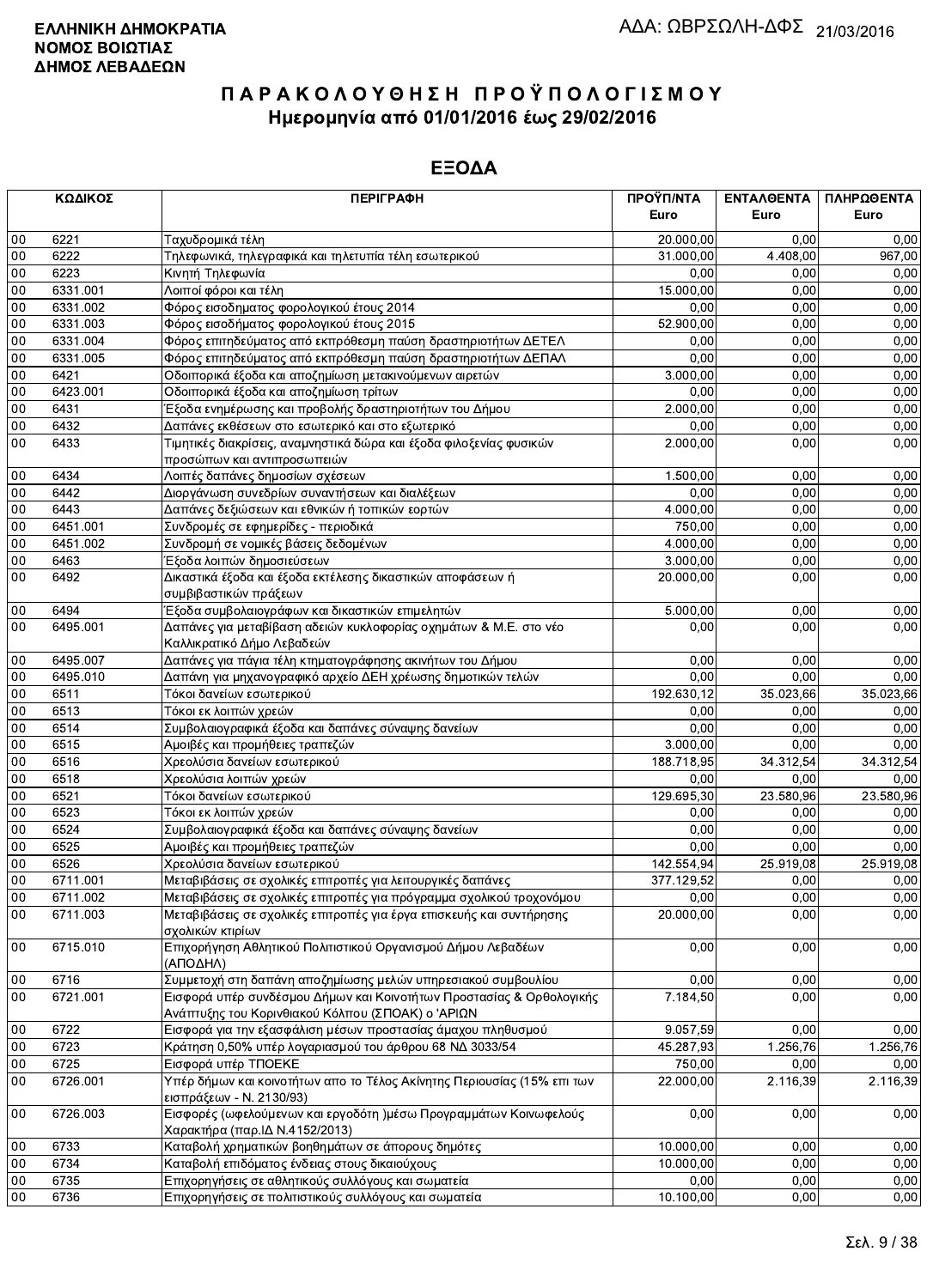|        | ΚΩΔΙΚΟΣ  | <b>ПЕРІГРАФН</b>                                                                                                          | ΠΡΟΫΠ/ΝΤΑ<br>Euro | ΕΝΤΑΛΘΕΝΤΑ<br>Euro | ΠΛΗΡΩΘΕΝΤΑ<br>Euro |
|--------|----------|---------------------------------------------------------------------------------------------------------------------------|-------------------|--------------------|--------------------|
| 00     | 6737     | Υλοποίηση προγραμματικών συμβάσεων                                                                                        | 0,00              | 0.00               | 0,00               |
| 00     | 6738.001 | Χρηματοδότηση Κοινωφελούς Επιχείρησης Δήμου Λεβαδέων                                                                      | 10.000,00         | 0.00               | 0,00               |
| 00     | 6739     | Λοιπές προαιρετικές πληρωμές για μεταβιβάσεις εισοδημάτων σε τρίτους                                                      | 0,00              | 0,00               | 0,00               |
| 00     | 6811     | Εγγυήσεις ενοικίου                                                                                                        | 0.00              | 0,00               | 0,00               |
| 00     | 6812     | Εγγυήσεις Δημοσίων οργανισμών                                                                                             | 0,00              | 0,00               | 0,00               |
| 00     | 6818     | Καταπτώσεις εγγυήσεων υπέρ δημοτικών επιχειρήσεων                                                                         | 0,00              | 0,00               | 0,00               |
| 00     | 6819     | Λοιπές εγγυήσεις                                                                                                          | 0,00              | 0,00               | 0,00               |
| 00     | 6821.001 | Φορολογικά πρόστιμα και προσαυξήσεις χρήσης                                                                               | 1.500,00          | 1.484,00           | 1.484,00           |
| $00\,$ | 6821.002 | Πρόστιμα και προσαυξήσεις από εκπρόθεσμη παύση δραστηριότητας ΔΕΠΑΛ                                                       | 0,00              | 0.00               | 0,00               |
| 00     | 6821.003 | Πρόστιμα και προσαυξήσεις από εκπρόθεσμη παύση δραστηριότητας ΔΕΤΕΛ                                                       | 0,00              | 0,00               | 0,00               |
| 00     | 6822     | Προσαυξήσεις Ασφαλιστικών ταμείων χρήσης                                                                                  | 4.000,00          | 0,00               | 0,00               |
| 00     | 6823.001 | Τόκοι υπερημερίας χρήσης                                                                                                  | 60.000,00         | 0,00               | 0,00               |
| 10     | 6011     | Τακτικές αποδοχές (περιλαμβάνονται βασικός μισθός, δώρα εορτών, γενικά και<br>ειδικά τακτικά επιδόματα)                   | 1.029.279,00      | 199.713,10         | 199.713,10         |
| 10     | 6012.001 | Αποζημίωση υπερωριακής εργασίας μονίμων υπαλλήλων                                                                         | 1.000,00          | 0,00               | 0,00               |
| 10     | 6012.002 | Αμοιβή υπαλλήλων που ασκούν καθήκοντα ληξιάρχου                                                                           | 3.840,00          | 0,00               | 0,00               |
| 10     | 6012.003 | Αμοιβή υπαλλήλου που τηρεί τα πρακτικά του Δημοτικού Συμβουλίου                                                           | 950,00            | 0,00               | 0,00               |
| 10     | 6012.004 | Αμοιβή υπαλλήλων για την γραμματειακή υποστήριξη των συμβουλίων των<br>τοπικών και δημοτικών κοινοτήτων                   | 4.450,00          | 0,00               | 0,00               |
| 10     | 6012.006 | Αποζημίωση υπερωριακής εργασίας για την καταβολή εκλογικής<br>αποζημίωσης                                                 | 0,00              | 0,00               | 0,00               |
| 10     | 6021.002 | Τακτικές αποδοχές υπαλλήλων με σύμβαση αορίστου χρόνου                                                                    | 202.393,00        | 16.173,54          | 16.173,54          |
| 10     | 6022.001 | Αποζημίωση υπερωριακής εργασίας για την καταβολή εκλογικής<br>αποζημίωσης                                                 | 0,00              | 0,00               | 0,00               |
| 10     | 6041     | Τακτικές αποδοχές (περιλαμβάνονται βασικός μισθός, δώρα εορτών, γενικά και<br>ειδικά τακτικά επιδόματα)                   | 0,00              | 0,00               | 0,00               |
| 10     | 6051.001 | Εργοδοτικές εισφορές ΙΚΑ μονίμων διοικητικών-οικονομικών υπηρεσιών                                                        | 7.121,00          | 1.146,56           | 1.146,56           |
| 10     | 6051.002 | Εργοδοτικές εισφορές ΤΥΔΚΥ μονίμων διοικητικών-οικονομικών υπηρεσιών                                                      | 114.459,00        | 18.571,82          | 18.571,82          |
| 10     | 6051.003 | Εργοδοτικές εισφορές ΤΑΔΚΥ- ΤΕΑΔΥ μονίμων διοικητικών-οικονομικών<br>υπηρεσιών                                            | 26.886,00         | 4.080,06           | 4.080,06           |
| 10     | 6051.004 | Εργοδοτικές εισφορές ΤΣΜΕΔΕ μονίμων διοικητικών-οικονομικών υπηρεσιών                                                     | 5.862,00          | 976,96             | 976,96             |
| 10     | 6051.005 | Εργοδοτικές εισφορές ΤΣΜΕΔΕ (ΕΠΙΚΟΥΡΙΚΟ) μονίμων διοικητικών-<br>οικονομικών υπηρεσιών                                    | 1.320,00          | 219,88             | 219,88             |
| 10     | 6051.006 | Εργοδοτικές εισφορές ΚΥΤ μονίμων διοικητικών-οικονομικών υπηρεσιών                                                        | 1.891,00          | 315,14             | 315,14             |
| 10     | 6051.007 | Εργοδοτικές εισφορές τακτικών υπαλλήλων υπέρ ΚΣΚΥ                                                                         | 15.850,00         | 2.632,48           | 2.632,48           |
| 10     | 6051.008 | Εργοδοτικές εισφορές τακτικών υπαλλήλων υπέρ ΟΠΑΔ                                                                         | 4.774,00          | 756,94             | 756,94             |
| 10     | 6051.009 | Εργοδοτικές εισφορές ΤΕΑΔΥ μονίμων υπαλλήλων                                                                              | 1.417,00          | 147,54             | 147,54             |
| 10     | 6052.001 | Εργοδοτικές εισφορές (ΙΚΑ) 16 Σχολικών Φυλάκων με σύμβαση ιδ. δικαίου<br>αορ. χρόνου                                      | 0,00              | 0,00               | 0,00               |
| 10     | 6052.002 | Εργοδοτικές εισφορές ΙΚΑ υπαλλήλων με σύμβαση αορίστου χρόνου                                                             | 48.270,00         | 3.972,23           | 3.972,23           |
| 10     | 6052.003 | Εργοδοτικές εισφορές ΤΥΔΚΥ υπαλλήλων με σύμβαση αορίστου χρόνου                                                           | 0,00              | 0,00               | 0,00               |
| 10     | 6052.004 | Εργοδοτικές εισφορές ΤΕΑΔΥ υπαλλήλων με σύμβαση αορίστου                                                                  | 0,00              | 0,00               | 0,00               |
| 10     | 6054.001 | Εργοδοτική εισφορά Ι.Κ.Α.                                                                                                 | 0,00              | 0,00               | 0,00               |
| 10     | 6056     | Εργοδοτικές εισφορές Δήμων Κοινωνικής Ασφάλισης                                                                           | 100.574,00        | 4.312,01           | 4.312,01           |
| 10     | 6061.001 | Παροχές σε είδος-είδη ατομικής προστασίας εργαζομένων (ένδυση κλπ)                                                        | 0,00              | 0,00               | 0,00               |
| 10     | 6061.002 | Παροχές σε είδος-γάλα εργαζομένων                                                                                         | 0,00              | 0,00               | 0,00               |
| 10     | 6062     | Έξοδα κηδείας αποβιούντων υπαλλήλων (άρθρο 112 Ν 118/81)                                                                  | 0,00              | 0,00               | 0,00               |
| 10     | 6111     | Αμοιβές νομικών και συμβολαιογράφων                                                                                       | 0,00              | 0.00               | 0,00               |
| 10     | 6117.006 | Ανάπτυξη υποδομών δικτύων τοπικής πρόσβασης                                                                               | 0,00              | 0,00               | 0,00               |
| 10     | 6142.002 | Ανάθεση εργασίας σε ορκωτούς ελεγκτές για τον έλεγχο των οικονομικών<br>καταστάσεων του Δήμου (Ν. 2880/2001, Ν.3146/2003) | 9.600,00          | 0,00               | 0,00               |
| 10     | 6142.003 | Ανάθεση εργασίας σε ορκωτό ελεγκτή-λογιστή της εκκαθάρισης της δημοτικής<br>επιχείρησης Κ.Α.Ε.Κυριακίου                   | 7.380,00          | 0,00               | 0,00               |
| 10     | 6142.004 | Ανάθεση εργασίας σε ορκωτό ελεγκτή-λογιστή της εκκαθάρισης της δημοτικής<br>επιχείρησης ΔΕΠΑΛ                             | 0,00              | 0,00               | 0,00               |
| 10     | 6142.005 | Ανάθεση εργασίας σε ορκωτό ελεγκτή-λογιστή της εκκαθάρισης της δημοτικής<br>επιχείρησης ΔΕΤΕΛ                             | 0,00              | 0,00               | 0,00               |
| 10     | 6151     | Δικαιώματα τρίτων (ΔΕΗ κλπ) από την είσπραξη τελών και φόρων                                                              | 0,00              | 0,00               | 0,00               |
| 10     | 6231.001 | Εκμίσθωση χώρου για λειτουργία εμποροπανήγυρης, εκθέσεων κλπ                                                              | 12.021,60         | 2.003,60           | 1.001,80           |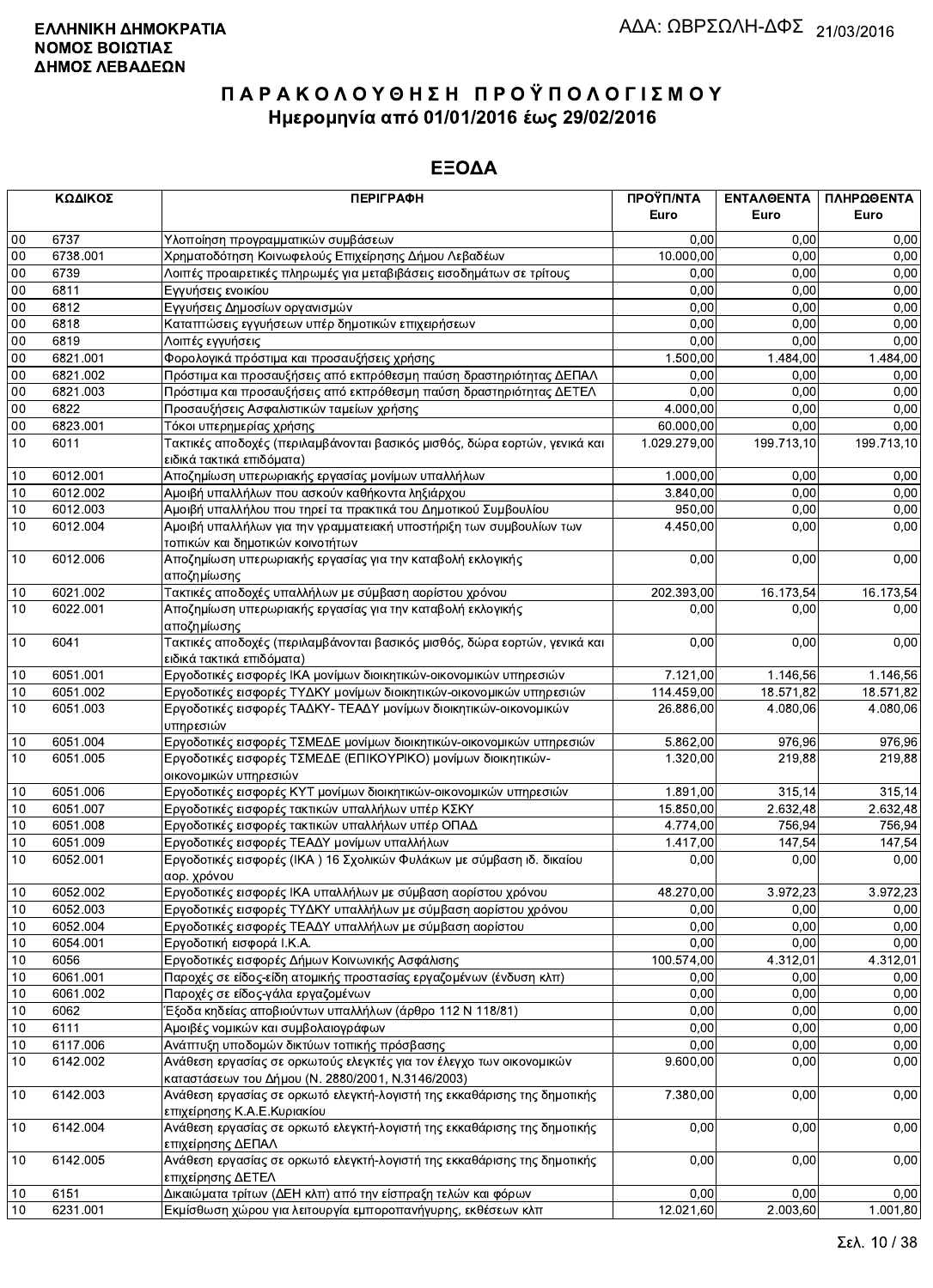|      | ΚΩΔΙΚΟΣ  | <b>ПЕРІГРАФН</b>                                                                                | ΠΡΟΫΠ/ΝΤΑ  | ΕΝΤΑΛΘΕΝΤΑ | ΠΛΗΡΩΘΕΝΤΑ |
|------|----------|-------------------------------------------------------------------------------------------------|------------|------------|------------|
|      |          |                                                                                                 | Euro       | Euro       | Euro       |
| 10   | 6232     | Μισθώματα κτιρίων - Τεχνικών έργων ακινήτων                                                     | 52.026,24  | 8.671.04   | 4.335,52   |
| 10   | 6236.001 | Μίσθωση χημικών τουαλετών για την Εμποροπανήγυρη                                                | 5.000,00   | 0.00       | 0,00       |
| 10   | 6253     | Ασφάλιστρα μεταφορικών μέσων                                                                    | 2.550,00   | 705,49     | 705,49     |
| 10   | 6262.001 | Συντήρηση και επισκευή ηλεκτρομηχανολογικιού εξοπλισμού κτιρίων                                 | 2.800,00   | 0,00       | 0,00       |
|      |          | (ανελκυστήρας, κλιματιστικά κλπ)                                                                |            |            |            |
| 10   | 6263.001 | Συντήρηση και επισκευή μεταφορικών μέσων                                                        | 6.800,00   | 0,00       | 0,00       |
| 10   | 6263.002 | Δαπάνες για τεχνικό έλεγχο αυτοκινήτων (Κ.Τ.Ε.Ο.)                                               | 250,00     | 0,00       | 0,00       |
| 10   | 6263.003 | Τοποθέτηση υγραεριοκίνησης σε υπάρχοντα αυτοκίνητα του Δήμου                                    | 0,00       | 0,00       | 0,00       |
| 10   | 6264.001 | Συντήρηση και επισκευή εγκαταστάσεων θέρμανσης, κλιματισμού, αερισμού και<br>λοιπών μηχανημάτων | 7.000,00   | 0,00       | 0,00       |
| 10   | 6265.001 | Συντήρηση και επισκευή επίπλων και σκευών                                                       | 0,00       | 0,00       | 0,00       |
| 10   | 6265.002 | Συντήρηση και επισκευή ηλεκτρονικών υπολογιστών, φωτοτυπικών, fax κλπ                           | 5.000,00   | 0,00       | 0,00       |
| 10   | 6265.004 | Εργασίες συντήρησης συστημάτων κατάσβεσης-πυρόσβεσης                                            | 850,00     | 0,00       | 0,00       |
| 10   | 6266.001 | Συντήρηση Εφαρμογών λογισμικού                                                                  | 25.388,00  | 0,00       | 0,00       |
| 10   | 6271     | Ύδρευση δημοτικών κτιρίων κ.λ.π.                                                                | 0,00       | 0,00       | 0,00       |
| 10   | 6273     | Φωτισμός και κίνηση (με ηλεκτρισμό η φωταέριο) για δικές τους υπηρεσίες                         | 0,00       | 0,00       | 0,00       |
| 10   | 6274     | Δαπάνες καθαρισμού γραφείων                                                                     | 0,00       | 0,00       | 0,00       |
| 10   | 6276     | Δαπάνες εκκένωσης βόθρων                                                                        | 0,00       | 0,00       | 0,00       |
| 10   | 6278     | Δαπάνες φύλαξης κτιρίων (άρθρο 21 Ν. 3731/2008)                                                 | 0,00       | 0,00       | 0,00       |
| 10   | 6279.001 | Λοιπές δαπάνες για ύδρευση, άρδευση, φωτισμό, καθαριότητα                                       | 42.000,00  | 9.188,00   | 9.188,00   |
| 10   | 6321     | Τέλη κυκλοφορίας επιβατηγών αυτοκινήτων                                                         | 2.000,00   | 0,00       | 0,00       |
| 10   | 6323     | Λοιπά τέλη κυκλοφορίας                                                                          | 0,00       | 0,00       | 0,00       |
| 10   | 6411     | Έξοδα κίνησης ιδιοκτητών μεταφορικών μέσων (καύσιμα, λιπαντικά, διόδια<br>$K\lambda\pi$ )       | 7.000,00   | 0,00       | 0,00       |
| 10   | 6412     | Έξοδα μεταφοράς αγαθών φορτοεκφορτωτικά                                                         | 0.00       | 0,00       | 0,00       |
| 10   | 6413     | Μεταφορές προσώπων                                                                              | 0,00       | 0.00       | 0.00       |
| 10   | 6422     | Οδοιπορικά έξοδα και αποζημίωση μετακινούμενων υπαλλήλων                                        | 1.250,00   | 0,00       | 0,00       |
| 10   | 6461     | Έξοδα δημοσίευσης οικονομικών καταστάσεων                                                       | 1.400,00   | 0,00       | 0,00       |
| 10   | 6462     | Δημοσίευση προκηρύξεων                                                                          | 3.000,00   | 0,00       | 0,00       |
| 10   | 6463     | Εξοδα λοιπών δημοσιεύσεων                                                                       | 0,00       | 0,00       | 0,00       |
| 10   | 6611.001 | Προμήθεια βιβλίων, περιοδικών και λοιπών εκδόσεων                                               | 500,00     | 0,00       | 0,00       |
| 10   | 6611.002 | Προμήθεια ληξιαρχικών βιβλίων (υποχρεωτ. εισφορά ΥΠ.ΕΣ 55327/89)                                | 100,00     | 0,00       | 0,00       |
| 10   | 6612     | Προμήθεια γραφικής ύλης και λοιπά υλικά γραφείων                                                | 10.000,00  | 0,00       | 0,00       |
| 10   | 6613.001 | Προμήθεια εντύπων υπηρεσιών                                                                     | 850,00     | 0,00       | 0,00       |
| 10   | 6613.002 | Προμήθεια υλικών μηχανογράφησης και πολλαπλών εκτυπώσεων (τόνερ,                                | 11.450,00  | 0,00       | 0,00       |
|      |          | μελανοταινίες-αναλώσιμα fax κλπ)                                                                |            |            |            |
| 10   | 6614     | Λοιπές προμήθειες ειδών γραφείου                                                                | 0,00       | 0,00       | 0,00       |
| 10   | 6615.001 | Εργασίες εκτυπώσεων, εκδόσεων, βιβλιοδετήσεων                                                   | 1.000,00   | 0,00       | 0,00       |
| 10   | 6615.002 | Εργασίες εκτύπωσης φωτοτυπιών                                                                   | 2.000,00   | 0,00       | 0,00       |
| 10   | 6615.003 | Εκτύπωση Μητρώου Αρρένων (υποχρεωτ. εισφορά ΥΠ.ΕΣ 55327/89)                                     | 100,00     | 0,00       | 0,00       |
| $10$ | 6631     | Προμήθεια υγειονομικού και φαρμακευτικού υλικού                                                 | 0,00       | 0,00       | 0,00       |
| 10   | 6634     | Προμήθεια ειδών καθαριότητας και ευπρεπισμού                                                    | 600,00     | 0,00       | 0,00       |
| 10   | 6635     | Προμήθεια λοιπών ειδών υγιεινής και καθαριότητας                                                | 0,00       | 0,00       | 0,00       |
| 10   | 6643     | Προμήθεια καυσίμων για θέρμανση και φωτισμό                                                     | 38.000,00  | 0,00       | 0,00       |
| 10   | 6644     | Προμήθεια καυσίμων και λιπαντικών για λοιπές ανάγκες                                            | 0,00       | 0,00       | 0,00       |
| 10   | 6652.001 | Προμήθεια φωτογραφικού υλικού                                                                   | 0,00       | 0,00       | 0,00       |
| 10   | 6661     | Υλικά συντήρησης και επισκευής κτιρίων                                                          | 0,00       | 0,00       | 0,00       |
| 10   | 6662.001 | Προμήθεια υλικών ενεργητικής πυροπροστασίας - συστημάτων συναγερμού-                            | 2.500,00   | 0,00       | 0,00       |
|      |          | πυρανίχνευσης, αναγομώσεις πυροσβεστήρων                                                        |            |            |            |
| 10   | 6662.002 | Προμήθεια ηλεκτρολογικού υλικού κτιριακών εγκαταστάσεων                                         | 1.000,00   | 0,00       | 0,00       |
| 10   | 6671.001 | Προμήθεια ανταλλακτικών μεταφορικών μέσων                                                       | 0,00       | 0,00       | 0,00       |
| 10   | 6671.002 | Προμήθεια ελαστικών μεταφορικών μέσων                                                           | 1.000,00   | 0,00       | 0,00       |
| 10   | 6672.001 | Ανταλλακτικά ηλεκτρονικών υπολογιστών (δίσκοι, μνήμες κλπ)                                      | 0,00       | 0,00       | 0,00       |
| 10   | 6673.001 | Ανταλλακτικά εγκαταστάσεων θέρμανσης, κλιματισμού, αερισμού και λοιπών<br>μηχανημάτων           | 2.000,00   | 0,00       | 0,00       |
| 10   | 6691     | Προμήθεια ειδών σημαιοστολισμού και φωταγωγήσεων                                                | 1.000,00   | 0,00       | 0,00       |
| 15   | 6011     | Τακτικές αποδοχές (περιλαμβάνονται βασικός μισθός, δώρα εορτών, γενικά και                      | 435.343,00 | 85.190,21  | 85.190,21  |
|      |          | ειδικά τακτικά επιδόματα)                                                                       |            |            |            |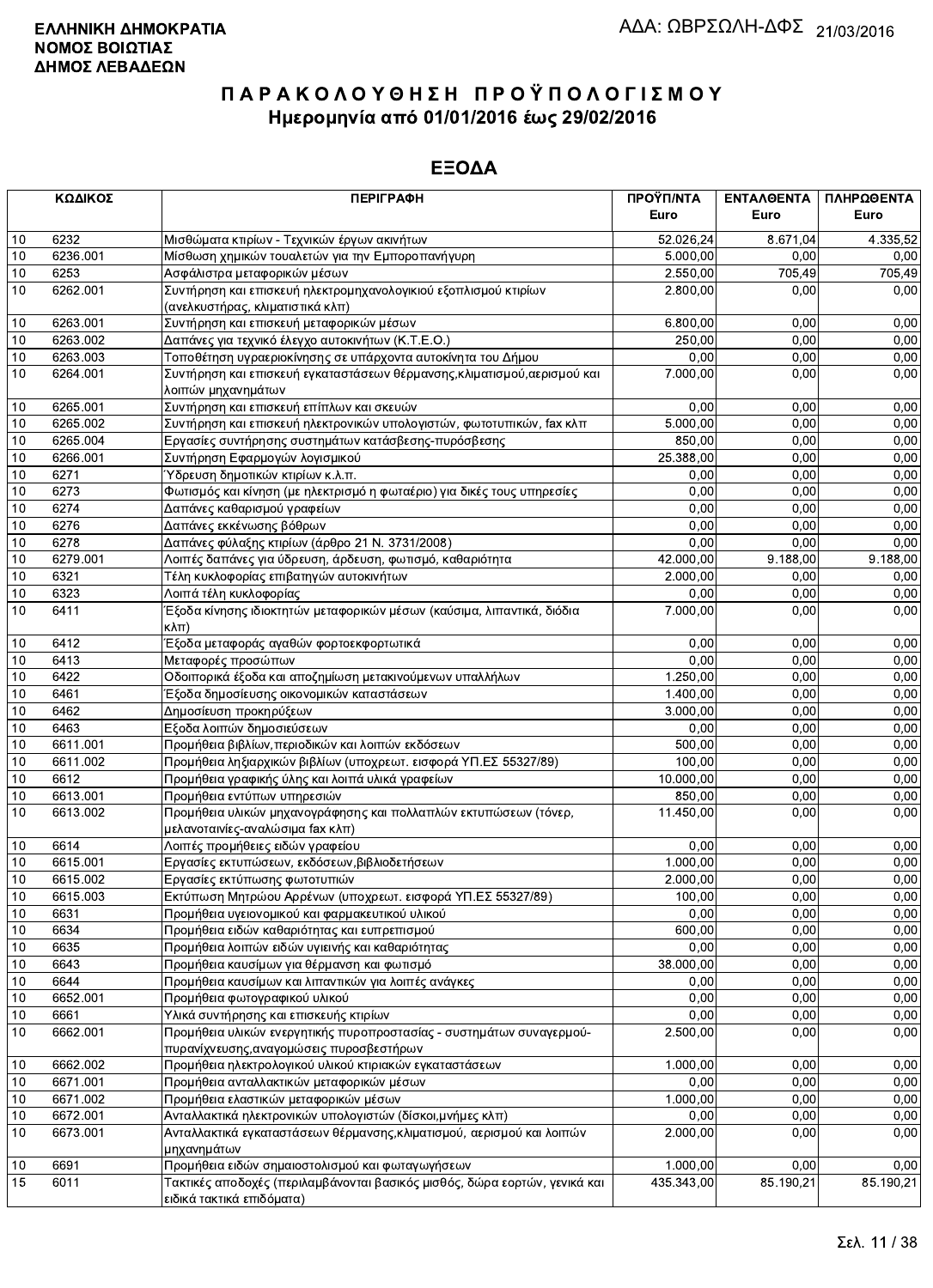|                 | ΚΩΔΙΚΟΣ  | <b>ПЕРІГРАФН</b>                                                                                                                       | ΠΡΟΫΠ/ΝΤΑ<br>Euro | ΕΝΤΑΛΘΕΝΤΑ<br>Euro | ΠΛΗΡΩΘΕΝΤΑ<br>Euro |
|-----------------|----------|----------------------------------------------------------------------------------------------------------------------------------------|-------------------|--------------------|--------------------|
| 15              | 6012     | Αποζημίωση υπερωριακής εργασίας και για εξαιρέσιμες ημέρες και νυκτερινές<br>ώρες και λοιπές πρόσθετες αμοιβές                         | 0.00              | 0.00               | 0,00               |
| 15              | 6013     | Εφάπαξ βοήθημα του Ν 103/75                                                                                                            | 15.000,00         | 0.00               | 0,00               |
| 15              | 6021.001 | Τακτικές αποδοχές καθαριστριών σχολικών μονάδων (αρθ. 18 Ν.3870/2010)                                                                  | 110.585,00        | 7.701,14           | 7.701,14           |
| 15              | 6021.002 | Τακτικές αποδοχές υπαλλήλων Κοινωνικής Προστασίας, Παιδείας, Αθλητισμού<br>και Πολιτισμού (Παιδικοί Σταθμοί, ΚΑΠΗ, Δημοτικό Ωδείο κλπ) | 228.075,00        | 18.476,42          | 18.476,42          |
| 15              | 6021.003 | Τακτικές αποδοχές σχολικών φυλάκων με σύμβαση Ιδιωτ. Δικαίου Αορίστου<br>Χρόνου                                                        | 102.260,00        | 8.471,61           | 8.471,61           |
| 15              | 6022.001 | Αποζημίωση υπερωριακής αποζημίωσης για την καταβολή εκλογικής<br>αποζημίωσης                                                           | 0.00              | 0,00               | 0,00               |
| 15              | 6022.002 | Αποζημίωση υπερωριακής απασχόλησης για καταβολή εκλογικής<br>αποζημίωσης σε σχολικούς φύλακες                                          | 0,00              | 0,00               | 0,00               |
| 15              | 6041.001 | Τακτικές αποδοχές ωρομισθίων γυμναστών ΠΑγΟ                                                                                            | 0.00              | 0,00               | 0,00               |
| 15              | 6041.003 | Τακτικές αποδοχες εκτάκτων υπαλλήλων Παιδικών Σταθμών                                                                                  | 0,00              | 0,00               | 0,00               |
| 15              | 6041.004 | Τακτικές αποδοχές εκτάκτων υπαλλήλων Κατασκήνωσης                                                                                      | 22.470,00         | 0.00               | 0,00               |
| 15              | 6041.005 | Αμοιβές συμβασιούχων αμιγώς αμοιβομένων από καταβολή αντιτίμου στο<br>Ωδείο Λιβαδειάς                                                  | 4.725,00          | 480,00             | 0,00               |
| 15              | 6041.006 | Αμοιβές συμβασιούχων κοινωνικών δομών του Δήμου                                                                                        | 0,00              | 0.00               | 0,00               |
| $\overline{15}$ | 6042     | Αποζημίωση υπερωριακής εργασίας και για εξαιρέσιμες ημέρες και νυκτερινές                                                              | 0,00              | 0,00               | 0,00               |
|                 |          | ώρες και λοιπές πρόσθετες αμοιβές                                                                                                      |                   |                    |                    |
| 15              | 6051.001 | Εργοδοτικές εισφορές ΙΚΑ μονίμων κοινωνικών υπηρεσιών                                                                                  | 25.670,00         | 4.249,04           | 4.249,04           |
| 15              | 6051.002 | Εργοδοτικές εισφορες ΤΥΔΚΥ μονίμων κοινωνικών υπηρεσιών                                                                                | 30.808,00         | 5.091,62           | 5.091,62           |
| 15              | 6051.003 | Εργοδοτικές εισφορες ΤΑΔΚΥ-ΤΕΑΔΥ μονίμων υπαλλήλων κοινωνικών<br>υπηρεσιών                                                             | 2.720.00          | 390,94             | 390,94             |
| 15              | 6051.007 | Εργοδοτικές εισφορές Τ.Σ.Κ.Υ μονίμων υπαλλήλων κοινωνικών υπηρεσιών                                                                    | 0,00              | 0,00               | 0,00               |
| 15              | 6051.008 | Εργοδοτικές εισφορες ΤΕΑΔΥ τακτικών υπαλλήλων κοινωνικών υπηρεσιών                                                                     | 5.607,00          | 816,04             | 816,04             |
| 15              | 6051.009 | Εργοδοτικές εισφορές ΟΠΑΔ μονίμων κοινωνικών υπηρεσιών                                                                                 | 9.633,00          | 1.598,47           | 1.598,47           |
| 15              | 6052.001 | Εργοδοτικές εισφορές (ΙΚΑ) υπαλλήλων αορίστου. χρόνου (καθαρ. σχολικών<br>μονάδων)                                                     | 26.616,00         | 2.038,60           | 2.038,60           |
| 15              | 6052.002 | Εργοδοτικές εισφορές (ΙΚΑ) υπαλλήλων κοινωνικής προστασίας, πολιτισμού<br>και αθλητισμού (Παιδικοί Σταθμοί, ΚΑΠΗ, Δημ. Ωδείο κλπ)      | 59.052,00         | 4.585,05           | 4.585,05           |
| 15              | 6052.003 | Εργοδοτικές εισφορές (ΙΚΑ) σχολικών φυλάκων                                                                                            | 26.298,00         | 2.080,63           | 2.080,63           |
| 15              | 6054.001 | Εργοδοτικές εισφορές ωρομισθίων γυμναστών ΠΑγΟ                                                                                         | 0,00              | 0,00               | 0,00               |
| 15              | 6054.003 | Εργοδοτικές εισφορες ΙΚΑ εκτάκτων υπαλλήλων Παιδικών Σταθμών                                                                           | 0.00              | 0,00               | 0,00               |
| 15              | 6054.004 | Εργοδοτικές εισφορές ΙΚΑ εκτάκτων υπαλλήλων Κατασκήνωσης                                                                               | 5.840,00          | 0,00               | 0,00               |
| 15              | 6054.005 | Εργοδοτικές εισφορες συμβασιούχων αμιγώς αμοιβομένων από καταβολή<br>αντιτίμου στο Ωδείο Λιβαδειάς                                     | 1.215,00          | 117,89             | 0,00               |
| 15              | 6054.006 | Εργοδοτικές εισφορές συμβασιούχων κοινωνικών δομών του Δήμου                                                                           | 0,00              | 0,00               | 0,00               |
| 15              | 6055     | Λοιπές εργοδοτικές εισφορές                                                                                                            | 0,00              | 0,00               | 0,00               |
| 15              | 6056     | Εργοδοτικές εισφορές Δήμων Κοινωνικής Ασφάλισης                                                                                        | 44.112,00         | 1.891,26           | 1.891,26           |
| 15              | 6061.001 | Παροχές σε ειδος- γάλα εργαζόμενων                                                                                                     | 10.173,00         | 0.00               | 0,00               |
| 15              | 6061.002 | Προμήθειες στολών μουσικών Φιλαρμονικής                                                                                                | 3.000,00          | 0,00               | 0,00               |
| 15              | 6062     | Έξοδα κηδείας αποβιούντων υπαλλήλων (άρθρο 112 Ν 118/81)                                                                               | 0,00              | 0,00               | 0,00               |
| 15              | 6063     | Λοιπές παροχές σε είδος (ένδυση εργατοτεχνικού προσωπικού κ.λ.π.)                                                                      | 0,00              | 0,00               | 0,00               |
| 15              | 6114     | Αμοιβές καλλιτεχνών                                                                                                                    | 0,00              | 0,00               | 0,00               |
| 15              | 6117.002 | Εργασίες απολύμανσης-απεντόμωσης                                                                                                       | 800,00            | 0,00               | 0,00               |
| 15              | 6117.003 | Ανάθεση παροχής υπηρεσιών ιατρού για μέλη του ΚΑΠΗ                                                                                     | 2.000,00          | 0,00               | 0,00               |
| 15              | 6117.004 | Ανάθεση παροχής υπηρεσιών σε παιδίατρο για Παιδικούς Σταθμούς                                                                          | 5.000,00          | 0,00               | 0,00               |
| 15              | 6117.005 | Ανάθεση παροχής υπηρεσιών σε παιδίατρο για Κατασκήνωση                                                                                 | 1.200,00          | 0,00               | 0,00               |
| 15              | 6117.006 | Καθαρισμός εγκαταστάσεων Αθλητισμού, Πολιτισμού και λοιπών υπηρεσιών                                                                   | 24.600,00         | 1.541,19           | 1.541,19           |
| 15              | 6117.008 | Ανάθεση για σύνταξη ΗΑCCP για το Κατασκηνωτικό Κεντρο στη Παλιομηλιά                                                                   | 0.00              | 0,00               | 0,00               |
| 15              | 6117.009 | Σύμβαση έργου με γιατρό για παροχή υπηρεσιών στα μέλη του ΚΑΠΗ                                                                         | 2.000,00          | 0,00               | 0,00               |
| 15              | 6141     | Αμοιβές νομικών προσώπων Δημοσίου Δικαίου                                                                                              | 0,00              | 0,00               | 0,00               |
| 15              | 6142.003 | Λειτουργία κατασκήνωσης του Δήμου Λεβαδέων στην θέση Παλιομηλιά στον<br>Ελικώνα                                                        | 0,00              | 0,00               | 0,00               |
| 15              | 6151     | Δικαιώματα τρίτων (ΔΕΗ κλπ) από την είσπραξη τελών και φόρων                                                                           | 0,00              | 0,00               | 0,00               |
| 15              | 6161     | Υλοποίηση συμβάσεων διαδημοτικής συνεργασίας                                                                                           | 0,00              | 0.00               | 0,00               |
| 15              | 6211.001 | Δαπάνη σύνδεσης παροχης στο σχολείο Αλαλκομενών                                                                                        | 0,00              | 0,00               | 0,00               |
| 15              | 6211.002 | Δαπάνη ηλεκτρικού ρεύματος για φωτισμό Δημοτικού Σταδίου                                                                               | 23.000,00         | 0,00               | 0,00               |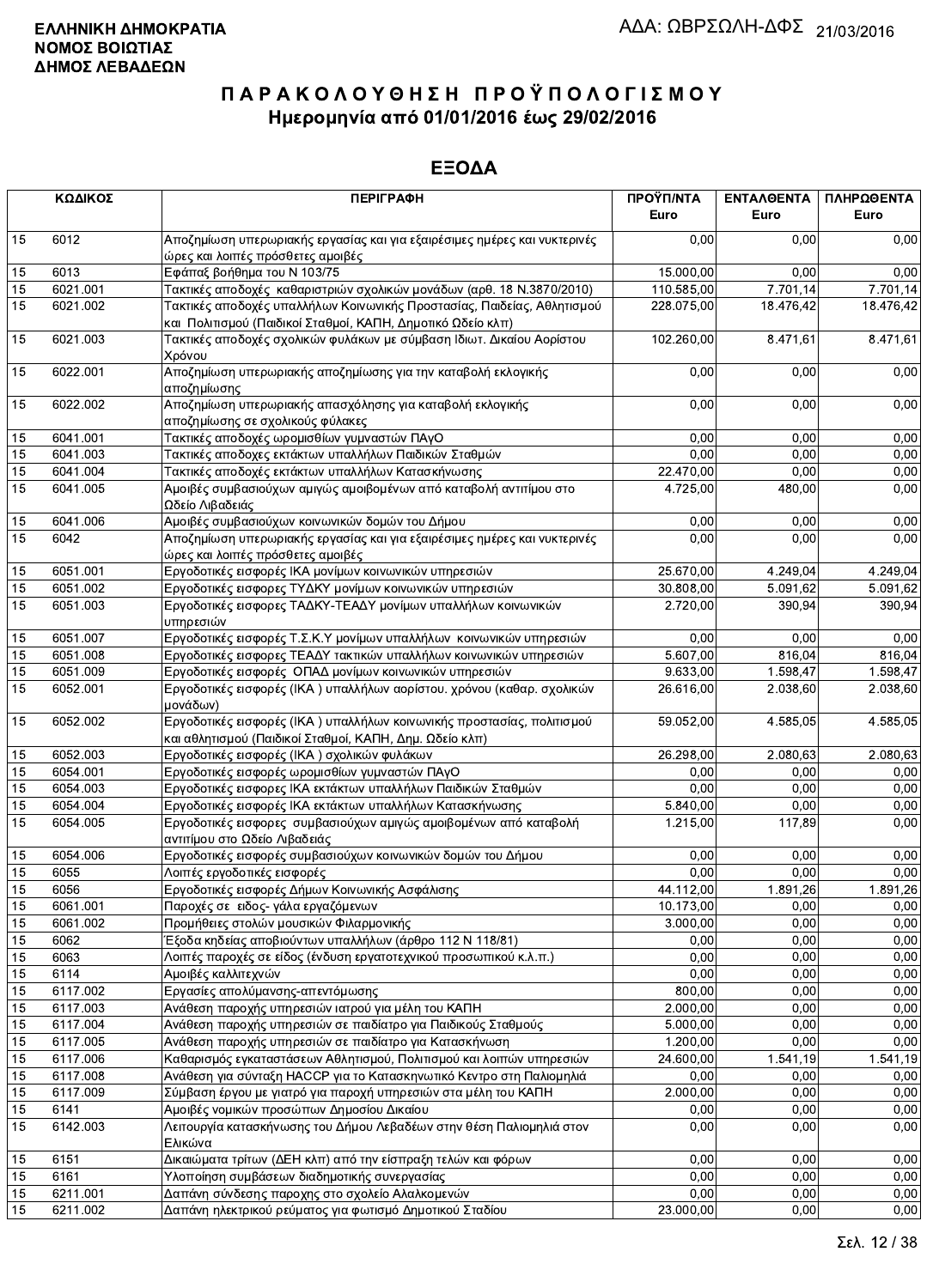|          | ΚΩΔΙΚΟΣ              | <b>ПЕРІГРАФН</b>                                                                                                        | ΠΡΟΫΠ/ΝΤΑ             | ΕΝΤΑΛΘΕΝΤΑ   | ΠΛΗΡΩΘΕΝΤΑ   |
|----------|----------------------|-------------------------------------------------------------------------------------------------------------------------|-----------------------|--------------|--------------|
|          |                      |                                                                                                                         | Euro                  | Euro         | Euro         |
| 15       | 6232.002             | Μίσθωμα κτιριου Β΄ Παιδικού Σταθμού Λιβαδειάς                                                                           | 15.288,00             | 0.00         | 0,00         |
| 15       | 6232.003             | Μίσθωμα κτιριου ΚΑΠΗ Δαύλειας                                                                                           | 2.851,20              | 475,20       | 237,60       |
| 15       | 6232.005             | Μίσθωμα κτιρίου ιατρειου (ΚΑΠΗ)                                                                                         | 4.602,00              | 767,00       | 383,50       |
| 15       | 6232.006             | Μίσθωμα κυλικείου ΚΑΠΗ Λιβαδειάς (καντίνα)                                                                              | 5.831,76              | 971,96       | 485,98       |
| 15       | 6232.008             | Μίσθωμα για στέγαση Δημοτικού Θεάτρου                                                                                   | 4.560,00              | 760,00       | 380,00       |
| 15       | 6236.001             | Μισθώματα σχολικών κτιρίων (άρθ.94 Ν.3852/10)                                                                           | 87.685,56             | 0,00         | 0,00         |
| 15       | 6236.002             | Μίσθωμα κτιρίου "Δια Βίου Μάθηση"                                                                                       | 3.200,00              | 518,40       | 259,20       |
| 15       | 6253.001             | Ασφάλιστρα μεταφορικών μέσων                                                                                            | 750,00                | 70,68        | 70,68        |
| 15       | 6261.001             | Συντήρηση και επισκευή κτιριων Παδικών Σταθμών                                                                          | 0,00                  | 0,00         | 0,00         |
| 15       | 6261.002             | Συντήρηση και επισκευή κτιρίων ΚΑΠΗ Δήμου Λεβαδέων                                                                      | 0,00                  | 0,00         | 0,00         |
| 15       | 6262.001             | Συντήρηση και επισκευή λοιπών μονίμων εγκαταστάσεων Αθλητισμού -                                                        | 5.000,00              | 0,00         | 0,00         |
|          |                      | Πολιτισμού                                                                                                              |                       |              |              |
| 15       | 6263.001             | Τοποθέτηση υγραεριοκίνησης σε υπάρχοντα αυτοκίνητα του Δήμου                                                            | 0,00                  | 0,00         | 0,00         |
| 15       | 6263.002             | Συντήρηση και επισκευή μεταφορικών μέσων                                                                                | 700,00                | 0,00         | 0,00         |
| 15       | 6263.003             | Δαπάνες για τεχνιικό έλεγχο αυτοκινήτων (ΚΤΕΟ)                                                                          | 100,00                | 0,00         | 0,00         |
| 15       | 6264.001             | Συντήρηση και επισκευή εγκαταστάσεων θέρμανσης, κλιματισμού, αερισμού                                                   | 5.000,00              | 0,00         | 0,00         |
|          |                      | και λοιπών μηχανημάτων                                                                                                  |                       |              |              |
| 15       | 6264.002             | Συντήρηση και επισκευή λοιπών μηχανημάτων                                                                               | 1.000,00              | 0,00         | 0,00         |
| 15       | 6265.001             | Συντήρηση και επισκευή λοιπού εξοπλισμού Κατασκήνωσης στην Παλιομηλιά                                                   | 1.000,00              | 0,00         | 0,00         |
| 15       | 6265.002             | Συντήρηση και επισκευή επίπλων και λοιπού εξοπλισμού σκευών και λοιπού                                                  | 1.000,00              | 0,00         | 0,00         |
|          |                      | εξοπλισμού Παιδικών Σταθμών                                                                                             |                       |              |              |
| 15       | 6265.003             | Συντήρηση συστημάτων κατάσβεσης-πυρόσβεσης                                                                              | 2.000,00              | 0,00         | 0,00         |
| 15       | 6265.004             | Συντήρηση και επισκευή ηλεκτρικών συσκευών                                                                              | 500,00                | 0,00         | 0,00         |
| 15       | 6265.005             | Συντήρηση και επισκευή εξοπλισμού Δημοτικού Κολυμβητηρίου                                                               | 2.000,00              | 0,00         | 0,00         |
| 15       | 6265.006             | Συντήρηση και επισκευή επίπλων και λοιπού εξοπλισμού υπηρεσιών                                                          | 1.000,00              | 0,00         | 0,00         |
|          |                      | Πολιτισμού-Αθλητισμού                                                                                                   |                       |              |              |
| 15       | 6265.007             | Επισκευή επαγγελματικής σκούπας Δημοτικού Κολυμβητηρίου                                                                 | 4.000,00              | 0,00         | 0,00         |
| 15       | 6266                 | Συντήρηση Εφαρμογών λογισμικού                                                                                          | 0,00                  | 0,00         | 0,00         |
| 15       | 6271                 | Ύδρευση δημοτικών κτιρίων κ.λ.π.                                                                                        | 0,00                  | 0.00         | 0,00         |
| 15       | 6273                 | Φωτισμός και κίνηση (με ηλεκτρισμό η φωταέριο) για δικές του υπηρεσίες                                                  | 0,00                  | 0,00         | 0,00         |
| 15       | 6274                 | Δαπάνες καθαρισμού γραφείων                                                                                             | 0,00                  | 0,00         | 0,00         |
| 15       | 6275                 | Δαπάνες καθαρισμού φρεατίων, δεξαμενών κλπ                                                                              | 0,00                  | 0,00         | 0,00         |
| 15       | 6278                 | Δαπάνες φύλαξης κτιρίων (άρθρο 21 Ν. 3731/2008)                                                                         | 0,00                  | 0,00         | 0,00         |
| 15       | 6279.001             | Λοιπές δαπάνες για ύδρευση, άρδευση, φωτισμό, καθαριότητα                                                               | 60.000,00             | 8.434,00     | 8.434,00     |
| 15       | 6279.002             | Δαπάνη κοινόχρηστων για το κτίριο στέγασης ΄΄Δια Βίου Μάθηση΄΄                                                          | 750,00                | 0,00         | 0,00         |
| 15       | 6413.001             | Δαπάνη για εκδρομές ΚΑΠΗ                                                                                                | 3.000,00              | 0,00         | 0,00         |
| 15       | 6462                 | Δημοσίευση προκηρύξεων                                                                                                  | 1.250,00              | 0,00         | 0,00         |
| 15       | 6471.001             | Εκδηλώσεις εορτών ΠΑΣΧΑ                                                                                                 | 35.000,00             | 0,00         | 0,00         |
| 15       | 6471.002             | Πολιτιστικές εκδηλώσεις ΤΡΟΦΩΝΕΙΑ                                                                                       | 30.000,00             | 0,00         | 0,00         |
| 15<br>15 | 6471.003<br>6471.005 | Πολιτιστικές εκδηλώσεις ΓΑΙΤΑΝΑΚΙ ΛΙΒΑΔΕΙΑΣ<br>Επετειακές-εορταστικές εκδηλώσεις και δραστηριότητες όλων των Κοινοτήτων | 5.000,00<br>10.000,00 | 0,00<br>0,00 | 0,00<br>0,00 |
|          |                      | του Δήμου                                                                                                               |                       |              |              |
| 15       | 6471.006             | Εκδηλώσεις εορτασμού Χριστουγέννων & Πρωτοχρονιάς                                                                       | 15.000,00             | 0,00         | 0,00         |
| 15       | 6471.007             | Λοιπές πολιτιστικές εκδηλώσεις (ΚΑΠΗ- ημέρα ηλικιωμένων)                                                                | 0,00                  | 0,00         | 0,00         |
| 15       | 6472.001             | Εξοδα αθλητικών δραστηριοτήτων και εκδηλώσεων                                                                           | 3.000,00              | 0,00         | 0,00         |
| 15       | 6473.001             | Εκδηλώσεις στα ΚΑΠΗ                                                                                                     | 2.000,00              | 0,00         | 0,00         |
| 15       | 6481.001             | Προμήθεια ειδών παντοπωλείου                                                                                            | 13.000,00             | 0,00         | 0,00         |
| 15       | 6481.002             | Προμήθεια φρούτων και λαχανικών                                                                                         | 10.200,00             | 0,00         | 0,00         |
| 15       | 6481.003             | Προμήθεια ειδών κρεοπωλείου                                                                                             | 13.000,00             | 0,00         | 0,00         |
| 15       | 6481.004             | Προμήθεια γαλακτοκομικών ειδων                                                                                          | 7.500,00              | 0,00         | 0,00         |
| 15       | 6481.005             | Προμήθεια κατεψυγμένων ειδών                                                                                            | 3.000,00              | 0,00         | 0,00         |
| 15       | 6481.006             | Προμήθεια ειδών αρτοποιείου                                                                                             | 8.000,00              | 0,00         | 0,00         |
| 15       | 6481.007             | Προμήθεια ειδών διαβιωσης & περίθαλψης                                                                                  | 0,00                  | 0,00         | 0,00         |
| 15       | 6482.001             | Προμήθεια ειδών παντοπωλείου για Κατασκήνωση                                                                            | 4.600,00              | 0,00         | 0,00         |
| 15       | 6482.002             | Προμήθεια φρούτων και λαχανικών για Κατασκήνωση                                                                         | 5.020,00              | 0,00         | 0,00         |
| 15       | 6482.003             | Προμήθεια ειδών κρεοπωλείου για Κατασκήνωση                                                                             | 4.700,00              | 0,00         | 0,00         |
| 15       | 6482.004             | Προμήθεια γαλακτοκομικών ειδών για Κατασκήνωση                                                                          | 3.200,00              | 0,00         | 0,00         |
| 15       | 6482.005             | Προμήθεια κατεψυγμένων ειδών για Κατασκήνωση                                                                            | 1.250,00              | 0,00         | 0,00         |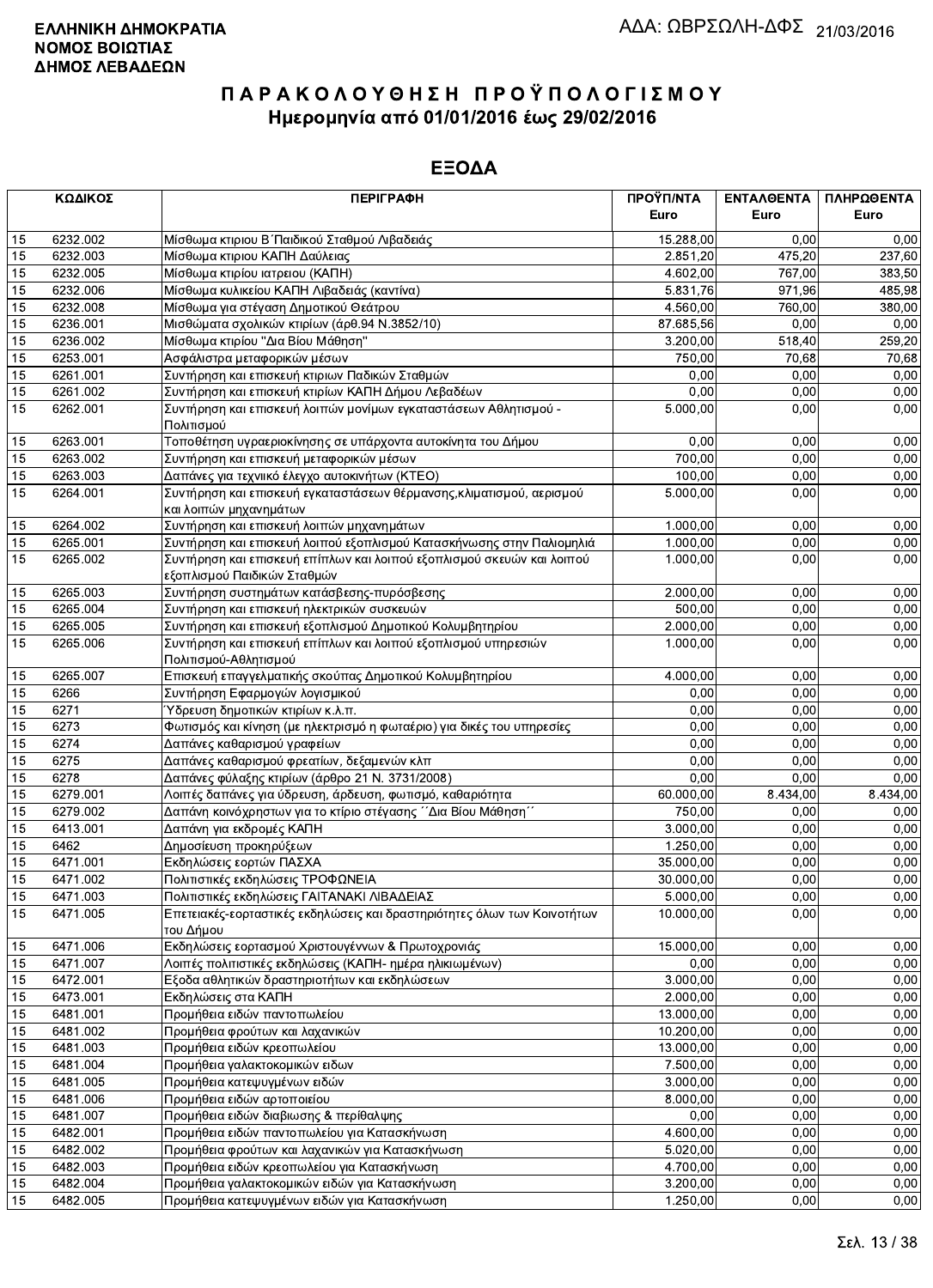|          | ΚΩΔΙΚΟΣ  | <b>ПЕРІГРАФН</b>                                                                               | ΠΡΟΫΠ/ΝΤΑ<br>Euro | ΕΝΤΑΛΘΕΝΤΑ<br>Euro | ΠΛΗΡΩΘΕΝΤΑ<br>Euro |
|----------|----------|------------------------------------------------------------------------------------------------|-------------------|--------------------|--------------------|
|          | 6482.006 |                                                                                                | 4.150,00          | 0.00               | 0,00               |
| 15<br>15 | 6482.007 | Προμήθεια ειδών αρτοποιείου για Κατασκήνωση<br>Προμήθεια ειδών ζαχαροπλαστείου για Κατασκήνωση | 950,00            | 0,00               | 0,00               |
| 15       | 6611     | Προμήθεια βιβλίων κλπ                                                                          | 0.00              | 0,00               | 0,00               |
| 15       | 6612     | Προμήθεια γραφικής ύλης και λοιπά υλικά γραφείων                                               | 500,00            | 0,00               | 0,00               |
| 15       | 6613.001 | Προμήθεια βιβλιαρίων υγείας κοινωνικής πρόνοιας                                                | 1.200,00          | 0,00               | 0,00               |
| 15       | 6613.002 | Προμήθεια εντύπων και υλικών μηχανογράφησης και πολλαπλών                                      | 750,00            | 0,00               | 0,00               |
|          |          | εκτυπώσεων Παιδικών Σταθμών                                                                    |                   |                    |                    |
| 15       | 6613.003 | Προμήθεια εντύπων και υλικών μηχανογράφησης και πολλαπλών                                      | 200,00            | 0,00               | 0,00               |
|          |          | εκτυπώσεων ΚΑΠΗ                                                                                |                   |                    |                    |
| 15       | 6614     | Λοιπές προμήθειες ειδών γραφείου                                                               | 0,00              | 0,00               | 0,00               |
| 15       | 6615.001 | Διάφορες εκδόσεις για την προβολή του Δήμου                                                    | 8.500,00          | 0,00               | 0,00               |
| 15       | 6622.002 | Προμήθεια ειδών δημιουργικής απασχόλησης για την κατασκήνωση (χαρτικά,                         | 0,00              | 0,00               | 0,00               |
|          |          | μπογιές, εκπαιδευτικό υλικό)                                                                   |                   |                    |                    |
| 15       | 6622.003 | Προμήθεια ειδών ψυχαγωγίας για Παιδικούς Σταθμούς                                              | 2.000,00          | 0.00               | 0,00               |
| 15       | 6622.004 | Προμήθεια εποπτικού υλικού                                                                     | 0,00              | 0,00               | 0,00               |
| 15       | 6622.005 | Προμήθεια ειδών δημιουργικής απασχόλησης για τους παιδικούς σταθμούς                           | 3.000,00          | 0,00               | 0,00               |
|          |          | (χαρτικά, μπογιές, εκπαιδευτικό υλικό κλπ)                                                     |                   |                    |                    |
| 15       | 6622.006 | Προμήθεια παιδικών στρωμάτων                                                                   | 700,00            | 0.00               | 0,00               |
| 15       | 6622.008 | Προμήθεια τροφίμων για Κοινωνικό Παντοπωλείο                                                   | 70.500,00         | 0,00               | 0,00               |
| 15       | 6622.009 | Προμήθεια ποδοκίνητου νιπτήρα και λιποσυλλέκτη για το Κατασκηνωτικό<br>Κέντρο ΄΄ Παλιομηλιά"   | 0,00              | 0,00               | 0,00               |
| 15       | 6622.010 | Προμήθεια δύο (2) ανοξείδωτων ποδοκίνητων κάδων για Κατασκήνωση                                | 500,00            | 0,00               | 0,00               |
| 15       | 6631.001 | Προμήθεια υγειονομικού και φαρμακευτικού υλικού                                                | 200,00            | 0.00               | 0,00               |
| 15       | 6633     | Προμήθεια χημικού υλικού (απολυμαντικά, χημικά κλπ)                                            | 2.000,00          | 0,00               | 0,00               |
| 15       | 6634.001 | Προμήθεια ειδών καθαριότητας και ευπρεπισμού για Παιδικούς Σταθμούς,                           | 8.000,00          | 0,00               | 0,00               |
|          |          | Κατασκήνωση και υπηρεσίες Πολιτισμού, Αθλητισμού                                               |                   |                    |                    |
| 15       | 6634.002 | Προμήθεια ειδών καθαριότητας και ευπρεπισμού για Κοινωνικό Παντοπωλείο                         | 11.500,00         | 0,00               | 0,00               |
| 15       | 6635.001 | Προμήθεια ειδών καθαριότητας για την κατασκήνωση στην Παληομηλιά                               | 0,00              | 0,00               | 0,00               |
| 15       | 6641.001 | Προμήθεια καυσίμων και λιπαντικών για κίνηση μεταφορικών μέσων                                 | 700,00            | 0,00               | 0,00               |
| 15       | 6643     | Προμήθεια καυσίμων για θέρμανση και φωτισμό                                                    | 45.000,00         | 0,00               | 0,00               |
| 15       | 6644.001 | Προμήθεια καυσίμων κίνησης και λιπαντικών για μηχ/τα κίνησης του νερού της<br>πισινας          | 60.000,00         | 0,00               | 0,00               |
| 15       | 6661.001 | Προμήθεια ειδών συντήρησης κτιριακών και λοιπών εγκαταστάσεων                                  | 0,00              | 0,00               | 0,00               |
| 15       | 6662.001 | Προμήθεια υλικών ενεργητικής πυροπροστασίας-συστημάτων συναγερμού-                             | 6.000,00          | 0.00               | 0,00               |
|          |          | πυρανίχνευσης, αναγομώσεις πυροσβεστήρων                                                       |                   |                    |                    |
| 15       | 6662.002 | Προμήθεια ηλεκτρολογικού υλικού κτιριακών εγκαταστάσεων                                        | 1.000,00          | 0.00               | 0,00               |
| 15       | 6662.003 | Προμήθεια υδραυλικών υλικών και εξαρτημάτων                                                    | 1.500,00          | 0,00               | 0,00               |
| 15       | 6662.004 | Προμήθεια ξυλείας για την συντήρηση του Κατασκηνωτικού Κέντρου                                 | 0,00              | 0,00               | 0,00               |
| 15       | 6672.001 | Ανταλλακτικά μηχανολογικού-ηλεκτρολογικού εξοπλισμού                                           | 2.000,00          | 0,00               | 0,00               |
| 15       | 6673.001 | Ανταλλακτικά επίπλων και σκευών και λοιπού εξοπλισμού                                          | 0,00              | 0,00               | 0,00               |
| 15       | 6673.002 | Ανταλλακτικά εγκαταστάσεων θέρμανσης, κλιματισμού, αερισμού και λοιπών<br>μηχανημάτων          | 2.000,00          | 0,00               | 0,00               |
| 15       | 6673.003 | Ανταλλακτικά μουσικών οργάνων Φιλαρμονικής                                                     | 1.150,00          | 0,00               | 0,00               |
| 15       | 6681.002 | Προμήθεια ειδων φαρμακείου                                                                     | 500,00            | 0,00               | 0,00               |
| 15       | 6699.001 | Διάφορα αναλώσιμα υλικά για τον χώρο του Ιατρείου του ΚΑΠΗ                                     | 400,00            | 0.00               | 0,00               |
| 15       | 6699.002 | Διάφορα αναλώσιμα υλικά για τον χώρο του Φυσιοθεραπευτηρίου του ΚΑΠΗ                           | 300,00            | 0,00               | 0,00               |
| 15       | 6699.003 | Ταινίες για μηχανήματα μέτρησης σακχάρου και χοληστερίνης                                      | 500,00            | 0,00               | 0,00               |
| 15       | 6699.004 | Προμήθεια εκπαιδευτικού υλικού για τμήματα μουσικής προπαιδείας                                | 500,00            | 0,00               | 0,00               |
|          |          | (τυμπανάκια, μεταλλόφωνα, ντέφια, μαράκες κλπ.)                                                |                   |                    |                    |
| 15       | 6699.005 | Προμήθεια αθλητικού υλικού (μπάλες, κορύνες, δίκτυα κλπ.)                                      | 3.000,00          | 0,00               | 0,00               |
| 15       | 6699.006 | Προμήθεια σακουλών ηλεκτρικών σκουπών των Παιδικών Σταθμών                                     | 400,00            | 0,00               | 0,00               |
| 15       | 6699.007 | Προμήθεια ιματισμού Παιδικών Σταθμών (σαλιάρες, πετσέτες κουζίνας κλπ.)                        | 800,00            | 0,00               | 0,00               |
| 15       | 6741.001 | Ενίσχυση ατόμων με ανάγκες Βαριάς Αναπηρίας                                                    | 3.005.079,72      | 486.829,78         | 486.829,78         |
| 15       | 6741.002 | Επίδομα αιματολογικών νοσημάτων, αιμολυτική αναιμία, αιμορροφυλία, AIDS                        | 539.360,00        | 81.534,00          | 81.534,00          |
| 15       | 6741.004 | Επίδομα βαριάς νοητικής καθυστέρησης                                                           | 1.020.000,00      | 156.386,56         | 156.386,56         |
| 15       | 6741.005 | Επίδομα κίνησης σε παραπληγικούς/τετραπληγικούς/ακρωτηριασμένους                               | 175.340,00        | 28.358,00          | 28.358,00          |
| 15       | 6741.006 | Επίδομα Στεγαστικής Συνδρομής                                                                  | 0,00              | 0,00               | 0,00               |
| 15       | 6741.007 | Επίδομα Ανασφάλιστων Παραπληγικών, Τετραπληγικών                                               | 96.640,00         | 13.657,60          | 13.657,60          |
| 15       | 6741.008 | Επίδομα Παραπληγικών, Τετραπληγικών Δημοσίου                                                   | 102.000,00        | 17.754,96          | 17.754,96          |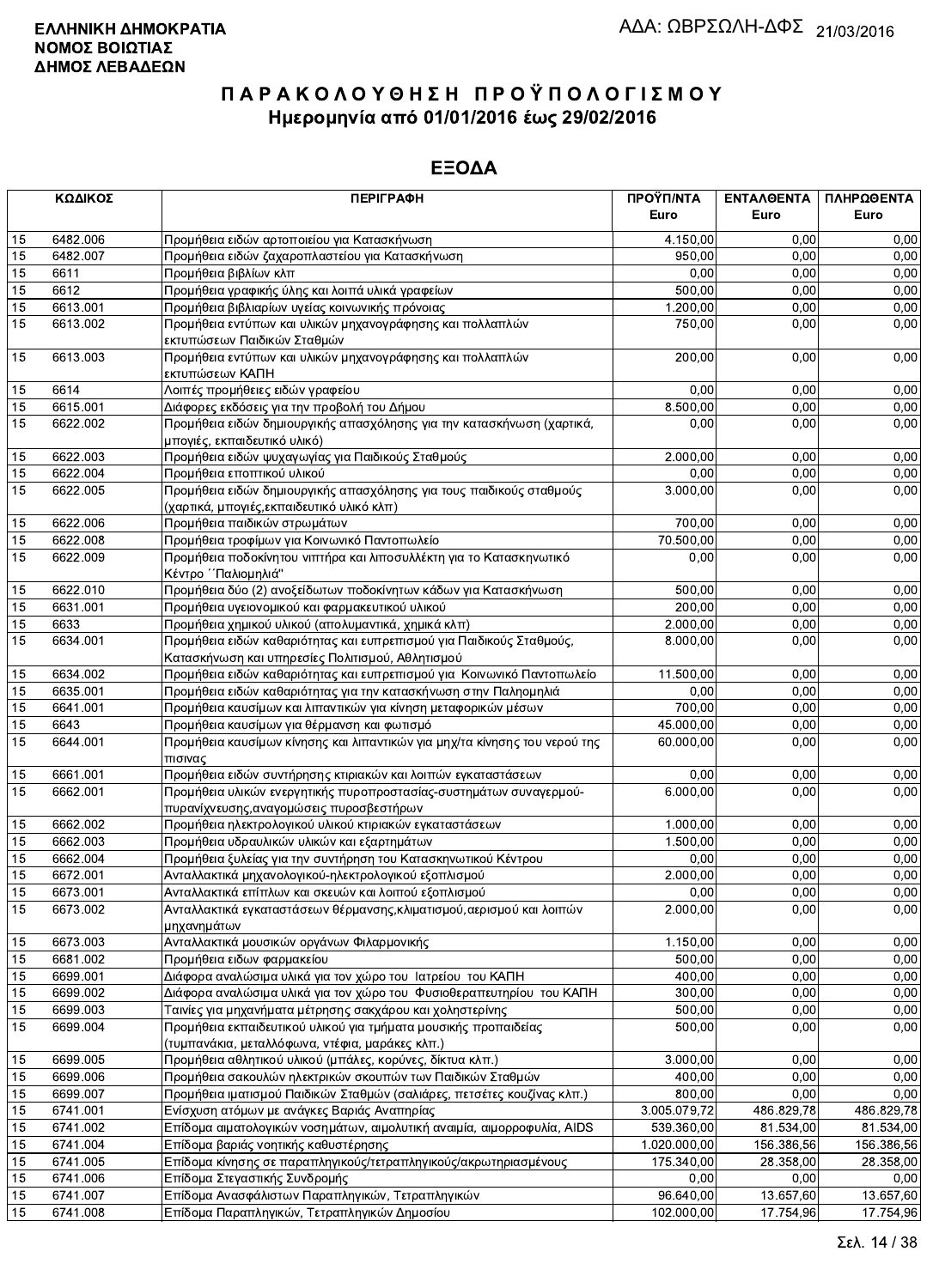|                 | ΚΩΔΙΚΟΣ  | <b>ПЕРІГРАФН</b>                                                                                                        | ΠΡΟΫΠ/ΝΤΑ<br>Euro | ΕΝΤΑΛΘΕΝΤΑ<br>Euro | ΠΛΗΡΩΘΕΝΤΑ<br>Euro |
|-----------------|----------|-------------------------------------------------------------------------------------------------------------------------|-------------------|--------------------|--------------------|
| 15              | 6741.009 | Επίδομα Τυφλότητας                                                                                                      | 960.745,00        | 144.182,68         | 144.182,68         |
| 15              | 6741.010 | Επίδομα σε Κωφάλαλα άτομα                                                                                               | 118.792,00        | 18.160,33          | 18.160,33          |
| 15              | 6741.011 | Επίδομα εγκεφαλικής παράλυσης                                                                                           | 8.364,00          | 1.394,00           | 1.394,00           |
| 15              | 6741.012 | Επίδομα απροστάτευτων παιδιών                                                                                           | 75.394,00         | 6.630,86           | 6.630,86           |
| 15              | 6741.013 | Επίδομα ομογενών-προσφύγων                                                                                              | 8.000,00          | 1.465, 15          | 1.465,15           |
| 15              | 6741.014 | Επίδομα Προστασίας μητρότητας                                                                                           | 0,00              | 0,00               | 0,00               |
| 15              | 6741.015 | Α΄ Κοινωνικών βοηθειών/έκτακτες οικονομικές ενισχύσεις Επίδομα                                                          | 0,00              | 0,00               | 0,00               |
|                 |          | απροστάτευτων παιδιών                                                                                                   |                   |                    |                    |
| 20              | 6011     | Τακτικές αποδοχές (περιλαμβάνονται βασικός μισθός, δώρα εορτών, γενικά και<br>ειδικά τακτικά επιδόματα)                 | 551.363,00        | 104.974,35         | 104.974,35         |
| 20              | 6012.001 | Αποζημίωση υπερωριακής εργασίας μονίμων υπαλλήλων                                                                       | 3.000,00          | 0.00               | 0,00               |
| 20              | 6012.002 | Εκλογικό επίδομα μονίμων υπαλλήλων                                                                                      | 0,00              | 0.00               | 0,00               |
| 20              | 6021     | Τακτικές αποδοχές (περιλαμβάνονται βασικός μισθός, δώρα εορτών, γενικά και                                              | 116.831,00        | 8.104,81           | 8.104,81           |
|                 |          | ειδικά τακτικά επιδόματα)                                                                                               |                   |                    |                    |
| 20              | 6022.001 | Αποζημίωση υπερωριακής εργασίας υπαλλήλων με σύμβαση Αορ. Χρόνου                                                        | 580,00            | 0,00               | 0,00               |
| 20              | 6022.002 | Αποζημίωση υπερωριακής εργασίας για την καταβολή εκλογικής                                                              | 0,00              | 0,00               | 0,00               |
|                 |          | αποζημίωσης                                                                                                             |                   |                    |                    |
| 20              | 6041     | Τακτικές αποδοχές (περιλαμβάνονται βασικός μισθός, δώρα εορτών, γενικά και                                              | 69.389,00         | 5.896,00           | 5.896,00           |
|                 |          | ειδικά τακτικά επιδόματα)                                                                                               |                   |                    |                    |
| 20              | 6042     | Αποζημίωση υπερωριακής εργασίας και για εξαιρέσιμες ημέρες και νυκτερινές<br>ώρες και λοιπές πρόσθετες αμοιβές          | 0,00              | 0,00               | 0,00               |
| 20              | 6051.001 | Εργοδοτικές εισφορές ΙΚΑ μονίμων υπ. καθαριότητας και ηλεκτροφωτισμού                                                   | 0,00              | 0,00               | 0,00               |
| 20              | 6051.002 | Εργοδοτικές εισφορές ΤΥΔΚΥ μονίμων υπ. καθαριότητας και ηλεκτροφωτισμού                                                 | 65.220,00         | 10.616,01          | 10.616,01          |
| 20              | 6051.003 | Εργοδοτικές εισφορές ΤΑΔΚΥ μονίμων υπ. καθαριότητας και ηλεκτροφωτισμού                                                 | 15.533,00         | 2.278,44           | 2.278,44           |
| 20              | 6051.004 | Εργοδοτικές εισφορές ΤΣΜΕΔΕ μονίμων υπηρεσίας καθαριότητας και<br>ηλεκτροφωτισμού                                       | 3.947,00          | 657,82             | 657,82             |
| 20              | 6051.005 | Εργοδοτικές εισφορές ΤΣΜΕΔΕ (ΕΠΙΚΟΥΡΙΚΟ) μονίμων υπηρεσίας<br>καθαριότητας και ηλεκτροφωτισμού                          | 889,00            | 148,04             | 148,04             |
| 20              | 6051.006 | Εργοδοτικές εισφορές ΚΥΤ μονίμων υπηρεσίας καθαριότητας και<br>ηλεκτροφωτισμού                                          | 1.274,00          | 212,20             | 212,20             |
| 20              | 6051.007 | Εργοδοτικές εισφορές Τ.Σ.Κ.Υ                                                                                            | 2.302,00          | 327,68             | 327,68             |
| 20              | 6052.001 | Εργοδοτικές εισφορές ΙΚΑ υπαλλήλων αορ. χρόνου υπ. καθαριότητας και                                                     | 30.061,00         | 2.301,33           | 2.301,33           |
|                 |          | ηλεκτροφωτισμού                                                                                                         |                   |                    |                    |
| 20              | 6054.001 | Εργοδοτικές εισφορές ΙΚΑ εκτάκτων υπ. καθαριότητας και ηλεκτροφωτισμού                                                  | 20.790,00         | 1.649,53           | 1.649,53           |
| 20              | 6055     | Λοιπές εργοδοτικές εισφορές                                                                                             | 0,00              | 0,00               | 0,00               |
| 20              | 6056     | Εργοδοτικές εισφορές Δήμων Κοινωνικής Ασφάλισης                                                                         | 56.463,00         | 2.420,79           | 2.420,79           |
| 20              | 6061.001 | Παροχές σε είδος-είδη ατομικής προστασίας εργαζομένων (ένδυση κλπ)                                                      | 3.000,00          | 0,00               | 0,00               |
| 20              | 6061.002 | Παροχές σε είδος-γάλα εργαζομένων                                                                                       | 15.110,00         | 0.00               | 0,00               |
| 20              | 6062     | Έξοδα κηδείας αποβιούντων υπαλλήλων (άρθρο 112 Ν 118/81)                                                                | 0,00              | 0,00               | 0,00               |
| $\overline{20}$ | 6063     | Λοιπές παροχές σε είδος (ένδυση εργατοτεχνικού προσωπικού κ.λ.π.)_                                                      | 2.000,00          | 0,00               | 0,00               |
| 20              | 6117.001 | Διαχείριση-ανακύκλωση αγροχημικών αποβλήτων                                                                             | 0,00              | 0,00               | 0,00               |
| 20              | 6141     | Αμοιβές νομικών προσώπων Δημοσίου Δικαίου                                                                               | 0,00              | 0,00               | 0,00               |
| 20              | 6151     | Δικαιώματα τρίτων (ΔΕΗ κλπ) από την είσπραξη τελών και φόρων                                                            | 58.000,00         | 11.548,42          | 11.548,42          |
| 20              | 6211.001 | Ηλεκτρικό ρεύμα για φωτισμό οδών, πλατειών και κοινοχρήστων χώρων                                                       | 535.000,00        | 119.183,75         | 119.183,75         |
| 20              | 6211.002 | Δαπάνες ηλεκτρικών παροχών, οδικών φωτισμών, αυξήσεις ισχύος κλπ                                                        | 2.700,00          | 0,00               | 0,00               |
| 20              | 6234.001 | Μισθώματα γερανοφόρων οχημάτων για μεταφορά οχημάτων, κοντέϊνερ, κοπή<br>και κλάδεμα ψηλών και επικίνδυνων δένδρων κλπ. | 3.000,00          | 0,00               | 0,00               |
| 20              | 6251     | Ασφάλιστρα ακινήτων                                                                                                     | 0,00              | 0,00               | 0,00               |
| 20              | 6252     | Ασφάλιστρα μηχανημάτων - Τεχνικών εγκαταστάσεων                                                                         | 0,00              | 0,00               | 0,00               |
| 20              | 6253.001 | Ασφάλιστρα μεταφορικών μέσων και αυτοκινούμενων μηχανημάτων                                                             | 12.000,00         | 2.755,49           | 2.755,49           |
| 20              | 6262.001 | Συντήρηση και επισκευή λοιπών μονίμων εγκαταστάσεων                                                                     | 0,00              | 0,00               | 0,00               |
| 20              | 6263.001 | Συντηρήσεις-Επισκευές αυτοκινήτων                                                                                       | 123.000,00        | 0,00               | 0,00               |
| 20              | 6263.002 | Δαπάνες για τεχνικό έλεγχο οχημάτων (ΚΤΕΟ)                                                                              | 1.000,00          | 0,00               | 0,00               |
| 20              | 6263.003 | Τοποθέτηση υγραεριοκίνησης σε υπάρχοντα αυτοκίνητα του Δήμου                                                            | 0,00              | 0.00               | 0,00               |
| 20              | 6263.010 | Συντήρηση και επισκευή κοντέινερς απορριμμάτων                                                                          | 500,00            | 0,00               | 0,00               |
| 20              | 6264.001 | Συντηρήσεις και Επισκευές μηχανημάτων Χ.Υ.Τ.Α.                                                                          | 22.500,00         | 0,00               | 0,00               |
| 20              | 6264.002 | Συντήρηση και επισκευή μηχανημάτων καθαριότητας                                                                         | 0,00              | 0,00               | 0,00               |
| 20              | 6265.002 | Συντήρηση λοιπού εξοπλισμού                                                                                             | 500,00            | 0,00               | 0,00               |
| 20              | 6265.003 | Επισκευή μεταλλικών κάδων απορριμμάτων                                                                                  | 8.000,00          | 0,00               | 0,00               |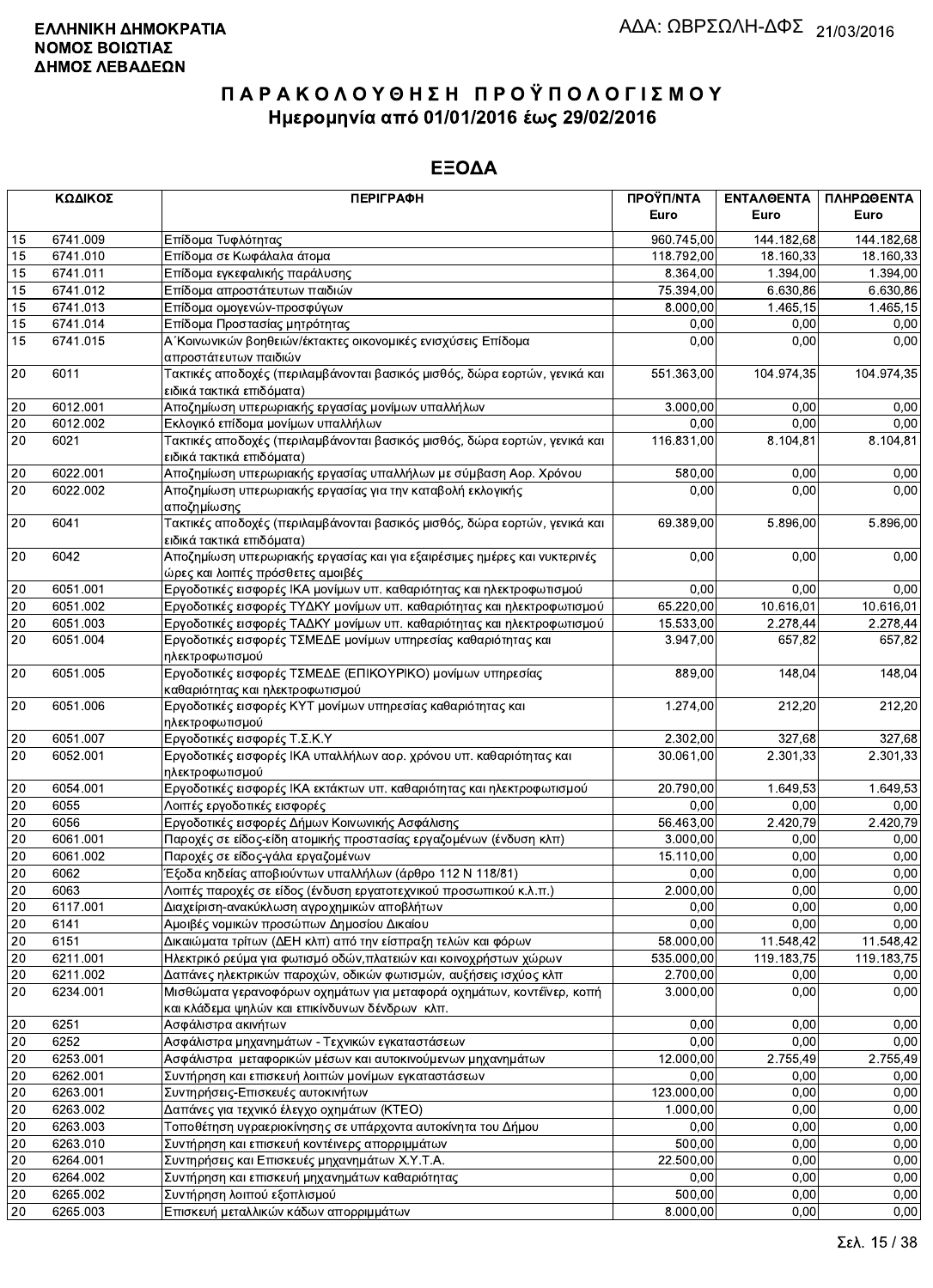|        | ΚΩΔΙΚΟΣ  | <b>ПЕРІГРАФН</b>                                                           | ΠΡΟΫΠ/ΝΤΑ  | ΕΝΤΑΛΘΕΝΤΑ | ΠΛΗΡΩΘΕΝΤΑ |
|--------|----------|----------------------------------------------------------------------------|------------|------------|------------|
|        |          |                                                                            | Euro       | Euro       | Euro       |
| 20     | 6265.004 | Επισκευή μεταλλικών καλαθιών απορριμμάτων                                  | 1.000,00   | 0.00       | 0,00       |
| 20     | 6271     | Ύδρευση δημοτικών κτιρίων κ.λ.π.                                           | 0,00       | 0.00       | 0,00       |
| 20     | 6273     | Φωτισμός και κίνηση (με ηλεκτρισμό η φωταέριο) για δικές του υπηρεσίες     | 0,00       | 0,00       | 0,00       |
| 20     | 6274     | Δαπάνες καθαρισμού γραφείων                                                | 0,00       | 0,00       | 0,00       |
| 20     | 6275     | Δαπάνες καθαρισμού φρεατίων, δεξαμενών κ.λ.π.                              | 0,00       | 0,00       | 0,00       |
| 20     | 6276     | Δαπάνες εκκένωσης βόθρων                                                   | 0,00       | 0,00       | 0,00       |
| 20     | 6277.001 | Δαπάνες συλλογής και μεταφοράς στερεών αποβλήτων και ανακυκλώσιμων         | 0,00       | 0,00       | 0,00       |
|        |          | υλικών μέσω δημοσίων συμβάσεων (άρθρο 61 Ν. 3979/2011)                     |            |            |            |
| 20     | 6277.002 | Δαπάνες συλλογής και μεταφοράς στερεών αποβλήτων και ανακυκλώσιμων         | 0,00       | 0,00       | 0,00       |
|        |          | υλικών απο ΦΟΔΣΑ μέσω προγραμματικών συμβάσεων (παρ. 7δ του άρθρου         |            |            |            |
|        |          | 24 TOU N. 3613/2007)                                                       |            |            |            |
| 20     | 6277.003 | Δαπάνες για την υγιεινομική ταφή των απορριμμάτων του Δήμου Λεβαδέων       | 0,00       | 0,00       | 0,00       |
|        |          | στον ΧΥΤΑ της 2ης Διαχειριστικής Ενότητας Ν. Βοιωτίας μέσω προγραμματικής  |            |            |            |
|        |          | σύμβασης με ΔΕΠΟΔΑΘ                                                        |            |            |            |
| 20     | 6278     | Δαπάνες φύλαξης κτιρίων (άρθρο 21 Ν. 3731/2008)                            | 0,00       | 0.00       | 0,00       |
| 20     | 6279.001 | Λοιπές δαπάνες για ύδρευση, άρδευση, φωτισμό, καθαριότητα                  | 7.000,00   | 2.518,00   | 2.518,00   |
| 20     | 6321     | Τέλη κυκλοφορίας επιβατηγών αυτοκινήτων                                    | 0,00       | 0,00       | 0,00       |
| 20     | 6322     | Τέλη κυκλοφορίας φορτηγών αυτοκινήτων                                      | 1.500,00   | 0,00       | 0,00       |
| 20     | 6323     | Λοιπά τέλη κυκλοφορίας                                                     | 2.500,00   | 0,00       | 0,00       |
| 20     | 6411     | Έξοδα κίνησης ιδιοκτητών μεταφορικών μέσων (καύσιμα, λιπαντικά, διόδια     | 0,00       | 0,00       | 0,00       |
|        |          | κλπ)                                                                       |            |            |            |
| 20     | 6412     | Έξοδα μεταφοράς αγαθών φορτοεκφορτωτικά                                    | 0.00       | 0,00       | 0,00       |
| 20     | 6413     | Μεταφορές προσώπων                                                         | 0,00       | 0,00       | 0,00       |
| 20     | 6414     | Μεταφορές εν γένει                                                         | 0,00       | 0,00       | 0,00       |
| 20     | 6422     | Οδοιπορικά έξοδα και αποζημίωση μετακινούμενων υπαλλήλων                   | 250,00     | 0,00       | 0,00       |
| 20     | 6462     | Δημοσίευση προκηρύξεων                                                     | 600,00     | 0,00       | 0,00       |
| 20     | 6463     | Λοιπές δημοσιεύσεις                                                        | 0,00       | 0,00       | 0,00       |
| 20     | 6612     | Προμήθεια γραφικής ύλης και λοιπά υλικά γραφείων                           | 0,00       | 0,00       | 0,00       |
| 20     | 6615     | Εκτυπώσεις, εκδόσεις, βιβλιοδετήσεις                                       | 0,00       | 0,00       | 0,00       |
| 20     | 6631     | Προμήθεια υγειονομικού και φαρμακευτικού υλικού                            | 0,00       | 0,00       | 0,00       |
| 20     | 6633     | Προμήθεια χημικού υλικού (απολυμαντικά, χημικά κλπ)                        | 2.500,00   | 0,00       | 0,00       |
| 20     | 6635     | Προμήθεια λοιπών ειδών υγιεινής και καθαριότητας                           | 500,00     | 0,00       | 0,00       |
| 20     | 6641.001 | Προμήθεια καυσίμων και λιπαντικών για κίνηση μεταφ. μέσων υπ.              | 145.000,00 | 0,00       | 0,00       |
|        |          | καθαριότητας και ηλεκτροφωτισμού                                           |            |            |            |
| 20     | 6641.002 | Καύσιμα και λιπαντικά για μηχανήματα Χ.Υ.Τ.Α.                              | 40.000,00  | 0,00       | 0,00       |
| 20     | 6644     | Προμήθεια καυσίμων και λιπαντικών για λοιπές ανάγκες                       | 0,00       | 0,00       | 0,00       |
| 20     | 6661.001 | Υλικά συντήρησης και επισκευής κτιρίων (λαμπτήρων και λοιπού ηλεκτ         | 0,00       | 0,00       | 0,00       |
|        |          | υλικού)                                                                    |            |            |            |
| $20\,$ | 6662.001 | Προμήθεια ηλεκτρολογικού υλικού για τη συντήρηση ηλεκτροφωτισμού           | 32.000,00  | 0,00       | 0,00       |
|        |          | Λιβαδειάς και τοπικών διαμερισμάτων                                        |            |            |            |
| 20     | 6662.002 | Προμήθειες υλικών συντήρησης και επισκευής λοιπών εγκαταστάσεων            | 0,00       | 0,00       | 0,00       |
| 20     | 6671.001 | Ανταλλακτικά μεταφορικών μέσων                                             | 0,00       | 0,00       | 0,00       |
| 20     | 6671.002 | Προμήθεια και τοποθέτηση ελαστικών μεταφορικών μέσων                       | 10.000,00  | 0,00       | 0,00       |
| 20     | 6671.003 | Προμήθεια και τοποθέτηση ελαστικών μηχανημάτων Χ.Υ.Τ.Α.                    | 5.000,00   | 0,00       | 0,00       |
| 20     | 6672.001 | Ανταλλακτικά μηχανημάτων Χ.Υ.Τ.Α. (κομπάκτορας κλπ)                        | 0,00       | 0,00       | 0,00       |
| 20     | 6673.001 | Ανταλλακτικά επίπλων και σκευών και λοιπού εξοπλισμού                      | 500,00     | 0,00       | 0,00       |
| 20     | 6691.001 | Προμήθεια εορταστικού φωτιζόμενου διάκοσμου                                | 6.000,00   | 0,00       | 0,00       |
| 20     | 6699.001 | Προμήθεια σάκκων απορριμμάτων                                              | 6.000,00   | 0,00       | 0,00       |
| 20     | 6699.002 | Κάρτες ταχογράφου οδηγών                                                   | 0,00       | 0,00       | 0,00       |
| 20     | 6699.003 | Προμήθεια λοιπών αναλωσίμων                                                | 500,00     | 0,00       | 0,00       |
| 20     | 6721.001 | Ετήσια εισφορά σε ΔΕΠΟΔΑΛ-Α.Ε. (ΦΟΔΣΑ) 1ης Διαχειριστικής Ενότητας Ν.      | 412.911,00 | 0,00       | 0,00       |
|        |          | Βοιωτίας                                                                   |            |            |            |
| 25     | 6011     | Τακτικές αποδοχές (περιλαμβάνονται βασικός μισθός, δώρα εορτών, γενικά και | 0,00       | 0,00       | 0,00       |
|        |          | ειδικά τακτικά επιδόματα)                                                  |            |            |            |
| 25     | 6021     | Τακτικές αποδοχές (περιλαμβάνονται βασικός μισθός, δώρα εορτών, γενικά και | 0,00       | 0,00       | 0,00       |
|        |          | ειδικά τακτικά επιδόματα)                                                  |            |            |            |
| 25     | 6041     | Τακτικές αποδοχές (περιλαμβάνονται βασικός μισθός, δώρα εορτών, γενικά και | 22.800,00  | 0,00       | 0,00       |
|        |          | ειδικά τακτικά επιδόματα)                                                  |            |            |            |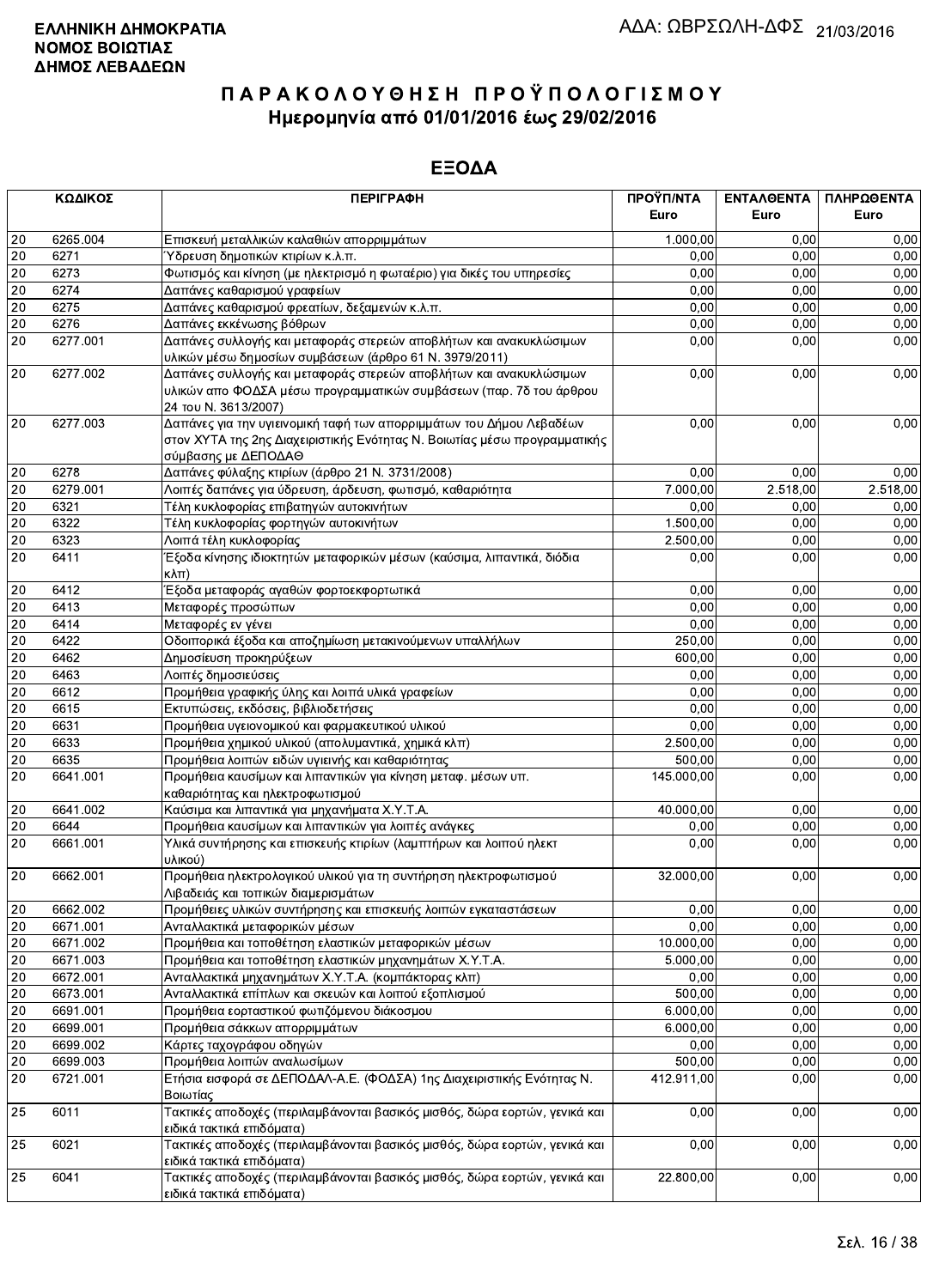|                 | ΚΩΔΙΚΟΣ  | <b>ПЕРІГРАФН</b>                                                                                                                                                 | ΠΡΟΫΠ/ΝΤΑ<br>Euro | ΕΝΤΑΛΘΕΝΤΑ<br>Euro | ΠΛΗΡΩΘΕΝΤΑ<br>Euro |
|-----------------|----------|------------------------------------------------------------------------------------------------------------------------------------------------------------------|-------------------|--------------------|--------------------|
| 25              | 6042     | Αποζημίωση υπερωριακής εργασίας και για εξαιρέσιμες ημέρες και νυκτερινές<br>ώρες και λοιπές πρόσθετες αμοιβές                                                   | 0.00              | 0.00               | 0,00               |
| 25              | 6051.002 | Εργοδοτικές εισφορές ΤΥΔΚΥ μονίμων υπαλλήλων                                                                                                                     | 0,00              | 0,00               | 0,00               |
| $\overline{25}$ | 6051.003 | Εργοδοτικές εισφορές ΤΑΔΚΥ μονίμων υπαλλήλων                                                                                                                     | 0,00              | 0,00               | 0,00               |
| 25              | 6052.001 | Εργοδοτικές εισφορές (ΙΚΑ) με σύμβαση ιδ. δικαίου αορ. χρόνου                                                                                                    | 0,00              | 0,00               | 0,00               |
| 25              | 6054.001 | Εργοδοτικές εισφορές Ι.Κ.Α. εκτάκτου προσωπικού                                                                                                                  | 5.968,00          | 0,00               | 0,00               |
| 25              | 6056     | Ετήσια εισφορά στο ΤΠΔΚΥ-ΤΕΑΔΚΥ (άρθρα 3 Ν 1726/44, 30 Ν 2262/52, 100<br>ΝΔ 4260/61 και 33 ΝΔ 5441/66)                                                           | 0,00              | 0,00               | 0,00               |
| 25              | 6061.001 | Είδη ατομικής προστασίας υπαλλήλων του Δήμου (παροχές ένδυσης)                                                                                                   | 0,00              | 0,00               | 0,00               |
| 25              | 6063.001 | Είδη ατομικής προστασίας υπαλλήλων του Δήμου (λοιπές παροχές-γάλα<br>кλπ)                                                                                        | 0,00              | 0,00               | 0,00               |
| 25              | 6151     | Δικαιώματα τρίτων (ΔΕΗ κλπ) από την είσπραξη τελών και φόρων                                                                                                     | 0,00              | 0,00               | 0,00               |
| $\overline{25}$ | 6211.001 | Αντίτιμο ηλεκτρικού ρεύματος για την κίνηση των αντλιοστασίων άρδευσης                                                                                           | 285.000,00        | 3.984,43           | 3.984,43           |
| 25              | 6213     | Ύδρευση και παραγωγική διαδικασία (αγορά απο ΕΥΔΑΠ)                                                                                                              | 0,00              | 0.00               | 0,00               |
| $\overline{25}$ | 6231     | Μισθώματα εδαφικών εκτάσεων γαιών                                                                                                                                | 0,00              | 0,00               | 0,00               |
| 25              | 6232     | Μισθώματα κτιρίων - Τεχνικών έργων ακινήτων                                                                                                                      | 0,00              | 0,00               | 0,00               |
| 25              | 6233     | Μισθώματα μηχανημάτων - Τεχνικών Εγκαταστάσεων                                                                                                                   | 0.00              | 0,00               | 0,00               |
| $\overline{25}$ | 6234     | Μισθώματα μεταφορικών μέσων                                                                                                                                      | 0.00              | 0,00               | 0,00               |
| 25              | 6252     | Ασφάλιστρα μηχανημάτων - Τεχνικών εγκαταστάσεων                                                                                                                  | 0,00              | 0,00               | 0,00               |
| $\overline{25}$ | 6262.001 | Καθαρισμός και συντήρηση δεξαμενών άρδευσης                                                                                                                      | 0,00              | 0.00               | 0,00               |
| $\overline{25}$ | 6262.003 | Συντήρηση και επισκευή δικτύου άρδευσης                                                                                                                          | 0,00              | 0,00               | 0,00               |
| 25              | 6262.005 | Συντήρηση και επισκευή αντλιοστασίων άρδευσης                                                                                                                    | 15.000,00         | 0,00               | 0,00               |
| 25              | 6262.006 |                                                                                                                                                                  | 0,00              | 0,00               | 0,00               |
| 25              |          | Επισκευή αντλιοστασίου στην Τ.Κ. Λαφυστίου                                                                                                                       | 0,00              | 0,00               |                    |
|                 | 6262.007 | Επισκευή αντλιοστασίου στην θέση 'ΚΑΡΑΜΕΤ ΘΟΥΡΙΟΥ                                                                                                                |                   |                    | 0,00               |
| 25              | 6263.001 | Συντήρηση και επισκευή μεταφορικών μέσων και μηχανημάτων                                                                                                         | 0.00              | 0,00               | 0,00               |
| $\overline{25}$ | 6263.003 | Δαπάνες για τεχνικό έλεγχο οχημάτων (ΚΤΕΟ)                                                                                                                       | 0,00              | 0,00               | 0,00               |
| 25              | 6264.001 | Συντήρηση και επισκευή λοιπών μηχανημάτων (αντλιοστασίων, χλωριοτήρων<br>$\kappa\lambda\pi$ )                                                                    | 0,00              | 0,00               | 0,00               |
| 25              | 6271     | Ύδρευση δημοτικών κτιρίων κ.λ.π.                                                                                                                                 | 0,00              | 0,00               | 0,00               |
| 25              | 6272     | Αρδευση                                                                                                                                                          | 0,00              | 0,00               | 0,00               |
| 25              | 6273     | Φωτισμός και κίνηση (με ηλεκτρισμό η φωταέριο) για δικές του υπηρεσίες                                                                                           | 0,00              | 0,00               | 0,00               |
| 25              | 6275     | Δαπάνες καθαρισμού φρεατίων, δεξαμενών κ.λ.π.                                                                                                                    | 0,00              | 0,00               | 0,00               |
| 25              | 6276     | Δαπάνες εκκένωσης βόθρων                                                                                                                                         | 0.00              | 0,00               | 0,00               |
| 25              | 6277.001 | Δαπάνες συλλογής και μεταφοράς στερεών αποβλήτων και ανακυκλώσιμων<br>υλικών μέσω δημοσίων συμβάσεων (άρθρο 61 Ν. 3979/2011)                                     | 0,00              | 0,00               | 0,00               |
| 25              | 6277.002 | Δαπάνες συλλογής και μεταφοράς στερεών αποβλήτων και ανακυκλώσιμων<br>υλικών απο ΦΟΔΣΑ μέσω προγραμματικών συμβάσεων (παρ. 7δ του άρθρου<br>24 του Ν. 3613/2007) | 0,00              | 0,00               | 0,00               |
| 25              | 6278     | Δαπάνες φύλαξης κτιρίων (άρθρο 21 Ν. 3731/2008)                                                                                                                  | 0,00              | 0,00               | 0,00               |
| 25              | 6279.001 | Λοιπές δαπάνες για ύδρευση, άρδευση, φωτισμό, καθαριότητα                                                                                                        | 0,00              | 0,00               | 0,00               |
| 25              | 6322     | Τέλη κυκλοφορίας φορτηγών αυτοκινήτων                                                                                                                            | 0,00              | 0,00               | 0,00               |
| 25              | 6323     | Λοιπά τέλη κυκλοφορίας                                                                                                                                           | 0,00              | 0,00               | 0,00               |
| 25              | 6412     | Έξοδα μεταφοράς αγαθών φορτοεκφορτωτικά                                                                                                                          | 0,00              | 0,00               | 0,00               |
| 25              | 6633     | Προμήθεια χημικού υλικού (απολυμαντικά, χημικά κλπ)                                                                                                              | 0,00              | 0,00               | 0,00               |
| 25              | 6635     | Προμήθεια λοιπών ειδών υγιεινής και καθαριότητας                                                                                                                 | 0,00              | 0,00               | 0,00               |
| $\overline{25}$ | 6641.001 | Προμήθεια καυσίμων και λιπαντικών για κίνηση αυτοκινήτων                                                                                                         | 0,00              | 0,00               | 0,00               |
| $\overline{25}$ | 6644     | Προμήθεια καυσίμων και λιπαντικών για λοιπές ανάγκες                                                                                                             | 0,00              | 0,00               | 0,00               |
| 25              | 6673.002 | Προμήθεια ανταλλακτικών και σωλήνων άρδευσης                                                                                                                     | 15.000,00         | 0,00               | 0,00               |
| $\overline{25}$ | 6673.003 | Προμήθεια ανταλλακτικών για την επισκευή αρδευτικού αγωγού Λαφυστίου                                                                                             | 0,00              | 0,00               | 0,00               |
| 25              | 6693.001 | Προμήθεια φυτοπαθολογικού υλικού, λιπασμάτων και βελτιωτικών εδάφους                                                                                             | 0,00              | 0,00               | 0,00               |
| 30              | 6011     | Τακτικές αποδοχές (περιλαμβάνονται βασικός μισθός, δώρα εορτών, γενικά και<br>ειδικά τακτικά επιδόματα)                                                          | 463.578,00        | 90.211,71          | 90.211,71          |
| $30\,$          | 6012.001 | Αποζημίωση υπερωριακής εργασίας                                                                                                                                  | 2.000,00          | 0,00               | 0,00               |
| 30              | 6012.002 | Αποζημίωση υπερωριακής εργασίας για την καταβολή εκλογικής                                                                                                       | 0,00              | 0,00               | 0,00               |
|                 |          | αποζημίωσης                                                                                                                                                      |                   |                    |                    |
| 30              | 6021     | Τακτικές αποδοχές (περιλαμβάνονται βασικός μισθός, δώρα εορτών, γενικά και<br>ειδικά τακτικά επιδόματα)                                                          | 46.548,00         | 3.757,70           | 3.757,70           |
| 30              | 6022.001 | Αποζημίωση υπερωριακής εργασίας και για εξαιρέσιμες ημέρες και νυκτερινές<br>ώρες και λοιπές πρόσθετες αμοιβές                                                   | 500,00            | 0,00               | 0,00               |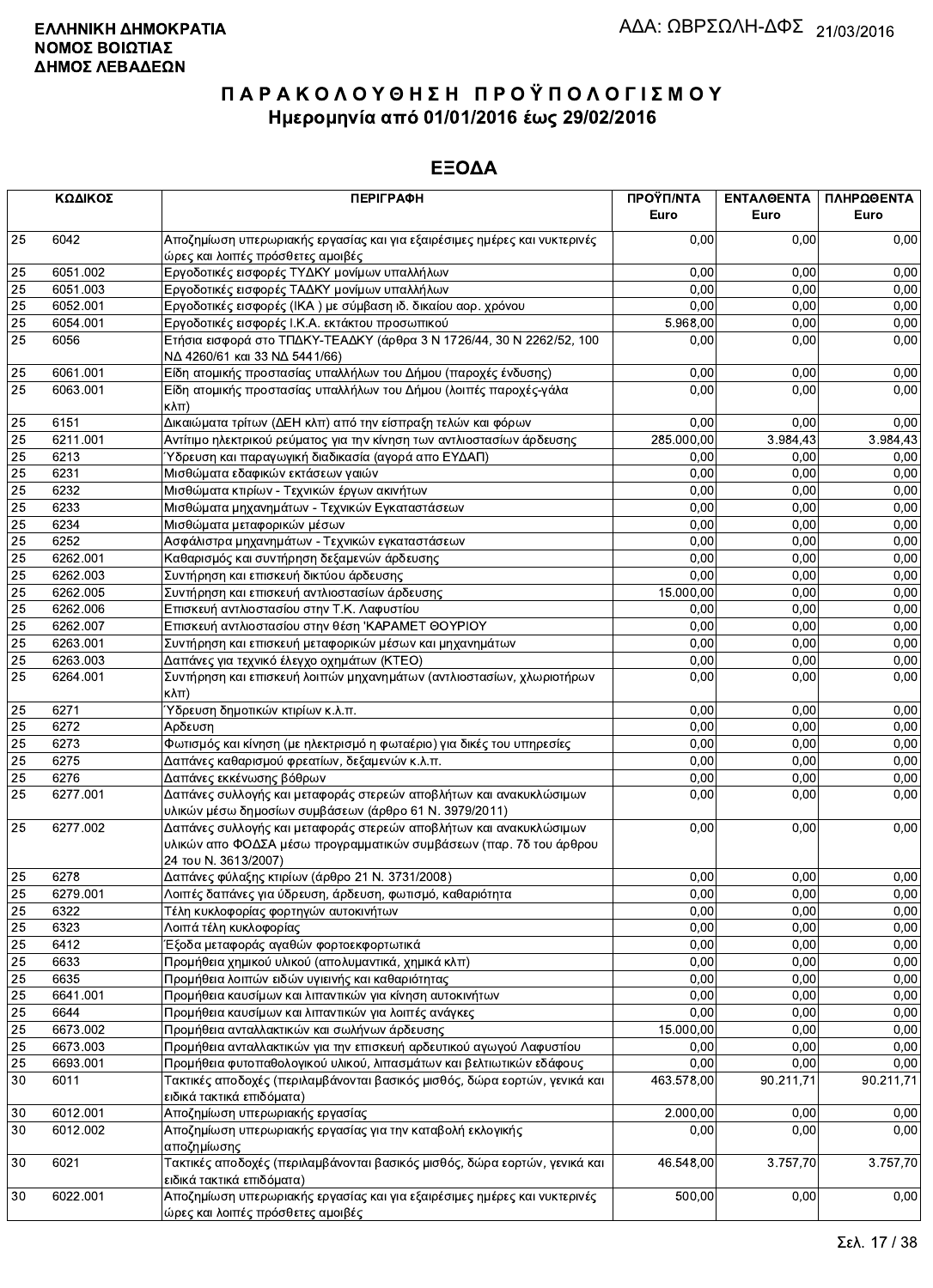|        | ΚΩΔΙΚΟΣ  | <b>ПЕРІГРАФН</b>                                                                                                  | ΠΡΟΫΠ/ΝΤΑ | ΕΝΤΑΛΘΕΝΤΑ | ΠΛΗΡΩΘΕΝΤΑ |
|--------|----------|-------------------------------------------------------------------------------------------------------------------|-----------|------------|------------|
|        |          |                                                                                                                   | Euro      | Euro       | Euro       |
| 30     | 6022.002 | Εκλογικό επίδομα                                                                                                  | 0,00      | 0.00       | 0,00       |
| 30     | 6041     | Τακτικές αποδοχές (περιλαμβάνονται βασικός μισθός, δώρα εορτών, γενικά και                                        | 0,00      | 0,00       | 0,00       |
|        |          | ειδικά τακτικά επιδόματα)                                                                                         |           |            |            |
| 30     | 6051.001 | Εργοδοτικές εισφορές Ι.Κ.Α. μονίμων υπαλλήλων                                                                     | 9.697,00  | 1.606,46   | 1.606,46   |
| 30     | 6051.002 | Εργοδοτικές εισφορές ΤΥΔΚΥ μονίμων υπαλλήλων                                                                      | 51.356,00 | 8.499,14   | 8.499,14   |
| 30     | 6051.003 | Εργοδοτικές εισφορές ΤΑΔΚΥ μονίμων υπαλλήλων                                                                      | 11.036,00 | 1.807,52   | 1.807,52   |
| 30     | 6051.004 | Εργοδοτικές εισφορές ΤΣΜΕΔΕ μονίμων υπαλλήλων                                                                     | 21.545,00 | 3.524,64   | 3.524,64   |
| 30     | 6051.005 | Εργοδοτικές εισφορές ΤΣΜΕΔΕ (ΕΠΙΚΟΥΡΙΚΟ) μονίμων υπαλλήλων                                                        | 631,00    | 90,42      | 90,42      |
| 30     | 6051.006 | Εργοδοτικές εισφορές ΚΥΤ μονίμων υπαλλήλων                                                                        | 904,00    | 129,60     | 129,60     |
| 30     | 6051.008 | Εργοδοτικές εισφορές ΤΕΑΔΥ μονίμων υπαλλήλων                                                                      | 392,00    | 0,00       | 0,00       |
| 30     | 6051.009 | Εργοδοτικές εισφορές ΟΠΑΔ                                                                                         | 0,00      | 0,00       | 0,00       |
| 30     | 6052.001 | Εργοδοτικές εισφορές Ι.Κ.Α. υπαλλήλων με σχέση Αορ. Χρόνου                                                        | 11.493,00 | 922,90     | 922,90     |
| 30     | 6052.002 | Εργοδοτικές εισφορές ΤΣΜΕΔΕ υπαλλήλων με σχέση Αορίστου Χρόνου                                                    | 0,00      | 0,00       | 0,00       |
| 30     | 6052.003 | Εργοδοτικές εισφορές ΤΣΜΕΔΕ (ΕΠΙΚΟΥΡΙΚΟ) υπαλλήλων με σχέση Αορίστου<br>Χρόνου                                    | 0.00      | 0,00       | 0,00       |
| 30     | 6052.004 | Εργοδοτικές εισφορές ΚΥΤ υπαλλήλων με σχέση εργασίας Αορίστου Χρόνου                                              | 0,00      | 0,00       | 0,00       |
| 30     | 6054.001 | Εργοδοτικές εισφορές Ι.Κ.Α. εκτάκτου προσωπικού                                                                   | 0,00      | 0,00       | 0,00       |
| 30     | 6056     | Εργοδοτικές εισφορές Δήμων Κοινωνικής Ασφάλισης                                                                   | 40.583,00 | 1.739,96   | 1.739,96   |
| 30     | 6061.001 | Παροχές σε είδος-είδη ατομικής προστασίας εργαζομένων (ένδυση κλπ)                                                | 1.000,00  | 0,00       | 0,00       |
| 30     | 6061.002 | Παροχές σε είδος-γάλα εργαζομένων                                                                                 | 4.595,00  | 0,00       | 0,00       |
| 30     | 6062     | Έξοδα κηδείας αποβιούντων υπαλλήλων (άρθρο 112 Ν 118/81)                                                          | 0,00      | 0,00       | 0,00       |
| 30     | 6063     | Λοιπές παροχές σε είδος (ένδυση εργατοτεχνικού προσωπικού κ.λ.π.)                                                 | 0,00      | 0,00       | 0,00       |
| 30     | 6112     | Αμοιβές τεχνικών                                                                                                  | 0,00      | 0.00       | 0,00       |
| 30     | 6117.002 | Κατεδάφιση κτιρίων (σε κοινόχρηστους χώρους, ετοιμόρροπα και επικίνδυνα)                                          | 5.000,00  | 0,00       | 0,00       |
| 30     | 6117.004 | Δαπάνη για πόρισμα ελεγκτή δόμησης του αναψυκτηρίου Χαιρώνειας                                                    | 0,00      | 0,00       | 0,00       |
| 30     | 6142.001 | Αμοιβή για ανάθεση διαμόρφωσης-κατασκευής των παραγκών της                                                        | 25.000,00 | 0,00       | 0,00       |
|        |          | εμποροπανήγυρης                                                                                                   |           |            |            |
| 30     | 6142.002 | Παροχή υπηρεσιών για πιστοποίηση-καταχώρηση ανελκυστήρων                                                          | 650,00    | 0,00       | 0,00       |
| 30     | 6142.003 | Αμοιβή αξιολόγησης συμμόρφωσης απαιτήσεων ασφαλείας παιδικών χαρών                                                | 6.000,00  | 0,00       | 0,00       |
| 30     | 6142.005 | Αμοιβή για εργαστηριακές δοκιμές αντοχής υλικών                                                                   | 500.00    | 0,00       | 0,00       |
| 30     | 6142.006 | Αμοιβή για έλεγχο πιστοποίησης για αλεξικέραυνα                                                                   | 2.000,00  | 0,00       | 0,00       |
| 30     | 6142.401 | Αποκατάσταση ΧΑΔΑ πλησίον της Τ.Κ. Αγίας Αννας                                                                    | 96.000,00 | 0,00       | 0,00       |
| 30     | 6151     | Δικαιώματα τρίτων (ΔΕΗ κλπ) από την είσπραξη τελών και φόρων                                                      | 0,00      | 0,00       | 0,00       |
| 30     | 6211.001 | Ηλεκτροδότηση προσωρινών τριφασικών παροχών Εμποροπανήγυρης                                                       | 2.200,00  | 0,00       | 0,00       |
|        |          | Λιβαδειάς                                                                                                         |           |            |            |
| 30     | 6232     | Μισθώματα κτιρίων - Τεχνικών έργων ακινήτων                                                                       | 3.000,00  | 502.56     | 251,28     |
| 30     | 6253.001 | Ασφάλιστρα μεταφορικών μέσων                                                                                      | 6.000,00  | 1.401,51   | 1.401,51   |
| 30     | 6262.001 | Μικροσυντηρήσεις -επισκευές στις παιδικές χαρές                                                                   | 0,00      | 0,00       | 0,00       |
| 30     | 6262.002 | Συντήρηση-επισκευή φωτεινών σηματοδοτών ρύθμισης κυκλοφορίας                                                      | 8.000,00  | 0,00       | 0,00       |
| $30\,$ | 6262.101 | Επείγουσες εργασίες επισκευής και γενικά εγκαταστάσεων κοινοχρήστων<br>χώρων Δ.Κ. Λιβαδειάς                       | 3.000,00  | 0,00       | 0,00       |
| $30\,$ | 6262.102 | Επείγουσες εργασίες επισκευής και γενικά εγκαταστάσεων κοινοχρήστων<br>χώρων Τ.Κ.Λαφυστίου                        | 1.000,00  | 0,00       | 0,00       |
| $30\,$ | 6262.103 | Επείγουσες εργασίες επισκευής και γενικά εγκαταστάσεων κοινοχρήστων<br>χώρων Τ.Κ. Ρωμαίικου                       | 1.000,00  | 0,00       | 0,00       |
| $30\,$ | 6262.201 | Επείγουσες εργασίες επισκευής και γενικά εγκαταστάσεων κοινοχρήστων<br>χώρων Τ.Κ. Χαιρώνειας                      | 1.000,00  | 0,00       | 0,00       |
| $30\,$ | 6262.202 | Επείγουσες εργασίες επισκευής και γενικά εγκαταστάσεων κοινοχρήστων<br>χώρων Τ.Κ. Προφήτη Ηλία                    | 1.000,00  | 0,00       | 0,00       |
| $30\,$ | 6262.203 | Επείγουσες εργασίες επισκευής και γενικά εγκαταστάσεων κοινοχρήστων<br>χώρων Τ.Κ. Προσηλίου                       | 1.000,00  | 0,00       | 0,00       |
| $30\,$ | 6262.204 | Επείγουσες εργασίες επισκευής και γενικά εγκαταστάσεων κοινοχρήστων<br>χώρων Τ.Κ.Θουρίου                          | 1.000,00  | 0,00       | 0,00       |
| 30     | 6262.205 | Επείγουσες εργασίες επισκευής και γενικά εγκαταστάσεων κοινοχρήστων<br>χώρων Τ.Κ.Βασιλικών                        | 1.000,00  | 0,00       | 0,00       |
| 30     | 6262.206 | Επείγουσες εργασίες επισκευής και γενικά εγκαταστάσεων κοινοχρήστων                                               | 1.000,00  | 0,00       | 0,00       |
| 30     | 6262.207 | χώρων Τ.Κ.Ανθοχωρίου<br>Επείγουσες εργασίες επισκευής και γενικά εγκαταστάσεων κοινοχρήστων<br>χώρων Τ.Κ.Ακοντίου | 1.000,00  | 0,00       | 0,00       |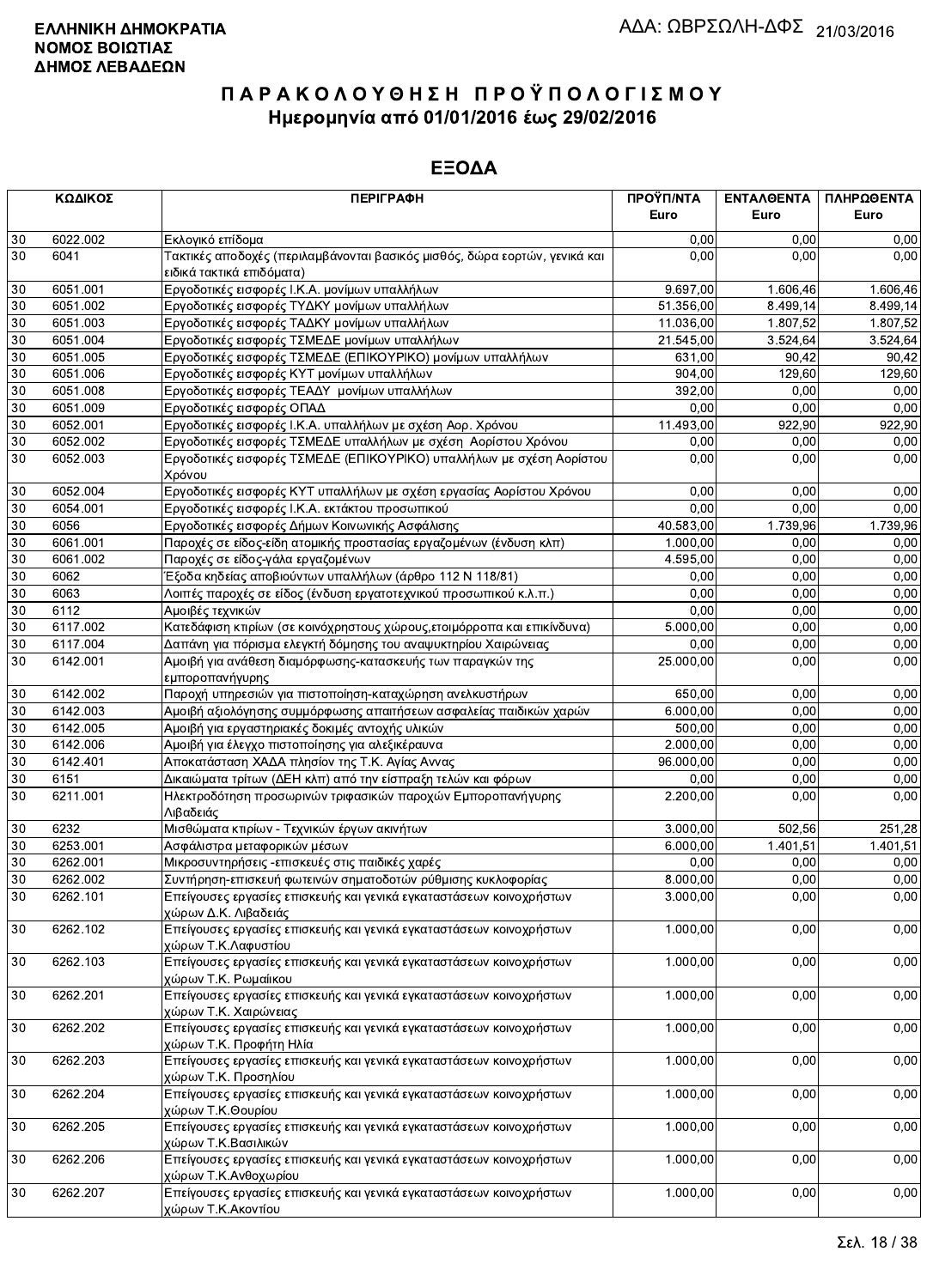|        | ΚΩΔΙΚΟΣ  | <b>ПЕРІГРАФН</b>                                                                                | ΠΡΟΫΠ/ΝΤΑ<br>Euro | ΕΝΤΑΛΘΕΝΤΑ<br>Euro | ΠΛΗΡΩΘΕΝΤΑ<br>Euro |
|--------|----------|-------------------------------------------------------------------------------------------------|-------------------|--------------------|--------------------|
| 30     | 6262.208 | Επείγουσες εργασίες επισκευής και γενικά εγκαταστάσεων κοινοχρήστων<br>χώρων Τ.Κ.Αγίου Βλασίου  | 1.000,00          | 0,00               | 0,00               |
| 30     | 6262.301 | Επείγουσες εργασίες επισκευής και γενικά εγκαταστάσεων κοινοχρήστων<br>χώρων Τ.Κ.Δαυλείας       | 1.000,00          | 0,00               | 0,00               |
| 30     | 6262.302 | Επείγουσες εργασίες επισκευής και γενικά εγκαταστάσεων κοινοχρήστων<br>χώρων Τ.Κ.Μαυρονερίου    | 1.000,00          | 0,00               | 0,00               |
| 30     | 6262.303 | Επείγουσες εργασίες επισκευής και γενικά εγκαταστάσεων κοινοχρήστων<br>χώρων Τ.Κ.Παρορίου       | 1.000,00          | 0,00               | 0,00               |
| 30     | 6262.401 | Επείγουσες εργασίες επισκευής και γενικά εγκαταστάσεων κοινοχρήστων<br>χώρων Τ.Κ.Αγίας Αννας    | 1.000,00          | 0,00               | 0,00               |
| 30     | 6262.402 | Επείγουσες εργασίες επισκευής και γενικά εγκαταστάσεων κοινοχρήστων<br>χώρων Τ.Κ Αγίας Τριάδας  | 1.000,00          | 0,00               | 0,00               |
| 30     | 6262.403 | Επείγουσες εργασίες επισκευής και γενικά εγκαταστάσεων κοινοχρήστων<br>χώρων Τ.Κ.Αγίου Γεωργίου | 1.000,00          | 0,00               | 0,00               |
| 30     | 6262.404 | Επείγουσες εργασίες επισκευής και γενικά εγκαταστάσεων κοινοχρήστων<br>χώρων Τ.Κ.Αλαλκομενών    | 1.000,00          | 0,00               | 0,00               |
| 30     | 6262.405 | Επείγουσες εργασίες επισκευής και γενικά εγκαταστάσεων κοινοχρήστων<br>χώρων Τ.Κ.Κορώνειας      | 1.000,00          | 0,00               | 0,00               |
| 30     | 6262.501 | Επείγουσες εργασίες επισκευής και γενικά εγκαταστάσεων κοινοχρήστων<br>χώρων Δ.Κ. Κυριακίου     | 2.000,00          | 0,00               | 0,00               |
| 30     | 6263.001 | Συντήρηση και επισκευή μεταφορικών μέσων και μηχανημάτων                                        | 50.000,00         | 0,00               | 0,00               |
| 30     | 6263.002 | Δαπάνες για τεχνικό έλεγχο οχημάτων (ΚΤΕΟ)                                                      | 600,00            | 0,00               | 0,00               |
| 30     | 6263.003 | Τοποθέτηση υγραεριοκίνησης σε υπάρχοντα αυτοκίνητα του Δήμου                                    | 0,00              | 0,00               | 0,00               |
| 30     | 6266     | Συντήρηση Εφαρμογών λογισμικού                                                                  | 2.000,00          | 0,00               | 0,00               |
| 30     | 6271     | Ύδρευση δημοτικών κτιρίων κ.λ.π.                                                                | 0,00              | 0,00               | 0,00               |
| 30     | 6273     | Φωτισμός και κίνηση (με ηλεκτρισμό η φωταέριο) για δικές του υπηρεσίες                          | 0,00              | 0,00               | 0,00               |
| 30     | 6274     | Δαπάνες καθαρισμού γραφείων                                                                     | 0,00              | 0,00               | 0,00               |
| 30     | 6275     | Δαπάνες καθαρισμού φρεατίων, δεξαμενών κ.λ.π.                                                   | 0,00              | 0,00               | 0,00               |
| 30     | 6276     | Δαπάνες εκκένωσης βόθρων                                                                        | 0,00              | 0,00               | 0,00               |
| 30     | 6277.002 | Δαπάνες συλλογής και υγειονομικής ταφής απορριμάτων σπηλαιοβάραθρου<br>πλησίον Τ.Κ. Αγίας Αννας | 108.000,00        | 0,00               | 0,00               |
| 30     | 6278     | Δαπάνες φύλαξης κτιρίων (άρθρο 21 Ν. 3731/2008)                                                 | 0.00              | 0,00               | 0,00               |
| 30     | 6279.001 | Λοιπές δαπάνες για ύδρευση, άρδευση, φωτισμό, καθαριότητα                                       | 0,00              | 0,00               | 0,00               |
| 30     | 6279.002 | Δαπάνη για νέα κτιριακή τριφασική παροχή στο αναψυκτήριο Χαιρώνειας                             | 350,00            | 0,00               | 0,00               |
| 30     | 6322     | Τέλη κυκλοφορίας φορτηγών αυτοκινήτων                                                           | 1.255,00          | 0,00               | 0,00               |
| 30     | 6323     | Λοιπά τέλη κυκλοφορίας                                                                          | 2.045,00          | 0,00               | 0,00               |
| 30     | 6411.001 | Έξοδα κίνησης ιδιόκτητων μεταφορικών μέσων (καύσιμα, λιπαντικά, διόδια<br>κλπ)                  | 1.400,00          | 0,00               | 0,00               |
| 30     | 6412     | Έξοδα μεταφοράς αγαθών φορτοεκφορτωτικά                                                         | 0,00              | 0,00               | 0,00               |
| $30\,$ | 6422     | Οδοιπορικά έξοδα και αποζημίωση μετακινούμενων υπαλλήλων                                        | 1.300,00          | 0,00               | 0,00               |
| 30     | 6462     | Δημοσίευση προκηρύξεων                                                                          | 4.200,00          | 0,00               | 0,00               |
| 30     | 6611.001 | Προμήθεια βιβλίων, περιοδικών και λοιπών εκδόσεων                                               | 500,00            | 0,00               | 0,00               |
| 30     | 6615.001 | Εργασίες εκτύπωσης φωτοτυπιών                                                                   | 3.000,00          | 0,00               | 0,00               |
| 30     | 6635     | Προμήθεια λοιπών ειδών υγιεινής και καθαριότητας                                                | 150,00            | 0,00               | 0,00               |
| 30     | 6641.001 | Προμήθεια καυσίμων και λιπαντικών για κίνηση μεταφορικών μέσων και<br>μηχανημάτων               | 45.000,00         | 0,00               | 0,00               |
| 30     | 6644     | Προμήθεια καυσίμων και λιπαντικών για λοιπές ανάγκες                                            | 0,00              | 0,00               | 0,00               |
| 30     | 6651     | Προμήθεια υλικού τοπογραφήσεων και σχεδιάσεων                                                   | 1.000,00          | 0,00               | 0,00               |
| 30     | 6654     | Προμήθεια λοιπού υλικού                                                                         | 0,00              | 0,00               | 0,00               |
| 30     | 6661.001 | Υλικά συντήρησης και επισκευής κτιρίων                                                          | 0,00              | 0,00               | 0,00               |
| 30     | 6661.002 | Προμήθεια χρωμάτων για συντήρηση δημοτικών κτιρίων                                              | 5.000,00          | 0,00               | 0,00               |
| 30     | 6661.003 | Προμήθεια γυψοσανίδων για δημοτικά κτίρια                                                       | 0,00              | 0,00               | 0,00               |
| 30     | 6661.004 | Προμήθεια υαλοπινάκων-κουφωμάτων                                                                | 2.000,00          | 0,00               | 0,00               |
| 30     | 6662.001 | Προμήθεια ξυλείας                                                                               | 2.000,00          | 0,00               | 0,00               |
| 30     | 6662.002 | Προμήθεια χρωμάτων για κοινόχρηστους χώρους, διαγράμμιση οδών κλπ.                              | 3.500,00          | 0,00               | 0,00               |
| 30     | 6662.003 | Λοιπά υλικά συντήρησης και επισκευής λοιπών εγκαταστάσεων.                                      | 0,00              | 0,00               | 0,00               |
| 30     | 6662.004 | Προμήθεια ειδών κιγκαλερίας                                                                     | 1.000,00          | 0,00               | 0,00               |
| 30     | 6662.005 | Προμήθεια υλικών συντήρησης μεταλλικών κατασκευών κοινόχρηστων χώρων                            | 0,00              | 0,00               | 0,00               |
| 30     | 6662.007 | Προμήθεια σκυροδέματος                                                                          | 5.000,00          | 0,00               | 0,00               |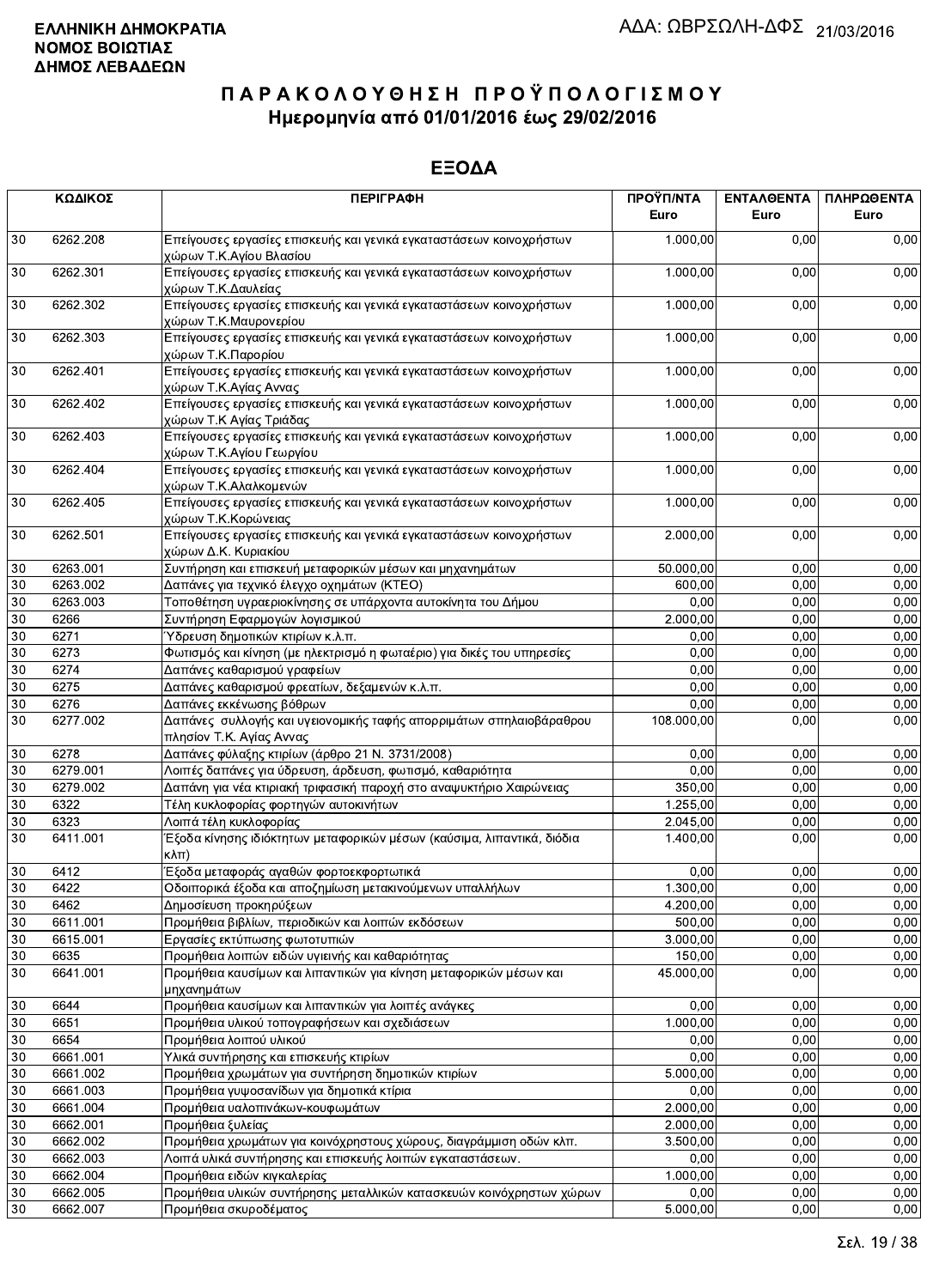|                 | ΚΩΔΙΚΟΣ  | <b>ПЕРІГРАФН</b>                                                                                       | ΠΡΟΫΠ/ΝΤΑ  | ΕΝΤΑΛΘΕΝΤΑ | ΠΛΗΡΩΘΕΝΤΑ |
|-----------------|----------|--------------------------------------------------------------------------------------------------------|------------|------------|------------|
|                 |          |                                                                                                        | Euro       | Euro       | Euro       |
| 30              | 6662.008 | Προμήθεια ασφαλτομίγματος και ψυχρής ασφάλτου                                                          | 15.000,00  | 0,00       | 0,00       |
| 30              | 6662.009 | Προμήθεια υδραυλικών υλικών και εξαρτημάτων                                                            | 5.000,00   | 0,00       | 0,00       |
| $\overline{30}$ | 6662.010 | Προμήθεια σιδηρών κιγκλιδωμάτων και φρεατίων                                                           | 3.000,00   | 0,00       | 0,00       |
| 30              | 6662.011 | Προμήθεια αδρανών υλικών λατομείου                                                                     | 15.000,00  | 0,00       | 0,00       |
| 30              | 6662.012 | Προμήθεια οικοδομικών υλικών                                                                           | 10.000,00  | 0,00       | 0,00       |
| $30\,$          | 6662.013 | Προμήθεια μονωτικών-στεγανωτικών υλικών                                                                | 750,00     | 0,00       | 0,00       |
| $30\,$          | 6662.014 | Προμήθεια χυτοσιδηρών οριοδεικτών                                                                      | 0,00       | 0,00       | 0,00       |
| $\overline{30}$ | 6671.001 | Ανταλλακτικά οχημάτων και μηχανημάτων                                                                  | 0,00       | 0,00       | 0,00       |
| $30\,$          | 6671.002 | Προμήθεια ελαστικών οχημάτων και μηχανημάτων                                                           | 10.000,00  | 0,00       | 0,00       |
| 30              | 6673.001 | Ανταλλακτικά επίπλων και σκευών και λοιπού εξοπλισμού                                                  | 0,00       | 0,00       | 0,00       |
| 30              | 6673.002 | Ανταλλακτικά φωτεινών σηματοδοτών                                                                      | 8.000,00   | 0,00       | 0,00       |
| $30\,$          | 6673.003 | Ανταλλακτικά αντικεραυνικής προστασίας                                                                 | 5.000,00   | 0,00       | 0,00       |
| 30              | 6692     | Προμήθεια σπόρων, φυτών, δενδρυλλίων και έτοιμου χλοοτάπητα                                            | 0,00       | 0,00       | 0,00       |
| 30              | 6693     | Προμήθεια φυτοπαθολογικού υλικού, λιπασμάτων και βελτιωτικών εδάφους                                   | 0,00       | 0,00       | 0,00       |
| 30              | 6699.001 | Προμήθεια διάφορων μικροεργαλείων                                                                      | 500,00     | 0,00       | 0,00       |
| 30              | 6699.007 | Προμήθεια αλατιού για αντιμετώπιση επιπτώσεων από έκτακτα καιρικά                                      | 7.000,00   | 0,00       | 0,00       |
|                 |          | φαινόμενα (χιονοπτώσεις κ.λ.π.)                                                                        |            |            |            |
| 35              | 6011     | Τακτικές αποδοχές (περιλαμβάνονται βασικός μισθός, δώρα εορτών, γενικά και                             | 130.634,00 | 25.302,17  | 25.302,17  |
|                 |          | ειδικά τακτικά επιδόματα)                                                                              |            |            |            |
| 35              | 6012.001 | Αποζημίωση υπερωριακής εργασίας μονίμων υπαλλήλων                                                      | 600,00     | 0,00       | 0,00       |
| 35              | 6012.002 | Εκλονικό επίδομα                                                                                       | 0,00       | 0,00       | 0,00       |
| 35              | 6021     | Τακτικές αποδοχές (περιλαμβάνονται βασικός μισθός, δώρα εορτών, γενικά και                             | 14.112,00  | 1.085,92   | 1.085,92   |
|                 |          | ειδικά τακτικά επιδόματα)                                                                              |            |            |            |
| 35              | 6022.001 | Αποζημίωση υπερωριακής εργασίας για την καταβολή εκλογικής                                             | 500,00     | 0,00       | 0,00       |
|                 |          | αποζημίωσης                                                                                            |            |            |            |
| 35              | 6041     | Τακτικές αποδοχές (περιλαμβάνονται βασικός μισθός, δώρα εορτών, γενικά και                             | 16.476,00  | 0,00       | 0,00       |
|                 |          | ειδικά τακτικά επιδόματα)                                                                              |            |            |            |
| 35              | 6042     | Αποζημίωση υπερωριακής εργασίας και για εξαιρέσιμες ημέρες και νυκτερινές                              | 0,00       | 0,00       | 0,00       |
|                 |          | ώρες και λοιπές πρόσθετες αμοιβές                                                                      |            |            |            |
| 35              | 6051.001 | Εργοδοτικές εισφορές Ι.Κ.Α. μονίμων υπαλλήλων                                                          | 5.380,00   | 887,30     | 887,30     |
| 35              | 6051.002 | Εργοδοτικές εισφορές ΤΥΔΚΥ μονίμων υπαλλήλων                                                           | 13.860,00  | 2.306,06   | 2.306,06   |
| 35              | 6051.003 | Εργοδοτικές εισφορές ΤΑΔΚΥ μονίμων υπαλλήλων                                                           | 3.189,00   | 522,58     | 522,58     |
| 35              | 6052.001 | Εργοδοτικες εισφορές Ι.Κ.Α. υπαλλήλων με σχέση Αορ.Χρόνου                                              | 3.486,00   | 266,70     | 266,70     |
| 35              | 6054.001 | Εργοδοτικές εισφορές Ι.Κ.Α. εκτάκτου προσωπικού                                                        | 4.247,00   | 0,00       | 0,00       |
| 35              | 6056     | Εργοδοτικές εισφορές Δήμων Κοινωνικής Ασφάλισης                                                        | 12.351,00  | 529,54     | 529,54     |
| 35              | 6061.001 | Παροχές σε είδος-είδη ατομικής προστασίας εργαζομένων (ένδυση κλπ)                                     | 500,00     | 0,00       | 0,00       |
| 35              | 6061.002 | Παροχές σε είδος- γάλα εργαζομένων                                                                     | 1.645,00   | 0,00       | 0,00       |
| 35              | 6117.001 | Αμοιβές για εργασίες καθαριότητας και συντήρησης χώρων πρασίνου                                        | 0,00       | 0,00       | 0,00       |
| 35              | 6151     | Δικαιώματα τρίτων (ΔΕΗ κλπ) από την είσπραξη τελών και φόρων                                           | 0,00       | 0,00       | 0,00       |
| $\overline{35}$ | 6233.001 | Μίσθωση μηχανημάτων για αντιμετώπιση εκτάκτων αναγκών για δράσεις                                      | 24.508,00  | 0,00       | 0,00       |
|                 |          | πολιτικής προστασίας                                                                                   |            |            |            |
| 35              | 6233.002 | Μίσθωση μηχανημάτων για Αποχιονισμό, αντιπλημμυρική προστασία και                                      | 20.000,00  | 0,00       | 0,00       |
|                 |          | λοιπές δράσεις πολιτικής προστασίας<br>Μίσθωση γερανοφόρου οχήματος για την κοπή επικίνδυνων και ψηλών |            |            |            |
| 35              | 6233.003 | δένδρων                                                                                                | 2.000,00   | 0,00       | 0,00       |
| 35              | 6233.010 | Μίσθωση μηχανημάτων για την αντιμετώπιση εκτάκτων αναγκών για δράσεις                                  | 14.477,00  | 0,00       | 0,00       |
|                 |          | πολιτικής προστασίας στην Δημοτική Ενότητα Λιβαδειάς                                                   |            |            |            |
| 35              | 6233.201 | Μίσθωση μηχανημάτων για την αντιμετώπιση εκτάκτων αναγκών για δράσεις                                  | 8.000,00   | 0,00       | 0,00       |
|                 |          | πολιτικής προστασίας στην Δημοτική Ενότητα Χαιρώνειας                                                  |            |            |            |
| 35              | 6233.302 | Μίσθωση μηχανημάτων για αντιμετώπιση εκτάκτων αναγκών για δράσεις                                      | 8.000,00   | 0,00       | 0,00       |
|                 |          | πολιτιικής προστασίας στην Δημοτική Ενότητα Δαύλειας                                                   |            |            |            |
| 35              | 6233.402 | Μίσθωση μηχανημάτων για αντιμετώπιση εκτάκτων αναγκών για δράσεις                                      | 8.000,00   | 0,00       | 0,00       |
|                 |          | πολιτικής προστασίας στην Δημοτική Ενότητας Κορωνείας                                                  |            |            |            |
| 35              | 6233.503 | Μίσθωση μηχανημάτων για αντιμετώπιση εκτάκτων αναγκών για δράσεις                                      | 8.000,00   | 0,00       | 0,00       |
|                 |          | πολιτικής προστασίας στην Δημοτική Ενότητα Κυριακίου                                                   |            |            |            |
| 35              | 6262.002 | Συντήρηση και επισκευή συντριβανιών                                                                    | 1.000,00   | 0,00       | 0,00       |
| 35              | 6262.003 | Συντήρηση και επισκευή μηχανημάτων.                                                                    | 0,00       | 0,00       | 0,00       |
| 35              | 6263.001 | Συντήρηση και επισκευή οχημάτων και μηχανημάτων                                                        | 8.000,00   | 0,00       | 0,00       |
| 35              | 6264.001 | Συντήρηση και επισκευή λοιπών μηχανημάτων                                                              | 900.00     | 0.00       | 0.00       |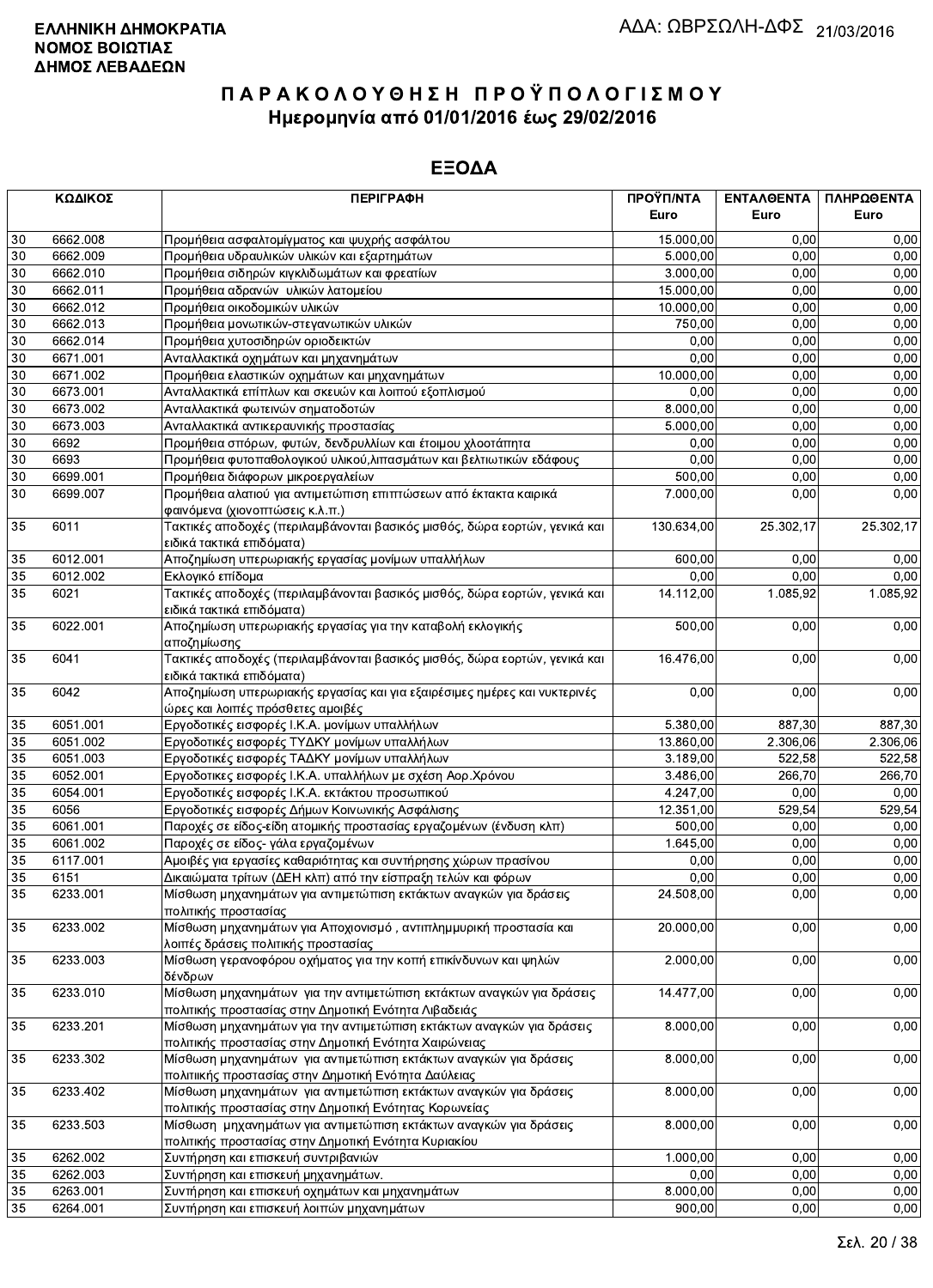|                 | ΚΩΔΙΚΟΣ  | <b>ПЕРІГРАФН</b>                                                                                                                                                 | ΠΡΟΫΠ/ΝΤΑ<br>Euro | ΕΝΤΑΛΘΕΝΤΑ<br>Euro | ΠΛΗΡΩΘΕΝΤΑ<br>Euro |
|-----------------|----------|------------------------------------------------------------------------------------------------------------------------------------------------------------------|-------------------|--------------------|--------------------|
| 35              | 6265     | Συντήρηση και επισκευή επίπλων και λοιπού εξοπλισμού σκευών και λοιπού<br>εξοπλισμού                                                                             | 300,00            | 0.00               | 0,00               |
| 35              | 6272     | Αρδευση                                                                                                                                                          | 0,00              | 0.00               | 0,00               |
| $\overline{35}$ | 6273     | Φωτισμός και κίνηση (με ηλεκτρισμό η φωταέριο) για δικές του υπηρεσίες                                                                                           | 0,00              | 0,00               | 0,00               |
| 35              | 6275     | Δαπάνες καθαρισμού φρεατίων, δεξαμενών κ.λ.π.                                                                                                                    | 0,00              | 0,00               | 0,00               |
| 35              | 6276     | Δαπάνες εκκένωσης βόθρων                                                                                                                                         | 0,00              | 0,00               | 0,00               |
| 35              | 6277.001 | Δαπάνες συλλογής και μεταφοράς στερεών αποβλήτων και ανακυκλώσιμων                                                                                               | 0,00              | 0,00               | 0,00               |
|                 |          | υλικών μέσω δημοσίων συμβάσεων (άρθρο 61 Ν. 3979/2011)                                                                                                           |                   |                    |                    |
| 35              | 6277.002 | Δαπάνες συλλογής και μεταφοράς στερεών αποβλήτων και ανακυκλώσιμων<br>υλικών απο ΦΟΔΣΑ μέσω προγραμματικών συμβάσεων (παρ. 7δ του άρθρου<br>24 του Ν. 3613/2007) | 0,00              | 0,00               | 0,00               |
| 35              | 6278     | Δαπάνες φύλαξης κτιρίων (άρθρο 21 Ν. 3731/2008)                                                                                                                  | 0,00              | 0,00               | 0,00               |
| 35              | 6279.001 | Λοιπές δαπάνες για ύδρευση, άρδευση, φωτισμό, καθαριότητα                                                                                                        | 0.00              | 0,00               | 0,00               |
| 35              | 6411.001 | Έξοδα κίνησης ιδιόκτητων μεταφορικών μέσων (καύσιμα, λιπαντικά, διόδια<br>$\kappa\lambda\pi$ )                                                                   | 1.400,00          | 0.00               | 0,00               |
| 35              | 6412     | Έξοδα μεταφοράς αγαθών φορτοεκφορτωτικά                                                                                                                          | 0,00              | 0,00               | 0,00               |
| 35              | 6635     | Προμήθεια λοιπών ειδών υγιεινής και καθαριότητας                                                                                                                 | 200,00            | 0,00               | 0,00               |
| 35              | 6641.001 | Προμήθεια καυσίμων και λιπαντικών για την κίνηση μεταφορικών μέσων και<br>μηχανημάτων για τις ανάγκες της πυροπροστασίας                                         | 8.000,00          | 0,00               | 0,00               |
| 35              | 6641.002 | Προμήθεια καυσίμων και λιπαντικών για την κίνηση μεταφορικών μέσων και<br>μηχανημάτων για τις ανάγκες της πυροπροστασίας                                         | 9.000,00          | 0,00               | 0,00               |
| 35              | 6644     | Προμήθεια καυσίμων και λιπαντικών για λοιπές ανάγκες                                                                                                             | 3.000,00          | 0,00               | 0,00               |
| 35              | 6673.001 | Προμήθεια ανταλλακτικών για αυτόματα συστήματα ποτίσματος                                                                                                        | 3.000.00          | 0,00               | 0,00               |
| $35\,$          | 6673.002 | Προμήθεια ανταλλακτικών λοιπού εξοπλισμού                                                                                                                        | 3.000,00          | 0,00               | 0,00               |
| 35              | 6673.003 | Προμήθεια ανταλλακτικών για εγκαταστάσεις Η/Μ συντριβανιών                                                                                                       | 1.000,00          | 0,00               | 0,00               |
| $\overline{35}$ | 6692.001 | Προμήθεια σπόρων, φυτών, δενδρυλλίων                                                                                                                             | 250,00            | 0,00               | 0,00               |
| 35              | 6692.002 | Προμήθεια καλλωπιστικών φυτών                                                                                                                                    | 4.000,00          | 0,00               | 0,00               |
| 35              | 6692.003 | Προμήθεια δένδρων                                                                                                                                                | 2.500,00          | 0,00               | 0,00               |
| 35              | 6692.004 | Προμήθεια σπόρων                                                                                                                                                 | 0,00              | 0,00               | 0,00               |
| 35              | 6693.001 | Προμήθεια λιπασμάτων, φαρμάκων, ζιζανιοκτόνων κλπ                                                                                                                | 2.000,00          | 0,00               | 0,00               |
| 40              | 6011     | Τακτικές αποδοχές (περιλαμβάνονται βασικός μισθός, δώρα εορτών, γενικά και<br>ειδικά τακτικά επιδόματα)                                                          | 210.057,00        | 40.878,42          | 40.878,42          |
| 40              | 6012     | Αποζημίωση υπερωριακής εργασίας και για εξαιρέσιμες ημέρες και νυκτερινές<br>ώρες και λοιπές πρόσθετες αμοιβές                                                   | 600,00            | 0,00               | 0,00               |
| 40              | 6051.001 | Εργοδοτικές εισφορές Ι.Κ.Α. μονίμων υπαλλήλων                                                                                                                    | 5.852,00          | 996,42             | 996,42             |
| 40              | 6051.002 | Εργοδοτικές εισφορές ΤΥΔΚΥ μονίμων υπαλλήλων                                                                                                                     | 2.345,00          | 390,68             | 390,68             |
| 40              | 6051.003 | Εργοδοτικές εισφορές ΤΑΔΚΥ μονίμων υπαλλήλων                                                                                                                     | 477,00            | 79,34              | 79,34              |
| 40              | 6051.004 | Εργοδοτικές εισφορές ΤΣΜΕΔΕ μονίμων υπαλλήλων                                                                                                                    | 15.561,00         | 2.580,16           | 2.580,16           |
| 40              | 6051.005 | Εργοδοτικές εισφορές ΤΣΜΕΔΕ (ΕΠΙΚΟΥΡΙΚΟ) μονίμων υπαλλήλων                                                                                                       | 2.654,00          | 442,34             | 442,34             |
| 40              | 6051.006 | Εργοδοτικές εισφορές ΚΥΤ μονίμων υπαλλήλων                                                                                                                       | 3.804,00          | 634,00             | 634,00             |
| 40              | 6051.007 | Εργοδοτικές εισφορες τακτικών υπαλλήλων υπέρ ΟΠΑΔ                                                                                                                | 4.389,00          | 726,04             | 726,04             |
| 40              | 6051.008 | Εργοδοτικές εισφορές ΤΕΑΔΥ μονίμων υπαλλήλων                                                                                                                     | 2.202,00          | 366,72             | 366,72             |
| 40              | 6056     | Εργοδοτικές εισφορές Δήμων Κοινωνικής Ασφάλισης                                                                                                                  | 8.822,00          | 378,22             | 378,22             |
| 40              | 6151     | Δικαιώματα τρίτων (ΔΕΗ κλπ) από την είσπραξη τελών και φόρων                                                                                                     | 0,00              | 0,00               | 0,00               |
| 40              | 6271     | Υδρευση δημοτικών κτιρίων κ.λ.π.                                                                                                                                 | 0,00              | 0,00               | 0,00               |
| 40              | 6273     | Φωτισμός και κίνηση (με ηλεκτρισμό η φωταέριο) για δικές του υπηρεσίες                                                                                           | 0,00              | 0,00               | 0,00               |
| 40              | 6274     | Δαπάνες καθαρισμού γραφείων                                                                                                                                      | 0,00              | 0,00               | 0,00               |
| 40              | 6278     | Δαπάνες φύλαξης κτιρίων (άρθρο 21 Ν. 3731/2008)                                                                                                                  | 0,00              | 0,00               | 0,00               |
| 40              | 6279.001 | Λοιπές δαπάνες για ύδρευση, άρδευση, φωτισμό, καθαριότητα                                                                                                        | 0,00              | 0,00               | 0,00               |
| 40              | 6331.001 | Παράβολα για την νομιμοποίηση αυθαιρέτων                                                                                                                         | 3.000,00          | 0,00               | 0,00               |
| 40              | 6422     | Οδοιπορικά έξοδα και αποζημίωση μετακινούμενων υπαλλήλων                                                                                                         | 4.000,00          | 0,00               | 0,00               |
| 40              | 6462     | Δημοσίευση προκηρύξεων                                                                                                                                           | 650,00            | 0,00               | 0,00               |
| 40              | 6463     | Έξοδα λοιπών δημοσιεύσεων                                                                                                                                        | 0,00              | 0,00               | 0,00               |
| 40              | 6611.001 | Προμήθεια βιβλίων, περιοδικών και λοιπών εκδόσεων                                                                                                                | 0,00              | 0,00               | 0,00               |
| 40              | 6612     | Προμήθεια γραφικής ύλης και λοιπά υλικά γραφείων                                                                                                                 | 1.000,00          | 0,00               | 0,00               |
| 40              | 6613.001 | Προμήθεια εντύπων υπηρεσιών                                                                                                                                      | 500,00            | 0,00               | 0,00               |
| 40              | 6614     | Λοιπές προμήθειες ειδών γραφείου                                                                                                                                 | 0,00              | 0,00               | 0,00               |
| 40              | 6615.002 | Εργασίες εκτύπωσης φωτοτυπιών                                                                                                                                    | 1.200,00          | 0,00               | 0,00               |
| 40              | 6634     | Προμήθεια ειδών καθαριότητας και ευπρεπισμού                                                                                                                     | 200,00            | 0,00               | 0,00               |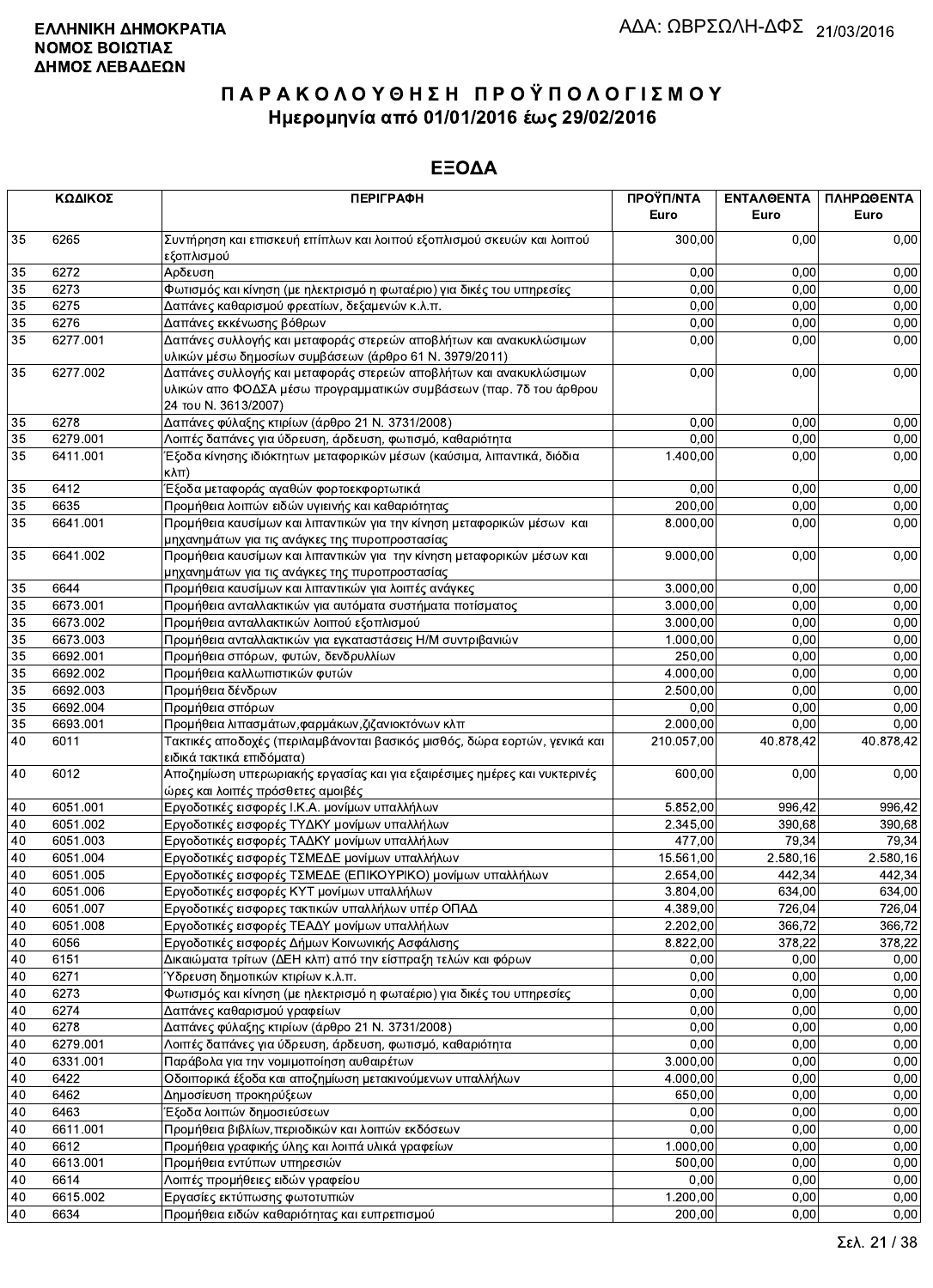|    | ΚΩΔΙΚΟΣ  | <b>ПЕРІГРАФН</b>                                                                                               | ΠΡΟΫΠ/ΝΤΑ<br>Euro | ΕΝΤΑΛΘΕΝΤΑ<br>Euro | ΠΛΗΡΩΘΕΝΤΑ<br>Euro |
|----|----------|----------------------------------------------------------------------------------------------------------------|-------------------|--------------------|--------------------|
| 40 | 6651     | Προμήθεια υλικού τοπογραφήσεων και σχεδιάσεων                                                                  | 0,00              | 0,00               | 0,00               |
| 45 | 6011     | Τακτικές αποδοχές (περιλαμβάνονται βασικός μισθός, δώρα εορτών, γενικά και<br>ειδικά τακτικά επιδόματα)        | 44.163,00         | 8.301,53           | 8.301,53           |
| 45 | 6012.001 | Αποζημίωση υπερωριακής εργασίας μονίμων υπαλλήλων                                                              | 0,00              | 0.00               | 0,00               |
| 45 | 6012.002 | Εκλογικό επίδομα                                                                                               | 0,00              | 0,00               | 0,00               |
| 45 | 6021     | Τακτικές αποδοχές (περιλαμβάνονται βασικός μισθός, δώρα εορτών, γενικά και<br>ειδικά τακτικά επιδόματα)        | 0,00              | 0,00               | 0,00               |
| 45 | 6022     | Αποζημίωση υπερωριακής εργασίας και για εξαιρέσιμες ημέρες και νυκτερινές<br>ώρες και λοιπές πρόσθετες αμοιβές | 0,00              | 0,00               | 0,00               |
| 45 | 6051.001 | Εργοδοτικές εισφορές Ι.Κ.Α. μονίμων υπαλλήλων                                                                  | 0,00              | 0,00               | 0,00               |
| 45 | 6051.002 | Εργοδοτικές εισφορές ΤΥΔΚΥ μονίμων υπαλλήλων                                                                   | 5.521.00          | 917,24             | 917,24             |
| 45 | 6051.003 | Εργοδοτικές εισφορές ΤΑΔΚΥ μονίμων υπαλλήλων                                                                   | 1.274,00          | 203,28             | 203,28             |
| 45 | 6056     | Εργοδοτικές εισφορές Δήμων Κοινωνικής Ασφάλισης                                                                | 5.293,00          | 226,93             | 226,93             |
| 45 | 6061.001 | Παροχές σε είδος-είδη ατομικής προστασίας εργαζομένων (ένδυση κλπ)                                             | 450,00            | 0,00               | 0,00               |
| 45 | 6061.002 | Παροχές σε είδος-γάλα εργαζομένων                                                                              | 660,00            | 0,00               | 0,00               |
| 45 | 6151     | Δικαιώματα τρίτων (ΔΕΗ κλπ) από την είσπραξη τελών και φόρων                                                   | 0,00              | 0,00               | 0,00               |
| 45 | 6271     | Ύδρευση δημοτικών κτιρίων κ.λ.π.                                                                               | 0,00              | 0,00               | 0,00               |
| 45 | 6272     | Αρδευση                                                                                                        | 0,00              | 0.00               | 0,00               |
| 45 | 6273     | Φωτισμός και κίνηση (με ηλεκτρισμό η φωταέριο) για δικές του υπηρεσίες                                         | 0,00              | 0,00               | 0,00               |
| 45 | 6275     | Δαπάνες καθαρισμού φρεατίων, δεξαμενών κ.λ.π.                                                                  | 0,00              | 0,00               | 0,00               |
| 45 | 6276     | Δαπάνες εκκένωσης βόθρων                                                                                       | 0,00              | 0,00               | 0,00               |
| 45 | 6278     | Δαπάνες φύλαξης κτιρίων (άρθρο 21 Ν. 3731/2008)                                                                | 0,00              | 0,00               | 0,00               |
| 45 | 6279     | Λοιπές δαπάνες για ύδρευση, άρδευση, φωτισμό, καθαριότητα                                                      | 7.300,00          | 1.959,00           | 1.959,00           |
| 45 | 6635     | Προμήθεια λοιπών ειδών υγιεινής και καθαριότητας                                                               | 150,00            | 0,00               | 0,00               |
| 45 | 6692     | Προμήθεια σπόρων, φυτών, δενδρυλλίων και έτοιμου χλοοτάπητα                                                    | 0,00              | 0,00               | 0,00               |
| 45 | 6693.001 | Προμήθεια φαρμάκων, ζιζανιοκτόνων κλπ                                                                          | 300,00            | 0,00               | 0,00               |
| 45 | 6699.001 | Προμήθεια λαδιού για τις ανάγκες του Νεκροταφείου                                                              | 7.000,00          | 0.00               | 0,00               |
| 45 | 6699.002 | Προμήθεια κεριών για τις ανάγκες του Νεκροταφείου                                                              | 1.500,00          | 0,00               | 0,00               |
| 50 | 6011     | Τακτικές αποδοχές (περιλαμβάνονται βασικός μισθός, δώρα εορτών, γενικά και<br>ειδικά τακτικά επιδόματα)        | 0,00              | 0,00               | 0,00               |
| 50 | 6012.001 | Αποζημίωση υπερωριακής εργασίας μονίμων υπαλλήλων                                                              | 0,00              | 0,00               | 0,00               |
| 50 | 6012.002 | Εκλογικό επίδομα                                                                                               | 0,00              | 0,00               | 0,00               |
| 50 | 6021.001 | Τακτικές αποδοχές υπαλλήλων με σύμβαση αορίστου χρόνου                                                         | 0,00              | 0,00               | 0,00               |
| 50 | 6022     | Αποζημίωση υπερωριακής εργασίας και για εξαιρέσιμες ημέρες και νυκτερινές<br>ώρες και λοιπές πρόσθετες αμοιβές | 0,00              | 0,00               | 0,00               |
| 50 | 6051.001 | Εργοδοτικές εισφορές Ι.Κ.Α. μονίμων υπαλλήλων                                                                  | 0,00              | 0,00               | 0,00               |
| 50 | 6051.002 | Εργοδοτικές εισφορές ΤΥΔΚΥ μονίμων υπαλλήλων                                                                   | 0,00              | 0.00               | 0,00               |
| 50 | 6051.003 | Εργοδοτικές εισφορές ΤΑΔΚΥ μονίμων υπαλλήλων                                                                   | 0,00              | 0,00               | 0,00               |
| 50 | 6052.001 | Εργοδοτικές Εισφορές ΙΚΑ υπαλλήλων με σύμβαση αορίστου χρόνου                                                  | 0,00              | 0,00               | 0,00               |
| 50 | 6056     | Ετήσια εισφορά στο ΤΠΔΚΥ-ΤΕΑΔΚΥ (άρθρα 3 Ν 1726/44, 30 Ν 2262/52, 100<br>ΝΔ 4260/61 και 33 ΝΔ 5441/66)         | 0,00              | 0,00               | 0,00               |
| 50 | 6061.001 | Παροχές σε είδος-είδη ατομικής προστασίας εργαζομένων (ένδυση κλπ)                                             | 0,00              | 0,00               | 0,00               |
| 50 | 6061.002 | Παροχές σε είδος-γάλα εργαζομένων                                                                              | 0,00              | 0,00               | 0,00               |
| 50 | 6063     | Λοιπές παροχές σε είδος (ένδυση εργατοτεχνικού προσωπικού κ.λ.π.)                                              | 0,00              | 0,00               | 0,00               |
| 50 | 6072     | Δαπάνες εκπαίδευσης προσωπικού δημοτικής αστυνομίας (άρθρο 16 ΠΔ<br>23/2002)                                   | 0,00              | 0,00               | 0,00               |
| 50 | 6151     | Δικαιώματα τρίτων (ΔΕΗ κλπ) από την είσπραξη τελών και φόρων                                                   | 0,00              | 0,00               | 0,00               |
| 50 | 6273     | Φωτισμός και κίνηση (με ηλεκτρισμό η φωταέριο) για δικές του υπηρεσίες                                         | 0,00              | 0,00               | 0,00               |
| 50 | 6274     | Δαπάνες καθαρισμού γραφείων                                                                                    | 0,00              | 0,00               | 0,00               |
| 50 | 6278     | Δαπάνες φύλαξης κτιρίων (άρθρο 21 Ν. 3731/2008)                                                                | 0,00              | 0,00               | 0,00               |
| 50 | 6279.001 | Λοιπές δαπάνες για ύδρευση, άρδευση, φωτισμό, καθαριότητα                                                      | 0,00              | 0,00               | 0,00               |
| 50 | 6612     | Προμήθεια γραφικής ύλης και λοιπά υλικά γραφείων                                                               | 0,00              | 0,00               | 0,00               |
| 50 | 6615.001 | Κάρτες ελεγχόμενης στάθμευσης                                                                                  | 0,00              | 0,00               | 0,00               |
| 50 | 6615.002 | Ενημερωτικό υλικό                                                                                              | 0,00              | 0.00               | 0,00               |
| 60 | 6021     | Τακτικές αποδοχές (περιλαμβάνονται βασικός μισθός, δώρα εορτών, γενικά και<br>ειδικά τακτικά επιδόματα)        | 49.710,00         | 4.140,45           | 4.140,45           |
| 60 | 6041     | Τακτικές αποδοχές εκτάκτων υπαλλήλων Παιδικών Σταθμών                                                          | 142.813,00        | 901,33             | 901,33             |
| 60 | 6052.001 | Εργοδοτικές εισφορές Ι.Κ.Α.υπαλλήλων με σχέση Αορ.Χρόνου                                                       | 12.769,00         | 1.016,90           | 1.016,90           |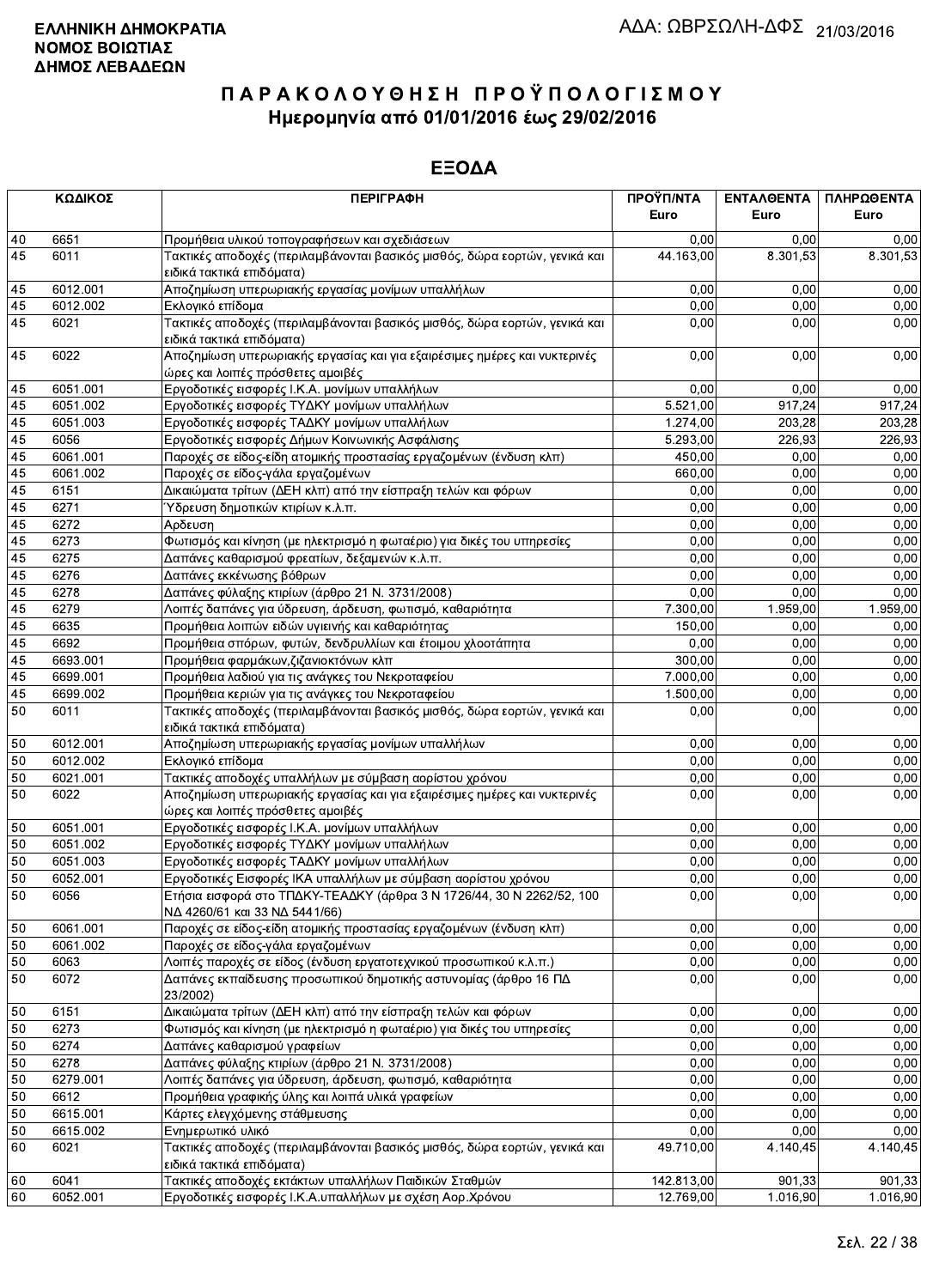|                 | ΚΩΔΙΚΟΣ  | <b>ПЕРІГРАФН</b>                                                                                                                                                                     | ΠΡΟΫΠ/ΝΤΑ  | ΕΝΤΑΛΘΕΝΤΑ | ΠΛΗΡΩΘΕΝΤΑ |
|-----------------|----------|--------------------------------------------------------------------------------------------------------------------------------------------------------------------------------------|------------|------------|------------|
|                 |          |                                                                                                                                                                                      | Euro       | Euro       | Euro       |
| 60              | 6054.001 | Εργοδοτικές εισφορές ΙΚΑ εκτάκτων υπαλλήλων Παιδικών Σταθμών                                                                                                                         | 36.783,00  | 230,09     | 230,09     |
| 70              | 6011     | Τακτικές αποδοχές (περιλαμβάνονται βασικός μισθός, δώρα εορτών, γενικά και<br>ειδικά τακτικά επιδόματα)                                                                              | 34.152,00  | 6.647,06   | 6.647,06   |
| 70              | 6021     | Τακτικές αποδοχές υπαλλήλων (περιλαμβάνονται βασικός μισθός, δώρα<br>εορτών, γενικά και ειδικά τακτικά επιδόματα)                                                                    | 33.269,00  | 2.635,67   | 2.635,67   |
| 70              | 6022.001 | Αποζημίωση υπερωριακής εργασίας υπαλλήλων αορίστου χρόνου                                                                                                                            | 0,00       | 0.00       | 0,00       |
| 70              | 6022.002 | Εκλογική αποζημίωση υπαλλήλων αορίστου χρόνου                                                                                                                                        | 0,00       | 0,00       | 0,00       |
| 70              | 6051.001 | Εργοδοτικές εισφορές Ι.Κ.Α. μονίμων υπαλλήλων                                                                                                                                        | 0,00       | 0,00       | 0,00       |
| 70              | 6051.002 | Εργοδοτικές εισφορές ΤΥΔΚΥ μονίμων υπαλλήλων                                                                                                                                         | 4.270,00   | 710,44     | 710,44     |
| 70              | 6051.003 | Εργοδοτικές εισφορές ΤΑΔΚΥ μονίμων υπαλλήλων                                                                                                                                         | 1.028,00   | 157,68     | 157,68     |
| 70              | 6052.001 | Εργοδοτικές εισφορές Ι.Κ.Α. εργαζομένων με σχέση Αορ. Χρόνου (υπαλλήλων<br>τοπ. οικονομ. ανάπτυξης)                                                                                  | 8.211,00   | 647,32     | 647,32     |
| 70              | 6056     | Εργοδοτικές εισφορές Δήμων Κοινωνικής Ασφάλισης                                                                                                                                      | 3.529,00   | 151,29     | 151,29     |
| 70              | 6061.001 | Παροχές σε είδος-είδη ατομικής προστασίας εργαζομένων (ένδυση κλπ)                                                                                                                   | 0,00       | 0,00       | 0,00       |
| $\overline{70}$ | 6061.002 | παροχές σε είδος-γάλα εργαζομένων                                                                                                                                                    | 0,00       | 0,00       | 0,00       |
| 70              | 6117.001 | Δαπάνη για στείρωση σκύλων                                                                                                                                                           | 14.500,00  | 0,00       | 0,00       |
| 70              | 6151     | Δικαιώματα τρίτων (ΔΕΗ κλπ) από την είσπραξη τελών και φόρων                                                                                                                         | 0,00       | 0,00       | 0,00       |
| $\overline{70}$ | 6262.002 | Συντήρηση Ρολογιών Δήμου Λεβαδέων                                                                                                                                                    | 4.500,00   | 0,00       | 0,00       |
| $\overline{70}$ | 6263     | Συντήρηση και επισκευή μεταφορικών μέσων                                                                                                                                             | 6.000,00   | 0,00       | 0,00       |
| 70              | 6271     | Ύδρευση δημοτικών κτιρίων κ.λ.π.                                                                                                                                                     | 0,00       | 0,00       | 0,00       |
| $\overline{70}$ | 6272     | Αρδευση                                                                                                                                                                              | 0,00       | 0,00       | 0,00       |
| $\overline{70}$ | 6274     | Δαπάνες καθαρισμού γραφείων                                                                                                                                                          | 0,00       | 0,00       | 0,00       |
| 70              | 6275     | Δαπάνες καθαρισμού φρεατίων, δεξαμενών κ.λ.π.                                                                                                                                        | 0,00       | 0,00       | 0,00       |
| 70              | 6276     | Δαπάνες εκκένωσης βόθρων                                                                                                                                                             | 0,00       | 0,00       | 0,00       |
| $70\,$          | 6278     | Δαπάνες φύλαξης κτιρίων (άρθρο 21 Ν. 3731/2008)                                                                                                                                      | 0.00       | 0,00       | 0,00       |
| $\overline{70}$ | 6279.001 | Λοιπές δαπάνες για ύδρευση, άρδευση, φωτισμό, καθαριότητα                                                                                                                            | 115.000,00 | 21.099,00  | 21.099,00  |
| 70              | 6613     | Προμήθεια εντύπων και υλικών μηχανογράφησης και πολλαπλών<br>εκτυπώσεων                                                                                                              | 500,00     | 0,00       | 0,00       |
| 70              | 6615.001 | Εκτύπωση ενημερωτικών εντύπων για την ευαισθητοποίηση πολιτών στο<br>θέμα των αδέσποτων ζώων του Δήμου                                                                               | 500,00     | 0,00       | 0,00       |
| 70              | 6641     | Προμήθεια καυσίμων και λιπαντικών για κίνηση μεταφορικών μέσων                                                                                                                       | 7.000,00   | 0,00       | 0,00       |
| 70              | 6671.001 | Προμήθεια ανταλλακτικών μεταφορικών μέσων                                                                                                                                            | 0,00       | 0,00       | 0,00       |
| 70              | 6671.002 | Προμήθεια ελαστικών μεταφορικών μέσων                                                                                                                                                | 1.500,00   | 0,00       | 0,00       |
| $70\,$          | 6692     | Προμήθεια σπόρων, φυτών, δενδρυλλίων και έτοιμου χλοοτάπητα                                                                                                                          | 0,00       | 0,00       | 0,00       |
| $\overline{70}$ | 6693     | Προμήθεια φυτοπαθολογικού υλικού, λιπασμάτων και βελτιωτικών εδάφους                                                                                                                 | 0.00       | 0,00       | 0,00       |
| 70              | 6699.001 | Προμήθεια ζωοτροφών σκύλων                                                                                                                                                           | 1.680,00   | 0,00       | 0,00       |
| $\overline{70}$ | 6699.002 | Προμήθεια διαφόρων μικροεργαλείων                                                                                                                                                    | 0,00       | 0,00       | 0,00       |
| $\overline{70}$ | 6699.003 | Προμήθεια λοιπών αναλωσίμων                                                                                                                                                          | 0,00       | 0,00       | 0,00       |
| $10$            | 7133     | Έπιπλα σκεύη                                                                                                                                                                         | 5.000,00   | 0,00       | 0,00       |
| 10              | 7134.001 | Μηχανογραφικός εξοπλισμός                                                                                                                                                            | 10.000,00  | 0,00       | 0,00       |
| 10              | 7134.002 | Προμήθεια λογισμικού ηλεκτρονικών υπολογιστών                                                                                                                                        | 8.000,00   | 0,00       | 0,00       |
| 10              | 7134.012 | Προμήθεια εξοπλισμού για την μετάδοση των συνεδριάσεων του Δ.Σ. και των<br>επιτροπών                                                                                                 | 0,00       | 0,00       | 0,00       |
| 10              | 7134.013 | Κάμερα ασφαλείας εισόδου Δημαρχείου                                                                                                                                                  | 0,00       | 0,00       | 0,00       |
| $10$            | 7134.014 | Προμήθεια χρονομέτρου για τις συνεδριάσεις του Δ.Σ. και κονσόλας                                                                                                                     | 0,00       | 0,00       | 0,00       |
| 10              | 7135.003 | Προμήθεια κλιματιστικών DATA ROOM                                                                                                                                                    | 2.000,00   | 0,00       | 0,00       |
| 10              | 7135.008 | Προμήθεια τηλεόρασης (smart) για ενημέρωση, πολιτική προστασία κ.λ.π.                                                                                                                | 0,00       | 0,00       | 0,00       |
| 10              | 7135.009 | Προμήθεια μεταλλικών ραφιών για ταξιονόμηση του αρχειου του Δήμου                                                                                                                    | 0,00       | 0,00       | 0,00       |
| 10              | 7514.001 | Συμμετοχή στο μετοχικό κεφάλαιο της Διαδημοτικής Επιχείρησης<br>Περιβάλλοντος και Οργάνωσης Διαχείρισης Απορριμμάτων Λιβαδειάς<br>$(\Delta$ .E.N.O. $\Delta$ .A. $\Lambda$ . - A.E.) | 0,00       | 0,00       | 0,00       |
| 10              | 7518.001 | Συμμετοχή στην ίδρυση της Αγροδιατροφικής Σύμπραξης Περιφέρειας Στερεάς<br>Ελλάδας                                                                                                   | 1.000,00   | 0,00       | 0,00       |
| 10              | 7521.001 | Συμμετοχή στην αύξηση του μετοχικού κεφαλαίου της αναπτυξιακής εταιρείας<br>Ελικώνας-Παρνασσός                                                                                       | 0,00       | 0,00       | 0,00       |
| 15              | 7131.001 | Προμήθεια πλυντηρίου πιάτων                                                                                                                                                          | 700,00     | 0,00       | 0,00       |
| 15              | 7131.002 | Προμήθεια ηλεκτρικής κουζίνας για παιδικούς σταθμούς                                                                                                                                 | 0.00       | 0,00       | 0.00       |
| 15              | 7131.003 | Προμήθεια μηχανημάτων φυσιοθεραπείας                                                                                                                                                 | 3.000,00   | 0,00       | 0,00       |
| 15              | 7131.004 | Προμήθεια κλιματιστικού για υπηρεσία Κοινωνικής Προστασίας                                                                                                                           | 0,00       | 0,00       | 0,00       |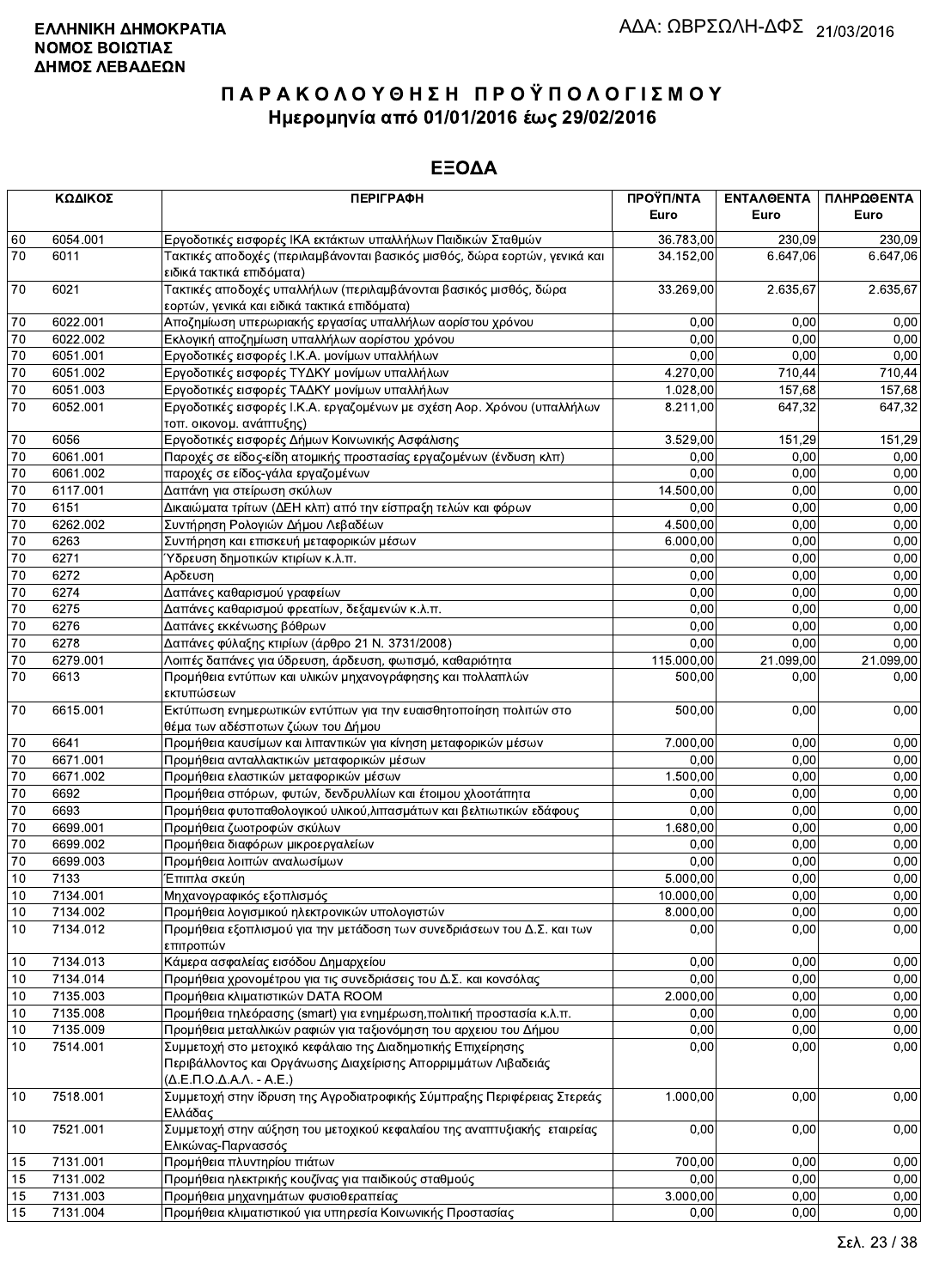|                 | ΚΩΔΙΚΟΣ  | <b>ПЕРІГРАФН</b>                                                                     | ΠΡΟΫΠ/ΝΤΑ  | ΕΝΤΑΛΘΕΝΤΑ | ΠΛΗΡΩΘΕΝΤΑ |
|-----------------|----------|--------------------------------------------------------------------------------------|------------|------------|------------|
|                 |          |                                                                                      | Euro       | Euro       | Euro       |
| 15              | 7131.005 | Προμήθεια κλιματιστικού για Κοινωνικό Παντοπωλείο                                    | 0,00       | 0,00       | 0,00       |
| 15              | 7131.006 | Προμήθεια αλεξικέραυνου για την αντικεραυνική προστασία του                          | 9.840,00   | 0,00       | 0,00       |
|                 |          | Κατασκηνωτικού Κέντρου                                                               |            |            |            |
| 15              | 7131.007 | Προμήθεια πλυντηρίων ρούχων για τους παιδκούς σταθμούς                               | 1.200,00   | 0.00       | 0,00       |
| 15              | 7131.008 | Προμήθεια ηλεκτρικών ψυγείων για τους Παιδικούς Σταθμούς                             | 1.500,00   | 0,00       | 0,00       |
| 15              | 7131.009 | Προμήθεια ηλεκτρικών σκουπών για τους Παιδικούς Σταθμούς                             | 300,00     | 0,00       | 0,00       |
| 15              | 7131.010 | Προμήθεια ηλεκτρικού πιάνου Δημοτικού Ωδείου                                         | 2.000,00   | 0,00       | 0,00       |
| 15              | 7133.002 | Προμήθεια επίπλων και σκευών για Παιδικούς Σταθμούς και ΚΑΠΗ                         | 2.500,00   | 0,00       | 0,00       |
| 15              | 7134.001 | Ηλεκτρονικοί υπολογιστές και ηλεκτρονικά συγκροτήματα και λογισμικά                  | 0,00       | 0,00       | 0,00       |
| 15              | 7134.004 | Προμήθεια πολυμηχανήματος (φωτοτυπικό-fax) για την υπηρεσία Κοινωνικής<br>προστασίας | 600,00     | 0,00       | 0,00       |
| 15              | 7134.005 | Προμήθεια πολυμηχανήματος (φωτοτυπικό-fax) για την υπηρεσία Δια Βίου<br>Μάθηση       | 600,00     | 0,00       | 0,00       |
| 15              | 7135.002 | Προμήθεια σκευών μαγειρικής                                                          | 600,00     | 0,00       | 0,00       |
| 15              | 7135.008 | Προμηθεια προβολικού μηχανήματος (projektor) για το Μουσειο Εικονικής                | 0,00       | 0,00       | 0,00       |
|                 |          | Πραγματικότητας                                                                      |            |            |            |
| 15              | 7135.009 | Προμήθεια προβολικών μηχανημάτων (projektor) για ΚΑΠΗ                                | 0,00       | 0,00       | 0,00       |
| 15              | 7135.010 | Προμήθεια μηχανημάτων μέτρησης χοληστερίνης και σακχάρου                             | 200,00     | 0,00       | 0,00       |
| 15              | 7135.011 | Προμήθεια και κατασκευή περίφραξης χώρου Κολυμβητηρίου                               | 5.000,00   | 0,00       | 0,00       |
| 15              | 7135.012 | Προμήθεια μουσικών οργάνων Φιλαρμονικής                                              | 2.000,00   | 0,00       | 0,00       |
| 15              | 7135.014 | Προμήθεια boiler ζεστού νερού χρήσης για το Κλειστό Γυμναστήριο                      | 0,00       | 0,00       | 0,00       |
| 15              | 7135.015 | Προμήθεια μεταλλικών πάγκων για κουζίνα Κατασκήνωσης                                 | 1.000,00   | 0,00       | 0,00       |
| 15              | 7135.016 | Προμήθεια μοκετών για Βρεφονηπιακούς Σταθμούς                                        | 600,00     | 0,00       | 0,00       |
| 15              | 7311.103 | Βελτίωση Σχολικών Συγκροτημάτων                                                      | 64.000,00  | 0,00       | 0,00       |
| 15              | 7311.105 | Επισκευή στεγών-στεγάστρων σχολικών συγκροτημάτων                                    | 33.951,80  | 0,00       | 0,00       |
| 15              | 7326.001 | Αναβάθμιση αθλητικών εγκαταστάσεων                                                   | 154.813,79 | 0,00       | 0,00       |
| 15              | 7326.003 | Ανάδειξη ψηφιδωτών παλαιοχριστιανικού ναού στην οδό Σπυροπούλου<br>Λιβαδειάς         | 135.000,00 | 0,00       | 0,00       |
| 15              | 7326.404 | Βελτίωση γηπέδου ποδοσφαίρου Αγίας Τριάδας                                           | 13.739,72  | 0,00       | 0,00       |
| 15              | 7331.102 | Συντήρηση Κατασκηνωτικού Κέντρου                                                     | 0,00       | 0,00       | 0,00       |
| 15              | 7331.103 | Επισκευή στέγης σχολικών κτιρίων                                                     | 0,00       | 0,00       | 0,00       |
| 15              | 7331.104 | Επισκευή 7ου Δημοτικού Σχολείου                                                      | 0.00       | 0,00       | 0,00       |
| 15              | 7336.001 | Συντήρηση Ανοικτού Θεάτρου Κρύας.                                                    | 735,26     | 0,00       | 0,00       |
| 15              | 7336.002 | Συντήρηση Αθλητικών Εγκαταστάσεων Δήμου Λεβαδέων                                     | 0.00       | 0,00       | 0,00       |
| 15              | 7341.201 | Ανάδειξη και Αξιοποίηση Ιστορικών Χώρων Οικισμού Χαιρώνειας                          | 0,00       | 0,00       | 0,00       |
| 15              | 7413.001 | Μελέτη αποκατάστασης ρηγματώσεων πέτρινου θεάτρου Λιβαδειάς                          | 5.500,00   | 0,00       | 0,00       |
| 15              | 7413.002 | Μουσειολογική μελέτη για την δημιουργία "Μουσείου Πολιτισμού"                        | 0,00       | 0,00       | 0,00       |
| 20              | 7131.001 | Μηχάνημα καθαρισμού (σάρωθρο)                                                        | 2.100,00   | 0,00       | 0,00       |
| 20              | 7131.002 | Σάρωθρο συλλογής                                                                     | 3.600,00   | 0,00       | 0,00       |
| 20              | 7135.001 | Προμήθεια κάδων απορριμμάτων για κομποστοποίηση                                      | 7.000,00   | 0,00       | 0,00       |
| 20              | 7135.002 | Προμήθεια κάδων απορριμμάτων διαφόρων τύπων                                          | 15.000.00  | 0,00       | 0,00       |
| $20\,$          | 7135.003 | Προμήθεια διαφόρων εργαλείων                                                         | 2.000,00   | 0,00       | 0,00       |
| 20              | 7135.005 | Προμήθεια επιστύλιων καλαθιών απορριμμάτων                                           | 3.500,00   | 0,00       | 0,00       |
| 20              | 7135.007 | Προμήθεια συστήματος τηλεματικής διαχείρησης στόλου οχημάτων                         | 0,00       | 0,00       | 0,00       |
| $20\,$          | 7325.001 | Επεκτάσεις Ηλεκτροφωτισμού                                                           | 10.000,00  | 0,00       | 0,00       |
| $20\,$          | 7325.003 | Κατασκευή νέων ηλεκτρικών διανομών                                                   | 0,00       | 0,00       | 0,00       |
| $20\,$          | 7326.001 | Κατασκευή προστατευτικών κιγκλιδωμάτων κάδων                                         | 0,00       | 0,00       | 0,00       |
| 20              | 7341.001 | Προμήθεια ενός (1) Θρυμματιστή                                                       | 0,00       | 0,00       | 0,00       |
| 20              | 7341.002 | Προμήθεια ενός (1) ερπυστριοφόρου προωθητή                                           | 0,00       | 0,00       | 0,00       |
| $20\,$          | 7341.003 | Προμήθεια ενός (1) εκσκαφέα φορτωτή                                                  | 0,00       | 0,00       | 0,00       |
| $20\,$          | 7341.004 | Προμήθεια ενός (1) ερπυστριοφόρου εκσκαφέα 21 τόνων                                  | 0,00       | 0,00       | 0,00       |
| 20              | 7341.005 | Προμήθεια ενός (1) τετραξονικού φορτηγού                                             | 0,00       | 0,00       | 0,00       |
| 20              | 7341.006 | Προμήθεια ενός (1) υδροφόρου οχήματος                                                | 0,00       | 0,00       | 0,00       |
| 20              | 7341.007 | Προμήθεια ενός (1) οχήματος ανοικτού τύπου 4χ4                                       | 0,00       | 0,00       | 0,00       |
| $20\,$          | 7341.008 | Προμήθεια ενός (1) απορριμματοφόρου τύπου πρέσσας 22 κ.μ.                            | 0,00       | 0,00       | 0,00       |
| $20\,$          | 7341.009 | Προμήθεια τεσσάρων (4) απορριμματοφόρων τύπου πρέσσας 16 κ.μ.                        | 0,00       | 0,00       | 0,00       |
| 20              | 7341.010 | Προμήθεια δύο (2) απορριμματοφόρων τύπου πρέσσας 12 κ.μ.                             | 0,00       | 0,00       | 0,00       |
| $\overline{20}$ | 7341.011 | Προμήθεια ενός (1) απορριμματοφόρου τύπου πρεσσας 6 κ.μ.                             | 0,00       | 0,00       | 0,00       |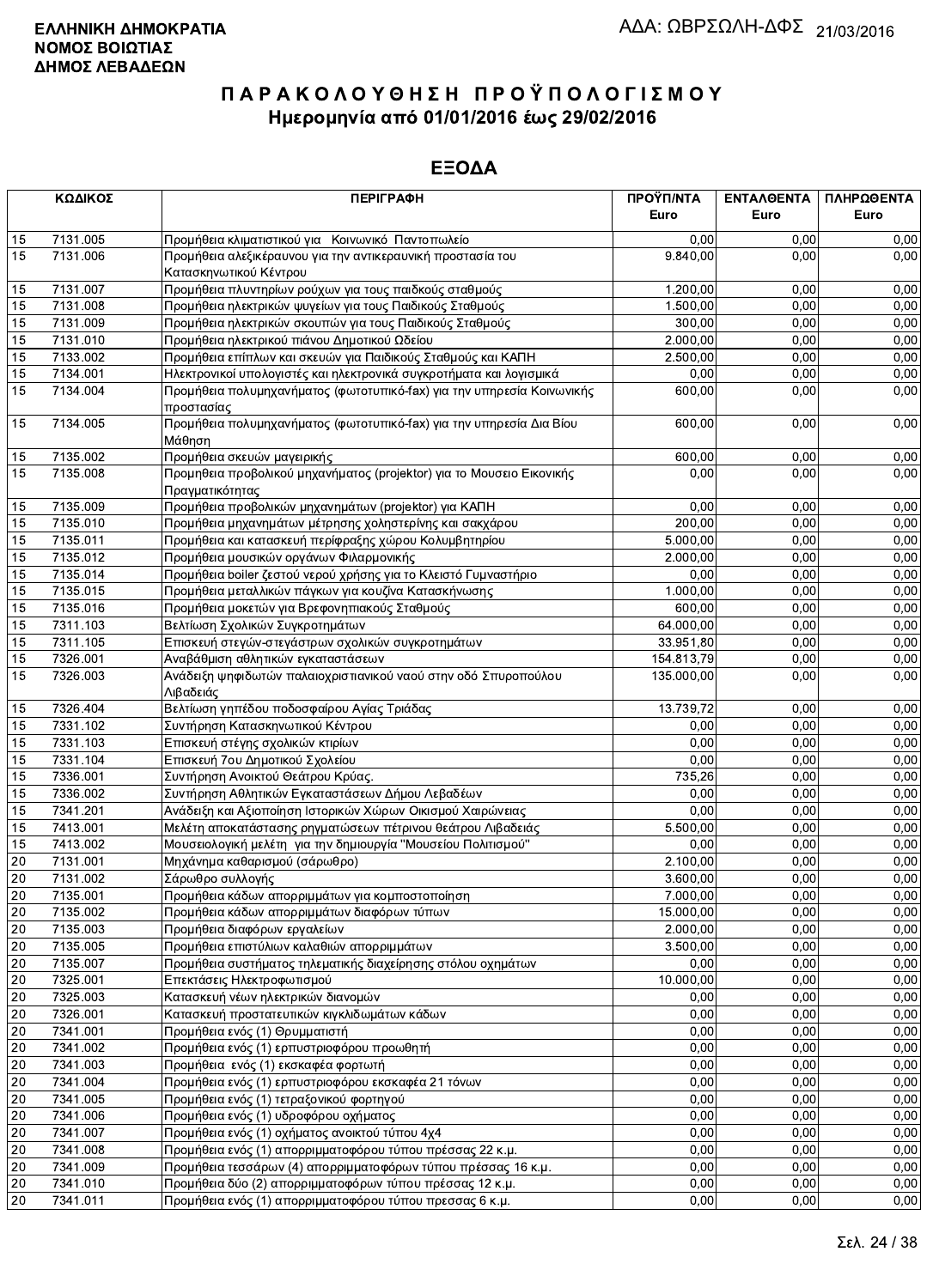|        | ΚΩΔΙΚΟΣ                                                                                                                   | <b>ПЕРІГРАФН</b>                                                                                                                              | ΠΡΟΫΠ/ΝΤΑ<br>Euro | ΕΝΤΑΛΘΕΝΤΑ<br>Euro | ΠΛΗΡΩΘΕΝΤΑ<br>Euro |
|--------|---------------------------------------------------------------------------------------------------------------------------|-----------------------------------------------------------------------------------------------------------------------------------------------|-------------------|--------------------|--------------------|
|        |                                                                                                                           |                                                                                                                                               |                   |                    |                    |
| 20     | 7341.012                                                                                                                  | Προμήθεια δύο (2) διαξονικών φορτηγών με γερανό                                                                                               | 0,00              | 0.00               | 0,00               |
| 20     | 7341.013                                                                                                                  | Προμήθεια ενός (1) βυτιοφόρου οχήματος 14 κ.μ.                                                                                                | 0,00              | 0.00               | 0,00               |
| 20     | 7341.014                                                                                                                  | Αποκατάσταση Χ.Α.Δ.Α. στις θέσεις Τουρμπάκι κοινότητας Κυριακίου και Δ.Δ.<br>Παρορίου                                                         | 0,00              | 0,00               | 0,00               |
| $20\,$ | 7341.015                                                                                                                  | Λειτουργική και Περιβαλλοντική Αναβάθμιση ΧΥΤΑ Λιβαδειάς                                                                                      | 0,00              | 0,00               | 0,00               |
| 20     | 7341.016                                                                                                                  | Αποκατάσταση ζημιών που προκλήθηκαν απο θεομηνία (πυρκαγιά) στο<br>ΧΥΤΑ 1ης Διαχειριστικής Ενότητας Νομού Βοιωτίας                            | 0,00              | 0,00               | 0,00               |
| 20     | 7413.401                                                                                                                  | Μελέτη περιβαλλοντικής αποκατάστασης χωματερής (ΧΑΔΑ) εντός<br>σπηλαιοβαράθρου Τ.Κ. Αγίας Άννας                                               | 0,00              | 0,00               | 0,00               |
| 25     | 7312.307                                                                                                                  | Σύνδεση παροχών αποχέτευσης δ.δ. Δαύλειας                                                                                                     | 0,00              | 0,00               | 0,00               |
| 25     | 7312.309                                                                                                                  | Κατασκευή δεξαμενής ύδρευσης στη Δαύλεια                                                                                                      | 0,00              | 0,00               | 0,00               |
| 25     | 7336.203                                                                                                                  | Επισκευή αντλιοστασίων στην Δημοτική Ενότητα Χαιρώνειας                                                                                       | 0,00              | 0,00               | 0,00               |
| 25     | 7341.001                                                                                                                  | Βελτίωση υφιστάμενου αρδευτικού έργου του Δ.Δ. Λαφυστίου Δήμου<br>Λεβαδέων                                                                    | 0,00              | 0,00               | 0,00               |
| 25     | 7341.401                                                                                                                  | Αγορά εδαφικών εκτάσεων στον Αγιο Γεώργιο                                                                                                     | 0,00              | 0.00               | 0,00               |
| 25     | 7341.402                                                                                                                  | Ανακατασκευή έργων αποχέτευσης ακαθάρτων Αγίου Γεωργίου                                                                                       | 0,00              | 0,00               | 0,00               |
| 25     | 7341.403                                                                                                                  | Κατασκευή Έργων Προσαγωγής Ακαθάρτων & Εγκατάστασης Επεξεργασίας<br>Λυμάτων (Ε.Ε.Λ.) Αγίου Γεωργίου                                           | 0,00              | 0,00               | 0,00               |
| 25     | 7341.404                                                                                                                  | Μελέτη Έργων Ανακατασκευής Εσωτερικού Δικτύου, Έργων Ποσαγωγής<br>Ακαθάρτων και Εγκατάστασαης Επεξεργασιας Λυμάτων (Ε.Ε.Λ.) Αγίου<br>Γεωργίου | 0,00              | 0,00               | 0,00               |
| 25     | 7341.501                                                                                                                  | Αγορά εδαφικών εκτάσεων Οικισμού Κυριακίου                                                                                                    | 0,00              | 0,00               | 0,00               |
| 25     | 7341.502                                                                                                                  | Κατασκευή Αποχέτευσης-Προσαγωγής Ακαθάρτων & Εγκατάστασης<br>Επεξεργασίας Λυμάτων (Ε.Ε.Λ.) Κυριακίου                                          | 0,00              | 0,00               | 0,00               |
| 25     | 7341.503<br>Μελέτη Αποχέτευσης - Προσαγωγής Ακαθάρτων και εγκατάσταση<br>επεξεργασίας λυμάτων (Ε.Ε.Λ.) Οικισμού Κυριακίου |                                                                                                                                               | 0,00              | 0,00               | 0,00               |
| 25     | 7412.304                                                                                                                  | Αποτύπωση & μελέτη κατασκευής αποχετευτικού αγωγού δ.δ. Παρορίου                                                                              | 0,00              | 0,00               | 0,00               |
| 25     | 7412.401                                                                                                                  | Μελέτη μονάδας επεξεργασίας λυμάτων και μελέτη δικτύου αποχέτευσης<br>οικισμών Δήμου Κορώνειας                                                | 0,00              | 0,00               | 0,00               |
| 25     | 7413.001                                                                                                                  | Μελέτη και περιβαλλοντική αδειοδότηση χρήσης νερού άρδευσης                                                                                   | 0,00              | 0,00               | 0,00               |
| 30     | 7131.001                                                                                                                  | Ανακαίνιση Παιδικών Χαρών                                                                                                                     | 257.898,10        | 0,00               | 0.00               |
| 30     | 7133                                                                                                                      | Έπιπλα σκεύη                                                                                                                                  | 0,00              | 0,00               | 0,00               |
| 30     | 7134.001                                                                                                                  | Προμήθεια λογισμικού ηλεκτρονικών υπολογιστών                                                                                                 | 2.500,00          | 0,00               | 0,00               |
| 30     | 7135.002                                                                                                                  | Προμήθεια αναλυτή καυσαερίων                                                                                                                  | 2.000,00          | 0,00               | 0,00               |
| 30     | 7135.003                                                                                                                  | Προμήθεια διαφόρων εργαλείων                                                                                                                  | 1.500,00          | 0,00               | 0,00               |
| 30     | 7135.007                                                                                                                  | Προμήθεια πληροφοριακών πινακίδων και κυκλοφοριακών ρυθμίσεων και<br>ιστών                                                                    | 6.000,00          | 0,00               | 0,00               |
| 30     | 7135.008                                                                                                                  | Προμήθεια κατόπτρων ρύθμισης κυκλοφορίας                                                                                                      | 5.000,00          | 0,00               | 0,00               |
| 30     | 7135.009                                                                                                                  | Προμήθεια πληροφοριακών πινακίδων σήμανσης, ονοματοθεσίας και<br>αρίθμησης                                                                    | 2.000,00          | 0,00               | 0,00               |
| 30     | 7135.010                                                                                                                  | Προμήθεια πινακίδων ελεγχόμενης στάθμευσης                                                                                                    | 0,00              | 0,00               | 0,00               |
| 30     | 7135.011                                                                                                                  | Ανάπτυξη Δικτύου Στάσεων (Αστικών Λεοφωρειων) του Δήμου Λεβαδέων                                                                              | 0.00              | 0,00               | 0,00               |
| 30     | 7311.001                                                                                                                  | Ανακαίνιση κτιρίων και διαμόρφωση περιβάλλοντος χώρου αμαξοστασίου                                                                            | 115.114,38        | 0,00               | 0,00               |
| 30     | 7322.003                                                                                                                  | Βελτίωση παιδικών χαρών (Δημ. Κοιν. Λιβαδειάς)                                                                                                | 30.000,00         | 0,00               | 0,00               |
| 30     | 7323.020                                                                                                                  | Βελτίωση Δημοτικής Οδοποιίας Δήμου Λεβαδέων                                                                                                   | 0,00              | 0,00               | 0,00               |
| 30     | 7323.021                                                                                                                  | Βελτίωση Δημοτικής Οδοποιίας (2015)                                                                                                           | 0,00              | 0,00               | 0,00               |
| 30     | 7323.022                                                                                                                  | Βελτίωση Δημοτικής Οδοποιίας (2016)                                                                                                           | 400.330,92        | 0,00               | 0,00               |
| 30     | 7323.417                                                                                                                  | Βελτιωση δασικού δρόμου από οικισμό Κορώνειας έως στροφή Νταούμη                                                                              | 257.175,00        | 0,00               | 0,00               |
| 30     | 7323.501                                                                                                                  | Ασφαλτόστρωση δημοτικής οδού από θέση Μπρακάκος έως Κουτέικα                                                                                  | 40.755,66         | 0,00               | 0,00               |
| 30     | 7325.003                                                                                                                  | Κατασκευή φωτισμού επί της οδού Γεωργαντά                                                                                                     | 224.116,28        | 0,00               | 0,00               |
| 30     | 7325.501                                                                                                                  | Βελτίωση υποδομών δικτύου ηλεκτροφωτισμού Δημοτικής Ενότητας Κυριακίου                                                                        | 0,00              | 0,00               | 0,00               |
| 30     | 7326.013                                                                                                                  | Προστασία Υφιστάμενου Αγωγού Καυσίμων                                                                                                         | 0,00              | 0,00               | 0,00               |
| 30     | 7326.401                                                                                                                  | Κατασκευή τοίχου αντιστηριξης στην Τ.Κ. Κορώνειας                                                                                             | 0,00              | 0,00               | 0,00               |
| 30     | 7326.501                                                                                                                  | Κατασκευή τοίχων αντιστήριξης στη Δημοτική Κοινότητα Κυριακίου                                                                                | 0,00              | 0,00               | 0,00               |
| 30     | 7331.001                                                                                                                  | Συντήρηση Δημοτικών κτιρίων Δήμου Λεβαδέων                                                                                                    | 70.000,00         | 0,00               | 0,00               |
| 30     | 7333.001                                                                                                                  | Συντήρηση οδών-πεζοδρόμων και κοινόχρηστων χώρων                                                                                              | 61.819,51         | 0,00               | 0,00               |
| 30     | 7333.003                                                                                                                  | Συντήρηση Αγροτικής Οδοποιίας                                                                                                                 | 60.000,00         | 0,00               | 0,00               |
| 30     | 7333.010                                                                                                                  | Αποκαταστάσεις βλαβών οδοστρωμάτων                                                                                                            | 196.090,66        | 0,00               | 0,00               |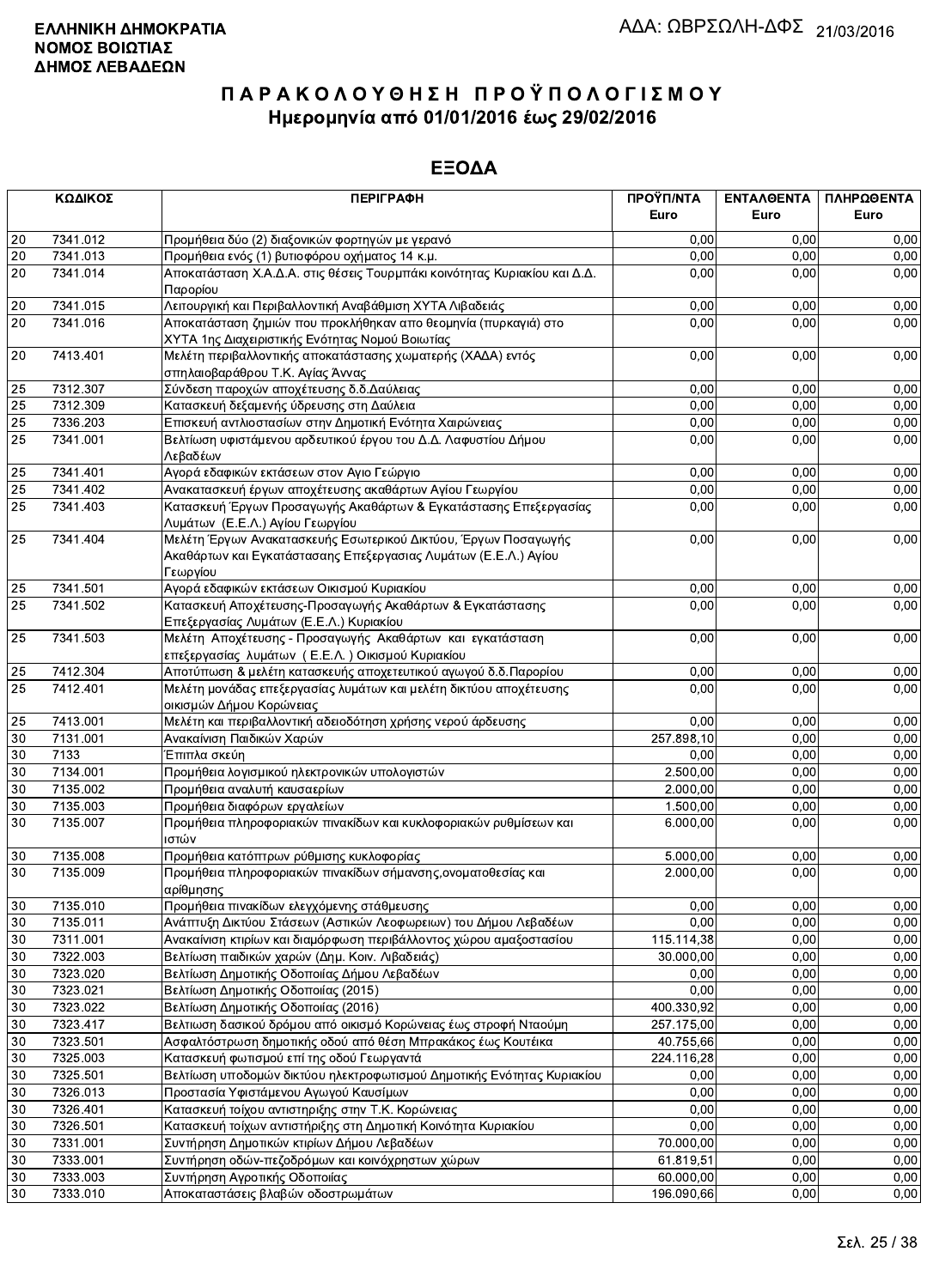|          | ΚΩΔΙΚΟΣ              | <b>ПЕРІГРАФН</b>                                                                                                                                      | ΠΡΟΫΠ/ΝΤΑ<br>Euro      | ΕΝΤΑΛΘΕΝΤΑ<br>Euro | ΠΛΗΡΩΘΕΝΤΑ<br>Euro |
|----------|----------------------|-------------------------------------------------------------------------------------------------------------------------------------------------------|------------------------|--------------------|--------------------|
| 30       | 7341.005             | Διαπλατύνσεις πεζοδρομίων (οδού Πεσόντων Μαχητών, Αθηνών,<br>Καραγιαννοπούλου, Φίλωνος)                                                               | 0.00                   | 0.00               | 0,00               |
| 30       | 7411.001             | Αρχιτεκτονικός Διαγωνισμός-Μελέτες Νέου Δημαρχείου (Δημοτικής Κοινότητας<br>Λιβαδειάς)                                                                | 0,00                   | 0,00               | 0,00               |
| 30       | 7412.001             | Εκπόνηση μελέτης κόμβου επί της συμβολής οδών Χαιρωνείας και Αισχύλου                                                                                 | 17.785,00              | 0,00               | 0,00               |
| 30       | 7412.402             | Μελέτη Στατικής επάρκειας του φορέα στήριξης της Πλατείας της Δημοτικής<br>Κοινότητας Αγίου Γεωργίου                                                  | 0,00                   | 0,00               | 0,00               |
| $30\,$   | 7413.001             | Τεχνικές Μελέτες Προστασίας από Βραχοπτώσεις                                                                                                          | 50.000,00              | 0,00               | 0,00               |
| 30       | 7413.005             | Μελέτη Αποκατάστασης Ιστορικού Μηχανολογικού Εξοπλισμού Μύλων<br>Παπαιωάννου                                                                          | 0,00                   | 0,00               | 0,00               |
| 30       | 7413.301             | Συγκοινωνιακή προκαταρκτική μελέτη για το έργο πρόσβασης του νέου<br>Χιονοδρομικού Κέντρου Παρνασσού στην ευρύτερη περιοχή της θέσης<br><b>AKPINO</b> | 13.306,36              | 0,00               | 0,00               |
| 30       | 7413.302             | Γεωλογική μελέτη για το έργο πρόσβασης του νέου Χιονοδρομικού<br>Κέντρου Παρνασσού στην ευρύτερη περιοχή της θέσης ΑΚΡΙΝΟ                             | 7.862,85               | 0,00               | 0,00               |
| 30       | 7413.303             | Προμελέτη Περιβαλλοντικών Επιπτώσεων για το έργο πρόσβασης του<br>νέου Χιονοδρομικού Κέντρου Παρνασσού στην ευρύτερη περιοχή της<br>θέσης AKPINO      | 7.862,85               | 0,00               | 0,00               |
| 30       | 7413.307             | Έργα δασικής αναψυχής προστασίας και ανάδειξης του φυσικού<br>περιβάλλοντος στη θέση Λαπαθιά του Δήμου Δαύλειας                                       | 0,00                   | 0,00               | 0,00               |
| 35       | 7135.001             | Προμήθεια λοιπού κεφαλαιακού εξοπλισμού (εργαλείων κλπ συναφών ειδών)                                                                                 | 3.000,00               | 0,00               | 0,00               |
| 35       | 7135.002             | Προμήθεια εξοπλισμού (χλοοκοπτικών μηχανημάτων κλπ) για την<br>αντιμετώπιση δράσεων πολιτικής προστασίας                                              | 2.000,00               | 0,00               | 0,00               |
| 40       | 7111.003             | Αποζημίωση ιδιοκτησίων για την διάνοιξη της οδού Ρούμελης από την οδό<br>Χαιρωνείας εως την οδό Ορχομενού (1/2012 πράξη αναλογισμού )                 | 33.048,79              | 0,00               | 0,00               |
| 40       | 7111.004             | Αποζημίωση ιδιοκτησιών στο πάρκο της Έρκυνας από την οδό Θουκιδίδου<br>έως την οδό Ξενοφώντος                                                         | 0.00                   | 0,00               | 0,00               |
| 40       | 7112.203             | Αγορά ακινήτου επί της πλατείας της Τ.Κ. Αγίας Άννας                                                                                                  | 85.000,00              | 0,00               | 0,00               |
| 40       | 7135.001             | Προμήθεια γεωδαιτικού σταθμού                                                                                                                         | 0.00                   | 0,00               | 0,00               |
| 40       | 7341.201             | Μελέτη Σχεδιου Χωροταξικής και Οικιστικής Οργανωσης Ανοικτής Πόλης<br>Δήμου Χαιρώνειας                                                                | 0,00                   | 0,00               | 0,00               |
| 40       | 7341.501             | Μελέτη Γενικού Πολεοδομικού Σχεδίου Κοινότητας Κυριακίου                                                                                              | 0,00                   | 0,00               | 0,00               |
| 40       | 7413.001             | Εκπόνηση μελέτης Βιώσιμης Αστικής Ανάπτυξης                                                                                                           | 9.840,00               | 0,00               | 0,00               |
| 40       | 7413.302             | Μελέτη γεωλογικής καταλληλότητας (Β1 σταδίου) του ΣΧΟΟΑΠ Δαύλειας                                                                                     | 2.738,72               | 0,00               | 0,00               |
| 45       | 7135.001             | Προμήθεια λοιπού κεφαλαιακού εξοπλισμού (εργαλείων κλπ. συναφών<br>ειδών)                                                                             | 1.000,00               | 0,00               | 0,00               |
| 45       | 7326.001             | Κατασκευή περίφραξης νέου Νεκροταφείου                                                                                                                | 30.415,52              | 0,00               | 0,00               |
| 45       | 7413.001             | Τεχνικές μελέτες επέκτασης Κοιμητηρίου Δ.Κ. Λιβαδειάς                                                                                                 | 22.274,00              | 0,00               | 0,00               |
| 45<br>45 | 7413.002<br>7413.401 | Περιβαλλοντική Μελέτη Επέκτασης Κοιμητηρίου Δ.Κ. Λιβαδειάς                                                                                            | 17.780,00<br>22.140.00 | 0,00               | 0,00               |
| 61       | 7122.001             | Τεχνικές μελέτες ίδρυσης Νέου Κοιμητηρίου Αγίου Γεωργίου<br>Αγορά ακινήτου-μνημείου "Τζαμί Γαζή Ομέρ"                                                 | 0,00                   | 0,00<br>0,00       | 0,00<br>0,00       |
| 61       | 7326.001             | Αναβάθμιση Ενεργητικής Πυροπροστασίας Κλειστού Γυμναστηρίου Λιβαδειάς                                                                                 | 102.000,00             | 0,00               | 0,00               |
| 61       | 7341.201             | Ανάδειξη και Αξιοποίηση Ιστορικών Χώρων Οικισμού Χαιρώνειας                                                                                           | 0,00                   | 0,00               | 0,00               |
| 62       | 7341.001             | Προμήθεια ενός (1) Θρυμματιστή                                                                                                                        | 0,00                   | 0,00               | 0,00               |
| 62       | 7341.002             | Προμήθεια ενός (1) εκσκαφέα φορτωτή                                                                                                                   | 0,00                   | 0,00               | 0,00               |
| 62       | 7341.003             | Προμήθεια ενός (1) οχήματος ανοικτού τύπου 4χ4                                                                                                        | 0,00                   | 0,00               | 0,00               |
| 62       | 7341.004             | Αποκατάσταση ΧΑΔΑ στις θέσεις Τουρμπάκι Κοινότητας Κυριακίου και Δ.Δ.<br>Παρορίου                                                                     | 0,00                   | 0,00               | 0,00               |
| 62       | 7341.005             | Λειτουργική και Περιβαλλοντική Αναβάθμιση ΧΥΤΑ Λιβαδειάς                                                                                              | 0,00                   | 0,00               | 0,00               |
| 62       | 7341.006             | Αποκατάσταση ζημιών που προκλήθηκαν από θεομηνία (πυρκαγιά) στο<br>ΧΥΤΑ 1ης Διαχειριστικής Ενότητας Νομού Βοιωτίας                                    | 0,00                   | 0,00               | 0,00               |
| 63       | 7341.001             | Βελτίωση υφιστάμενου αρδευτικού έργου του Δ.Δ. Λαφυστίου Δήμου<br>Λεβαδέων                                                                            | 0,00                   | 0,00               | 0,00               |
| 63       | 7341.401             | Μελέτη Έργων Ανακατασκευής Εσωτερικού Δικτύου, Έργων Προσαγωγής<br>Ακαθάρτων και Εγκατάστασης Επεξεργασίας Λυμάτων (Ε.Ε.Λ.) Αγίου<br>Γεωργίου         | 9.367,42               | 0,00               | 0,00               |
| 63       | 7341.501             | Αγορά εδαφικών εκτάσεων Οικισμού Κυριακίου                                                                                                            | 0,00                   | 0,00               | 0,00               |
| 63       | 7341.503             | Μελέτη Αποχέτευσης-Προσαγωγής Ακαθάρτων και εγκατάσταση<br>επεξεργασίας λυμάτων (Ε.Ε.Λ.) Οικισμού Κυριακίου                                           | 0,00                   | 0,00               | 0,00               |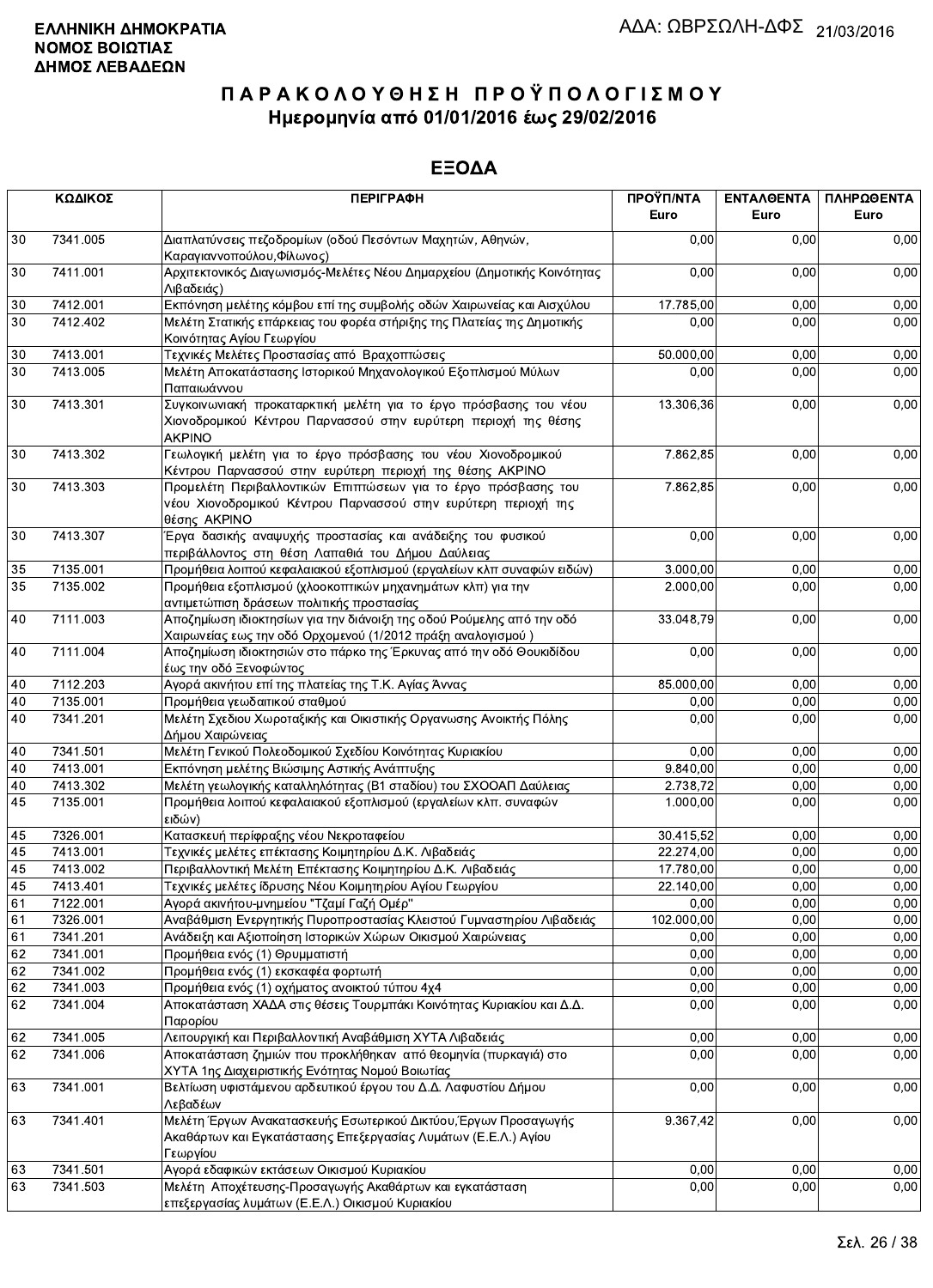|         | ΚΩΔΙΚΟΣ              | <b>ПЕРІГРАФН</b>                                                                                 | ΠΡΟΫΠ/ΝΤΑ<br>Euro | ΕΝΤΑΛΘΕΝΤΑ<br>Euro | ΠΛΗΡΩΘΕΝΤΑ<br>Euro |
|---------|----------------------|--------------------------------------------------------------------------------------------------|-------------------|--------------------|--------------------|
|         |                      |                                                                                                  |                   |                    |                    |
| 64      | 7111.001             | Αποζημίωση ιδιοκτησιών στο πάρκο της Έρκυνας από την οδό Θουκιδίδου                              | 90.752,00         | 0,00               | 0,00               |
|         |                      | έως την οδό Ξενοφώντος                                                                           |                   |                    |                    |
| 64      | 7311.001             | Ενεργειακή Αναβάθμιση Σχολικής Μονάδας 3ου Δημοτικιού Σχολείου Λιβαδειάς                         | 34.285,64         | 0,00               | 0,00               |
| 64      | 7333.001<br>7341.001 | Αποκατάσταση ζημιών που προκλήθηκαν από θεομηνία στο Δήμο Λεβαδέων                               | 0,00              | 0,00               | 0,00               |
| 64      |                      | Βελτίωση και ανάπλαση κοινόχρηστων χώρων οικισμού Ελικώνα                                        | 144.843,65        | 0,00               | 0,00               |
| 64      | 7341.002             | Διαπλατύνσεις πεζοδρομίων (οδού Πεσόντων Μαχητών, Αθηνών,                                        | 0,00              | 0,00               | 0,00               |
| 64      | 7341.003             | Καραγιαννοπούλου, Φίλωνος)<br>Ανάπλαση-Ενοποίηση Δικτύου Πεζόδρομων (Πεζόδρομος οδού Καλιαγκάκη, | 0,00              | 0,00               | 0,00               |
|         |                      | οδού Μπουφίδου, χώρος πρώην ΚΤΕΛ και πεζοδρόμια οδού Σπυρίδωνος                                  |                   |                    |                    |
| 64      | 7341.004             | Διαμόρφωση μονοπατιού και αποκατάσταση στερέωση τρίχινου γεφυριού                                | 0,00              | 0,00               | 0,00               |
| 64      | 7341.005             | Διατήρηση και επανάχρηση αξιόλογου Βιομηχανικού Κτιριακού Αποθέματος                             | 0,00              | 0,00               | 0,00               |
|         |                      | Μύλου Παπαιωάννου - Εκπόνηση Αρχιτεκτονικής Μελέτης                                              |                   |                    |                    |
| 64      | 7341.006             | Διατήρηση και επανάχρηση αξιόλογου Βιομηχανικού Κτιριακού Αποθέματος                             | 0,00              | 0,00               | 0,00               |
|         |                      | Μύλου Παπαιωάννου - Εκπόνηση Ηλεκτρομηχανολογικής Μελέτης                                        |                   |                    |                    |
| 64      | 7341.007             | Διατήρηση και επανάχρηση αξιόλογου Βιομηχανικού Κτιριακού Αποθέματος                             | 0,00              | 0,00               | 0,00               |
|         |                      | Μύλου Παπαιωάννου - Εκπόνηση Στατικής Μελέτης                                                    |                   |                    |                    |
| 64      | 7341.008             | Διατήρηση και επανάχρηση αξιόλογου Βιομηχανικού Κτιριακού Αποθέματος                             | 0,00              | 0,00               | 0,00               |
|         |                      | Μύλου Παπαιωάννου - Εκπόνηση Ειδικής Αρχιτεκτονικής Μελέτης                                      |                   |                    |                    |
| 64      | 7341.009             | Υποστήριξη προετοιμασίας φακέλου του έργου "Διατήρηση και επανάχρηση                             | 0,00              | 0,00               | 0,00               |
|         |                      | αξιόλογου Βιομηχανικού Κτιριακού Αποθέματος Μύλου Παπαιωάννου"                                   |                   |                    |                    |
| 64      | 7341.010             | Υπηρεσία αποτύπωσης εξοπλισμού και προτάσεις για την εξοικονόμηση                                | 0,00              | 0,00               | 0,00               |
|         |                      | ενέργειας με την χρήση νέων τεχνολογιών για την βελτίωση του δημοτικού                           |                   |                    |                    |
|         |                      | φωτισμού                                                                                         |                   |                    |                    |
| 64      | 7341.011             | Υπογειοποίηση εναερίου δικτύου πεζοδρόμου επί της οδού Μπουφίδου                                 | 0,00              | 0,00               | 0,00               |
| 64      | 7341.012             | Σωστικές ανασκαφές                                                                               | 0,00              | 0,00               | 0,00               |
| 64      | 7341.201             | Μελέτη Σχεδίου Χωροταξικής και Οικιστικής Οργάνωσης Ανοικτής Πόλης                               | 0,00              | 0,00               | 0,00               |
|         |                      | Δήμου Χαιρώνειας                                                                                 |                   |                    |                    |
| 64      | 7341.202             | Βελτίωση και ανάπλαση κοινοχρήστων χώρων Τ.Κ. Ανθοχωρίου                                         | 1,00              | 0,00               | 0,00               |
| 64      | 7341.401             | Βελτίωση και Ανάπλαση Κοινόχρηστων Χώρων Τ.Κ. Κορώνειας                                          | 0,00              | 0,00               | 0,00               |
| 64      | 7341.402             | Ανάπλαση Πλατείας Τ.Κ. Αγίου Γεωργίου                                                            | 64.065,00         | 0,00               | 0,00               |
| 64      | 7341.501             | Μελέτη Γενικού Πολεοδομικού Σχεδίου Κοινότητας Κυριακίου                                         | 0,00              | 0,00               | 0,00               |
| 70      | 7326.001             | Δημιουργια ενδιαιτήματος αδέσποτων σκύλων                                                        | 0,00              | 0,00               | 0,00               |
| $00\,$  | 8112                 | Αμοιβές αιρετών αρχόντων και τρίτων                                                              | 0,00              | 0,00               | 0,00               |
| 00      | 8113                 | Αμοιβές και έξοδα τρίτων Παροχές τρίτων                                                          | 8.417,00          | 2.138,96           | 0,00               |
| 00      | 8114                 | Φόροι - Τέλη                                                                                     | 0,00              | 0,00               | 0,00               |
| 00      | 8115                 | Διάφορα έξοδα                                                                                    | 5.600,00          | 174,66             | 0,00               |
| 00      | 8116                 | Δαπάνες προμήθειας αναλωσίμων                                                                    | 0,00              | 0,00               | 0,00               |
| $00\,$  | 8117                 | Λοιπά έξοδα                                                                                      | 10.849,38         | 0,00               | 0,00               |
| 00      | 8121                 | Αγορές κτιρίων τεχνικών έργων και προμήθειες παγίων                                              | 0,00              | 0,00               | 0,00               |
| $_{00}$ | 8122                 | Έργα                                                                                             | 0,00              | 0,00               | 0,00               |
| 00      | 8123                 | Μελέτες Έρευνες πειραματικές εργασίες και ειδικές δαπάνες                                        | 0,00              | 0,00               | 0,00               |
| 00      | 8131                 | Φορολογικά πρόστιμα και προσαυξήσεις (ΠΟΕ)                                                       | 3.000,00          | 0,00               | 0,00               |
| 00      | 8132                 | Προσαυξήσεις εισφορών Ασφαλιστικών Ταμείων (ΠΟΕ)                                                 | 0,00              | 0,00               | 0,00               |
| 00      | 8211                 | Απόδοση εισφοράς υπέρ του Δημοσίου στις αποδοχές και τα έξοδα                                    | 200.000.00        | 29.939,88          | 29.939,88          |
|         |                      | παράστασης                                                                                       |                   |                    |                    |
| 00      | 8212                 | Απόδοση εξαγορά συντάξιμης υπηρεσίας                                                             | 0,00              | 0,00               | 0,00               |
| $00\,$  | 8221                 | Απόδοση φόρων μισθωτών υπηρεσιών                                                                 | 230.000,00        | 37.728,14          | 37.728,14          |
| $00\,$  | 8222                 | Απόδοση φόρων και χαρτόσημο Δημάρχων Αντιδημάρχων, μελών Δημοτικών                               | 7.000,00          | 333,84             | 333,84             |
|         |                      | Συμβουλίων και λοιπών συλλογικών οργάνων                                                         |                   |                    |                    |
| 00      | 8223                 | Απόδοση φόρων προμηθευτών εργολάβων ελ. επαγγελματιών κ.λ.π.                                     | 198.500,00        | 213,52             | 213,52             |
| $00\,$  | 8224                 | Λοιπές αποδόσεις κρατήσεων υπέρ του Δημοσίου                                                     | 80.000,00         | 0,00               | 0,00               |
| $00\,$  | 8231                 | Εισφορές σε ασφαλιστικούς οργανισμούς και ταμεία                                                 | 1.300.000,00      | 212.067,11         | 212.067,11         |
| 00      | 8232                 | Εισφορά για το εφάπαξ βοήθημα του Ν 103/75                                                       | 3.500,00          | 295,56             | 295,56             |
| 00      | 8241                 | Κρατήσεις στις αποδοχές για την εξόφληση δανείων του ΤΠ & Δ                                      | 91.000,00         | 10.945,18          | 10.945,18          |
| 00      | 8242                 | Λοιπές κρατήσεις υπέρ τρίτων                                                                     | 250.000,00        | 23.203,21          | 23.203,21          |
| 00      | 8251                 | Πάγια προκαταβολή                                                                                | 29.000,00         | 0,00               | 0,00               |
| $00\,$  | 8261.001             | Επιστροφές αχρεωστήτως εισπραχθέντων εσόδων                                                      | 36.000,00         | 0,00               | 0,00               |
| 00      | 8261.002             | Λοιπές επιστροφές εισπραχθέντων εσόδων                                                           | 0,00              | 0,00               | 0,00               |
| $00\,$  | 8261.003             | Επιστροφές χρημάτων για επιχορηγούμενες ληξιπρόθεσμες οφειλές                                    | 9.010,00          | 1.501,52           | 1.501,52           |
|         |                      |                                                                                                  |                   |                    |                    |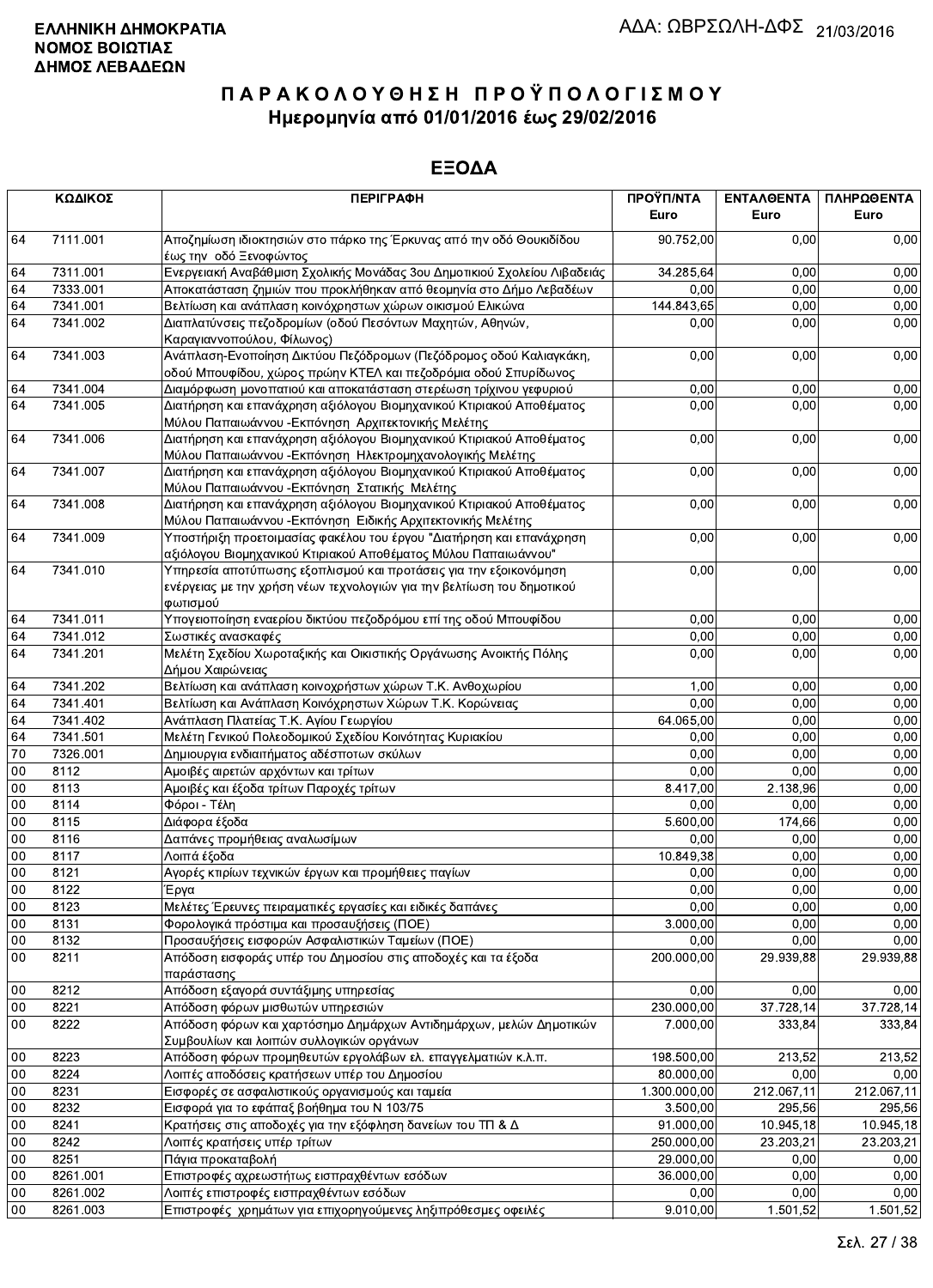|        | ΚΩΔΙΚΟΣ | <b>ПЕРІГРАФН</b>                                          | ΠΡΟΫΠ/ΝΤΑ    | ΕΝΤΑΛΘΕΝΤΑ | ΠΛΗΡΩΘΕΝΤΑ |
|--------|---------|-----------------------------------------------------------|--------------|------------|------------|
|        |         |                                                           | Euro         | Euro       | Euro       |
| $00\,$ | 8311    | Αμοιβές και έξοδα προσωπικού                              | 0,00         | 0.00       | 0,00       |
| 00     | 8312    | Αμοιβές αιρετών αρχόντων και τρίτων                       | 0,00         | 0,00       | 0,00       |
| 00     | 8313    | Αμοιβές και έξοδα τρίτων, Παροχές τρίτων                  | 0,00         | 0,00       | 0,00       |
| 00     | 8314    | Φόροι-Τέλη                                                | 0,00         | 0,00       | 0,00       |
| 00     | 8315    | Διάφορα έξοδα                                             | 0,00         | 0,00       | 0,00       |
| 00     | 8316    | Δαπάνες προμήθειας αναλωσίμων                             | 0,00         | 0,00       | 0,00       |
| 00     | 8317    | Λοιπά έξοδα                                               | 0,00         | 0,00       | 0,00       |
| 00     | 8321    | Αγορές κτιρίων τεχνικών έργων και προμήθειες παγίων       | 0,00         | 0,00       | 0,00       |
| 00     | 8322    | Έργα                                                      | 0,00         | 0.00       | 0,00       |
| 00     | 8323    | Μελέτες Έρευνες πειραματικές εργασίες και ειδικές δαπάνες | 0,00         | 0,00       | 0,00       |
| 00     | 8331    | Φορολογικά πρόστιμα και προσαύξησεις (ΠΟΕ)                | 0,00         | 0,00       | 0,00       |
| 00     | 8332    | Προσαυξήσεις εισφορών Ασφαλιστικάων Ταμείων (ΠΟΕ)         | 0,00         | 0,00       | 0,00       |
| 00     | 8511    | Προβλέψεις μη είσπραξης εισπρακτέων υπολοίπων             | 2.689.300,30 | 0,00       | 0,00       |
| 10     | 8111    | Αμοιβές και έξοδα προσωπικού                              | 77,49        | 0,00       | 0,00       |
| 10     | 8112    | Αμοιβές αιρετών αρχόντων και τρίτων                       | 0,00         | 0,00       | 0,00       |
| 10     | 8113    | Αμοιβές και έξοδα τρίτων Παροχές τρίτων                   | 12.000,00    | 3.336,13   | 0,00       |
| 10     | 8114    | Φόροι - Τέλη                                              | 0,00         | 0,00       | 0,00       |
| 10     | 8115    | Διάφορα έξοδα                                             | 6.500,00     | 253,38     | 0,00       |
| 10     | 8116    | Δαπάνες προμήθειας αναλωσίμων                             | 1.500,00     | 1.153,55   | 0,00       |
| 10     | 8117    | Λοιπά έξοδα                                               | 48.840,19    | 0,00       | 0,00       |
| 10     | 8121    | Αγορές κτιρίων τεχνικών έργων και προμήθειες παγίων       | 0,00         | 0,00       | 0,00       |
| 10     | 8122    | Έργα                                                      | 0,00         | 0,00       | 0,00       |
| 10     | 8123    | Μελέτες Έρευνες πειραματικές εργασίες και ειδικές δαπάνες | 0,00         | 0,00       | 0,00       |
| 10     | 8131    | Φορολογικά πρόστιμα και προσαυξήσεις (ΠΟΕ)                | 0,00         | 0,00       | 0,00       |
| 10     | 8132    | Προσαυξήσεις εισφορών Ασφαλιστικών Ταμείων (ΠΟΕ)          | 0,00         | 0,00       | 0,00       |
| 10     | 8261    | Λοιπές επιστροφές                                         | 0,00         | 0,00       | 0,00       |
| 10     | 8511    | Προβλέψεις μη είσπραξης εισπρακτέων υπολοίπων             | 0,00         | 0,00       | 0,00       |
| 15     | 8111    | Αμοιβές και έξοδα προσωπικού                              | 51.939,93    | 0.00       | 0,00       |
| 15     | 8112    | Αμοιβές αιρετών αρχόντων και τρίτων                       | 2.778,20     | 1.541, 19  | 1.541,19   |
| 15     | 8113    | Αμοιβές και έξοδα τρίτων Παροχές τρίτων                   | 23.637,37    | 4.901,35   | 0,00       |
| 15     | 8114    | Φόροι - Τέλη                                              | 0,00         | 0,00       | 0,00       |
| 15     | 8115    | Διάφορα έξοδα                                             | 52.000,00    | 15.073,31  | 0,00       |
| 15     | 8116    | Δαπάνες προμήθειας αναλωσίμων                             | 23.316,00    | 10.563,56  | 0,00       |
| 15     | 8117    | Λοιπά έξοδα                                               | 127.273,00   | 0,00       | 0,00       |
| 15     | 8121    | Αγορές κτιρίων τεχνικών έργων και προμήθειες παγίων       | 0,00         | 0,00       | 0,00       |
| 15     | 8122    | Έργα                                                      | 0,00         | 0,00       | 0,00       |
| 15     | 8123    | Μελέτες Έρευνες πειραματικές εργασίες και ειδικές δαπάνες | 0,00         | 0,00       | 0,00       |
| 15     | 8131    | Φορολογικά πρόστιμα και προσαυξήσεις (ΠΟΕ)                | 0,00         | 0,00       | 0,00       |
| 15     | 8132    | Προσαυξήσεις εισφορών Ασφαλιστικών Ταμείων (ΠΟΕ)          | 0,00         | 0,00       | 0,00       |
| 15     | 8261    | Λοιπές επιστροφές                                         | 0,00         | 0,00       | 0,00       |
| 15     | 8511    | Προβλέψεις μη είσπραξης εισπρακτέων υπολοίπων             | 0,00         | 0,00       | 0,00       |
| 20     | 8111    | Αμοιβές και έξοδα προσωπικού                              | 2.982,00     | 925,06     | 0,00       |
| 20     | 8112    | Αμοιβές αιρετών αρχόντων και τρίτων                       | 11.700,00    | 0,00       | 0,00       |
| 20     | 8113    | Αμοιβές και έξοδα τρίτων Παροχές τρίτων                   | 5.000,00     | 1.064,00   | 0,00       |
| 20     | 8114    | Φόροι - Τέλη                                              | 0,00         | 0,00       | 0,00       |
| 20     | 8115    | Διάφορα έξοδα                                             | 4.561,00     | 0,00       | 0,00       |
| 20     | 8116    | Δαπάνες προμήθειας αναλωσίμων                             | 36.000,00    | 11.853,66  | 0,00       |
| 20     | 8117    | Λοιπά έξοδα                                               | 0,00         | 0,00       | 0,00       |
| 20     | 8121    | Αγορές κτιρίων τεχνικών έργων και προμήθειες παγίων       | 0,00         | 0,00       | 0,00       |
| 20     | 8122    | Έργα                                                      | 0,00         | 0,00       | 0,00       |
| 20     | 8123    | Μελέτες Έρευνες πειραματικές εργασίες και ειδικές δαπάνες | 0,00         | 0,00       | 0,00       |
| 20     | 8131    | Φορολογικά πρόστιμα και προσαυξήσεις (ΠΟΕ)                | 0,00         | 0,00       | 0,00       |
| 20     | 8132    | Προσαυξήσεις εισφορών Ασφαλιστικών Ταμείων (ΠΟΕ)          | 0,00         | 0,00       | 0,00       |
| 20     | 8261    | Λοιπές επιστροφές                                         | 0,00         | 0,00       | 0,00       |
| 20     | 8511    | Προβλέψεις μη είσπραξης εισπρακτέων υπολοίπων             | 130.260,44   | 0,00       | 0,00       |
| 25     | 8112    | Αμοιβές αιρετών αρχόντων και τρίτων                       | 14.981,40    | 0,00       | 0,00       |
| 25     | 8113    | Αμοιβές και έξοδα τρίτων Παροχές τρίτων                   | 0,00         | 0,00       | 0,00       |
| 25     | 8114    | Φόροι - Τέλη                                              | 0,00         | 0,00       | 0,00       |
|        |         |                                                           |              |            |            |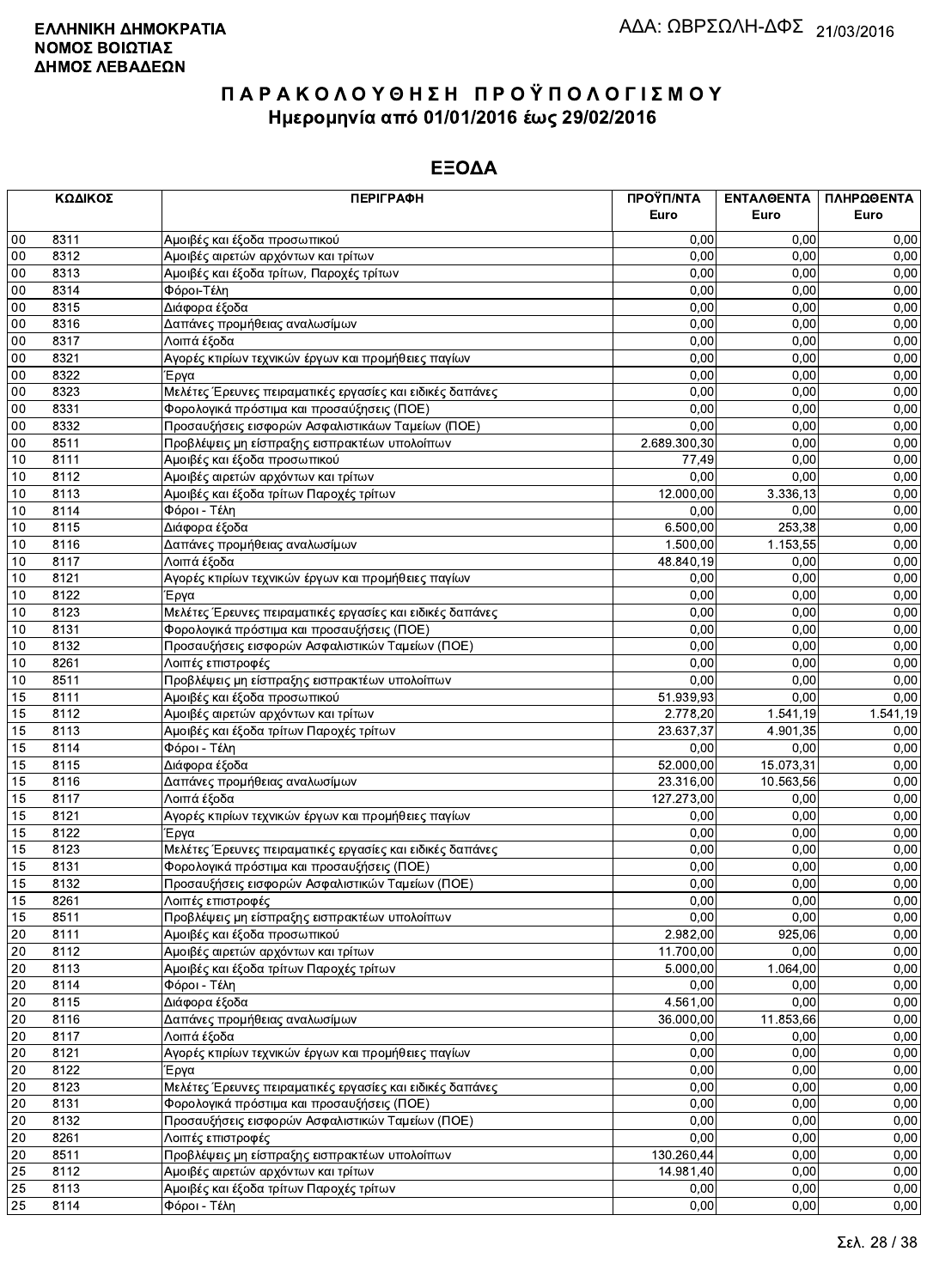|    | ΚΩΔΙΚΟΣ  | <b>ПЕРІГРАФН</b>                                                   | ΠΡΟΫΠ/ΝΤΑ<br>Euro | ΕΝΤΑΛΘΕΝΤΑ<br>Euro | ΠΛΗΡΩΘΕΝΤΑ<br>Euro |
|----|----------|--------------------------------------------------------------------|-------------------|--------------------|--------------------|
| 25 | 8115     | Διάφορα έξοδα                                                      | 0,00              | 0,00               | 0,00               |
| 25 | 8116     | Δαπάνες προμήθειας αναλωσίμων                                      | 0,00              | 0,00               | 0,00               |
| 25 | 8117     | Λοιπά έξοδα                                                        | 0,00              | 0,00               | 0,00               |
| 25 | 8121     | Αγορές κτιρίων τεχνικών έργων και προμήθειες παγίων                | 0,00              | 0,00               | 0,00               |
| 25 | 8122     | Έργα                                                               | 0.00              | 0.00               | 0,00               |
| 25 | 8123     | Μελέτες Έρευνες πειραματικές εργασίες και ειδικές δαπάνες          | 0,00              | 0,00               | 0,00               |
| 25 | 8131     | Φορολογικά πρόστιμα και προσαυξήσεις (ΠΟΕ)                         | 0,00              | 0,00               | 0,00               |
| 25 | 8132     | Προσαυξήσεις εισφορών Ασφαλιστικών Ταμείων (ΠΟΕ)                   | 0,00              | 0,00               | 0,00               |
| 25 | 8261     | Λοιπές επιστροφές                                                  | 0,00              | 0,00               | 0,00               |
| 25 | 8511.001 | Προβλέψεις μη είσπραξης εισπρακτέων υπολοίπων από τέλη άρδευσης    | 207.511,58        | 0,00               | 0,00               |
| 25 | 8511.002 | Προβλέψεις μη είσπραξης εισπρακτέων υπολοίπων από τέλη ύδρευσης    | 173.012,06        | 0,00               | 0,00               |
| 25 | 8511.003 | Προβλέψεις μη είσπραξης εισπρακτέων υπολοίπων από τέλη αποχέτευσης | 15.083,77         | 0,00               | 0,00               |
| 30 | 8111     | Αμοιβές και έξοδα προσωπικού                                       | 1.692,00          | 312,42             | 0,00               |
| 30 | 8112     | Αμοιβές αιρετών αρχόντων και τρίτων                                | 0,00              | 0.00               | 0,00               |
| 30 | 8113     | Αμοιβές και έξοδα τρίτων Παροχές τρίτων                            | 3.000,00          | 1.084,00           | 0,00               |
| 30 | 8114     | Φόροι - Τέλη                                                       | 0,00              | 0,00               | 0,00               |
| 30 | 8115     | Διάφορα έξοδα                                                      | 1.577,47          | 0,00               | 0,00               |
| 30 | 8116     | Δαπάνες προμήθειας αναλωσίμων                                      | 15.000,00         | 8.023,29           | 6.494,40           |
| 30 | 8117     | Λοιπά έξοδα                                                        | 9.000,00          | 0,00               | 0,00               |
| 30 | 8121     | Αγορές κτιρίων τεχνικών έργων και προμήθειες παγίων                | 2.000,00          | 0,00               | 0,00               |
| 30 | 8122     | Έργα                                                               | 1.131,93          | 0,00               | 0,00               |
| 30 | 8123     | Μελέτες Έρευνες πειραματικές εργασίες και ειδικές δαπάνες          | 0,00              | 0,00               | 0,00               |
| 30 | 8131     | Φορολογικά πρόστιμα και προσαυξήσεις (ΠΟΕ)                         | 0,00              | 0,00               | 0,00               |
| 30 | 8132     | Προσαυξήσεις εισφορών Ασφαλιστικών Ταμείων (ΠΟΕ)                   | 0,00              | 0,00               | 0,00               |
| 30 | 8261     | Λοιπές επιστροφές                                                  | 0,00              | 0,00               | 0,00               |
| 30 | 8511     | Προβλέψεις μη είσπραξης εισπρακτέων υπολοίπων                      | 0,00              | 0,00               | 0,00               |
| 35 | 8111     | Αμοιβές και έξοδα προσωπικού                                       | 916,00            | 130,58             | 0,00               |
| 35 | 8112     | Αμοιβές αιρετών αρχόντων και τρίτων                                | 0,00              | 0,00               | 0,00               |
| 35 | 8113     | Αμοιβές και έξοδα τρίτων Παροχές τρίτων                            | 28.908,04         | 2.474,94           | 0,00               |
| 35 | 8114     | Φόροι - Τέλη                                                       | 0,00              | 0,00               | 0,00               |
| 35 | 8115     | Διάφορα έξοδα                                                      | 0,00              | 0,00               | 0,00               |
| 35 | 8116     | Δαπάνες προμήθειας αναλωσίμων                                      | 200,00            | 0,00               | 0,00               |
| 35 | 8117     | Λοιπά έξοδα                                                        | 0.00              | 0,00               | 0,00               |
| 35 | 8121     | Αγορές κτιρίων τεχνικών έργων και προμήθειες παγίων                | 2.500,00          | 0,00               | 0,00               |
| 35 | 8122     | Έργα                                                               | 0,00              | 0,00               | 0,00               |
| 35 | 8123     | Μελέτες Έρευνες πειραματικές εργασίες και ειδικές δαπάνες          | 0,00              | 0,00               | 0,00               |
| 35 | 8131     | Φορολογικά πρόστιμα και προσαυξήσεις (ΠΟΕ)                         | 0,00              | 0,00               | 0,00               |
| 35 | 8132     | Προσαυξήσεις εισφορών Ασφαλιστικών Ταμείων (ΠΟΕ)                   | 0,00              | 0,00               | 0,00               |
| 35 | 8261     | Λοιπές επιστροφές                                                  | 0,00              | 0,00               | 0,00               |
| 35 | 8511     | Προβλέψεις μη είσπραξης εισπρακτέων υπολοίπων                      | 0,00              | 0,00               | 0,00               |
| 40 | 8111     | Αμοιβές και έξοδα προσωπικού                                       | 0,00              | 0,00               | 0,00               |
| 40 | 8112     | Αμοιβές αιρετών αρχόντων και τρίτων                                | 0,00              | 0,00               | 0,00               |
| 40 | 8113     | Αμοιβές και έξοδα τρίτων Παροχές τρίτων                            | 0,00              | 0,00               | 0,00               |
| 40 | 8114     | Φόροι - Τέλη                                                       | 0,00              | 0,00               | 0,00               |
| 40 | 8115     | Διάφορα έξοδα                                                      | 98,40             | 0,00               | 0,00               |
| 40 | 8116     | Δαπάνες προμήθειας αναλωσίμων                                      | 0,00              | 0,00               | 0,00               |
| 40 | 8117     | Λοιπά έξοδα                                                        | 0,00              | 0,00               | 0,00               |
| 40 | 8121     | Αγορές κτιρίων τεχνικών έργων και προμήθειες παγίων                | 7.925,30          | 0,00               | 0,00               |
| 40 | 8122     | Έργα                                                               | 0,00              | 0,00               | 0,00               |
| 40 | 8123     | Μελέτες Έρευνες πειραματικές εργασίες και ειδικές δαπάνες          | 0,00              | 0,00               | 0,00               |
| 40 | 8131     | Φορολογικά πρόστιμα και προσαυξήσεις (ΠΟΕ)                         | 0,00              | 0,00               | 0,00               |
| 40 | 8132     | Προσαυξήσεις εισφορών Ασφαλιστικών Ταμείων (ΠΟΕ)                   | 0,00              | 0,00               | 0,00               |
| 40 | 8261     | Λοιπές επιστροφές                                                  | 0,00              | 0,00               | 0,00               |
| 40 | 8511     | Προβλέψεις μη είσπραξης εισπρακτέων υπολοίπων                      | 0,00              | 0,00               | 0,00               |
| 45 | 8111     | Αμοιβές και έξοδα προσωπικού                                       | 147,30            | 54,92              | 0,00               |
| 45 | 8112     | Αμοιβές αιρετών αρχόντων και τρίτων                                | 0,00              | 0.00               | 0,00               |
| 45 | 8113     | Αμοιβές και έξοδα τρίτων Παροχές τρίτων                            | 0,00              | 0,00               | 0,00               |
| 45 | 8114     | Φόροι - Τέλη                                                       | 0,00              | 0,00               | 0,00               |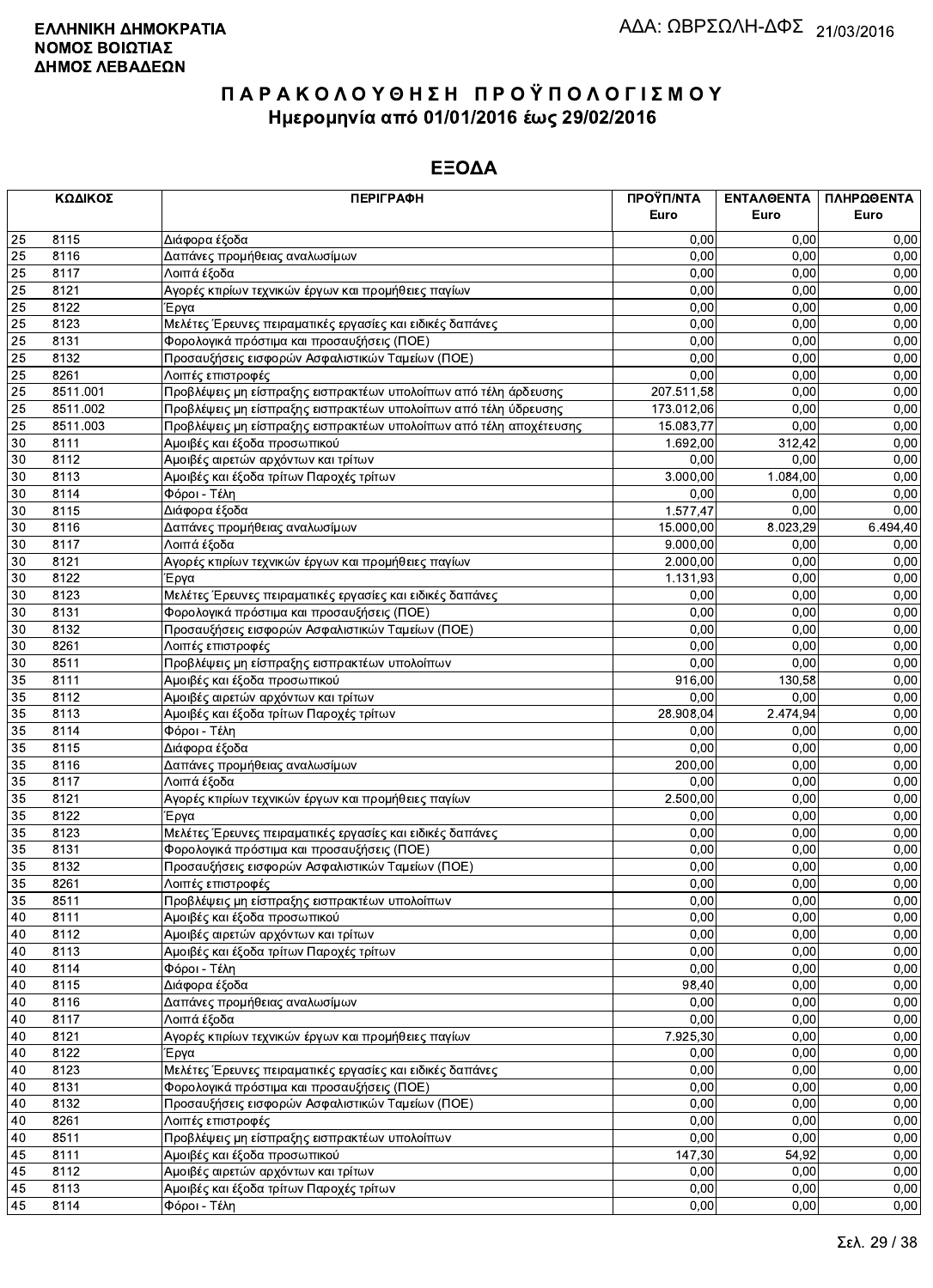|    | ΚΩΔΙΚΟΣ  | <b>ПЕРІГРАФН</b>                                                              | ΠΡΟΫΠ/ΝΤΑ<br>Euro | <b>ENTAAGENTA</b><br>Euro | ΠΛΗΡΩΘΕΝΤΑ<br>Euro |
|----|----------|-------------------------------------------------------------------------------|-------------------|---------------------------|--------------------|
| 45 | 8115     | Διάφορα έξοδα                                                                 | 0.00              | 0,00                      | 0,00               |
| 45 | 8116     | Δαπάνες προμήθειας αναλωσίμων                                                 | 500,00            | 0,00                      | 0,00               |
| 45 | 8117     | Λοιπά έξοδα                                                                   | 0,00              | 0,00                      | 0,00               |
| 45 | 8121     | Αγορές κτιρίων τεχνικών έργων και προμήθειες παγίων                           | 0,00              | 0,00                      | 0,00               |
| 45 | 8122     | Έργα                                                                          | 0.00              | 0.00                      | 0,00               |
| 45 | 8123     | Μελέτες Έρευνες πειραματικές εργασίες και ειδικές δαπάνες                     | 0,00              | 0,00                      | 0,00               |
| 45 | 8131     | Φορολογικά πρόστιμα και προσαυξήσεις (ΠΟΕ)                                    | 0,00              | 0,00                      | 0,00               |
| 45 | 8132     | Προσαυξήσεις εισφορών Ασφαλιστικών Ταμείων (ΠΟΕ)                              | 0,00              | 0,00                      | 0,00               |
| 45 | 8261     | Λοιπές επιστροφές                                                             | 0,00              | 0,00                      | 0,00               |
| 45 | 8511     | Προβλέψεις μη είσπραξης εισπρακτέων υπολοίπων                                 | 0,00              | 0,00                      | 0,00               |
| 50 | 8112     | Αμοιβές αιρετών αρχόντων και τρίτων                                           | 0,00              | 0,00                      | 0,00               |
| 50 | 8113     | Αμοιβές και έξοδα τρίτων Παροχές τρίτων                                       | 0,00              | 0,00                      | 0,00               |
| 50 | 8114     | Φόροι - Τέλη                                                                  | 0,00              | 0,00                      | 0,00               |
| 50 | 8115     | Διάφορα έξοδα                                                                 | 0,00              | 0,00                      | 0,00               |
| 50 | 8116     | Δαπάνες προμήθειας αναλωσίμων                                                 | 0,00              | 0.00                      | 0,00               |
| 50 | 8117     | Λοιπά έξοδα                                                                   | 0,00              | 0,00                      | 0,00               |
| 50 | 8121     | Αγορές κτιρίων τεχνικών έργων και προμήθειες παγίων                           | 0,00              | 0,00                      | 0,00               |
| 50 | 8122     | Έργα                                                                          | 0,00              | 0,00                      | 0,00               |
| 50 | 8123     | Μελέτες Έρευνες πειραματικές εργασίες και ειδικές δαπάνες                     | 0,00              | 0,00                      | 0,00               |
| 50 | 8131     | Φορολογικά πρόστιμα και προσαυξήσεις (ΠΟΕ)                                    | 0,00              | 0,00                      | 0,00               |
| 50 | 8132     | Προσαυξήσεις εισφορών Ασφαλιστικών Ταμείων (ΠΟΕ)                              | 0,00              | 0,00                      | 0,00               |
| 50 | 8261     | Λοιπές επιστροφές                                                             | 0,00              | 0,00                      | 0,00               |
| 50 | 8511     | Προβλέψεις μη είσπραξης εισπρακτέων υπολοίπων                                 | 0,00              | 0,00                      | 0,00               |
| 60 | 8112     | Αμοιβές αιρετών αρχόντων και τρίτων                                           | 0,00              | 0,00                      | 0,00               |
| 60 | 8113     | Αμοιβές και έξοδα τρίτων Παροχές τρίτων                                       | 0,00              | 0,00                      | 0,00               |
| 60 | 8114     | Φόροι - Τέλη                                                                  | 0,00              | 0,00                      | 0,00               |
| 60 | 8115     | Διάφορα έξοδα                                                                 | 0,00              | 0,00                      | 0,00               |
| 60 | 8116     | Δαπάνες προμήθειας αναλωσίμων                                                 | 0,00              | 0,00                      | 0,00               |
| 60 | 8117     | Λοιπά έξοδα                                                                   | 0,00              | 0,00                      | 0,00               |
| 60 | 8121     | Αγορές κτιρίων τεχνικών έργων και προμήθειες παγίων                           | 0,00              | 0,00                      | 0,00               |
| 60 | 8122     | Έργα                                                                          | 0,00              | 0,00                      | 0,00               |
| 60 | 8123     | Μελέτες Έρευνες πειραματικές εργασίες και ειδικές δαπάνες                     | 0,00              | 0,00                      | 0,00               |
| 60 | 8131     | Φορολογικά πρόστιμα και προσαυξήσεις (ΠΟΕ)                                    | 0,00              | 0,00                      | 0,00               |
| 60 | 8132     | Προσαυξήσεις εισφορών Ασφαλιστικών Ταμείων (ΠΟΕ)                              | 0,00              | 0,00                      | 0,00               |
| 60 | 8261     | Λοιπές επιστροφές                                                             | 0,00              | 0,00                      | 0,00               |
| 60 | 8511     | Προβλέψεις μη είσπραξης εισπρακτέων υπολοίπων                                 | 0,00              | 0.00                      | 0,00               |
| 61 | 8112     | Αμοιβές αιρετών αρχόντων και τρίτων                                           | 0,00              | 0,00                      | 0,00               |
| 61 | 8113     | Αμοιβές και έξοδα τρίτων Παροχές τρίτων                                       | 0,00              | 0,00                      | 0,00               |
| 61 | 8114     | Φόροι - Τέλη                                                                  | 0,00              | 0,00                      | 0,00               |
| 61 | 8115     | Διάφορα έξοδα                                                                 | 0,00              | 0,00                      | 0,00               |
| 61 | 8116     | Δαπάνες προμήθειας αναλωσίμων                                                 | 0,00              | 0,00                      | 0,00               |
| 61 | 8117     | Λοιπά έξοδα                                                                   | 0,00              | 0,00                      | 0,00               |
| 61 | 8121     | Αγορές κτιρίων τεχνικών έργων και προμήθειες παγίων                           | 200.000,00        | 0,00                      | 0,00               |
| 61 | 8122     | Έργα                                                                          | 0,00              | 0,00                      | 0,00               |
| 61 | 8123     | Μελέτες Έρευνες πειραματικές εργασίες και ειδικές δαπάνες                     | 0,00              | 0,00                      | 0,00               |
| 61 | 8131     | Φορολογικά πρόστιμα και προσαυξήσεις (ΠΟΕ)                                    | 0,00              | 0,00                      | 0,00               |
| 61 | 8132     | Προσαυξήσεις εισφορών Ασφαλιστικών Ταμείων (ΠΟΕ)                              | 0,00              | 0,00                      | 0,00               |
| 61 | 8261.001 | Επιστροφές αχρεωστήτως εισπραχθέτων εσόδων                                    | 0,00              | 0,00                      | 0,00               |
| 61 | 8261.002 | Λοιπές επιστροφές εισπραχθέντων εσόδων                                        | 0,00              | 0,00                      | 0,00               |
| 61 | 8262     | Επιστροφή χρημάτων λόγω ανάκλησης κατανομής χρηματοδότησης ΠΔΕ                | 0,00              | 0,00                      | 0,00               |
| 61 | 8263     | Επιστροφή χρηματοδοτήσεων ΕΣΠΑ λόγω δημοσιονομικής διόρθωσης<br>(N.4314/2014) | 0,00              | 0,00                      | 0,00               |
| 61 | 8511     | Προβλέψεις μη είσπραξης εισπρακτέων υπολοίπων                                 | 0,00              | 0,00                      | 0,00               |
| 62 | 8112     | Αμοιβές αιρετών αρχόντων και τρίτων                                           | 0,00              | 0,00                      | 0,00               |
| 62 | 8113     | Αμοιβές και έξοδα τρίτων Παροχές τρίτων                                       | 0,00              | 0,00                      | 0,00               |
| 62 | 8114     | Φόροι - Τέλη                                                                  | 0,00              | 0,00                      | 0,00               |
| 62 | 8115     | Διάφορα έξοδα                                                                 | 0,00              | 0,00                      | 0,00               |
| 62 | 8116     | Δαπάνες προμήθειας αναλωσίμων                                                 | 0,00              | 0,00                      | 0,00               |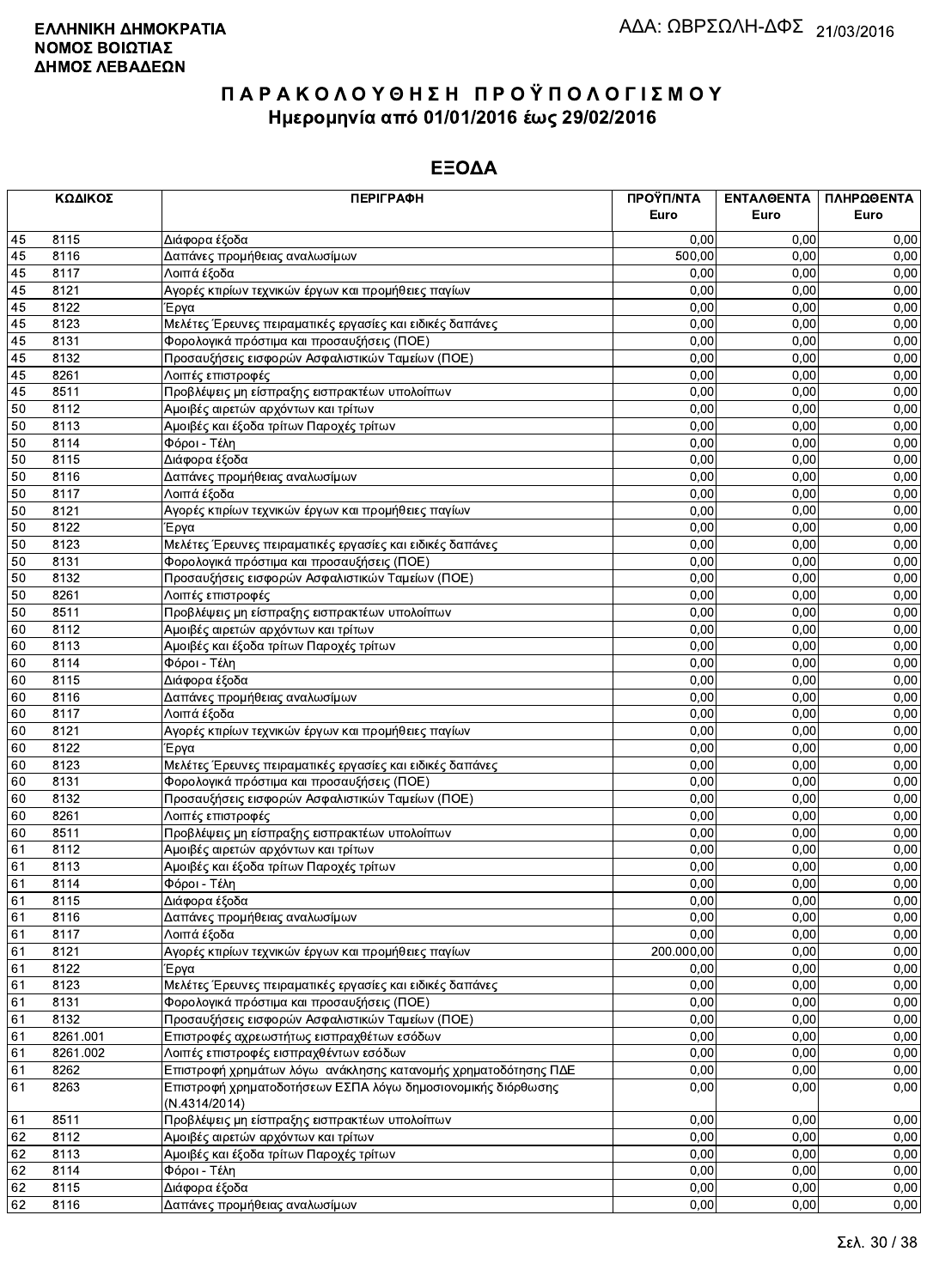|    | ΚΩΔΙΚΟΣ  | <b>ПЕРІГРАФН</b>                                                              | ΠΡΟΫΠ/ΝΤΑ  | <b>ENTAA@ENTA</b> | ΠΛΗΡΩΘΕΝΤΑ |
|----|----------|-------------------------------------------------------------------------------|------------|-------------------|------------|
|    |          |                                                                               | Euro       | Euro              | Euro       |
| 62 | 8117     | Λοιπά έξοδα                                                                   | 0,00       | 0.00              | 0,00       |
| 62 | 8121     | Αγορές κτιρίων τεχνικών έργων και προμήθειες παγίων                           | 0,00       | 0.00              | 0,00       |
| 62 | 8122     | Έργα                                                                          | 0,00       | 0,00              | 0,00       |
| 62 | 8123     | Μελέτες Έρευνες πειραματικές εργασίες και ειδικές δαπάνες                     | 0,00       | 0,00              | 0,00       |
| 62 | 8131     | Φορολογικά πρόστιμα και προσαυξήσεις (ΠΟΕ)                                    | 0,00       | 0,00              | 0,00       |
| 62 | 8132     | Προσαυξήσεις εισφορών Ασφαλιστικών Ταμείων (ΠΟΕ)                              | 0,00       | 0,00              | 0,00       |
| 62 | 8261     | Λοιπές επιστροφές                                                             | 0,00       | 0,00              | 0,00       |
| 62 | 8262     | Επιστροφή χρημάτων λόγω ανάκλησης κατανομής χρηματοδότησης ΠΔΕ                | 16.800,00  | 0,00              | 0,00       |
| 62 | 8263     | Επιστροφή χρηματοδότησεων ΕΣΠΑ λόγω δημοσιονομικής διόρθωσης<br>(N.4314/2014) | 0,00       | 0,00              | 0,00       |
| 62 | 8511     | Προβλέψεις μη είσπραξης εισπρακτέων υπολοίπων                                 | 0,00       | 0,00              | 0,00       |
| 63 | 8112     | Αμοιβές αιρετών αρχόντων και τρίτων                                           | 0,00       | 0,00              | 0,00       |
| 63 | 8113     | Αμοιβές και έξοδα τρίτων Παροχές τρίτων                                       | 0,00       | 0,00              | 0,00       |
| 63 | 8114     | Φόροι - Τέλη                                                                  | 0,00       | 0,00              | 0,00       |
| 63 | 8115     | Διάφορα έξοδα                                                                 | 0,00       | 0,00              | 0,00       |
| 63 | 8116     | Δαπάνες προμήθειας αναλωσίμων                                                 | 0,00       | 0,00              | 0,00       |
| 63 | 8117     | Λοιπά έξοδα                                                                   | 0,00       | 0,00              | 0,00       |
| 63 | 8121     | Αγορές κτιρίων τεχνικών έργων και προμήθειες παγίων                           | 0,00       | 0,00              | 0,00       |
| 63 | 8122     | Έργα                                                                          | 0,00       | 0,00              | 0,00       |
| 63 | 8123     | Μελέτες Έρευνες πειραματικές εργασίες και ειδικές δαπάνες                     | 0,00       | 0,00              | 0,00       |
| 63 | 8131     | Φορολογικά πρόστιμα και προσαυξήσεις (ΠΟΕ)                                    | 0,00       | 0,00              | 0,00       |
| 63 | 8132     | Προσαυξήσεις εισφορών Ασφαλιστικών Ταμείων (ΠΟΕ)                              | 0,00       | 0,00              | 0,00       |
| 63 | 8261.001 | Επιστροφές αχρεωστήτως εισπραχθέντων εσόδων                                   | 0,00       | 0,00              | 0,00       |
| 63 | 8262     | Επιστροφή χρημάτων λόγω ανάκλησης κατανομής χρηματοδότησης ΠΔΕ                | 0,00       | 0,00              | 0,00       |
| 63 | 8263     | Επιστροφή χρηματοδοτήσεων ΕΣΠΑ λόγω δημοσιονομικής διόρθωσης<br>(N.4314/2014) | 0,00       | 0,00              | 0,00       |
| 63 | 8511     | Προβλέψεις μη είσπραξης εισπρακτέων υπολοίπων                                 | 0,00       | 0,00              | 0,00       |
| 64 | 8112     | Αμοιβές αιρετών αρχόντων και τρίτων                                           | 0,00       | 0,00              | 0,00       |
| 64 | 8113     | Αμοιβές και έξοδα τρίτων Παροχές τρίτων                                       | 0,00       | 0,00              | 0,00       |
| 64 | 8114     | Φόροι - Τέλη                                                                  | 0,00       | 0,00              | 0,00       |
| 64 | 8115     | Διάφορα έξοδα                                                                 | 0,00       | 0,00              | 0,00       |
| 64 | 8116     | Δαπάνες προμήθειας αναλωσίμων                                                 | 0,00       | 0,00              | 0,00       |
| 64 | 8117     | Λοιπά έξοδα                                                                   | 0,00       | 0,00              | 0,00       |
| 64 | 8121     | Αγορές κτιρίων τεχνικών έργων και προμήθειες παγίων                           | 0,00       | 0,00              | 0,00       |
| 64 | 8122     | Έργα                                                                          | 129.594,47 | 25.796,96         | 25.796,96  |
| 64 | 8123     | Μελέτες Έρευνες πειραματικές εργασίες και ειδικές δαπάνες                     | 0,00       | 0,00              | 0,00       |
| 64 | 8131     | Φορολογικά πρόστιμα και προσαυξήσεις (ΠΟΕ)                                    | 0,00       | 0,00              | 0,00       |
| 64 | 8132     | Προσαυξήσεις εισφορών Ασφαλιστικών Ταμείων (ΠΟΕ)                              | 0,00       | 0,00              | 0,00       |
| 64 | 8261     | Λοιπές επιστροφές                                                             | 0,00       | 0.00              | 0,00       |
| 64 | 8262     | Επιστροφή χρημάτων λόγω ανάκλησης κατανομής χρηματοδότησης ΠΔΕ                | 1.051,66   | 0,00              | 0,00       |
| 64 | 8263     | Επιστροφή χρηματοδοτήσεων ΕΣΠΑ λόγω δημοσιονομικής<br>διόρθωσης (Ν.4311/2014) | 0,00       | 0,00              | 0,00       |
| 64 | 8511     | Προβλέψεις μη είσπραξης εισπρακτέων υπολοίπων                                 | 0,00       | 0,00              | 0,00       |
| 69 | 8112     | Αμοιβές αιρετών αρχόντων και τρίτων                                           | 0,00       | 0,00              | 0,00       |
| 69 | 8113     | Αμοιβές και έξοδα τρίτων Παροχές τρίτων                                       | 0,00       | 0,00              | 0,00       |
| 69 | 8114     | Φόροι - Τέλη                                                                  | 0,00       | 0,00              | 0,00       |
| 69 | 8115     | Διάφορα έξοδα                                                                 | 0,00       | 0,00              | 0,00       |
| 69 | 8116     | Δαπάνες προμήθειας αναλωσίμων                                                 | 0,00       | 0,00              | 0,00       |
| 69 | 8117     | Λοιπά έξοδα                                                                   | 0,00       | 0,00              | 0,00       |
| 69 | 8121     | Αγορές κτιρίων τεχνικών έργων και προμήθειες παγίων                           | 0,00       | 0,00              | 0,00       |
| 69 | 8122     | Έργα                                                                          | 0,00       | 0,00              | 0,00       |
| 69 | 8123     | Μελέτες Έρευνες πειραματικές εργασίες και ειδικές δαπάνες                     | 8.925,00   | 0,00              | 0,00       |
| 69 | 8131     | Φορολογικά πρόστιμα και προσαυξήσεις (ΠΟΕ)                                    | 0,00       | 0,00              | 0,00       |
| 69 | 8132     | Προσαυξήσεις εισφορών Ασφαλιστικών Ταμείων (ΠΟΕ)                              | 0,00       | 0,00              | 0,00       |
| 69 | 8261.001 | Επιστροφές αχρεωστήτως εισπραχθέντων εσόδων                                   | 0,00       | 0,00              | 0,00       |
| 69 | 8261.002 | Λοιπές επιστροφές εισπραχθέντων εσόδων                                        | 0,00       | 0,00              | 0,00       |
| 69 | 8262     | Επιστροφή χρημάτων λόγω ανάκλησης κατανομής χρηματοδότησης ΠΔΕ                | 0,00       | 0,00              | 0,00       |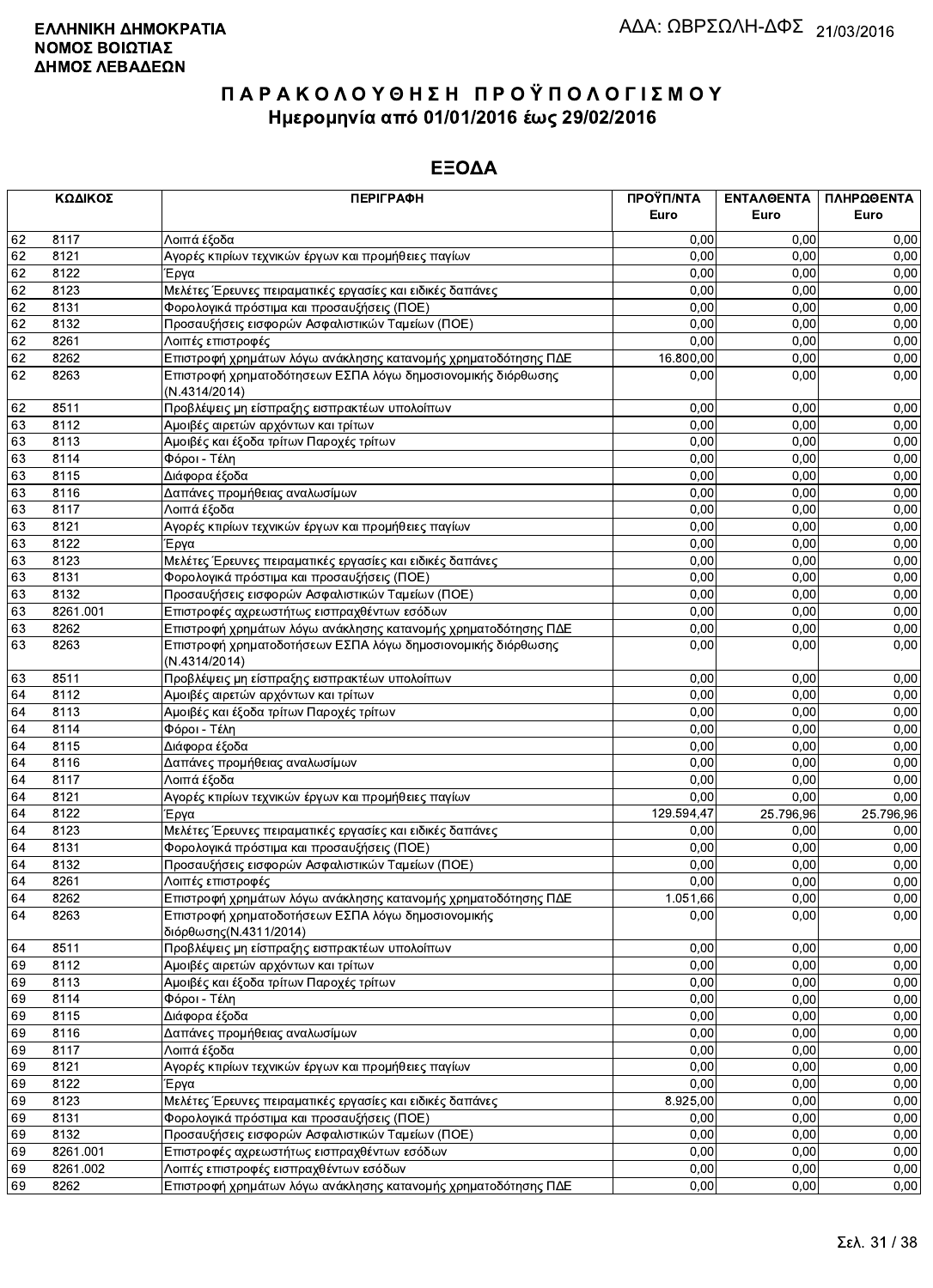|    | ΚΩΔΙΚΟΣ | <b>ПЕРІГРАФН</b>                                                               | ΠΡΟΫΠ/ΝΤΑ<br>Euro | <b>ENTAA@ENTA</b><br>Euro | ΠΛΗΡΩΘΕΝΤΑ<br>Euro |
|----|---------|--------------------------------------------------------------------------------|-------------------|---------------------------|--------------------|
| 69 | 8263    | Επιστροφή χρηματοδοτήσεων ΕΣΠΑ λόγω δημοσιονομικής διόρθωσης <br>(N.4314/2014) | 0.00              | 0.00                      | 0,00               |
| 69 | 8511    | Προβλέψεις μη είσπραξης εισπρακτέων υπολοίπων                                  | 0.00              | 0.00                      | 0.00               |
| 70 | 8113    | Αμοιβές και έξοδα τρίτων Παροχές τρίτων                                        | 3.000.00          | 2.952.00                  | 2.952.00           |
| 70 | 8116    | Δαπάνες προμήθειας αναλωσίμων                                                  | 3.000.00          | 501.25                    | 0.00               |
| 90 | 9111    | ΙΑποθεματικό                                                                   | 345.448.27        | 0.00                      | 0.00               |
|    |         | ΣΥΝΟΛΑ                                                                         | 26.570.787.76     | 2.475.679.13              | 2.406.780.74       |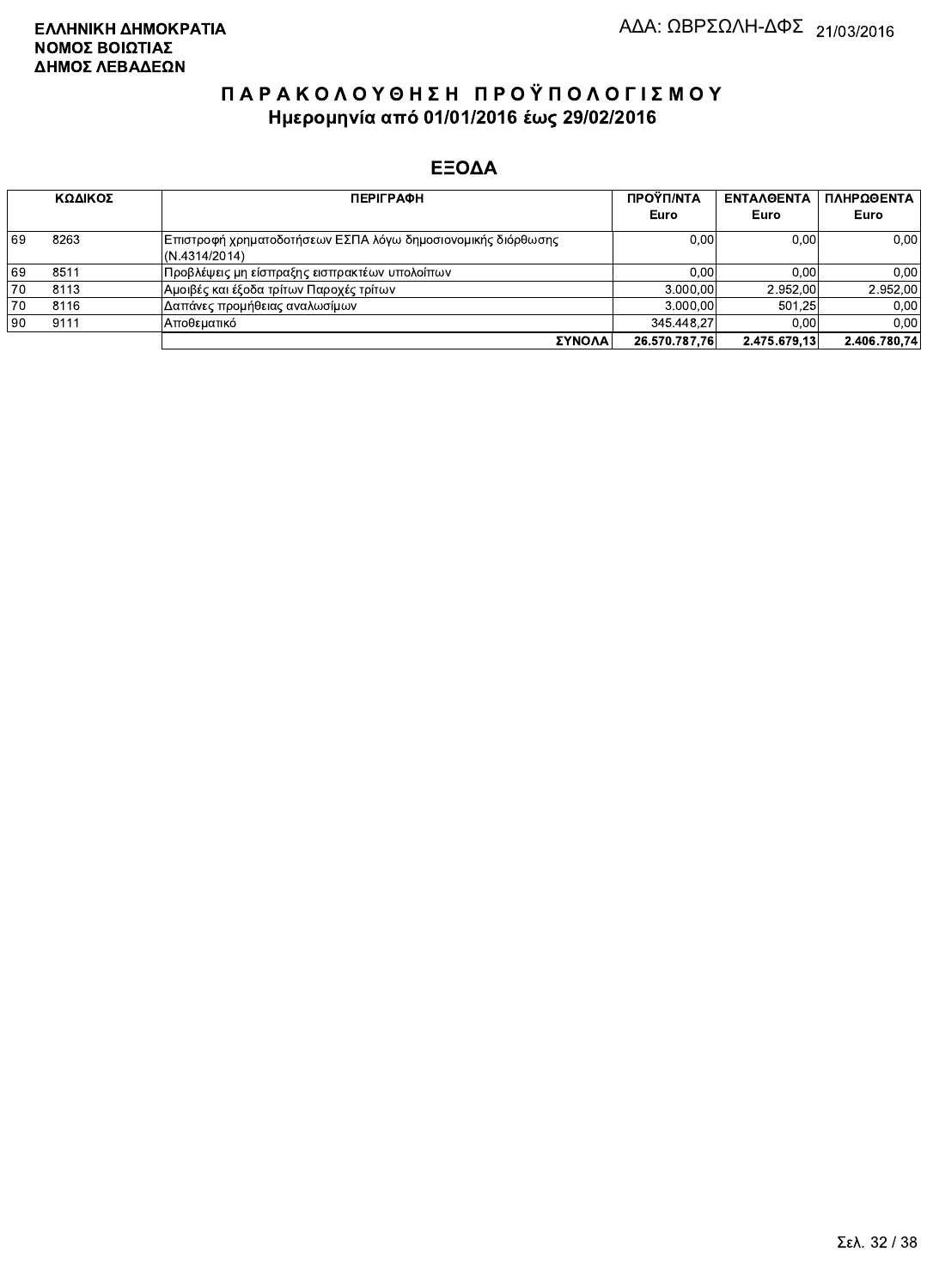#### ΓΕΝΙΚΗ ΑΝΑΚΕΦΑΛΑΙΩΣΗ

|                                         | ΠΡΟΫΠΟΛΟΓΙΣΘΕΝΤΑ<br>Euro | <b>ΒΕΒΑΙΩΘΕΝΤΑ</b><br>Euro | ΕΙΣΠΡΑΧΘΕΝΤΑ<br>Euro |
|-----------------------------------------|--------------------------|----------------------------|----------------------|
| ΕΣΟΔΑ                                   | 23.645.692,91            | 23.645.692.91              | 2.861.566,59         |
| <b>XPHMATIKO</b><br>ΥΠΟΛΟΙΠΟ<br>(K.A.3) | 2.925.094,85             | 3.506.804.63               | 3.506.804,63         |
| ΣΥΝΟΛΟ                                  | 26.570.787,76            | 11.369.524,65              | 6.368.371.22         |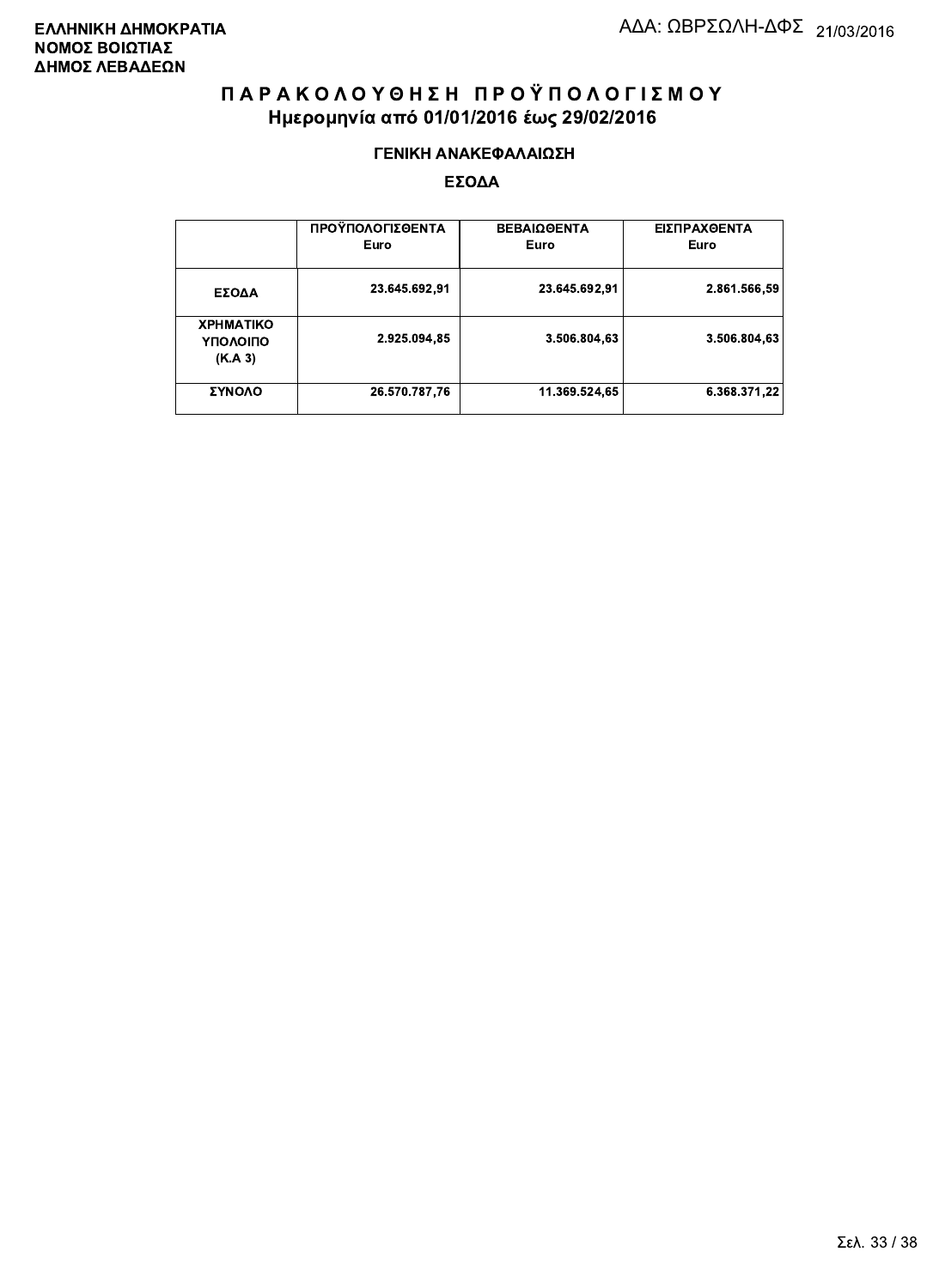#### ΕΞΟΔΑ

|             | ΠΡΟΫΠ/ΝΤΑ<br>Euro | <b>ENTAAGENTA</b><br>Euro | ΠΛΗΡΩΘΕΝΤΑ<br>Euro |
|-------------|-------------------|---------------------------|--------------------|
| ΕΞΟΔΑ       | 26.225.339,49     | 2.475.679,13              | 2.406.780.74       |
| ΑΠΟΘΕΜΑΤΙΚΟ | 345.448.27        | 0.00                      | 0.00               |
| ΣΥΝΟΛΟ      | 26.570.787,76     | 2.475.679,13              | 2.406.780.74       |
|             |                   |                           |                    |

#### ΑΝΑΚΕΦΑΛΑΙΩΣΗ 1ου ΕΠΙΠΕΔΟΥ

|  | י האוהודי | <b>INTA</b> | <b><i>AGENTA</i></b> | ΠΛΗΡΩΘΕΝΤΑ |
|--|-----------|-------------|----------------------|------------|
|--|-----------|-------------|----------------------|------------|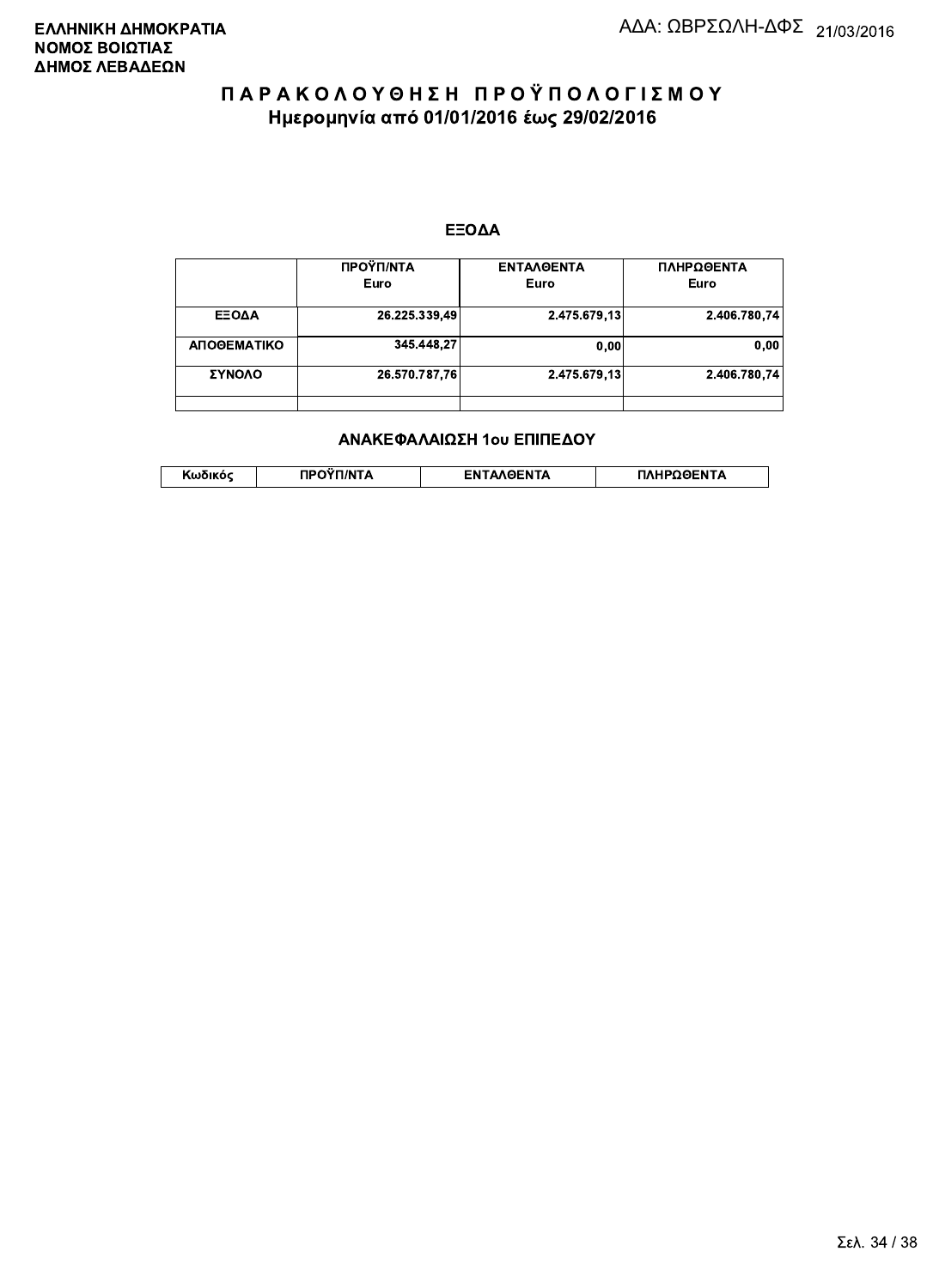ΑΝΑΚΕΦΑΛΑΙΩΣΗ ΕΣΟΔΩΝ ΑΠΟ 01/01/2016 ΕΩΣ 29/02/2016

|   | TAKTIKA EZOAA                                                               |                       |              |
|---|-----------------------------------------------------------------------------|-----------------------|--------------|
|   |                                                                             | <i>EYNOAO:</i>        | 1.814.379,24 |
|   | EKTAKTA EZOAA                                                               |                       |              |
|   |                                                                             | <i>EYNOAO:</i>        | 171.155,52   |
|   | EZOAA ΠΑΡΕΛΘΟΝΤΩΝ ΟΙΚΟΝΟΜΙΚΩΝ ΕΤΩΝ (Π.Ο.Ε.) ΠΟΥ ΒΕΒΑΙΩΝΟΝΤΑΙ ΓΙΑ ΠΡΩΤΗ ΦΟΡΑ |                       |              |
|   |                                                                             | ΣΥΝΟΛΟ:               | 25.520,27    |
| 3 | ΕΙΣΠΡΑΞΕΙΣ ΑΠΌ ΔΑΝΕΙΑ ΚΑΙ ΑΠΑΙΤΗΣΕΙΣ ΑΠΌ Π.Ο.Ε.                             |                       |              |
|   |                                                                             | ΣΥΝΟΛΟ:               | 577.660,49   |
|   | ΕΙΣΠΡΑΞΕΙΣ ΥΠΕΡ ΤΟΥ ΔΗΜΟΣΙΟΥ ΚΑΙ ΤΡΙΤΩΝ ΚΑΙ ΕΠΙΣΤΡΟΦΕΣ ΧΡΗΜΑΤΩΝ             |                       |              |
|   |                                                                             | <i>EYNOAO:</i>        | 272.851,07   |
| 5 | ΧΡΗΜΑΤΙΚΟ ΥΠΟΛΟΙΠΟ                                                          |                       |              |
|   |                                                                             | ΣΥΝΟΛΟ:               | 3.506.804,63 |
|   |                                                                             | ΓΕΝΙΚΟ ΣΥΝΟΛΟ ΕΣΟΔΩΝ: | 6.368.371,22 |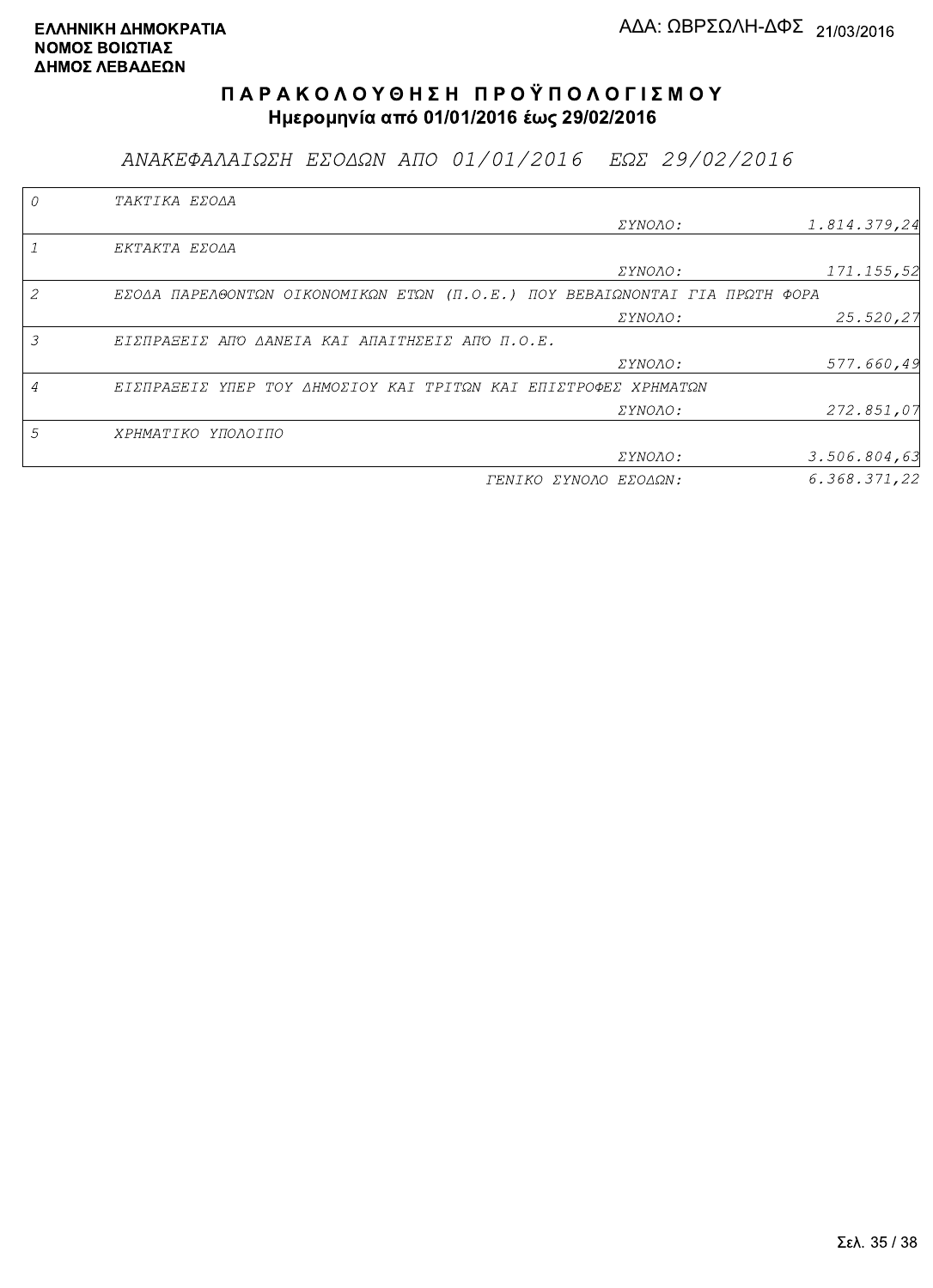### ΑΝΑΚΕΦΑΛΑΙΩΣΗ ΕΞΟΔΩΝ ΑΠΟ 01/01/2016 ΕΩΣ 29/02/2016

| $\epsilon$                 | Έξοδα χρήσης                                                                                                        |                         |
|----------------------------|---------------------------------------------------------------------------------------------------------------------|-------------------------|
| 61                         | Αμοιβές αιρετών και τρίτων                                                                                          | 31.680,36               |
| 66                         | Δαπάνες προμήθειας αναλωσίμων                                                                                       | 0,00                    |
| 67                         | Πληρωμές για μεταβιβάσεις εισοδημάτων σε τρίτους Παραχωρήσεις<br>- Παροχές - Επιχορηγήσεις - Επιδοτήσεις - Δωρεές   | 959.727,07              |
| 63                         | $\Phi$ όροι - Τέλη                                                                                                  | 0,00                    |
| 60                         | Αμοιβές και έξοδα προσωπικού                                                                                        | 762.439,33              |
| 64                         | Λοιπά γενικά έξοδα                                                                                                  | 0,00                    |
| 65                         | Πληρωμές για την εξυπηρέτηση της δημόσιας πίστης                                                                    | 118.836,24              |
| 62                         | Παροχές τρίτων                                                                                                      | 179.601,23              |
| 68                         | Λοιπά έξοδα                                                                                                         | $\overline{1}$ . 484,00 |
|                            | ΣΥΝΟΛΟ:                                                                                                             | 2.053.768,23            |
| $\overline{7}$             | Επενδύσεις                                                                                                          |                         |
| 73                         | Έργα                                                                                                                | 0,00                    |
| $71\,$                     | Αγορές κτιρίων τεχνικών έργων και προμήθειες παγίων                                                                 | 0,00                    |
| 75                         | Τίτλοι πάγιας επένδυσης (συμμετοχές σε επιχειρήσεις)                                                                | 0,00                    |
| 74                         | Μελέτες, έρευνες, πειραματικές εργασίες και ειδικές δαπάνες                                                         | 0,00                    |
|                            | ΣΥΝΟΛΟ:                                                                                                             | 0,00                    |
| $\mathcal S$               | Πληρωμές υποχρεώσεων (Π.Ο.Ε.)                                                                                       |                         |
| $\mathcal{S} \mathcal{I}$  | Πληρωμές υποχρεώσεων (Π.Ο.Ε.)                                                                                       | 36.784,55               |
| 82                         | Λοιπές αποδόσεις                                                                                                    | 316.227,96              |
| 83                         | Επιχορηγούμενες Πληρωμές Υποχρεώσεων Π.Ο.Ε.                                                                         | 0,00                    |
| 85                         | Προβλέψεις μη είσπραξης εισπρακτέων υπολοίπων βεβαιωμένων<br>κατά τα ΠΟΕ εντός του οικονομικού έτους                | 0,00                    |
|                            | ΣΥΝΟΛΟ:                                                                                                             | 353.012,51              |
| $\boldsymbol{\mathcal{S}}$ | ΠΛΗΡΩΜΕΣ Π.Ο.Ε & ΛΟΙΠΕΣ ΑΠΟΔΟΣΕΙΣ ΚΑΙ ΠΡΟΒΛΕΨΕΙΣ                                                                    |                         |
| $\mathcal{S} \mathcal{I}$  | Πληρωμές υποχρεώσεων (Π.Ο.Ε.)                                                                                       | 36.784,55               |
| 82                         | Λοιπές αποδόσεις                                                                                                    | 316.227,96              |
| 83                         | Επιχορηγούμενες Πληρωμές Υποχρεώσεων Π.Ο.Ε.                                                                         | 0,00                    |
| 85                         | Προβλέψεις μη είσπραξης εισπρακτέων υπολοίπων βεβαιωμένων<br>κατά τα ΠΟΕ εντός του οικονομικού έτους                | 0,00                    |
|                            | <i>EYNOAO:</i>                                                                                                      | 353.012,51              |
| $\mathcal G$               | Αποθεματικό                                                                                                         |                         |
| 91                         | Ποσό διαθέσιμο για αναπλήρωση των ανεπαρκών πιστώσεων για τη<br>δημιουργία νέων μη προβλεπόμενων στον προϋπολογισμό | 0,00                    |
|                            | ΣΥΝΟΛΟ:                                                                                                             | 0,00                    |
|                            | ΓΕΝΙΚΟ ΣΥΝΟΛΟ ΕΞΟΔΩΝ:                                                                                               | 2.759.793,25            |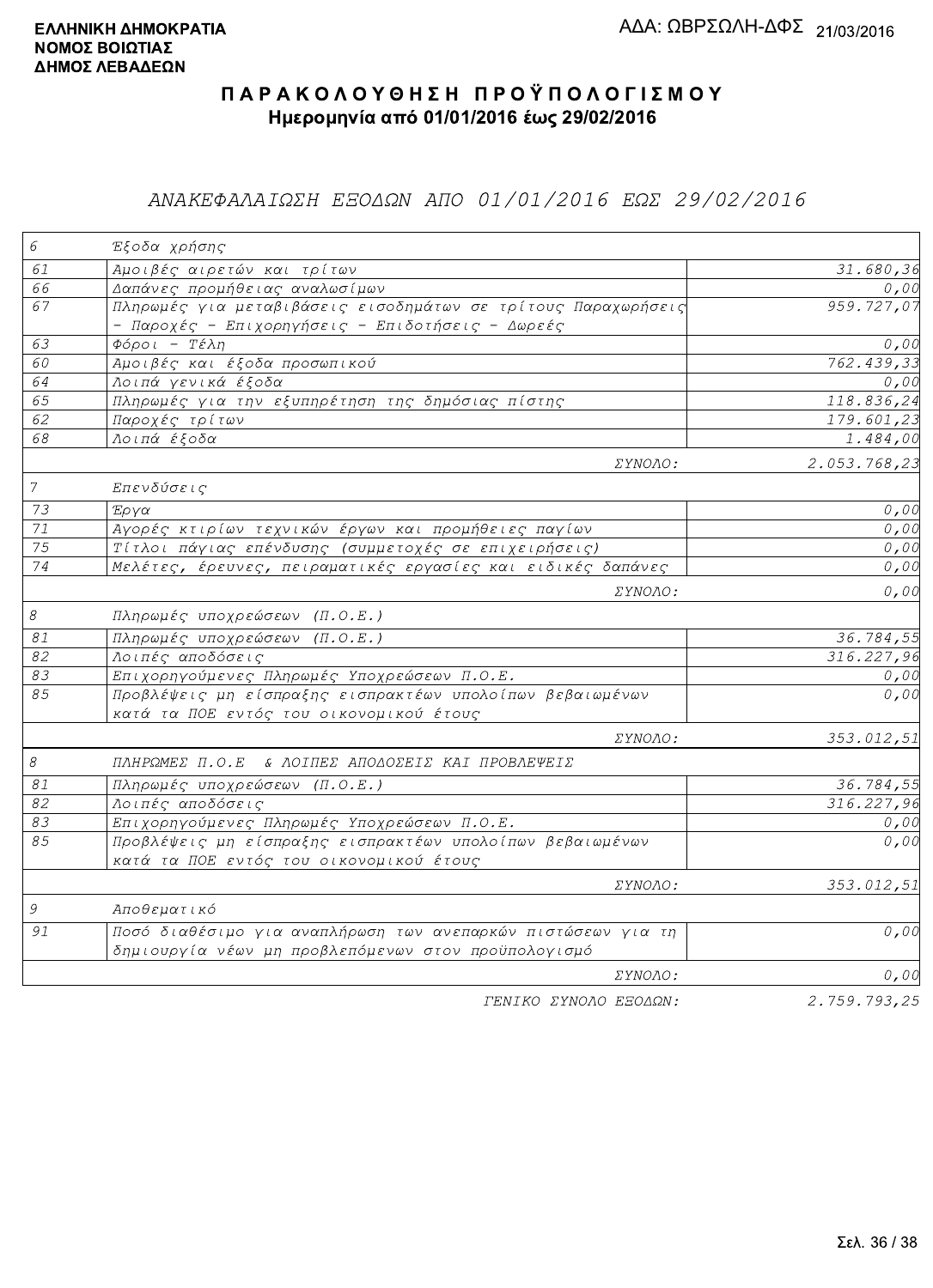ΣΥΝΟΛΑ ΑΝΑ ΥΠΗΡΕΣΙΑ ΑΠΟ 01/01/2016 ΕΩΣ 29/02/2016

| ${\cal O} \, {\cal O}$ | Γενικές υπηρεσίες                                             | 469.182,27   |
|------------------------|---------------------------------------------------------------|--------------|
| $10$                   | Οικονομικές και Διοικητικές υπηρεσίες                         | 268.249,07   |
| 15                     | Υπηρεσίες Πολιτισμού, Αθλητισμού και κοινωνικής πολιτικής     | 1.112.268,29 |
| 20                     | Υπηρεσία καθαριότητας και ηλεκτροφωτισμού                     | 275.592,66   |
| 25                     | Υπηρεσίες 'Υδρευσης-άδρευσης-αποχέτευσης                      | 3.984,43     |
| 30                     | Υπηρεσία Τεχνικών έργων                                       | 120.437,24   |
| 35                     | Υπηρεσίες πρασίνου                                            | 30.900,27    |
| 40                     | Υπηρεσία Πολεοδομίας                                          | 47.472,34    |
| 45                     | Υπηρεσία Νεκροταφείων                                         | 11.607,98    |
| 50                     | Δημοτική Αστυνομία                                            | 0,00         |
| 60                     | ΥΠΗΡΕΣΙΕΣ ΚΟΙΝΩΝΙΚΗΣ ΠΟΛΙΤΙΚΗΣ (Έργα και δράσεις              | 6.288,77     |
|                        | χρηματοδοτούμενες απο ΠΔΕ)                                    |              |
| 61                     | ΥΠΗΡΕΣΙΕΣ ΠΟΛΙΤΙΣΜΟΥ ΚΑΙ ΑΘΛΗΤΙΣΜΟΥ (Έργα και δράσεις         | 0,00         |
|                        | χρηματοδοτούμενες απο ΠΔΕ)                                    |              |
| 62                     | ΥΠΗΡΕΣΙΕΣ ΚΑΘΑΡΙΟΤΗΤΑΣ ΚΑΙ ΗΛΕΚΤΡΟΦΩΤΙΣΜΟΥ (Έργα και δράσεις) | 0,00         |
|                        | χρηματοδοτούμενες απο ΠΔΕ)                                    |              |
| 63                     | ΥΠΗΡΕΣΙΕΣ ΥΔΡΕΥΣΗΣ ΑΡΔΕΥΣΗΣ ΑΠΟΧΕΤΕΥΣΗΣ (Έργα και δράσεις     | 0,00         |
|                        | χρηματοδοτούμενες απο ΠΔΕ)                                    |              |
| 64                     | ΥΠΗΡΕΣΙΑ ΤΕΧΝΙΚΩΝ ΕΡΓΩΝ, ΠΡΑΣΙΝΟΥ ΚΑΙ ΠΟΛΕΟΔΟΜΙΑΣ (Έργα και   | 25.796,96    |
|                        | δράσεις χρηματοδοτούμενες απο ΠΔΕ)                            |              |
| 69                     | ΛΟΙΠΕΣ ΥΠΗΡΕΣΙΕΣ (Έργα και δράσεις χρηματοδοτούμενες απο      | 0,00         |
|                        | $\Pi\Delta E$ )                                               |              |
| 70                     | Λοιπές υπηρεσίες                                              | 35.000,46    |
| 99                     |                                                               | 0,00         |
|                        | ΣΥΝΟΛΟ:                                                       | 2.406.780,74 |

2.406.780,74